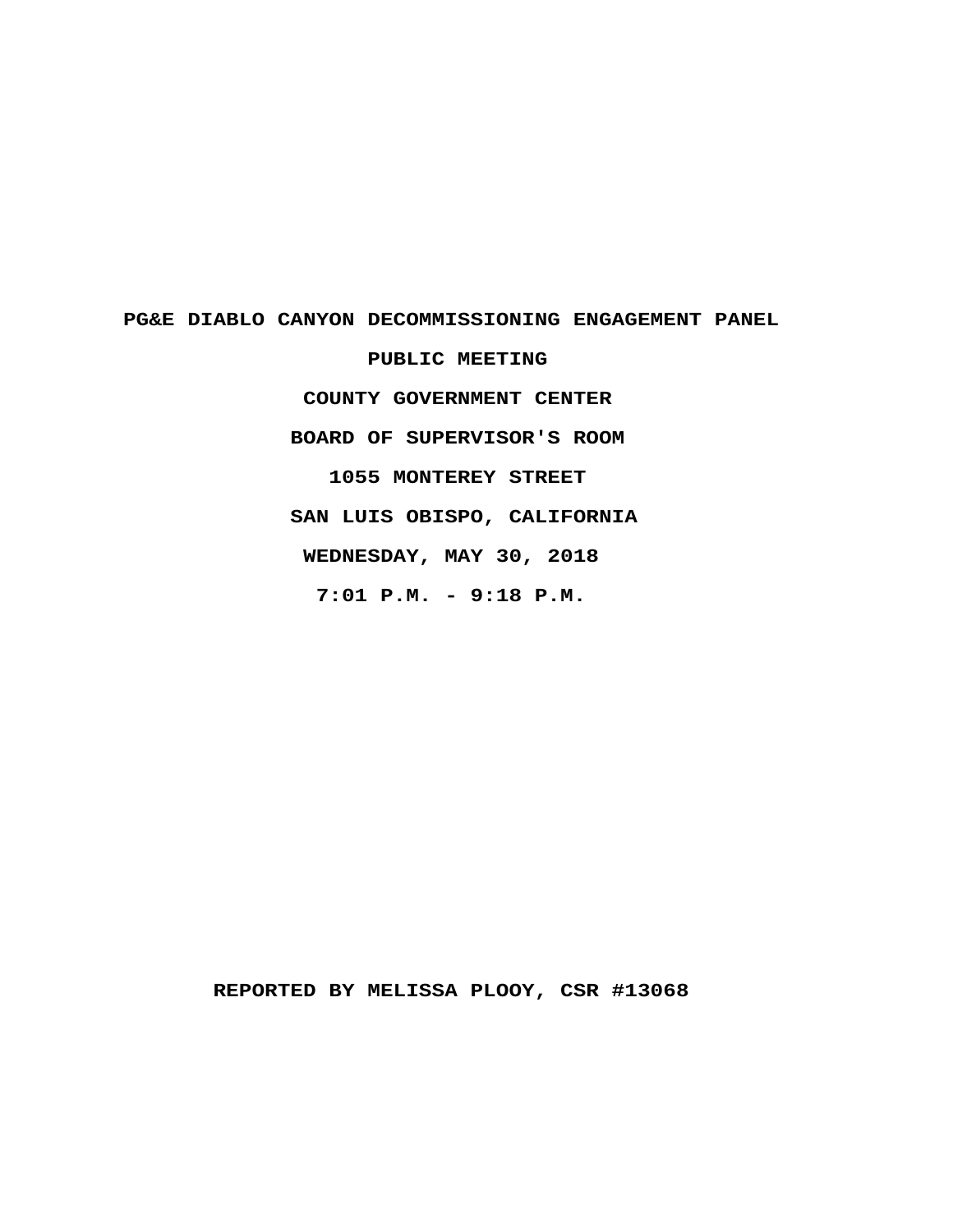| 1  | MR. ANDERS: Good evening, everyone. Welcome.             |
|----|----------------------------------------------------------|
| 2  | I'm Chuck Anders. I am the facilitator for the panel.    |
| 3  | Some might call it a referee. We'll see which. I want    |
| 4  | to welcome you to the first public meeting of the        |
| 5  | Decommissioning Engagement Panel. Before we start, we'd  |
| 6  | like to start off with a safety moment to give everybody |
| 7  | an understanding of what to do in case of a possible     |
| 8  | emergency and I'll turn that over to Suzanne.            |
| 9  | MS. HOSN: Good evening. Can everyone hear me?            |
| 10 | Hi, everyone. I'm Suzanne Hosn. Just to quickly go       |
| 11 | over safety, we begin every PG&E meeting with a safety   |
| 12 | moment so we have preassigned activities. So PG&E will   |
| 13 | be going to retrieve an AED in case anyone needs it.     |
| 14 | I'd also like to thank Assistant Chief Todd Wernet and   |
| 15 | Firefighter Jeff Eno from the Diablo Canyon Fire         |
| 16 | Department for being here this evening. Officer Eno      |
| 17 | will help out in the event we need to do CPR or first    |
|    | 18 aid, and in the event of an earthquake, the people up |
| 19 | here will duck, cover and hold. If you're out in the     |
| 20 | audience, please just hold your seats, wait until the    |
| 21 | quaking subsides and then go out the exits. As you       |
| 22 | know, there are the exits for Monterey Street and, also, |
| 23 | exits to Higuera Street. So we can all have a safe and   |
| 24 | effective meeting. Thank you.                            |
| 25 | MR. ANDERS: Thank you. I would like to                   |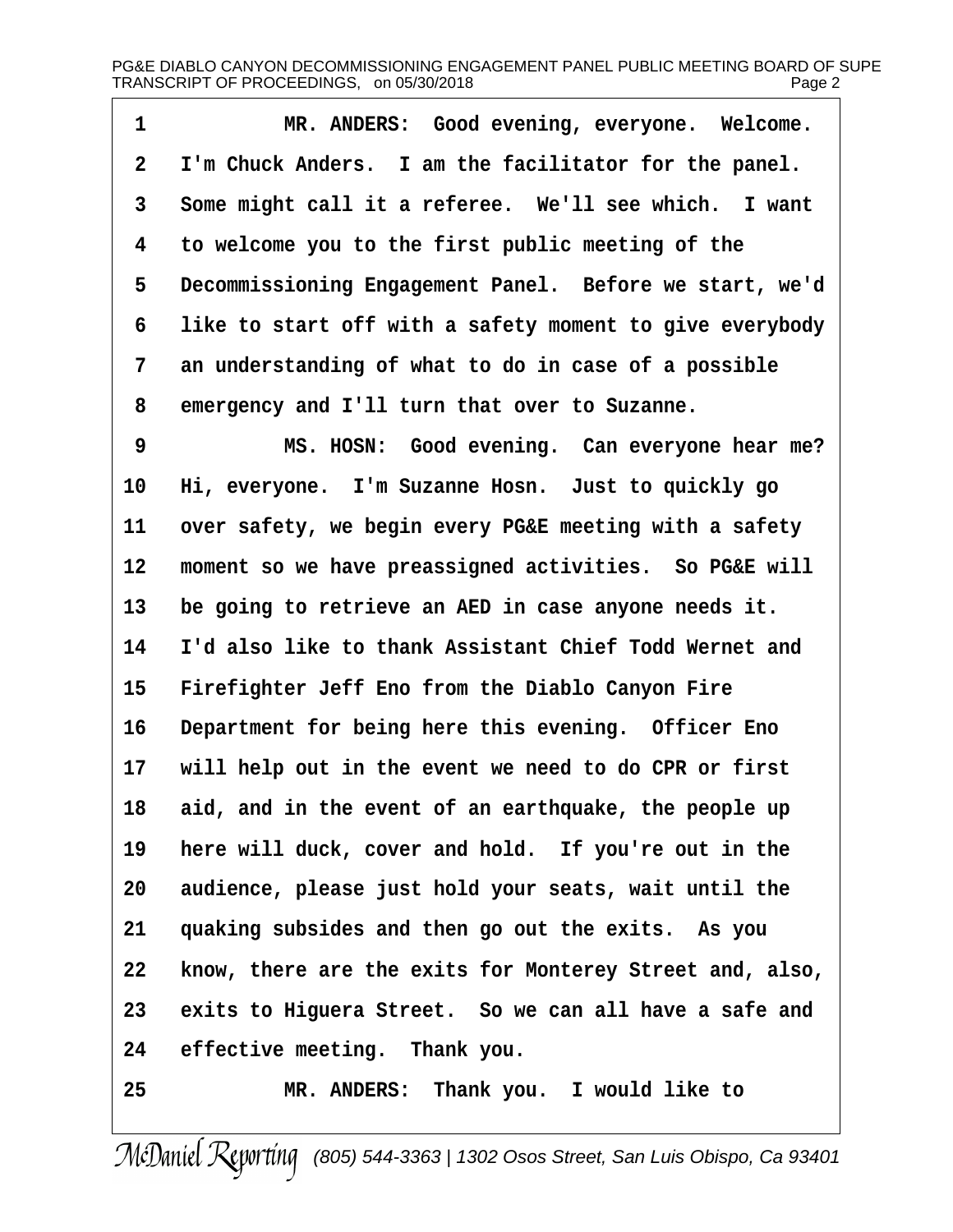# PG&E DIABLO CANYON DECOMMISSIONING ENGAGEMENT PANEL PUBLIC MEETING BOARD OF SUPE TRANSCRIPT OF PROCEEDINGS, on 05/30/2018 Page 3

| 1              | introduce Jon Franke. Jon is the vice president in       |
|----------------|----------------------------------------------------------|
| $\overline{2}$ | charge of power generation and the decommissioning       |
| 3              | process for PG&E and he has some welcoming remarks.      |
| 4              | MR. FRANKE: Thank you, Chuck. You know, a                |
| 5              | nuclear plant benefits and depends on a strong           |
| 6              | relationship with its community, and to that end, as we  |
| 7              | move Diablo Canyon towards the end of its service as a   |
| 8              | generating station, there's really two focus areas.      |
| 9              | First, we're going to operate the facility with          |
| 10             | safety of the public in mind at all times, that's        |
| 11             | central to everything we do in nuclear power, and then   |
| 12             | the second focus, really, is to prepare for the          |
| 13             | decommissioning in light of the needs of the -- of all   |
| 14             | the stakeholders involved and tonight I want to thank    |
| 15             | the panel and thank the engagement of the members of the |
| 16             | community that are here tonight because this is the      |
| 17             | first in a long step-up process for that second focus    |
| 18             | area associated with preparing the station and doing the |
| 19             | planning work and the community, quite frankly, for the  |
| 20             | inevitable decommissioning of Diablo Canyon.             |
| 21             | You know, in order to create this panel, we              |
| 22             | offered this to the California Public Utilities          |
| 23             | Commission as an element of the hearings and the joint   |
| 24             | proposal agreement that proposed the manner in which the |
| 25             | plant would shut down. So this was something that the    |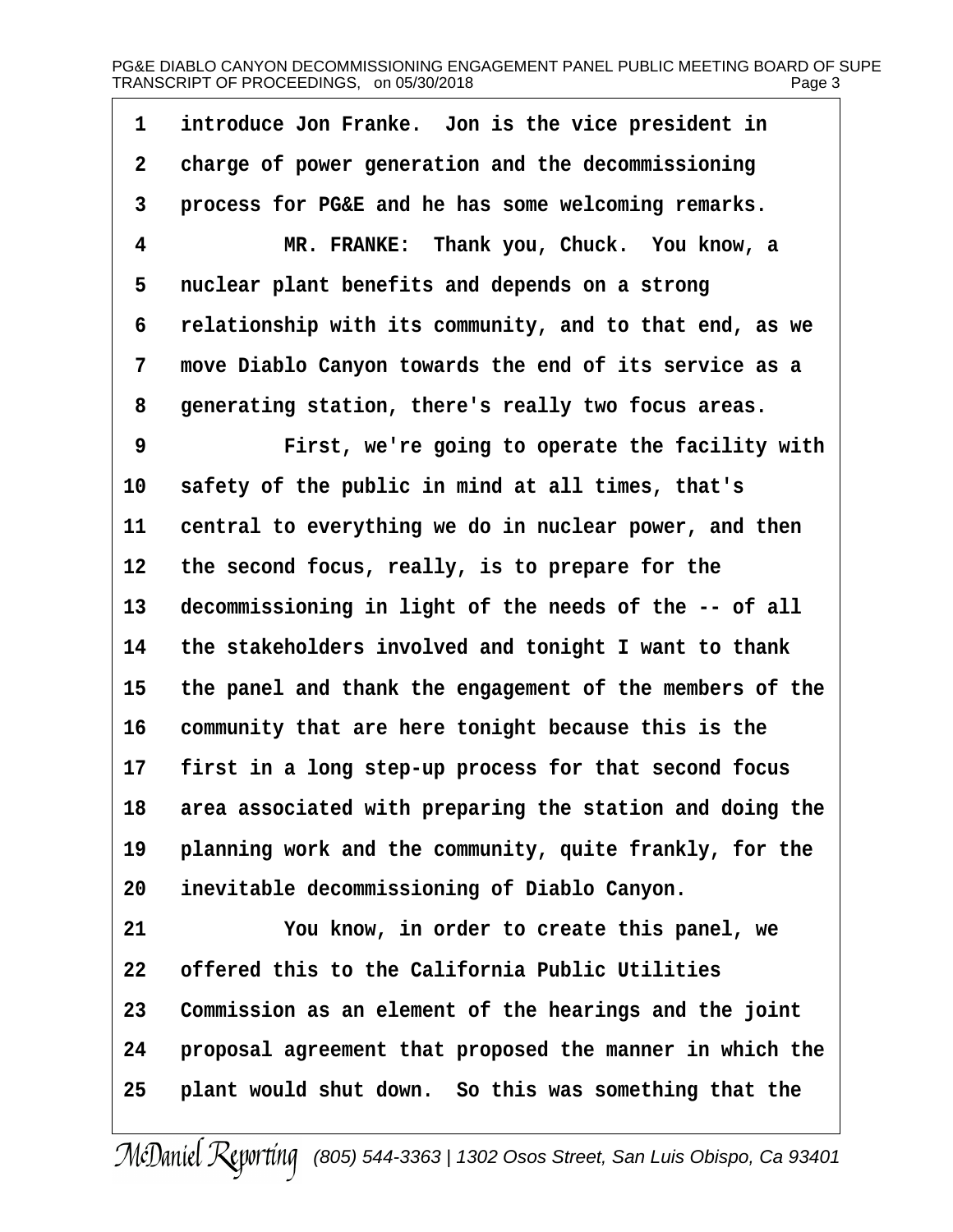|  |  |  | 1 company desired and we believe that it is very important |
|--|--|--|------------------------------------------------------------|
|--|--|--|------------------------------------------------------------|

- 2 to engage the community in a very transparent, robust
- 3 and collaborative conversation about how the plant will
- 4 be shut down. This form here is really a two-way
- 5 communication both for us to communicate to the
- 6 community, but most importantly and vital is to get
- 7 input from the community on how we move forward with the
- 8 activities that we know will affect, you know, our
- 9 neighbors as we move forward.
- 10 We had over 100 people apply for positions on
- 11 the panel and we want to thank everyone who applied. We
- 12 were really very fortunate to have a really tremendous
- 13 interest in the community and involvement and I want to
- 14 thank the panel because I know this is not a minimal
- 15 amount of time that will be invested. We're very proud
- 16 of the panel and we think we have a very diverse set of
- 17 opinions and insights and thoughts. In a few minutes, I
- 18 think we're going to get each panel member to kind of
- 19 speak a little to their backgrounds, and I think after
- 20 those introductions, you'll realize that we really did
- 21 reach out to people who have diverse opinions and
- 22 thoughts relative to everything from nuclear power
- 23 itself, from government, the environment, business, all
- 24 the different factors that are going to be important to
- 25 consider in the work we're going to be going on going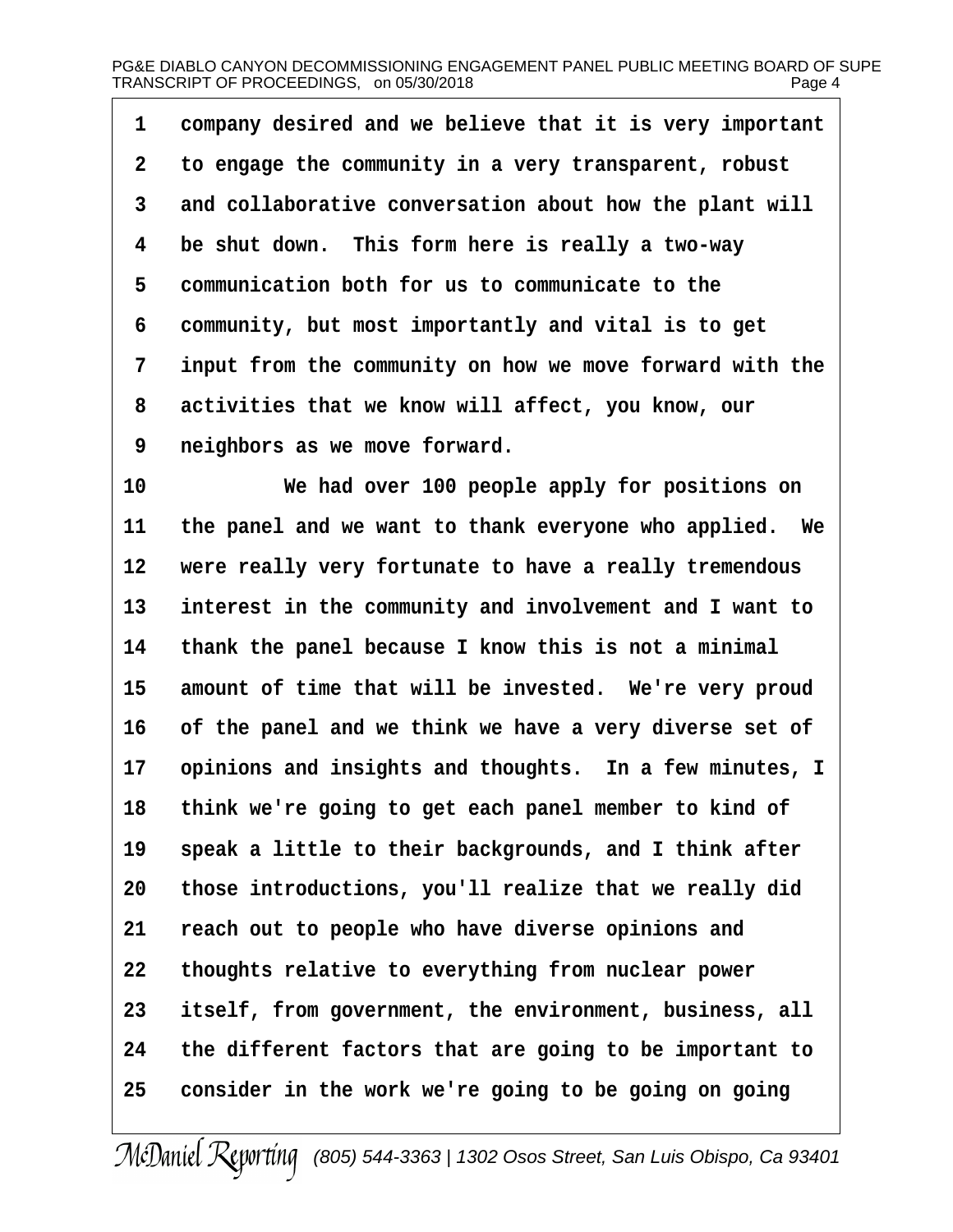1 forward.

2 I want to emphasize a couple of things. This 3 is a multi-billion-dollar project that we'll be moving 4 through, and more importantly, it's a multi-decade 5 process. There's going to be a lot of interest in the 6 community and interest in the panel to work through a 7 large number of very critical decisions like how the 8 spent fuel will be stored, what will happen with the 9 lands that the plant is currently existing on, how the 10 decommissioning will affect the community, and to that 11 end, I want to emphasize that the plant is going to 12 continue to operate until 2025 and then the actual 13 decommissioning work will continue for many years 14 afterwards and we're going to cover that a little bit 15 here. 16 **· · · · So if you don't get a chance to talk about or** 17 hear about an issue tonight, we are going to talk about 18 where future agenda items will be placed on the 19 calendar. So I believe right now we've counted at least 20 30 opportunities in the current schedule between now and 21 plant shutdown in order to engage with the community and 22 this panel. So there's going to be a lot of 23 opportunities. 24 Most importantly, I want to thank Chuck Anders. 25 Chuck is our facilitator. He brings 30 years of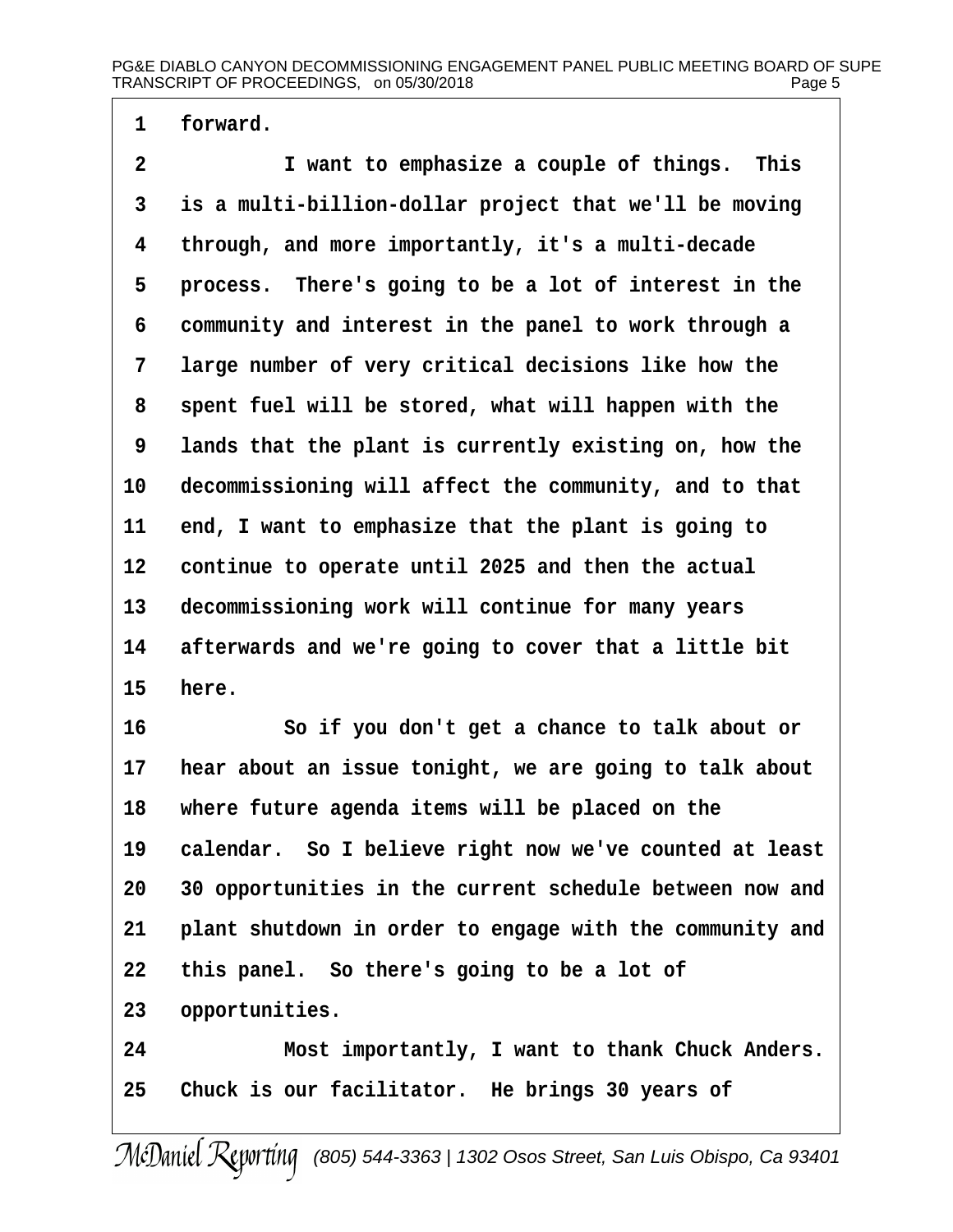1 facilitation of this type of a program with his 2 background and lives in the community. So we feel very 3 fortunate to have him. This is not going to be a 4 PG&E-led format, but, really, that's why we have Chuck. 5 It's not a company format, it is a community format and, 6 as such, consider him your facilitator. With that, I 7 turn it over to Chuck. 8 MR. ANDERS: Thank you very much, Jon. I just 9 want to go over a couple items on the agenda. First of 10 all, I want to let everybody know that this meeting is 11 being live-streamed right now so people can be watching 12 this on the Internet and I believe on cable TV. So --13 and we also have transcription. A stenographer is here, 14 Melissa Plooy, thank you for being with us tonight and 15 helping us out, and we also have sign interpreters, two 16 people. Robin Babb and Julia Townsend are providing 17 sign interpretation for any hearing-impaired persons. 18 I also want to advise everyone we are going to 19 have opportunity for public comment. If anybody wants 20 to provide public comment, please fill out a card like 21 this. This is what we're going to use to ask people to 22 come up and speak, and indicate your name, your -- the 23 date, your residence and describe your remarks and we 24 will collect these. 25 PUBLIC MEMBER: Where do you get those cards?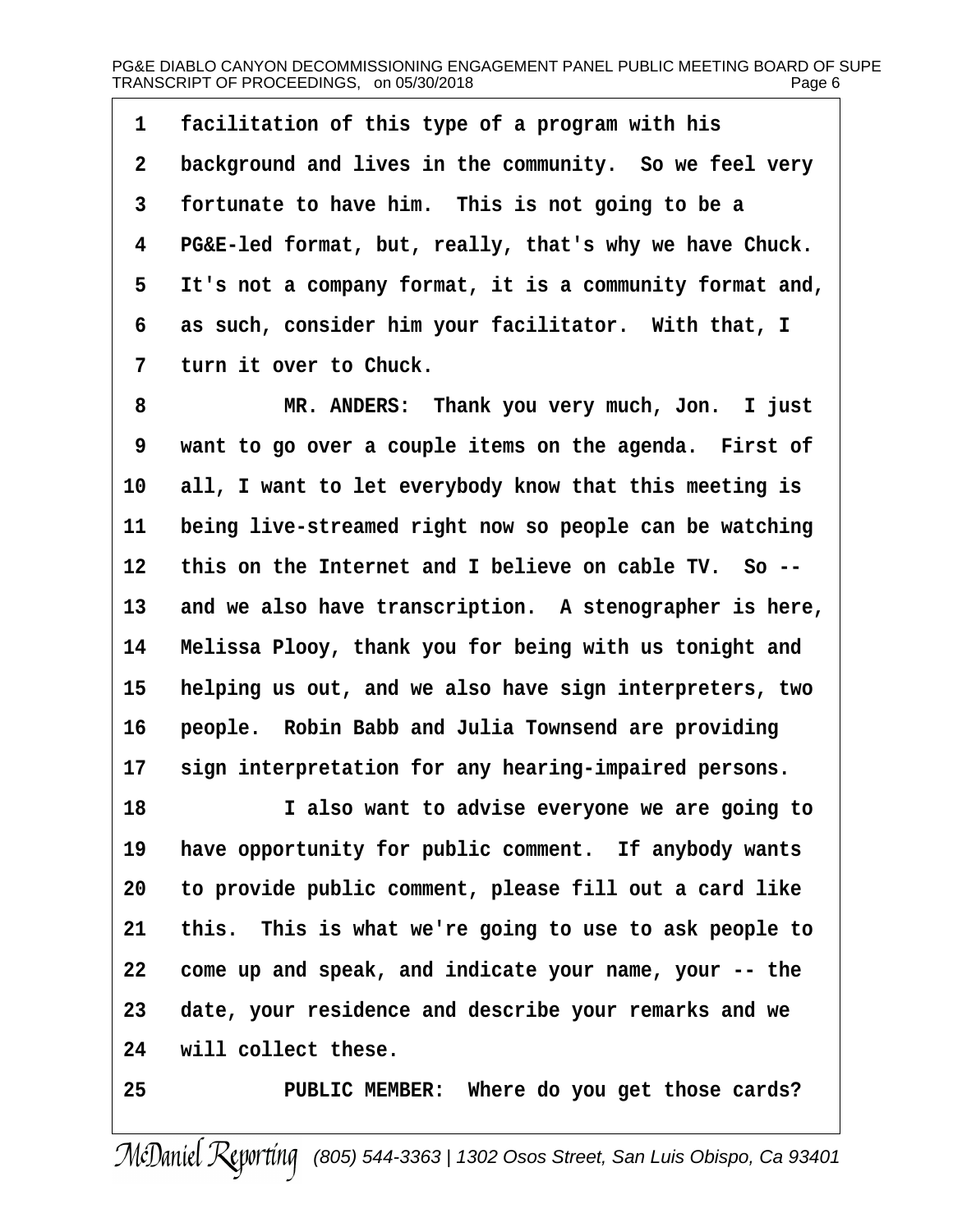| 1  | MR. ANDERS: Right here. You can have mine.               |
|----|----------------------------------------------------------|
| 2  | PUBLIC MEMBER: Thank you very much.                      |
| 3  | MR. ANDERS: And we will collect those -- we              |
| 4  | will cut off the submission of cards at 7:30. So make    |
| 5  | sure if you intend to speak and would like to speak that |
| 6  | you fill out a card for us.                              |
| 7  | I do want to recognize that we have multiple             |
| 8  | pathways for participation, and as Mr. Franke said, this |
| 9  | is a long-term process. The panel is going to be         |
| 10 | working on these issues for a long time and there's      |
| 11 | going to be multiple meetings and multiple workshops on  |
| 12 | specific topics as we move forward and one of the things |
| 13 | tonight is to talk about the schedule of those topics,   |
| 14 | and just to go over it very quickly, we've got public    |
| 15 | meetings, we probably have public workshops dedicated to |
| 16 | specific topics and activities, we have public comment   |
| 17 | meetings, we have a kiosk. I don't know if you saw it    |
| 18 | in the poster room where you can actually fill out on    |
| 19 | the computer comments and questions. Those can be        |
| 20 | submitted any time. You can go on the panel website and  |
| 21 | log in and submit questions and the panel will receive   |
| 22 | those questions. Email the panel and my personal         |
| 23 | favorite is create a relationship with one of the panel  |
| 24 | members that has similar perspectives and concerns that  |
| 25 | you do. This panel is very diverse, as you'll find out,  |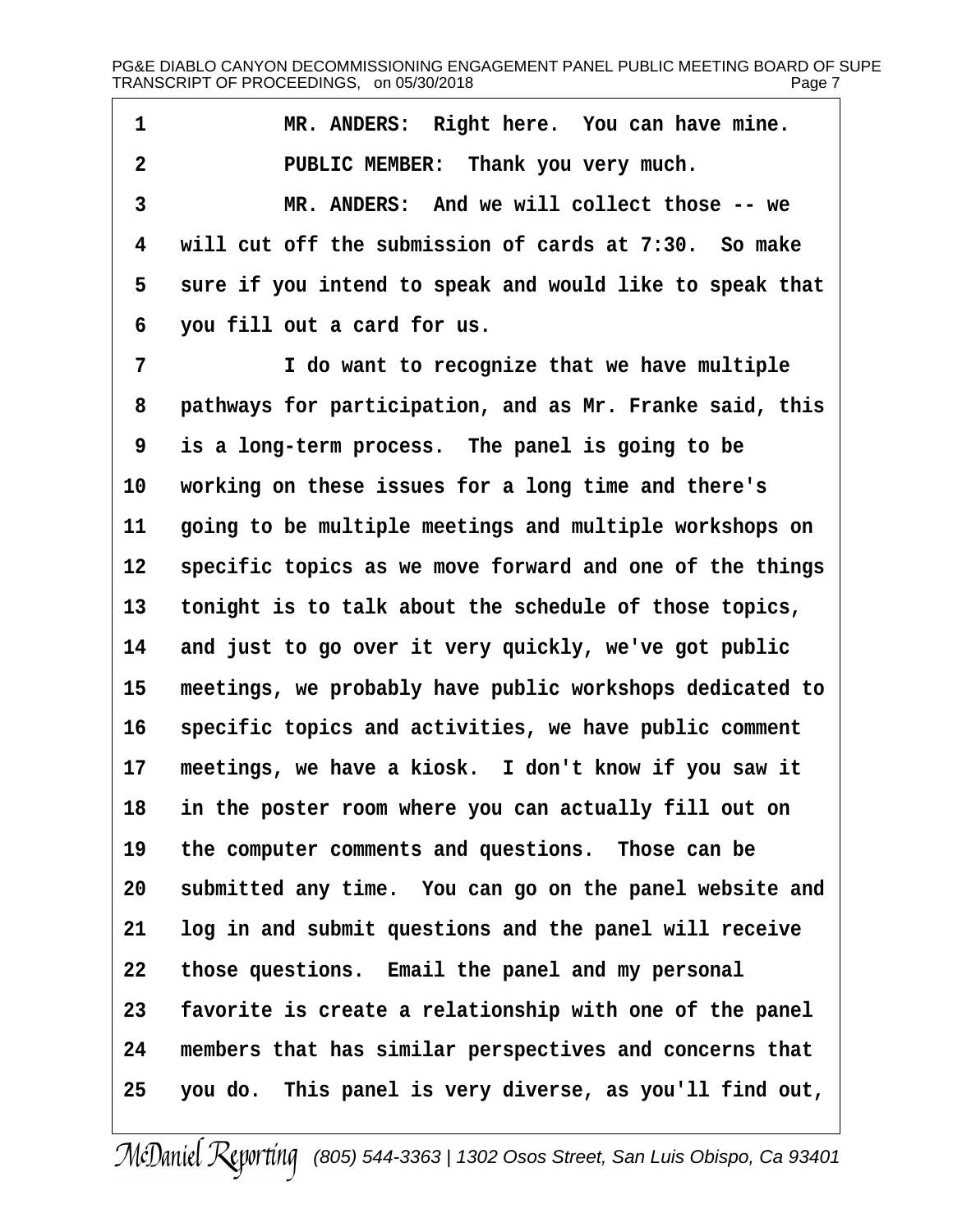1 and I think you'll relate -- someone will relate to one 2 of the people on this panel. 3 **So with that, I would like to move forward and** 4 let's find out a little more about the panel and I'd ask 5 each of the panel members to spend a minute or two just 6 introducing themselves and talking about why they wanted 7 to be on the panel and what their issues were. 8 **· · So you didn't know this, Lauren, but I'm going** ·9· ·to start with you. 10 MR. BROWN: All right. Thank you, Chuck. My 11 name is Lauren Brown. I live in San Luis Obispo. We've 12 been here since 1974. Briefly, my primary areas of 13 interest that motivated me to apply for this panel, 14 probably first, is open space. It's an area that I've 15 been involved in in a number of ways over the years, and 16 the second is probably the economic impact, concern 17 about the very significant impact that's going to occur 18 to our community when Diablo shuts down, but also 19 interested, are there any ways that we can leverage the 20 enormous infrastructure investment that has been made by 21 PG&E. Thanks. 22 MS. WOODRUFF: Good evening, everyone. Thank 23 you for coming. My name is Kara Woodruff. I'm an 24 attorney and a financial planner here in San Luis 25 Obispo. I came up with five goals for being a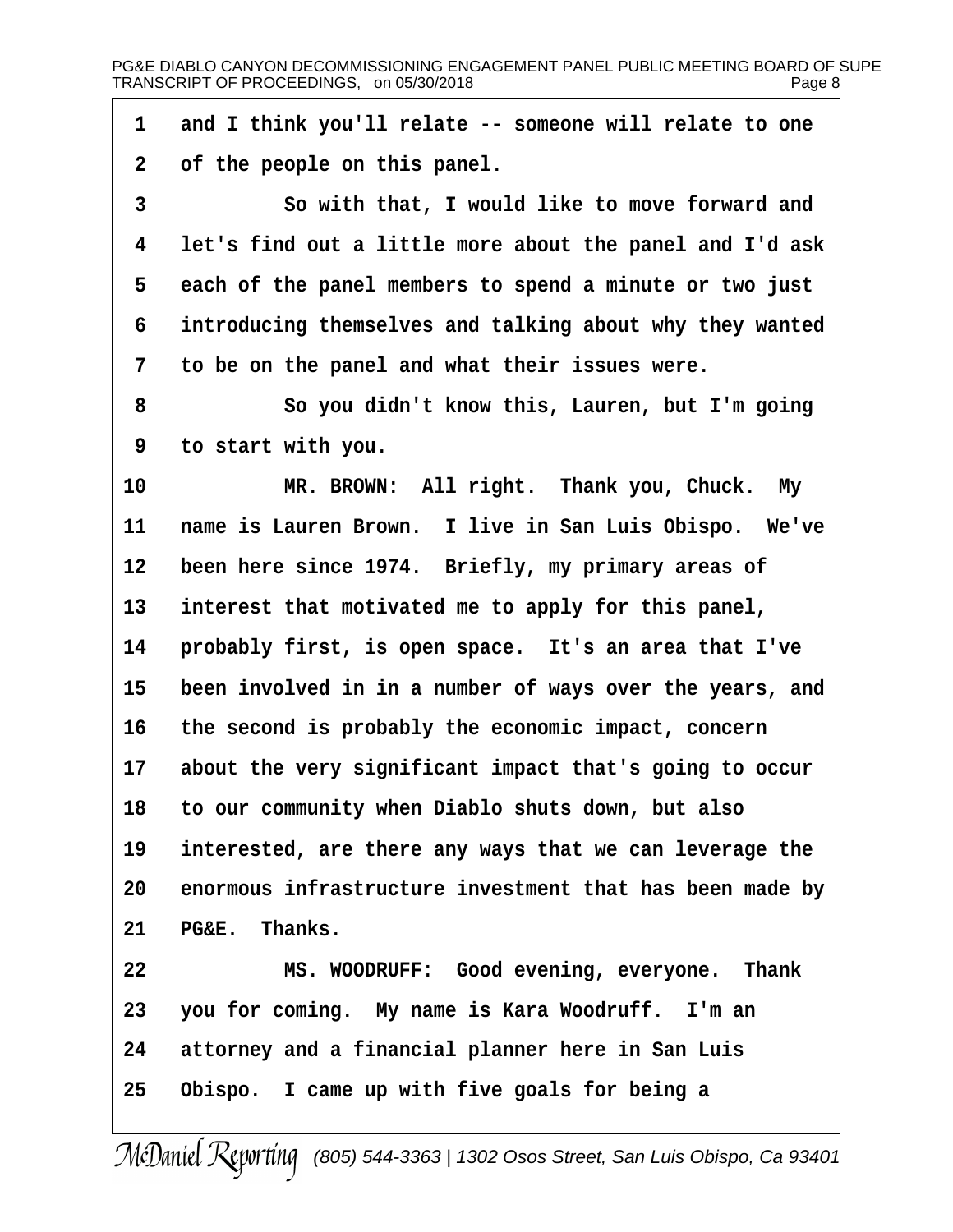# PG&E DIABLO CANYON DECOMMISSIONING ENGAGEMENT PANEL PUBLIC MEETING BOARD OF SUPE TRANSCRIPT OF PROCEEDINGS, on 05/30/2018 Page 9

| 1              | participant on this engagement panel, but in the         |
|----------------|----------------------------------------------------------|
| $\overline{2}$ | interest of time, I thought I would just go over two of  |
| 3              | them. The goals are process, safety, recreation,         |
| 4              | environmental and economic, but for me, the heart of my  |
| 5              | engagement is really process and recreation.             |
| 6              | So when it comes to process, I'm hoping to               |
| 7              | ensure that the decommissioning process is fair, honest  |
| 8              | and open and the public is given every opportunity to    |
| 9              | engage and be heard and that the public voice is         |
| 10             | incorporated into the decisions of not only utility, but |
| 11             | also the regulators, and I think the thing that probably |
| 12             | brought me to the panel more than anything is            |
| 13             | environmental conservation and recreation and so I hope  |
| 14             | to ensure the conservation of and public access to all   |
| 15             | of the 12,000 acres of Diablo Canyon lands, including    |
| 16             | Wild Cherry Canyon, but excluding those parcels that are |
| 17             | necessarily off limits to the public because of safety   |
| 18             | issues.                                                  |
| 19             | On the process point, I'm part of a group of             |
| 20             | people that manage a Facebook page called Central Coast  |
| 21             | Conservations, slash, Friends of Wild Cherry Canyon. I   |
| 22             | promise that everything I can post on that Facebook site |
| 23             | about this process I will. So if you're a Facebook user  |
| 24             | and you want to stay informed, please don't hesitate to  |
| 25             | go online and check out that page because I will keep it |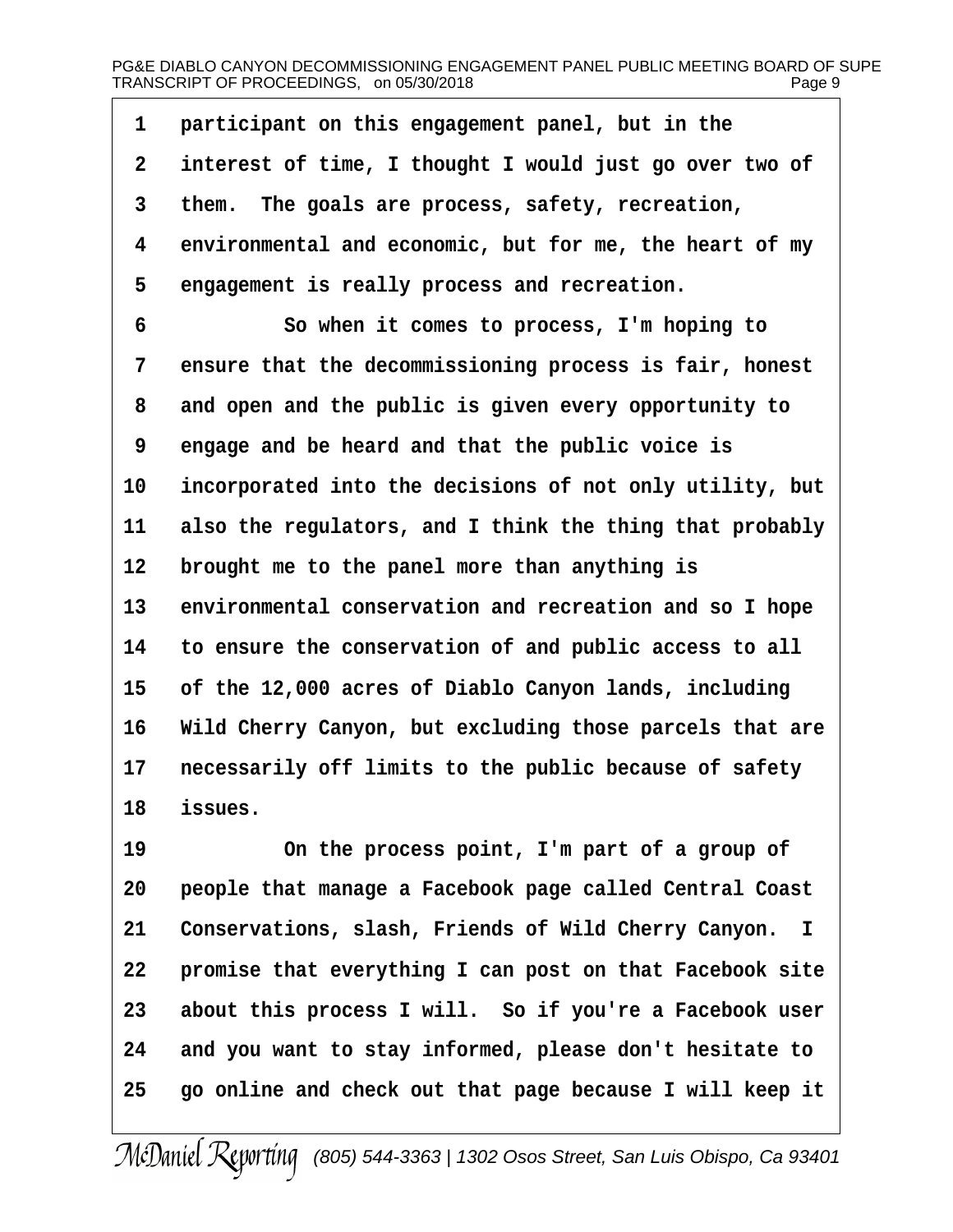# PG&E DIABLO CANYON DECOMMISSIONING ENGAGEMENT PANEL PUBLIC MEETING BOARD OF SUPE TRANSCRIPT OF PROCEEDINGS,on 05/30/2018 Page 10

| 1               | very, very current. Also, if anybody wants to reach out  |
|-----------------|----------------------------------------------------------|
| $\overline{2}$  | to me personally, my email address is                    |
| 3               | Kara@Blakeslee-Blakeslee.com and I encourage any and all |
| 4               | comments at any time at that email address. Thank you.   |
| 5               | MR. BALDWIN: Good evening. My name is David              |
| 6               | Baldwin. I'm a lifelong resident of the county. I'm a    |
| 7               | former worker at Diablo Canyon where I served a good     |
| 8               | portion of my apprenticeship there in the 1980s learning |
| 9               | a skilled trade. Since that time, I've been a            |
| 10              | representative of construction workers in one way or     |
| 11              | another for the past 20-plus years and I now work in     |
| 12 <sub>2</sub> | public works compliance.                                 |
| 13              | As a lifelong resident of the county, you know,          |
| 14              | that was certainly my first reason for wanting to be on  |
| 15              | the panel. I care about this area deeply, I love the     |
| 16              | beautiful Central Coast here and I want to be sure that  |
| 17              | we have it here to enjoy for many years to come, but as  |
| 18              | a construction industry guy, I wanted to be sure that    |
| 19              | the mitigation of job loss and the issues surrounding    |
| 20              | workers at Diablo Canyon are properly vetted and         |
| 21              | discussed and that workers have a voice in the process,  |
| 22              | especially when it comes to job loss and protecting the  |
| 23              | community as a whole.                                    |
| 24              | The skilled craft at Diablo represent a highly           |
| 25              | skilled and trained local workforce that is a real gem   |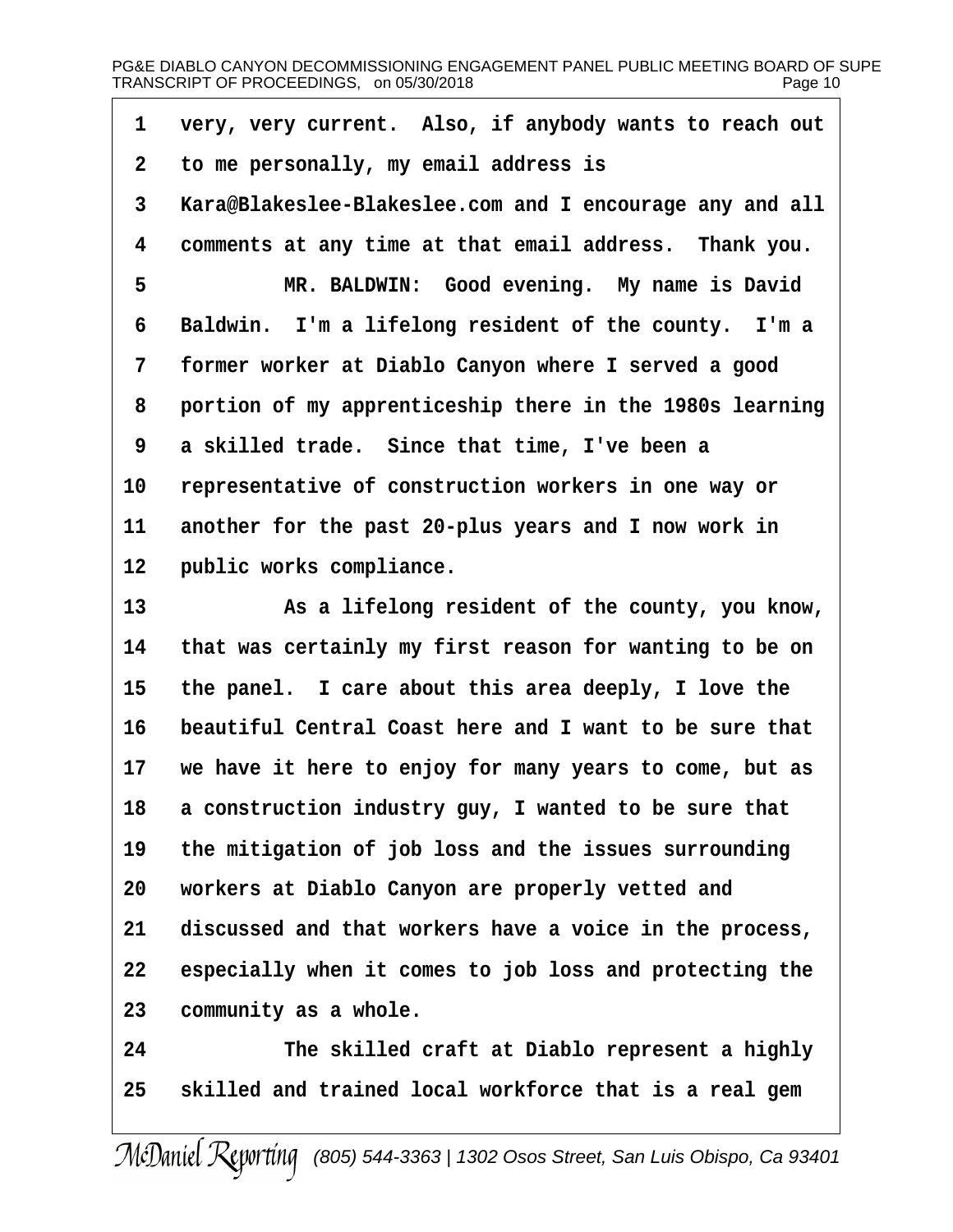# PG&E DIABLO CANYON DECOMMISSIONING ENGAGEMENT PANEL PUBLIC MEETING BOARD OF SUPE TRANSCRIPT OF PROCEEDINGS,on 05/30/2018 Page 11

| 2  | not only produce a quality product, but they produce the |
|----|----------------------------------------------------------|
|    |                                                          |
| 3  | safest product in the most expeditious way and I want to |
| 4  | make sure that that continues through decommissioning.   |
| 5  | Also, the dollars that flow from discretionary           |
| 6  | income from workers are vital to the overall health of   |
| 7  | the community. You know, they say healthy discretionary  |
| 8  | dollars and you have a healthy community and I want to   |
| 9  | be sure that our local workforce actually has a voice    |
| 10 | here in this process as PG&E moves through               |
| 11 | decommissioning and I look forward to the process and I, |
| 12 | too, am available for anyone that would like to ask      |
| 13 | questions or make comments. Thank you.                   |
| 14 | MR. MECHAM: Good evening, everyone. My name              |
| 15 | is Frank Mecham. I live in Paso Robles. I've been a      |
| 16 | fifth-generation member of San Luis Obispo County, nine  |
| 17 | generations in California, and at any moment, I should   |
| 18 | be a great grandfather. So I will have 13 generations    |
| 19 | of Californians. Obviously, California is important to   |
| 20 | me. The past, I've always been interested in the past,   |
| 21 | but I'm very interested in the future, and to make it    |
| 22 | clear, the decisions that I try to make are not for me,  |
| 23 | but for the generations to come and I think that that's  |
|    |                                                          |
| 24 | what we're going to be doing now as a panel and with the |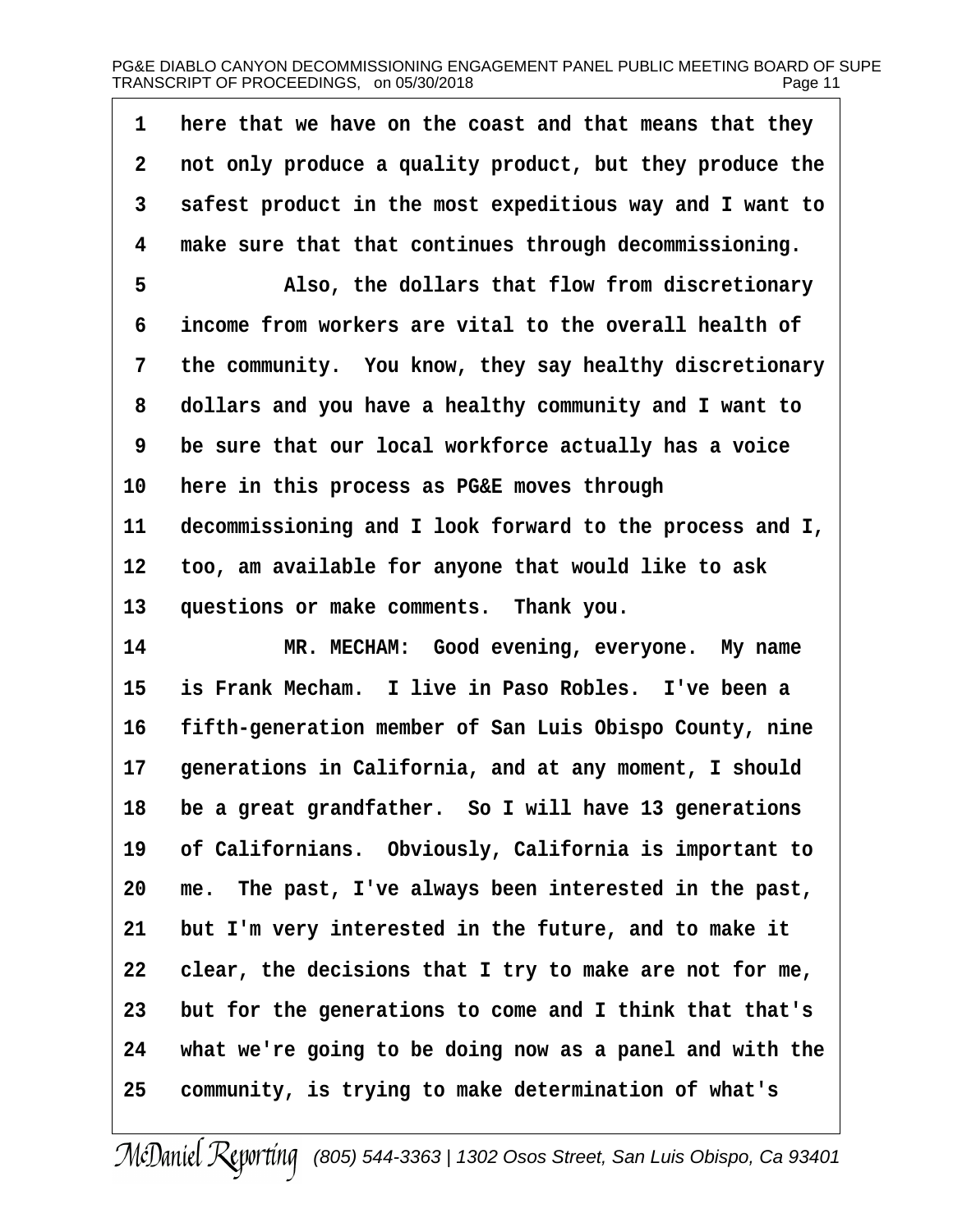# PG&E DIABLO CANYON DECOMMISSIONING ENGAGEMENT PANEL PUBLIC MEETING BOARD OF SUPE TRANSCRIPT OF PROCEEDINGS,on 05/30/2018 Page 12

| 1               | best for the future generations. It's not going to be    |
|-----------------|----------------------------------------------------------|
| $\overline{2}$  | for us. This is a long process and we're hopefully       |
| 3               | going to be doing the right thing. I have no specific    |
| 4               | agenda in terms of an interest of any kind.              |
| 5               | My background is such of I was 20 years as an            |
| 6               | electrical contractor, seven years as a financial        |
| 7               | advisor, I've been a planning commissioner, city council |
| 8               | member, a mayor and a county supervisor. That's it.      |
| 9               | Thank you.                                               |
| 10              | MR. KARLIN: Good evening. My name's Alex                 |
| 11              | Karlin and my background is that I spent 40-plus years   |
| 12 <sup>1</sup> | as a federal environmental attorney primarily in         |
| 13              | Washington, D.C., started out as an enforcement lawyer   |
| 14              | at EPA headquarters, did environmental law for many,     |
| 15              | many years and then moved into nuclear area about 20     |
| 16              | years ago with a company that did the cleanup of nuclear |
| 17              | and radioactive waste sites, as well as the              |
| 18              | decommissioning of nuclear power plants. So I thought    |
| 19              | that would be a relevant and helpful background to bring |
| 20              | to this committee or panel. The last 11 years I spent    |
| 21              | in Washington, D.C. with the Nuclear Regulatory          |
| 22              | Commission as an administrative law judge deciding cases |
| 23              | in which companies sought the relicensing of their       |
| 24              | nuclear power plants or other amendments. I handled the  |
| 25              | Vermont Yankee case, which has now -- I represented a    |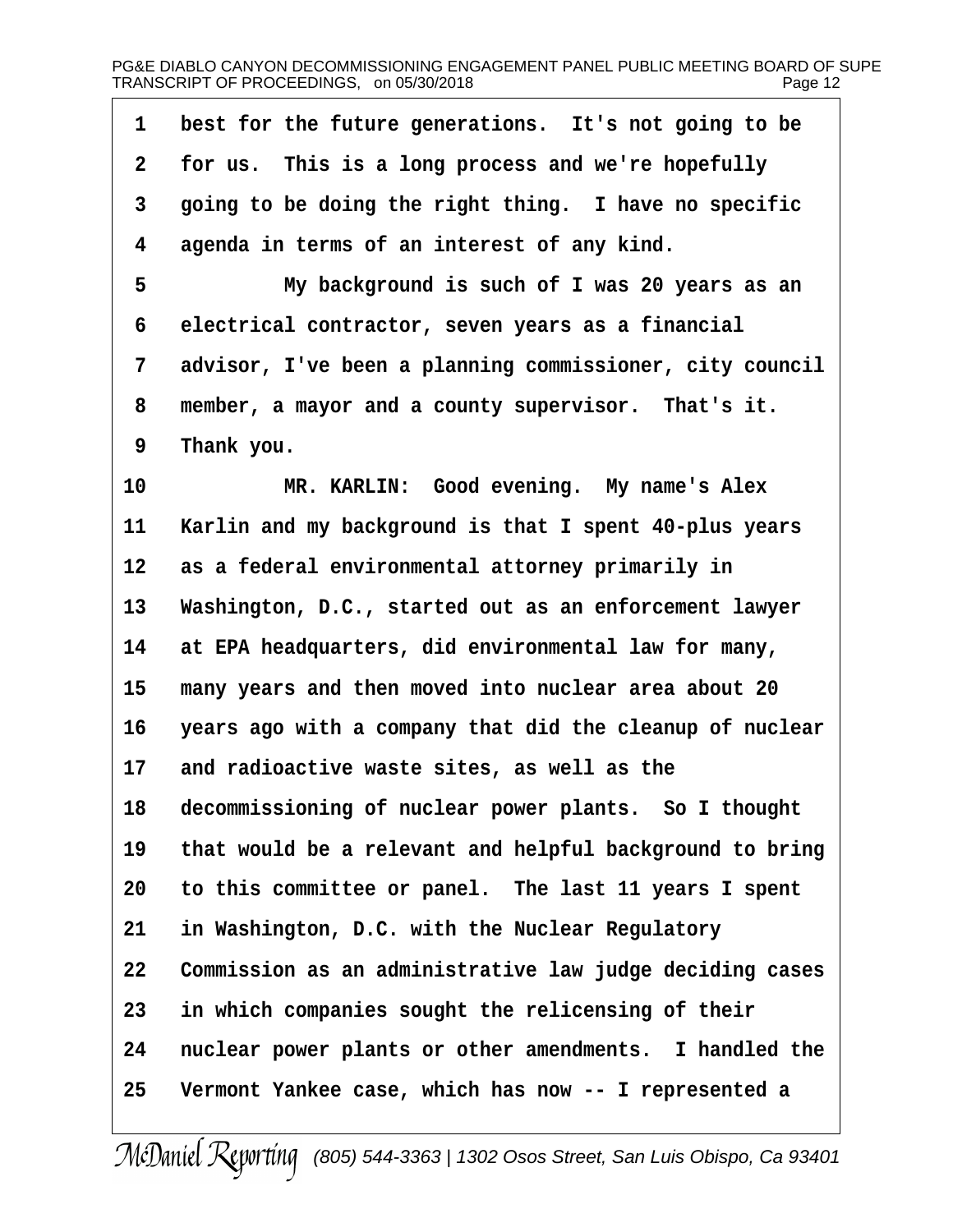| 1  | closure. I handled the Diablo Canyon license renewal     |
|----|----------------------------------------------------------|
| 2  | case here in San Luis Obispo County from 2010 to 2015.   |
| 3  | I also handled the Yucca Mountain litigation             |
| 4  | adjudicating that issue from 2004 to about 2009. I hope  |
| 5  | to bring some of that understanding and knowledge to     |
| 6  | this panel. I'm not a lawyer for the PG&E, I'm not a     |
| 7  | lawyer for anyone else. I'm just -- but I do have that   |
| 8  | background and I thought it would be helpful.            |
| 9  | My wife and I live here in San Luis Obispo City          |
| 10 | and we've been coming here for 20 years, and about       |
| 11 | 2003 -- seems like a long time ago to me -- we bought    |
| 12 | some property in Los Osos, and because of something      |
| 13 | called the sewer moratorium, we still have a piece of    |
| 14 | property down in Los Osos, but we love this community    |
| 15 | and we're glad to be here.                               |
| 16 | MS. DANOFF: Welcome, everybody. I'm Sherri               |
| 17 | Danoff, an Avila area resident of 18 years. My           |
| 18 | background professionally is land use planning, which I  |
| 19 | did in various places for many years. My particular      |
| 20 | interests and reasons for wanting to serve on this       |
| 21 | committee relate to safe storage of nuclear fuel, spent  |
| 22 | fuel, and also potential for transport and wanting it to |
| 23 | be safe of radioactive materials through little Avila    |
| 24 | with its very constrained access, and then second major  |
| 25 | interest is future uses of the land surrounding Diablo,  |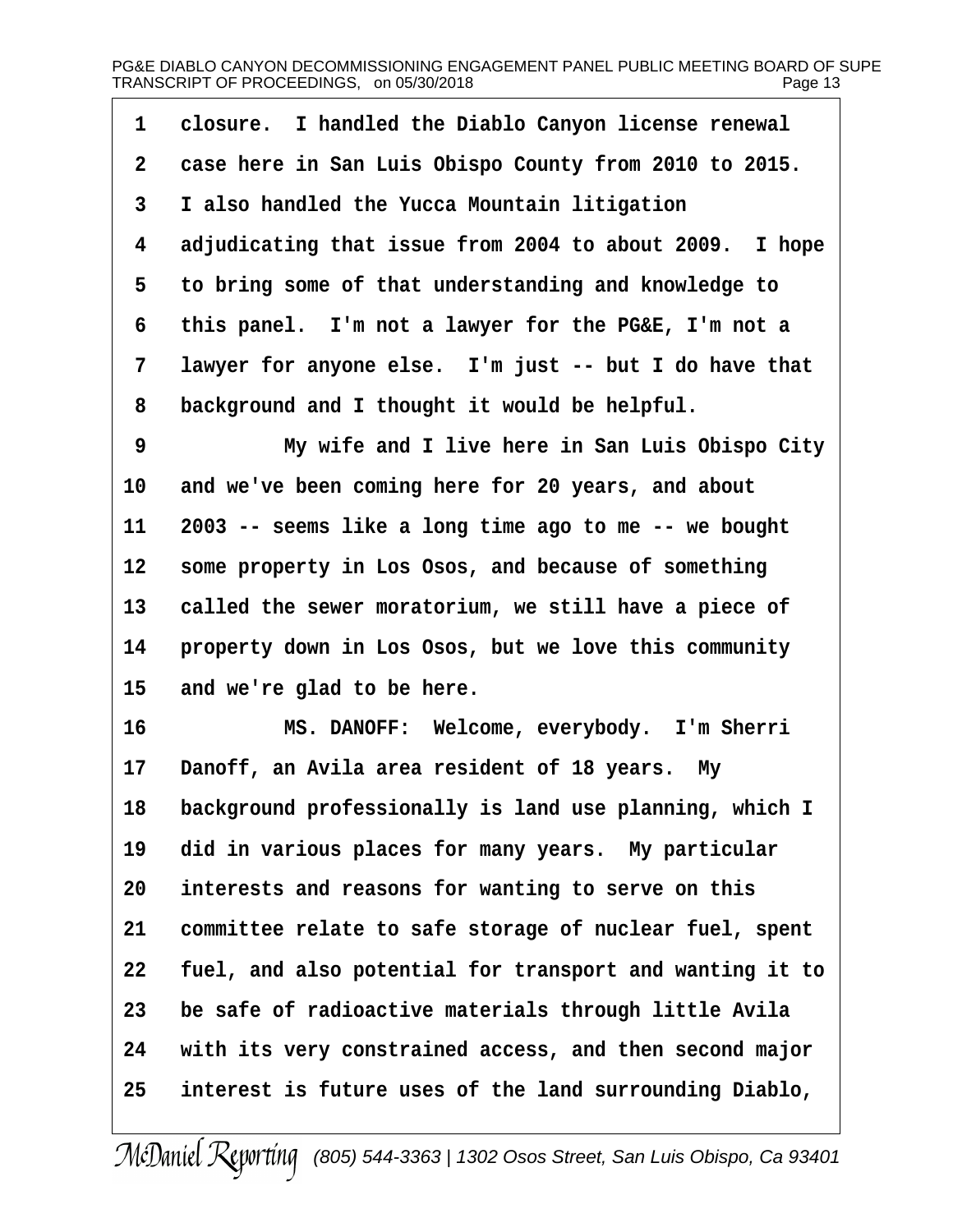·1· ·the facility, and particularly related to the effect it 2 would have on Avila and, again, on access, its limited 3 access road, and I'm interested in all aspects of it, as 4 well. Thank you. 5 MR. KEITH: Thank you for coming this evening. 6 My name is Trevor Keith. I am a 21-year resident of the 7 City of San Luis Obispo. Currently, my role is in the 8 administrative office here in the County of San Luis 9 Obispo. Why the interest of the panel is really to 10 understand and be a part of the process of the safety of 11 the community as, kind of, things ramp down out at the 12 plant, and then also kind of the local effects, what 13 those will be, including, kind of, the economic impacts, 14 again, as things wind down. Those are, kind of, my two 15 primary. Again, love the area and want to make sure 16 that we make good decisions through this process. Thank 17 you for having me. 18 MS. BELLMAN: Good evening. My name is Dena 19 Bellman. I'm a resident of rural Arroyo Grande. I work 20 in Oceano and Pismo Beach. I was born and raised in San 21 Luis Obispo County. My background is in project 22 management strategic planning and 28 years with state 23 government, 18 years with California State Parks. 24 **· · · · So I think my initial interest in this process** 25 was, really, I was encouraged by PG&E in reaching out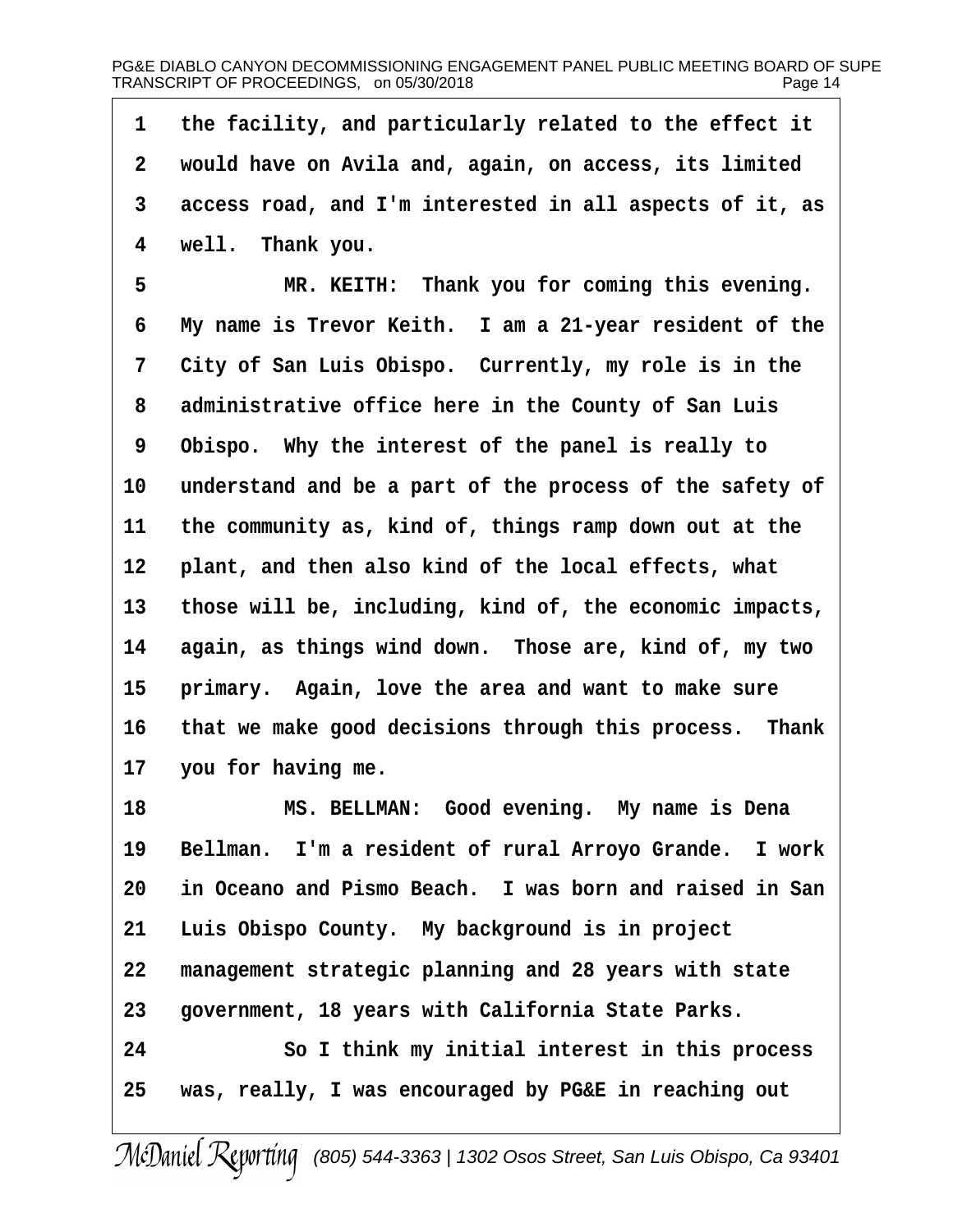- 1 and providing this opportunity for education,
- 2 communication and to have an informed public. Any time
- 3 someone wants to take the opportunity to plan things
- 4 ahead of time, I feel like I want to support that. So
- 5 that was really what triggered me to submit my
- 6 application, but once I thought about it, really, I am
- 7 concerned about the land use, about repurposing the
- 8 infrastructure and the economic impact to the community.
- 9 Those are my main concerns.
- 10 MR. LATHROP: Good evening. My name is Scott
- 11 Lathrop. I've been in San Luis Obispo for going on 64
- 12 years, but my family has a history, I want to say, of
- 13 many moons, and when I say many moons, I'm Native
- 14 American. I actually have ancestry that came from this
- 15 particular area. So definitely quite very interested in
- 16 the land use, future land use of the overall site. I'm
- 17 also very interested in the financial impacts on the
- 18 community as a taxpayer and, also, a ratepayer, very
- 19 interested on how that will all work out for myself and,
- 20 of course, my children in the future. So those are the
- 21 two major items that are the primary reasons why I was
- 22 interested in coming or trying to come on this board.
- 23 My background, I've done some land development 24 for about 13 years. So I kind of know that process, and
- 25 then for about 20 years, I'm a school administrator,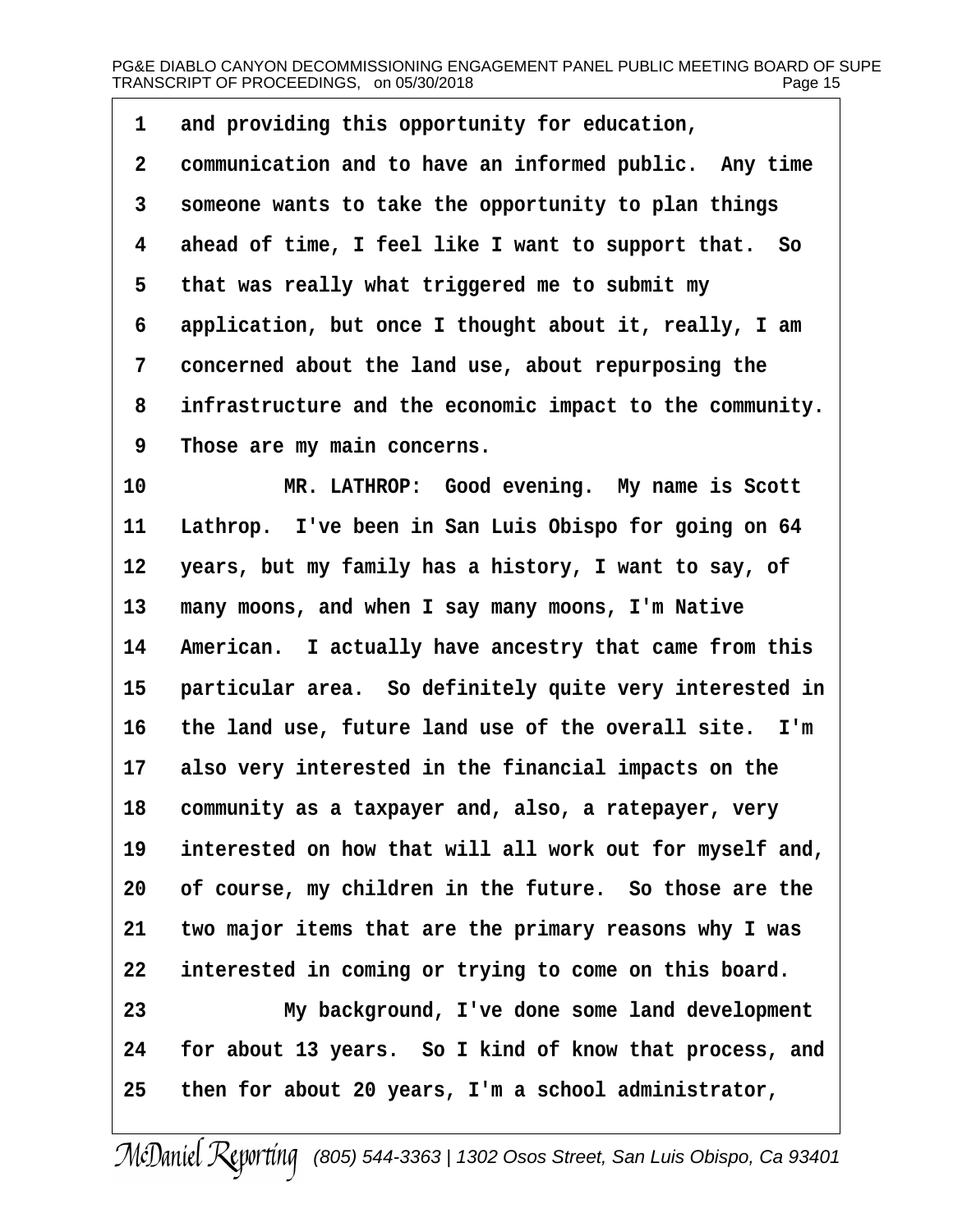1 district school administrator, assistant superintendent 2 of business. So, again, that's why I'm very interested 3 in the financial side. Thank you. 4 Also, I want to say is that hopefully you did 5 see the email and telephone number. I would welcome 6 anyone to communicate. We're here to try to be a voice 7 for your issues and concerns. I want to say, a little 8 bit like Frank, I don't have a specific issue I want to 9 drive home. I'm more interested in serving the public 10 on this issue. Thank you. 11 MS. O'MALLEY: Good evening. My name is Nancy 12 O'Malley and I live in Avila Beach. I am a physician in 13 internal medicine. So, of course, I'm interested in the 14 health and safety issues related to decommissioning, 15 particularly when it comes to long-term fuel storage and 16 transporting all the radioactive material out of the 17 area. So those are key concerns that I have, but I also 18 love the area. I was able to see the Diablo Canyon 19 lands for the first time two weeks ago and they're 20 stunningly beautiful. I feel like it's a treasure to 21 our county, the state and, really, the nation and I 22 would love to see those lands made available to as many 23 people as possible in a sound -- environmentally sound 24 way. So I look forward to serving and learning 25 alongside you. Thank you.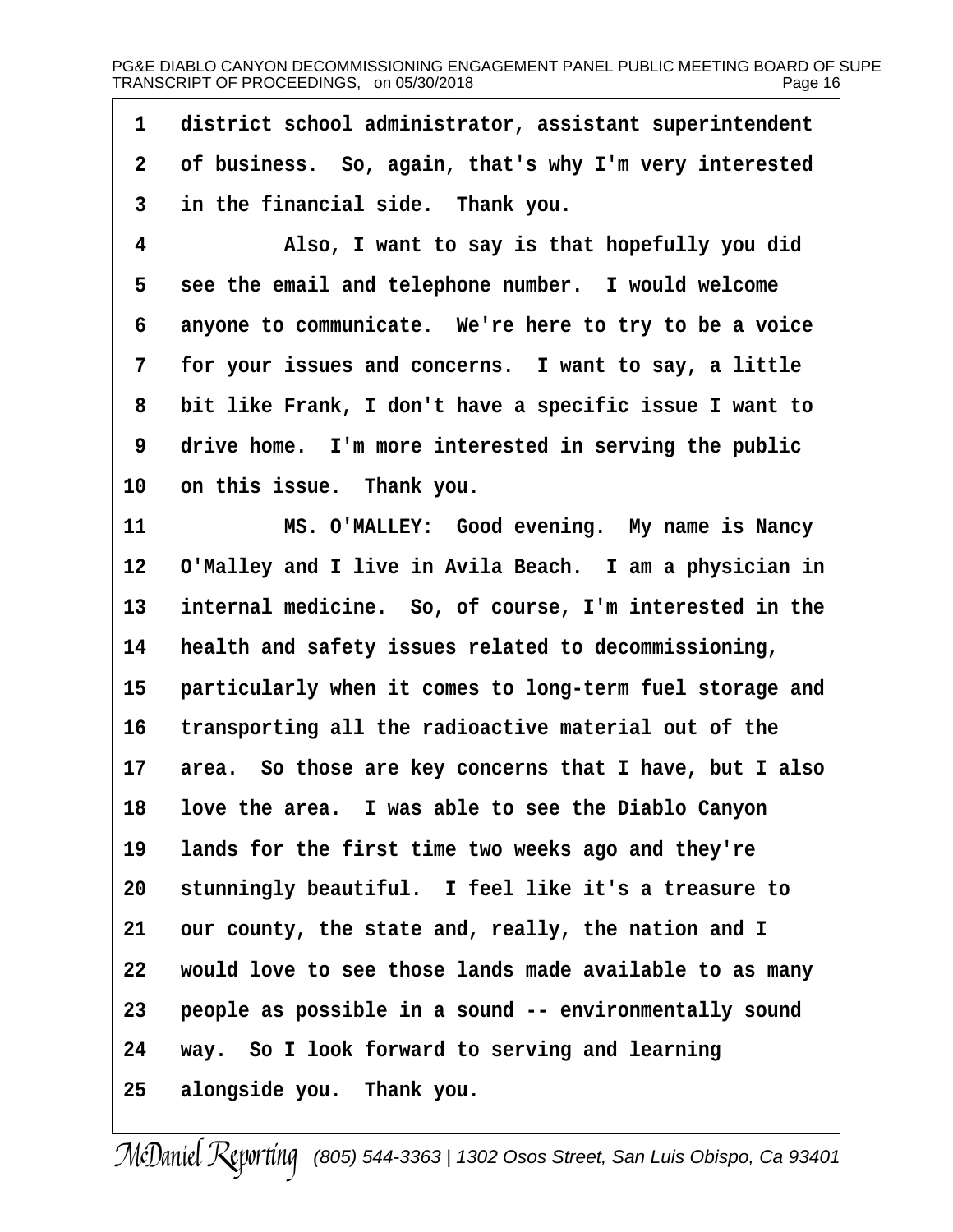1 MR. FRANKE: My name's Jon Franke. I was 2 introduced earlier. I'm the vice president for power 3 generation for Pacific Gas and Electric. On this 4 committee, I'm really the -- think of me as the one 5 receiving information. My major role is really to 6 listen, and underneath my responsibilities, I have 5,400 7 megawatts of generation across the state, but to this 8 panel, I also have under me the responsibility for both 9 execution and planning for nuclear decommissioning 10 activities for the company both at Humboldt Bay and now 11 as we move towards Diablo Canyon for Diablo Canyon. 12 My background, I've got an education in 13 engineering and business. I have been involved in 14 nuclear power for over 30 years, starting off with the 15 nuclear Navy. I served on a nuclear aircraft carrier as 16 a nuclear-trained officer, and then associated with the 17 Persian Gulf -- after the Persian Gulf War, transitioned 18 to the civilian nuclear industry and have roles in 19 engineering operations, project management, and for the 20 last nine years, for a series of companies, I've been an 21 executive overseeing the operation and maintenance of 22 nuclear facilities. I've been with PG&E now a little 23 over a year and really focused on not the operation of 24 Diablo Canyon, but the focused work to prepare for this 25 significant and important job here at Diablo Canyon to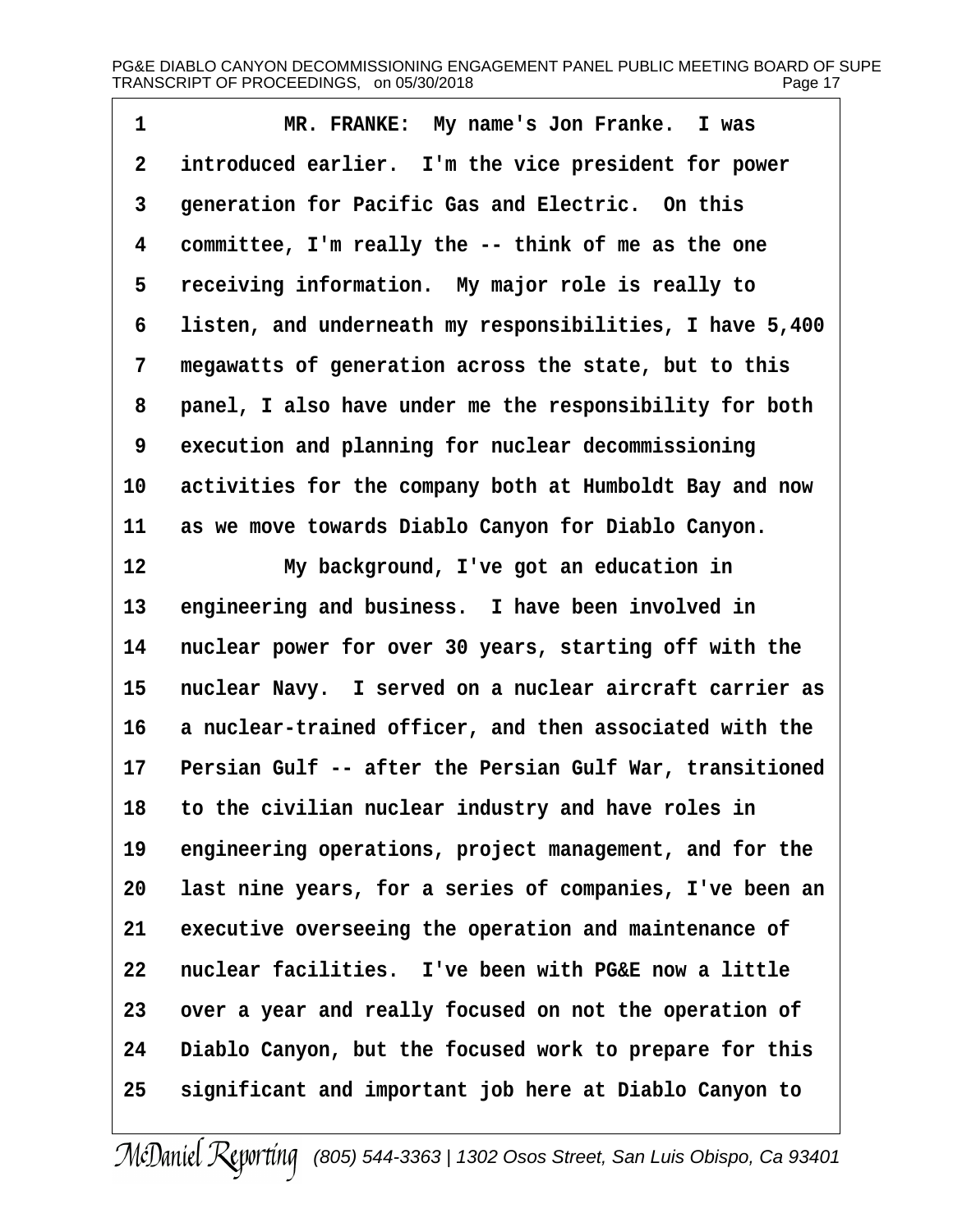1 do the decommissioning and then the other generating 2 facilities for the company, but, again, my role is to 3 hear and to listen. My advocacy is for all stakeholders 4 and to take input so that we can make the best choices 5 for the community, for all the stakeholders engaged and 6 involved in this decision. 7 MR. ANDERS: Thank you, Panel. I just want to 8 also recognize and thank what we call the Formation 9 Committee, which is a group of community representatives 10 throughout the county that actually went through and 11 evaluated the 100-plus applications that were submitted 12 for the panel and ultimately, in conjunction with PG&E, 13 selected this great diverse group, diverse in their 14 perspectives and diverse in their geography throughout 15 the county and their representation of the various 16 communities throughout the county. 17 MR. FRANKE: Chuck, one member of the committee 18 is not here tonight and I don't know if you wanted to go 19 over her background. I think it's notable. 20 MR. ANDERS: I did. One of our members, Linda 21 Seeley, had a personal emergency tonight just before the 22 meeting, and would you read her background, Suzanne? 23 Linda, I know, is incredibly dedicated and committed to 24 be on this committee. She has very strong committee 25 views on a number of issues and I know she would really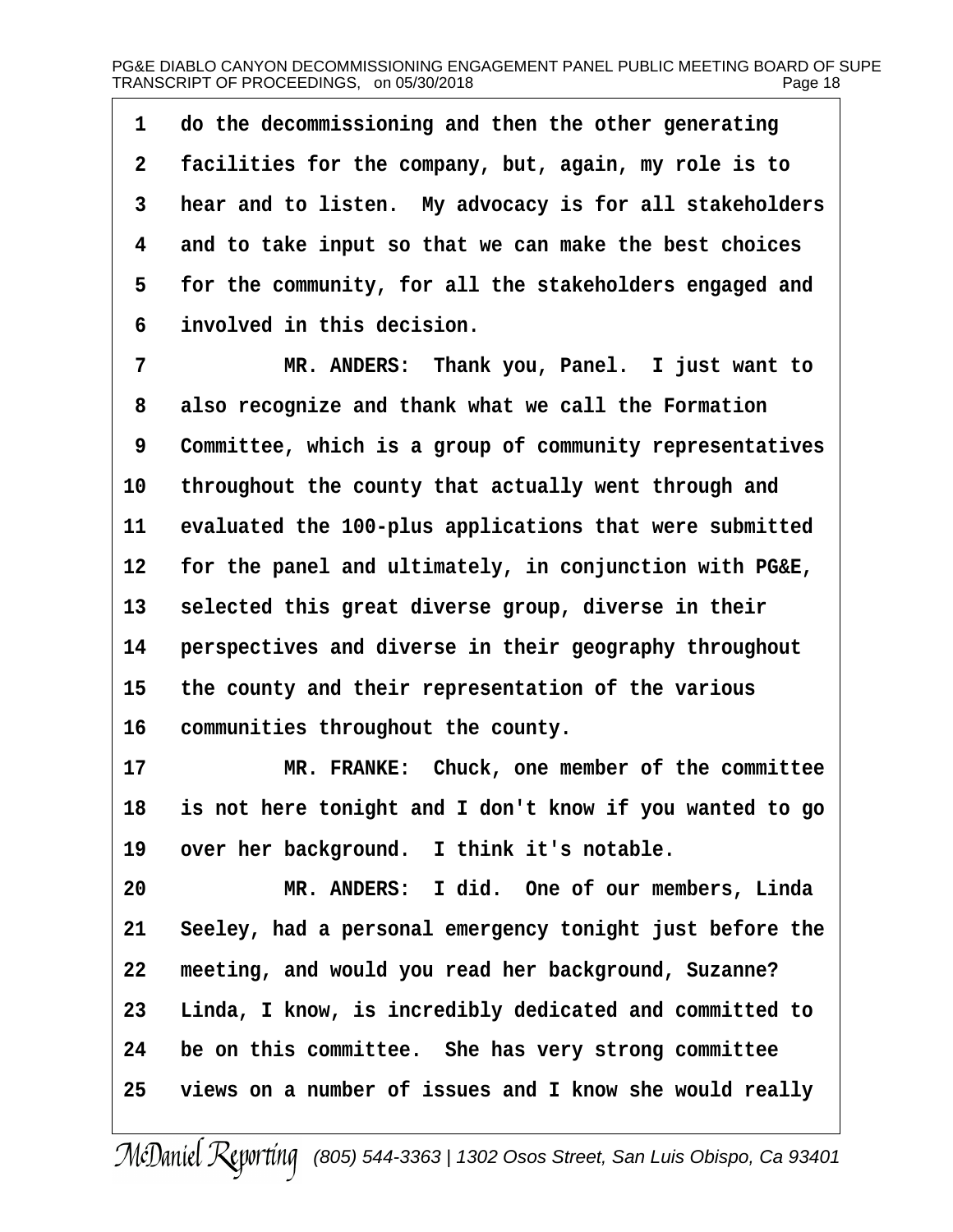# PG&E DIABLO CANYON DECOMMISSIONING ENGAGEMENT PANEL PUBLIC MEETING BOARD OF SUPE TRANSCRIPT OF PROCEEDINGS, on 05/30/2018 Page 19

1 love to be here.

- 2 MS. HOSN: Linda Seeley, as a mother,
- 3 grandmother and resident of San Luis Obispo County since
- 4 1982, Linda is a retired nurse midwife and women's
- 5 health nurse practitioner. She's an advanced
- 6 facilitator for the work that reconnects developed by
- 7 Joanna Macy, Ph.D. A resident of Los Osos, she serves
- 8 as a spokesperson for the San Luis Obispo Mothers For
- 9 Peace, is a member of the Sierra Club Nuclear-Free
- 10 Quarantine and a founding member and officer for
- 11 non-profit Biodiversity First. On the panel, she hopes
- 12 to be a community voice for the transparent and timely
- 13 decommissioning of the plant, including the safe storage
- 14 of the radiating waste.
- 15 MR. ANDERS: Thank you very much. I'd like to
- 16 just go over the agenda before we move on and, again, we
- 17 had our introduction of the panel and our public comment
- 18 period scheduled for 8:08 and you notice there's a break
- 19 right after it. Realize that we're going to keep you
- 20 and the panel here for almost two hours before we take a
- 21 break. So what we'd like to do is take the break before
- 22 the public comment. So we're adjusting the agenda
- 23 slightly to take the break before the public comment.
- 24 We do again encourage you and make sure you get your
- 25 comment cards in before 7:30.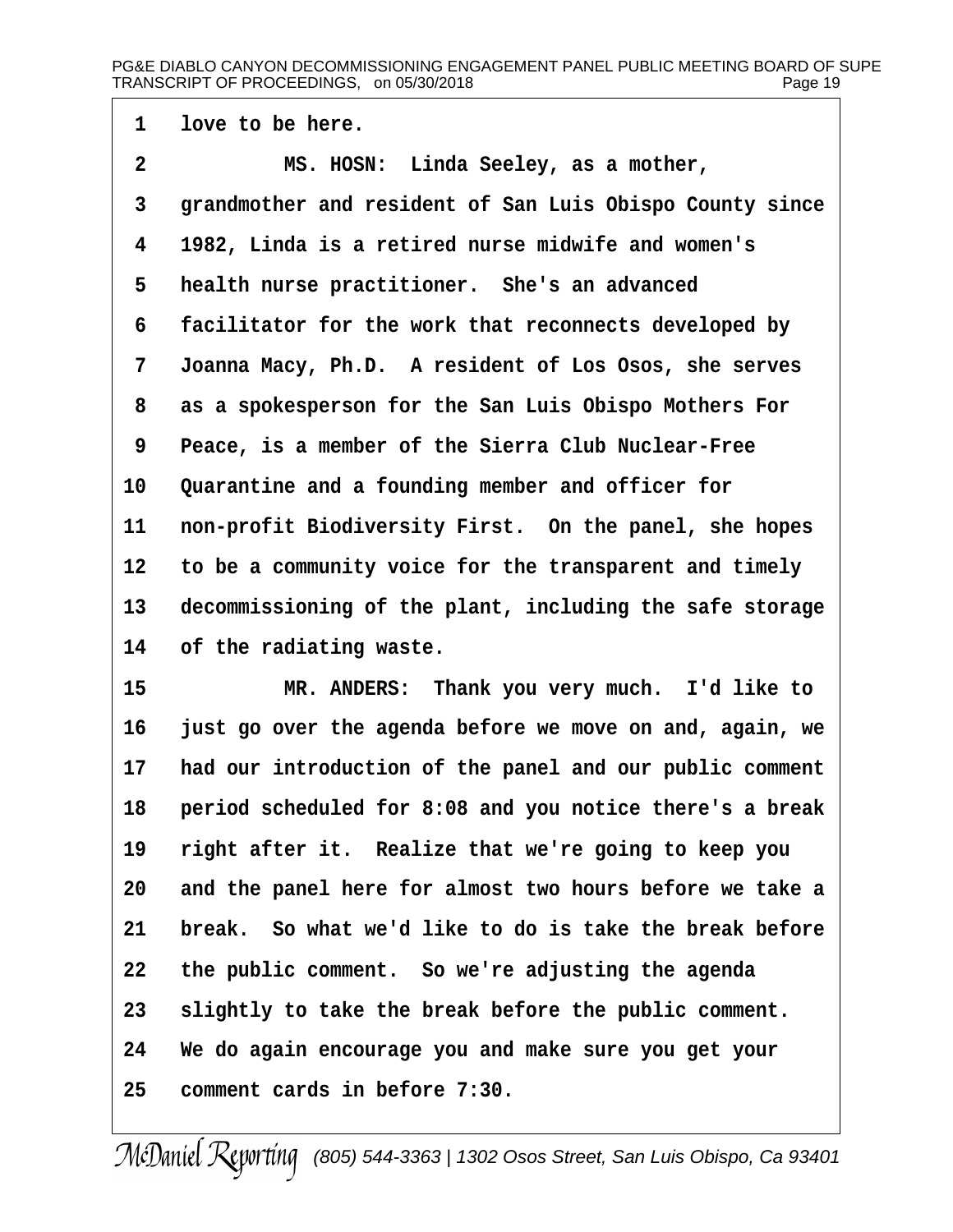| Things have happened very quickly. On May 11th, PG&E<br>hosted a tour of the facility of Diablo Canyon Power<br>Plant and, also, the lands surrounding the power |
|------------------------------------------------------------------------------------------------------------------------------------------------------------------|
|                                                                                                                                                                  |
|                                                                                                                                                                  |
|                                                                                                                                                                  |
| plant --                                                                                                                                                         |
| PUBLIC MEMBER: Excuse me. Sorry to interrupt.                                                                                                                    |
| You said 7:30?                                                                                                                                                   |
| MR. ANDERS: I'm sorry?                                                                                                                                           |
| PUBLIC MEMBER: It starts at 7:30? I thought I                                                                                                                    |
| heard you say 7:30.                                                                                                                                              |
| PUBLIC MEMBER: That's five minutes from now.                                                                                                                     |
| MR. ANDERS: That's true. Let's submit the                                                                                                                        |
| cards by $-$ by, um $-$                                                                                                                                          |
| <b>PUBLIC MEMBER: 8.</b>                                                                                                                                         |
| MR. ANDERS: -- 8:00.                                                                                                                                             |
| PUBLIC MEMBER: You said 7:30.                                                                                                                                    |
| MR. ANDERS: I did say 7:30.                                                                                                                                      |
| PUBLIC MEMBER: Sorry to interrupt.                                                                                                                               |
| MR. ANDERS: No problem. Thanks for pointing                                                                                                                      |
| that out. Let's submit them by 8:00. I think that will                                                                                                           |
| work.                                                                                                                                                            |
| PUBLIC MEMBER: Thank you.                                                                                                                                        |
| MR. ANDERS: So there was an initial meeting                                                                                                                      |
|                                                                                                                                                                  |
| and tour of the facility and had a follow-up meeting on                                                                                                          |
|                                                                                                                                                                  |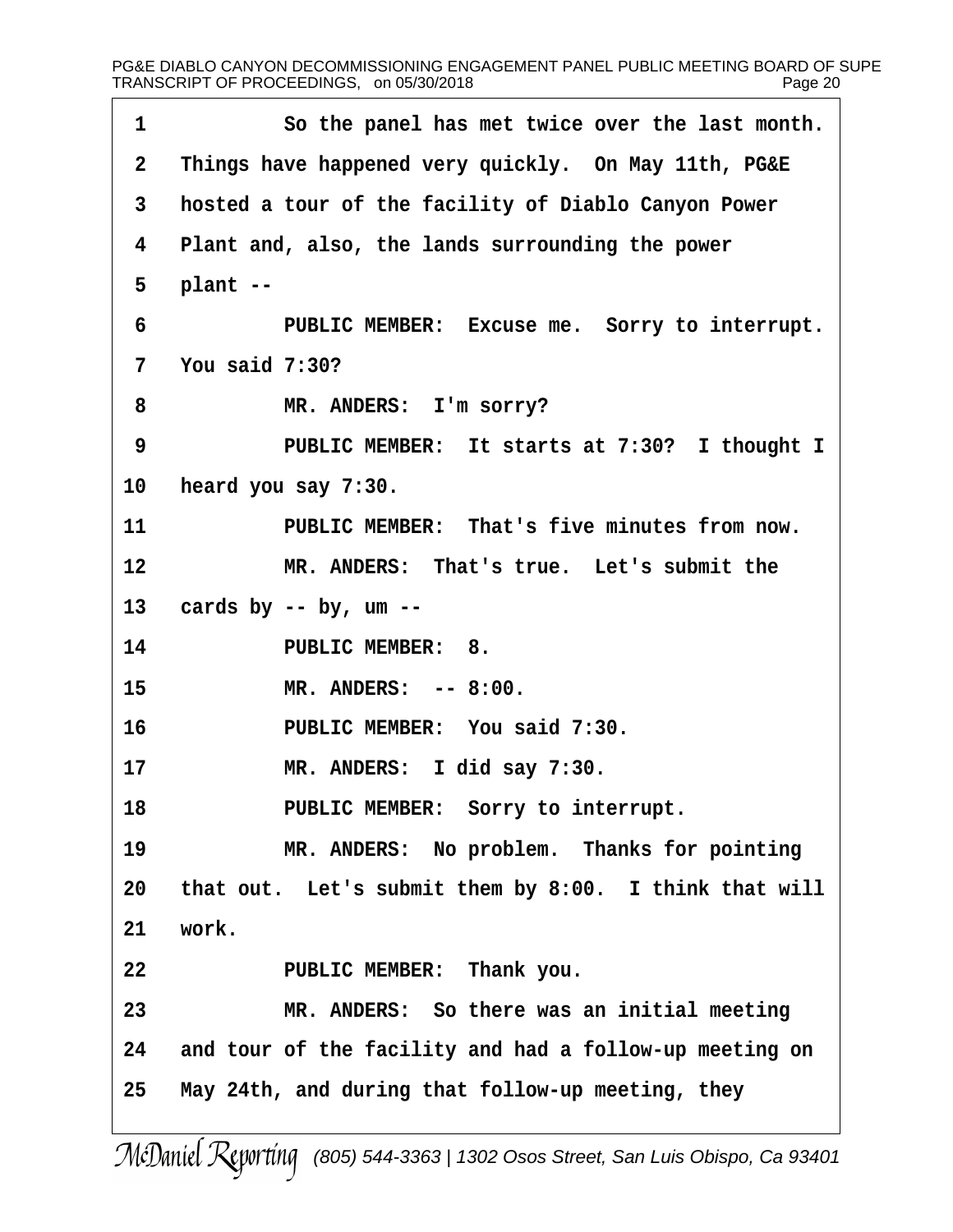1 adopted a Charter, which you all have a copy. Make sure ·2· ·you get a copy of the Charter, and it was on the posters 3 and they did a preliminary review of decommissioning 4 topics and that's what we're here to talk about tonight, 5 are the decommissioning topics. 6 **· · · · So I just wanted to go over this process.** So 7 we'll move forward. With regard to the meeting, the 8 proposed outcome or purpose of the meeting is just an ·9· ·initial meeting of the panel to introduce to the public 10 and also understand some of the public's initial 11 concerns and, again, talk about finalizing the schedule 12 of the topics that they want to address for the rest of 13 this year and the desired outcomes of the meeting you 14 can see here. We've introduced a number of ranges of 15 opportunity for the public to interface with the panel 16 and for all of you to get your ideas and your comments 17 to the panel and to PG&E. We'll go over that in a 18 little more detail. 19 **· · · · So with that, I would like to pass this on to** 20 Tom Jones, who is going to explain to us some of the ins 21 and outs of the regulatory process of decommissioning. 22 MR. JONES: Thank you, Chuck. I'm Tom Jones. 23 I'm the director of strategic initiatives and my charge 24 in the project is to help lay out the regulatory path 25 for approval so that we get to do the work. I'm joined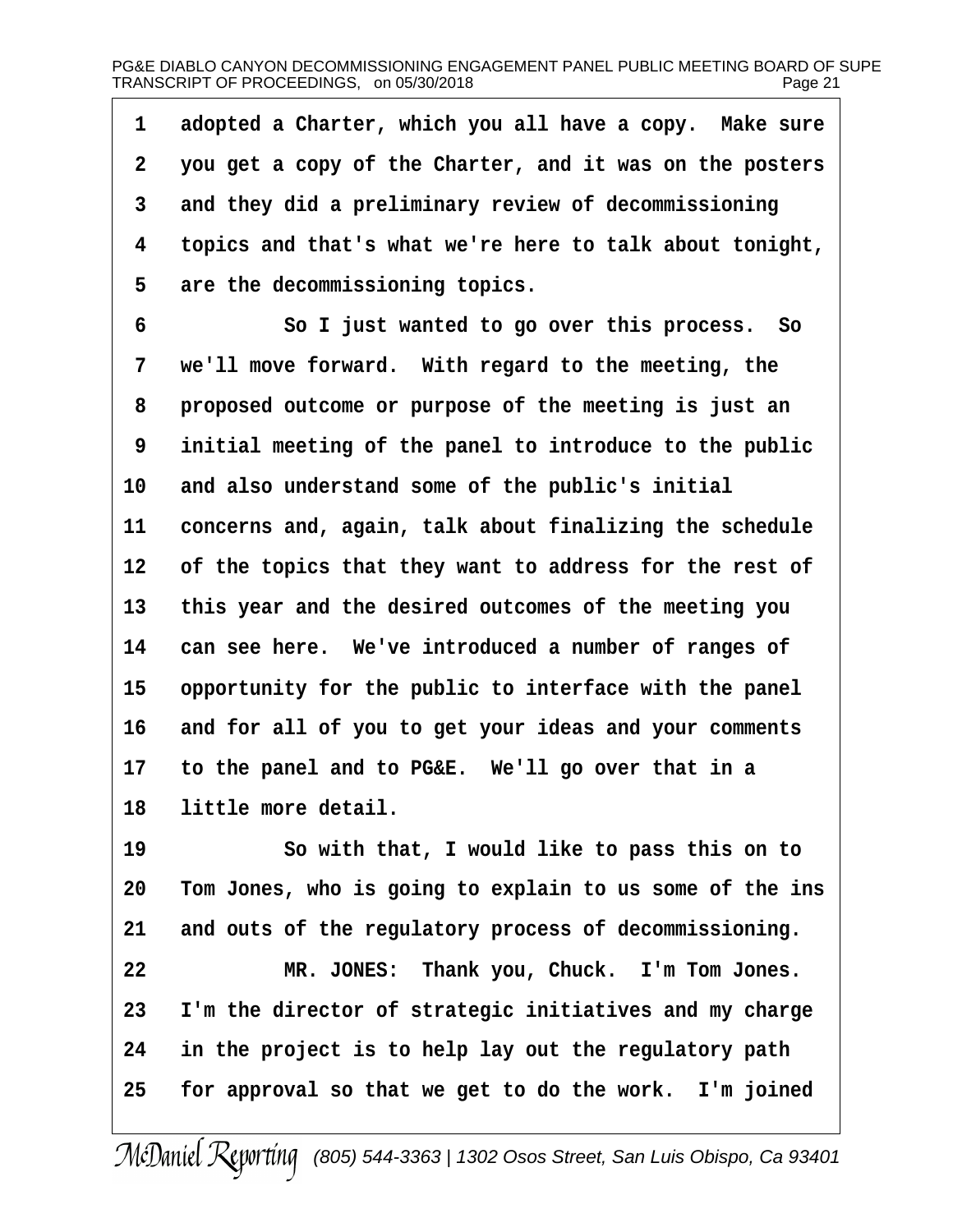# PG&E DIABLO CANYON DECOMMISSIONING ENGAGEMENT PANEL PUBLIC MEETING BOARD OF SUPE TRANSCRIPT OF PROCEEDINGS, on 05/30/2018 Page 22

| 1               | by my colleague, Loren Sharp. He's the senior director   |
|-----------------|----------------------------------------------------------|
| 2               | of decommissioning, leading both our successful and      |
| 3               | humble pay remediation project and also helping set up   |
| 4               | the team who will execute the planning and ultimately    |
| 5               | the work.                                                |
| 6               | Tonight we have a PowerPoint. I apologize for            |
| 7               | this level of detail. This is actually a simplified      |
| 8               | timeline, but we're going to dive into each of these we  |
| 9               | call the swim lanes to talk about the parallel           |
| 10              | regulatory approvals we need to do between now and 2025  |
| 11              | to secure approval to then going to decommissioning.     |
| 12 <sub>2</sub> | Loren will then talk about the decommissioning process   |
| 13              | immediately after myself and will be available for panel |
| 14              | questions.                                               |
| 15              | So this process here began with the joint                |
| 16              | proposal approval. The joint proposal was an             |
| 17              | application in utilities commission that led for the     |
| 18              | orderly retirement of Diablo Canyon, and that was        |
| 19              | important not just for this community, but also to be    |
| 20              | sure we had the resources to replace this very large     |
| 21              | power generation facility as we seek to retire it in     |
| 22              | about eight years.                                       |
| 23              | With that, PG&E, as Mr. Franke had mentioned,            |
| 24              | did volunteer to have a Community Engagement Panel.      |
| 25              | That's the second line down here and what you can see is |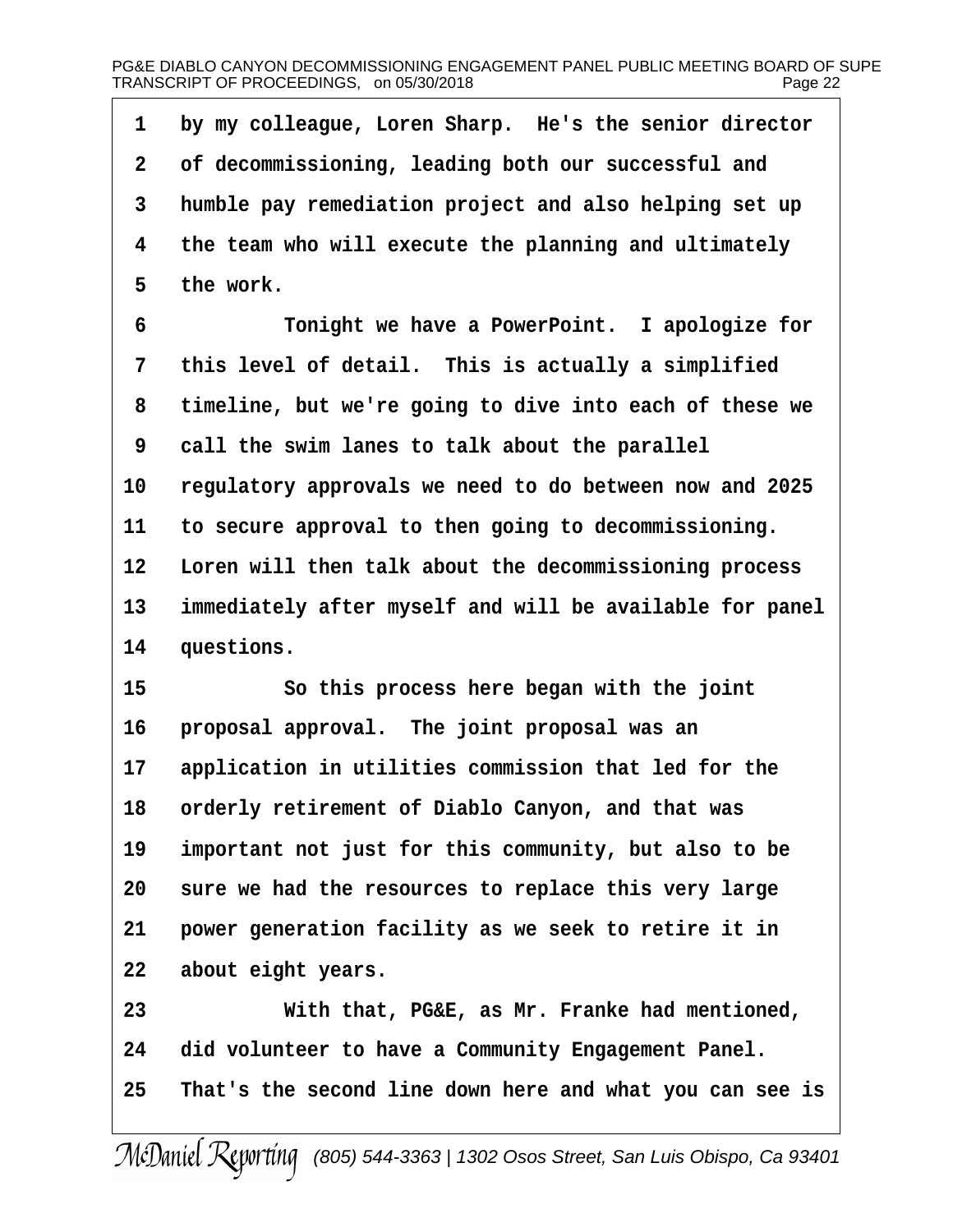| 1              | this is 2018. The Utilities Commission made the          |
|----------------|----------------------------------------------------------|
| $\overline{2}$ | approval decision and here we are in May launching this  |
| 3              | panel. The panel has two main charges, one from the      |
| 4              | Utilities Commission order is to help run this public    |
| 5              | process, to collect input about what will happen to the  |
| 6              | lands and we have a variety of ideas that you've already |
| 7              | heard from the panel and members of the public, and the  |
| 8              | second is a couple lanes down. It's this yellow area     |
| 9              | and that's also to deal with some of the emergency       |
| 10             | planning issues as we go forward. Emergency planning is  |
| 11             | covered by Statute 32025 as long as the plant's          |
| 12             | operating and the joint proposal makes some additional   |
| 13             | recommendations that will then feed into a third thing,  |
| 14             | which is what the project's working on, and I apologize  |
| 15             | for the name. It's a nuclear decommissioning cost        |
| 16             | triennial proceeding. Think of it as the estimate and    |
| 17             | it's how we secure funding to conduct the work.          |
| 18             | So what we'll do is we'll dive into this                 |
| 19             | engagement panel process quickly here and what you can   |
| 20             | see is the panel to help us be ready for submitting this |
| 21             | filing, this massive filing at the Utilities Commission  |
| 22             | either in December or by March of next year is going to  |
| 23             | meet monthly. Now, when you benchmark that, for          |
| 24             | instance, Southern California Edison down at the San     |
| 25             | Onofre facility has a panel similar to this. They meet   |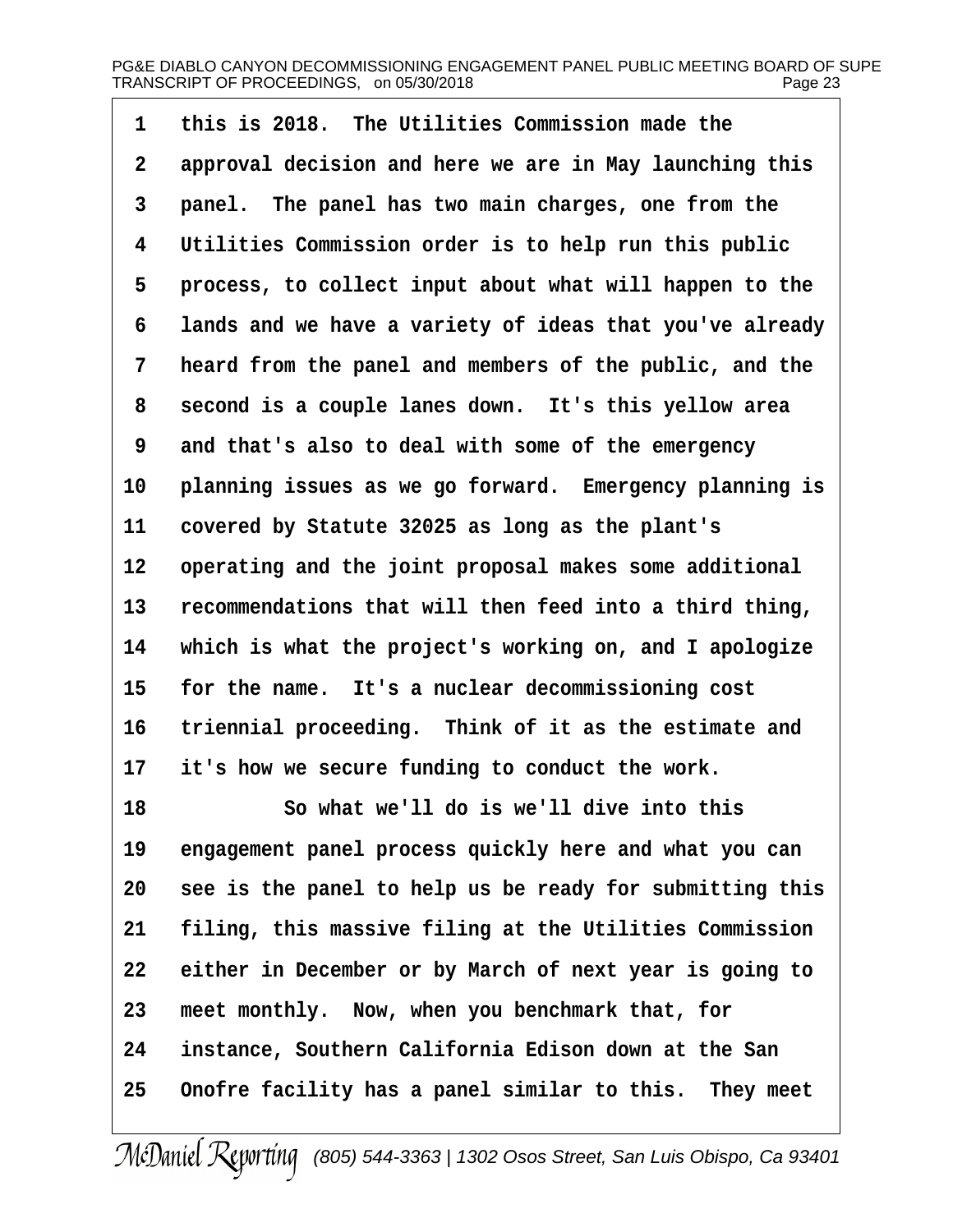# PG&E DIABLO CANYON DECOMMISSIONING ENGAGEMENT PANEL PUBLIC MEETING BOARD OF SUPE TRANSCRIPT OF PROCEEDINGS, on 05/30/2018 Page 24

| 1               | quarterly. After we do this sprinter's pace for the      |
|-----------------|----------------------------------------------------------|
| 2               | next year, the panel will then meet quarterly and that   |
| 3               | gives them at least 31 opportunities to have public      |
| 4               | meetings before any decommissioning work begins.         |
| 5               | Additionally, every one of these bubbles in              |
| 6               | every lane is another public process. So at a minimum,   |
| 7               | we'll have about 60 public meetings between now and 2025 |
| 8               | to discuss the various facets of the decommissioning     |
| 9               | process and, again, the first up for us is this nuclear  |
| 10              | decommissioning cost triennial proceeding. Think of it   |
| 11              | as the estimate and it's a three-year-cycle process. We  |
| 12 <sub>2</sub> | just got a decision last year and it didn't give us the  |
| 13              | things we needed to do; however, this is the first       |
| 14              | filing that we're going to be making next year where     |
| 15              | relicensing wasn't considered. Folks frankly thought     |
| 16              | the Diablo Canyon was going to run for another 29 years. |
| 17              | Since we've announced the retirement, now there's an     |
| 18              | additional focus and rigor around this filing to get the |
| 19              | correct amount of funding to do that work, and this is   |
| 20              | also a simplified process, but it looks something like   |
| 21              | this. Over here, we have PG&E starts to generate plans   |
| 22              | and we have a project team over 20 members, many of whom |
| 23              | are here tonight, looking at various facets of           |
| 24              | decommissioning. We're also seeking third-party input    |
| 25              | both from this panel, from regulators and from subject   |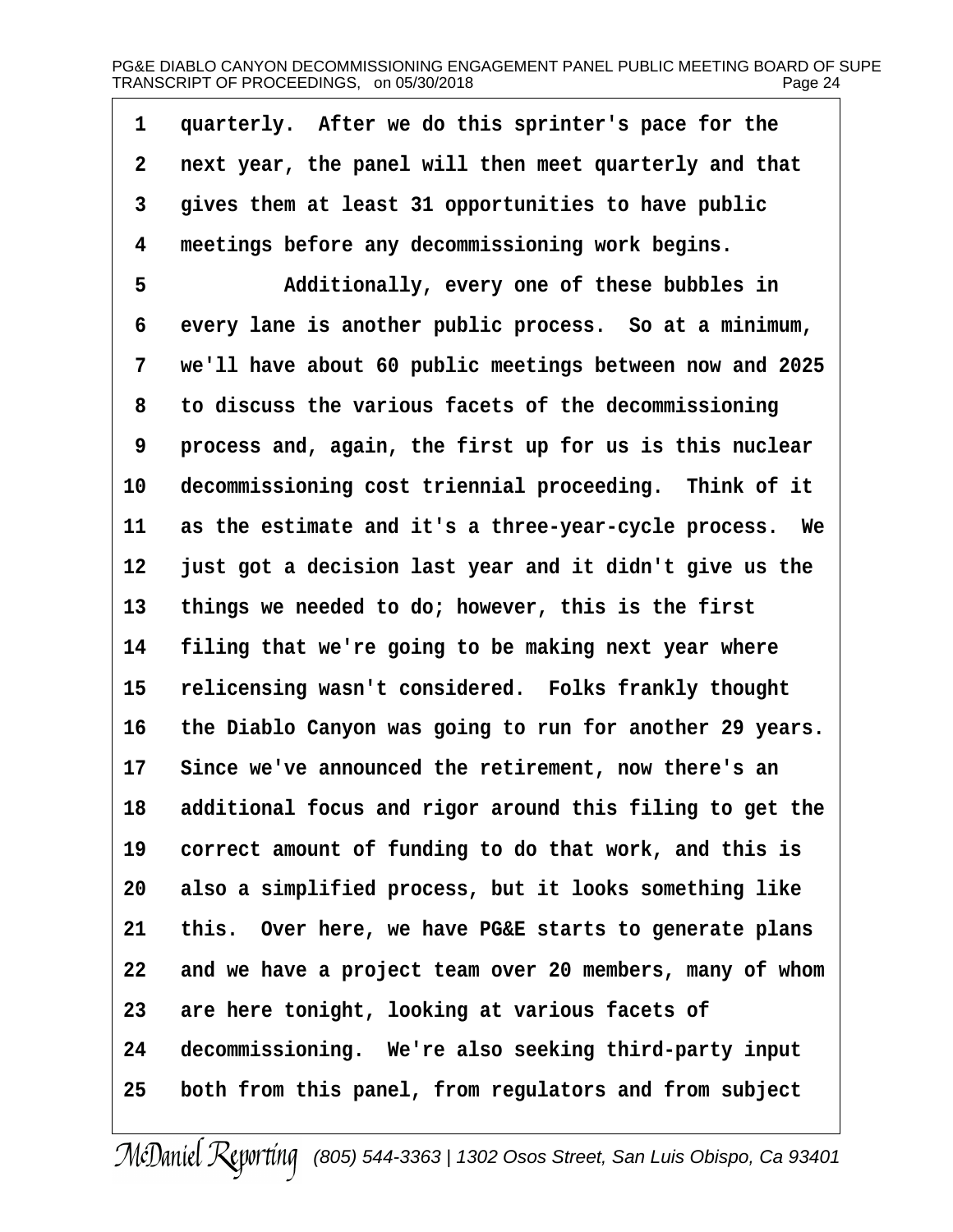1 matter experts in partner companies that can help us 2 inform this estimate. We then prepare that submittal to 3 the Utilities Commission and hopefully that goes by 4 March of next year and this will be informed again by 5 the 6th some odd meetings this panel will have between 6 now and that process. 7 Chice we submit it, there's a discovery process 8 where different intervenor groups write a letter to ask 9 PG&E additional questions and ultimately that's 10 adjudicated or ruled on by the Utilities Commission in a 11 public hearing process. That happens again and again. 12 The next three years -- excuse me. The next nine years, 13 we have three of these three-year processes. 14 What's critically important about the one we're 15 embarking upon now is its length to other regulatory 16 proceedings. We have to have adequate funding to really 17 define the project, to know how we're going to do the 18 demolition, to know what processes we're going to do 19 because we then have to seek discretionary permits from 20 the California Coastal Commission, the County of San 21 Luis Obispo and others, and simultaneously, we'll also 22 need to get some approvals to change the way we will 23 operate the plant after it's not generating power from 24 the Nuclear Regulatory Commission. 25 **• 25** • So that's this next process I'm going to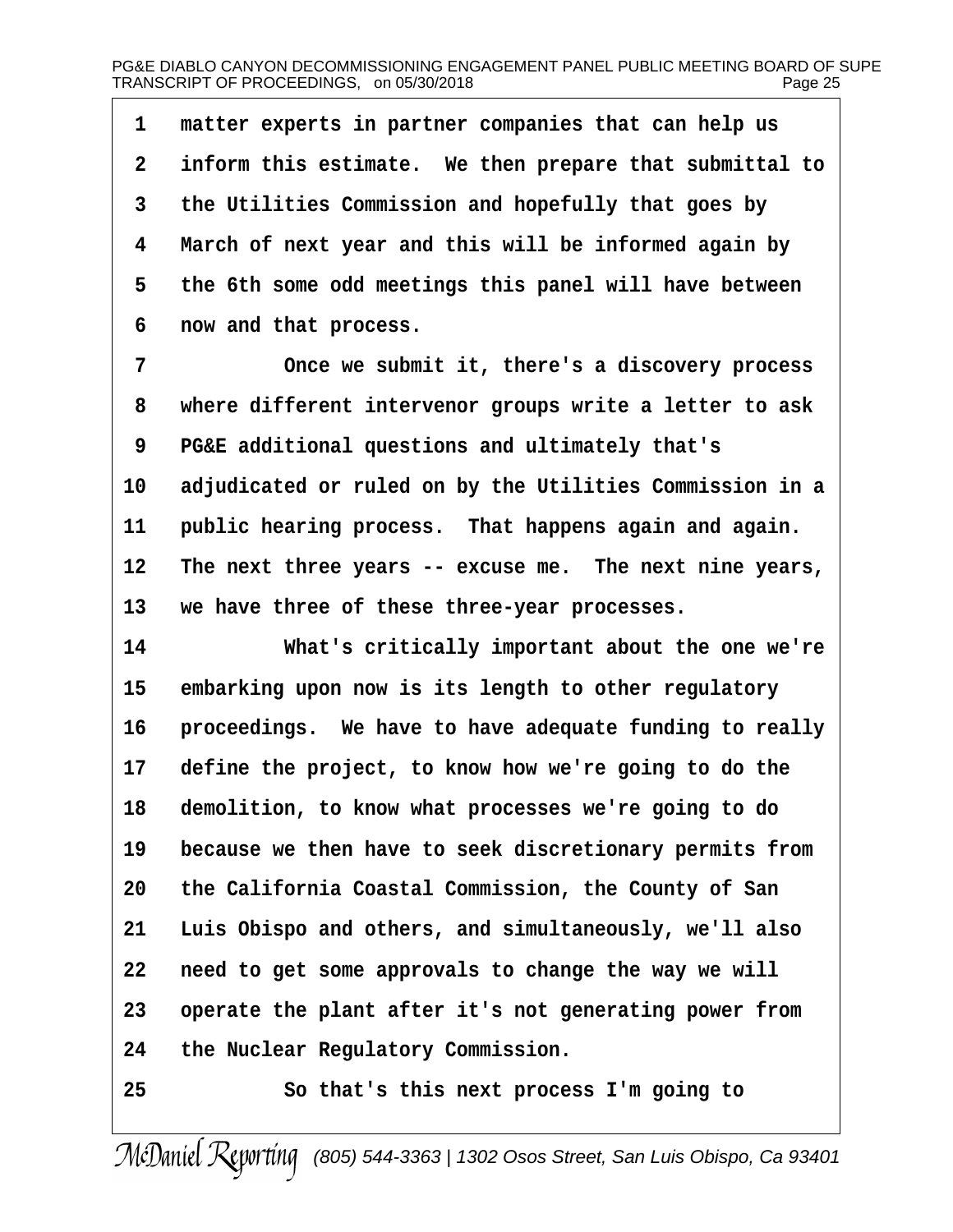- 1 highlight here and it's very similar to the last one.
- 2 We'll seek this public input, we'll conduct our
- 3 technical evaluations and we'll start submitting to the
- 4 Nuclear Regulatory Commission. So that can be things
- 5 like how we cool the fuel. For instance, San Onofre has
- 6 something called a Spent Fuel Pool Island. They created
- 7 a refrigeration system rather than using ocean water to
- 8 cool the fuel. We might evaluate that. There will be
- 9 changes to our security posture as the plant changes.
- 10 All of those require approval from the Nuclear
- 11 Regulatory Commission. PG&E can't act unilaterally on  $12$  that.
- 13 **Separately, dry cast storage for Diablo Canyon**
- 14 is already over 10 years old. That initial license is
- 15 only for 20 years. We need to seek license renewal to
- 16 have our used fuel facility in compliance while we do
- 17 this decommissioning project.
- 18 **And then, lastly, I mentioned those**
- 19 discretionary permits. This company has done this with
- 20 this facility a couple of times, one for dry cast
- 21 storage and another for steam generator replacement
- 22 where we went through a full coastal development permit
- 23 process starting at the County of San Luis Obispo and
- 24 that looks like this upper chart here where we prepare
- 25 the application again after what we hope is a favorable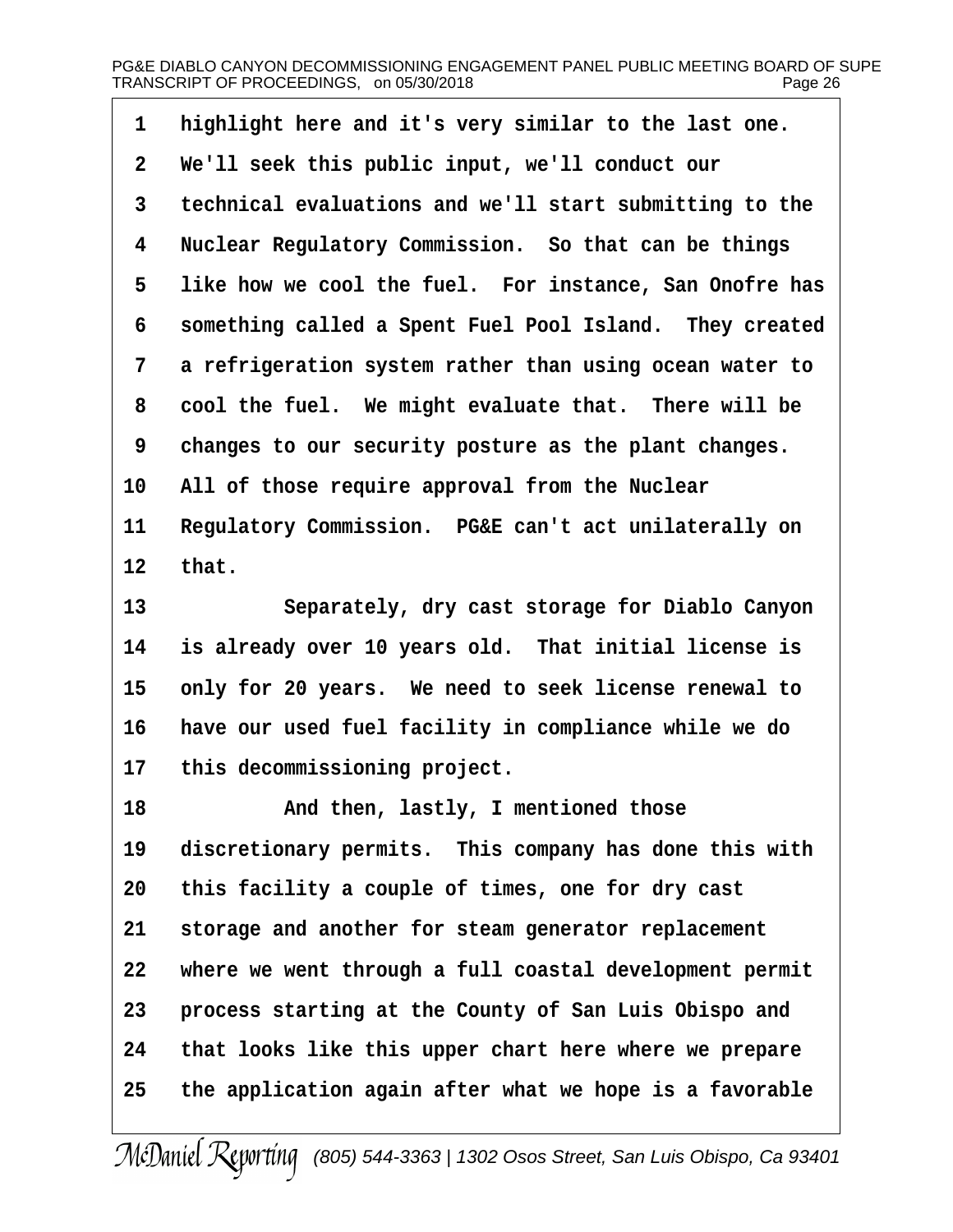1 estimate approval from the Utilities Commission so we 2 have adequate funding to describe the work we intend to 3 do. 4 Chice that application is submitted, again, with 5 public input from this process, we will then submit to ·6· ·the agency or county and then that three-year process 7 begins where you have an environmental impact report, 8 you then have hearings at the Planning Commission, 9 ultimately, the Board of Supervisors and, generally, 10 appealed to the California Coastal Commission. Again, 11 for steam generator replacement project and dry cast 12 storage, those processes took us a little over three 13 years. So if you start backing those things up, that's 14 why the approval for this next estimate that the panel 15· ·is helping with this is so critical to be sure that we 16 can begin work in 2025 or at least have the authority to 17 do so to begin the decommissioning process. 18 **· · · · So I know it's a little confusing.** This 19 information's on our website. We have a poster section 20 out back and the staff will remain after this hearing to 21 further explain this, but that's what these parallel 22 processes are, these approvals we need to then set up 23 Loren's team for success and so Loren's going to come 24 over here and talk to you about what that

25 decommissioning period looks like.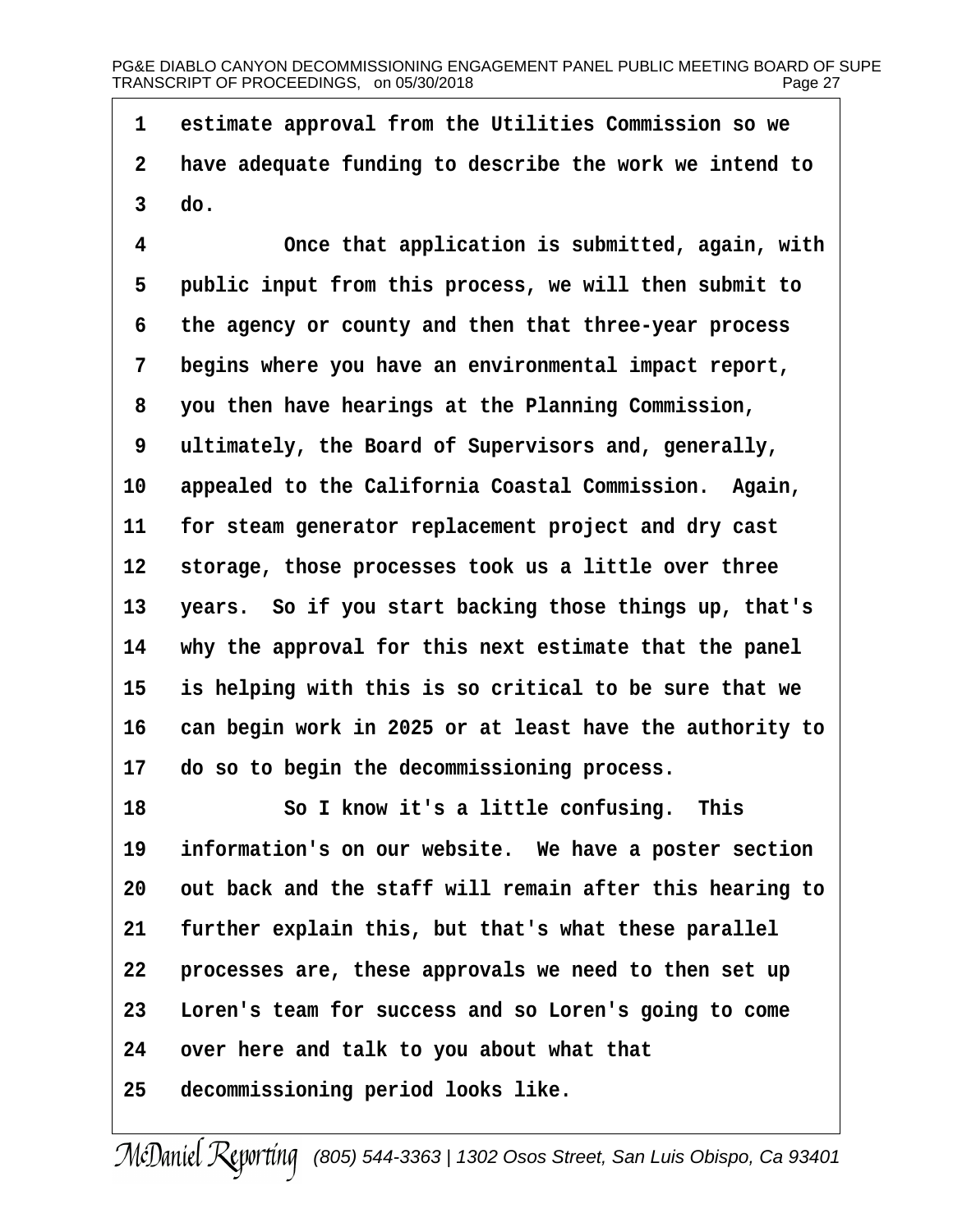| 1  | MR. SHARP: Thanks, Tom. So this graph -- if              |
|----|----------------------------------------------------------|
| 2  | you look at this graph on the very top, you'll see the   |
| 3  | time frames. The top row is decon or active execution    |
| 4  | of decommissioning for demolition that would occur in    |
| 5  | the top row. In the bottom row is a term called          |
| 6  | SAFSTOR, which means you're waiting either for the fund  |
| 7  | to grow or to be funded or for some other criteria       |
| 8  | perhaps permitting or lack of approval to proceed        |
| 9  | forward.                                                 |
| 10 | If you go up to the very first portion and look          |
| 11 | at the time frame, the upper blue bar talks about the    |
| 12 | time frame that's required for the fuel to stay in wet   |
| 13 | storage and the spent fuel pool to make sure the fuel is |
| 14 | cool enough that we could then move it to the dry cast   |
| 15 | storage. So that's what the first piece is.              |
| 16 | Parallel to that and the next bullet down is             |
| 17 | basically the time frame where we would be doing the     |
| 18 | designs and modifications to the site to do things like  |
| 19 | Spent Fuel Pool Island to provide a separate cooling     |
| 20 | mechanism. Those types of things are typically done by   |
| 21 | many of the utilities that go into decommissioning       |
| 22 | because it is a more efficient way to cool without       |
| 23 | having as many systems and staff on site. So that        |
| 24 | portion is a more effective way to reduce the cost as    |
| 25 | you go through decommissioning.                          |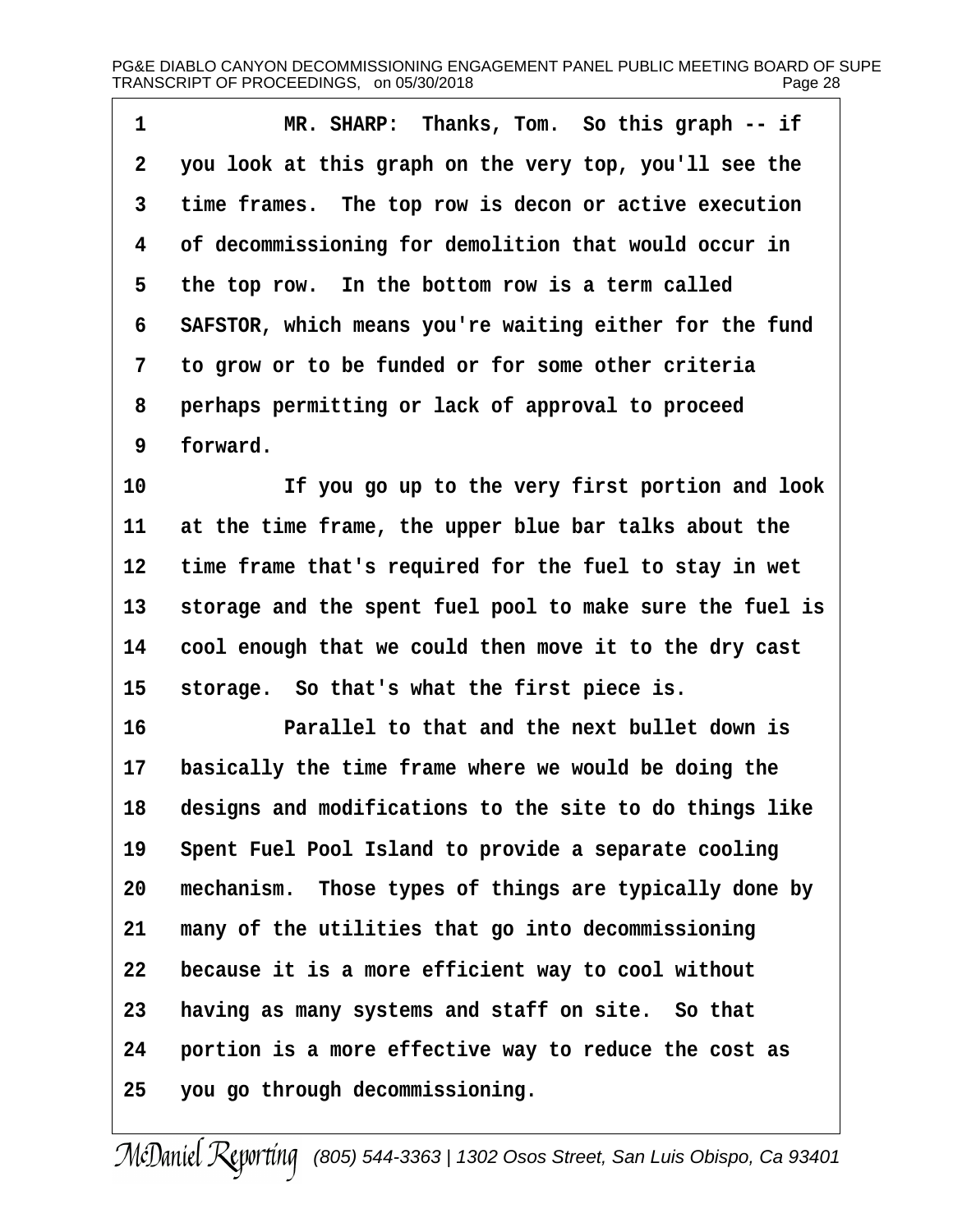1 The next one down is called plant 2 decontamination. Think of that as like removing the 3 hazardous materials like asbestos, like lead, like PCBs 4 from the plant to make sure you remove those type of 5 constituents out of the facility before you start 6 getting ready to knock the facility down. So you want 7 to make sure that you don't increase your waste cost by 8 having those items as part of the waste debris when you 9 knock down a building. So you go out and remove 10 specifically those areas that have constituents that you 11 need to remove and separate out before you create a 12 mixed waste stream. So it's very important to get that 13 done early. 14 The next bullet down, BOP is balance of plant 15 systems. Think of that as turbines and condensers, 16 things of the turbine building that are essentially more 17 readily accessible. Once we shut down, you know, there 18 are many other portions of the building that will have 19 to wait until the spent fuel pool is moved because of 20 the commonality of the systems and infrastructures. So 21 the BOP systems would be the first ones as you start to 22 go after some of the big items like the turbines or the 23 condensers to remove as you have capability and time. 24 The second blue bar is, essentially -- NSSS is 25 nuclear steam system supply. It's basically those items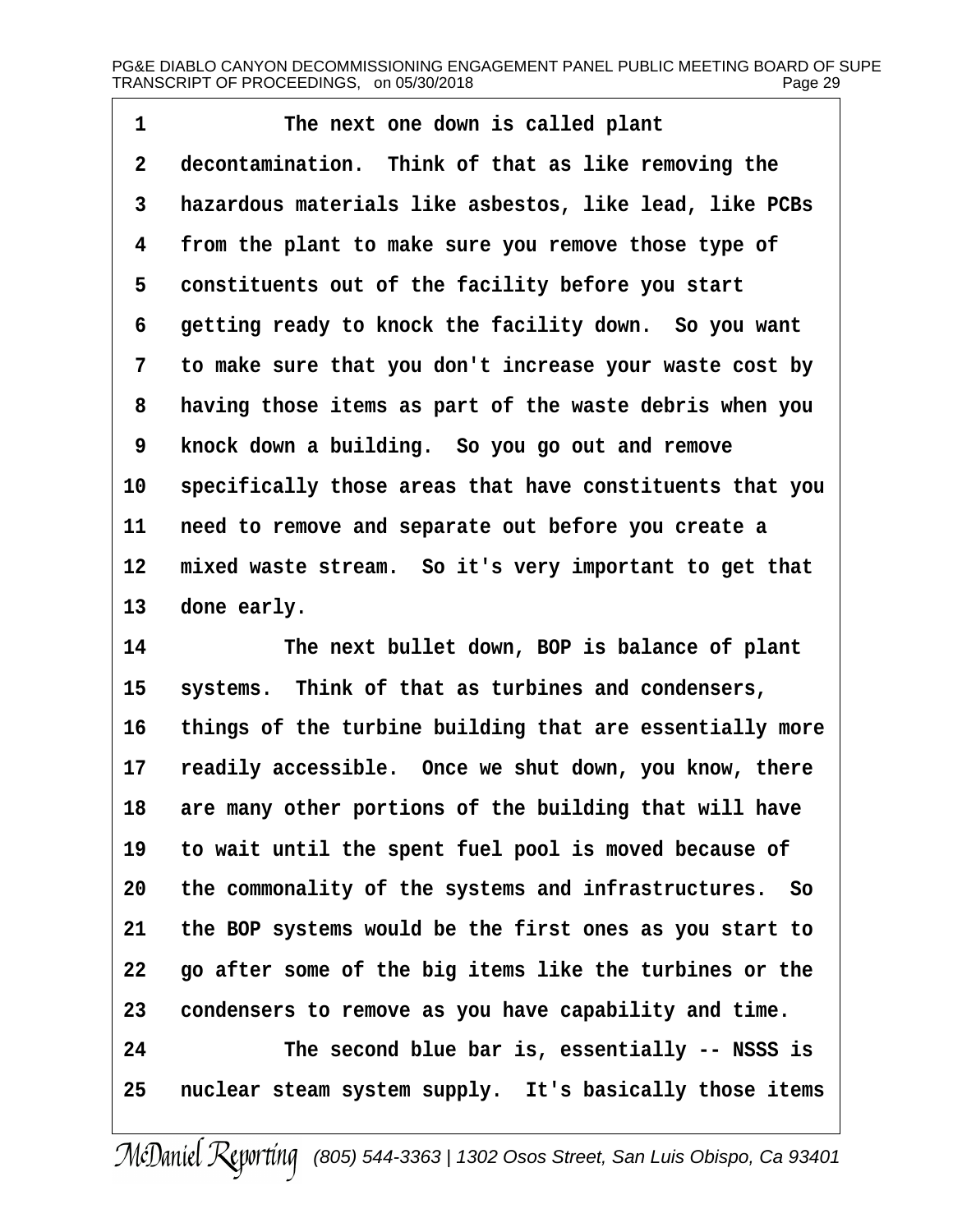1 associated with fluid going through the reactor vessel. 2 You will wait a little bit longer to get a little bit of 3 the radiological decay times so my workers don't get as 4 much exposure when we're taking those systems apart, but 5 it's also more efficient to get that decay time and the 6 planning and the demonstration of the equipment. There 7 will be a number of robotic pieces of equipment we'll 8 have to use to cut the reactor vessel. We'll need time ·9· ·to design and build those components, test them out 10 before we bring those on site. That's a lot of the blue 11 bars for the NSSS and the building demolition. 12 • After the demolitions and decon, you then go 13 into a site restoration. In other words, if I need to 14 remove buildings to return to a national comp, that will 15 be where I'll go out and make sure I've remediated all 16 the land surfaces. Any infrastructure that I need to 17 remove is then properly tested. I make sure I backfill 18· ·to a natural terrain type of environment and then I make 19 sure that I comply with the permits that Tom's team 20 hopefully will have provided before I can start. So I 21 need Tom's team to be successful. 22 There are many instances where the sites at 23 other utilities have had to stop while they're waiting 24 for utilities to get that license permit to start doing 25 decommissioning.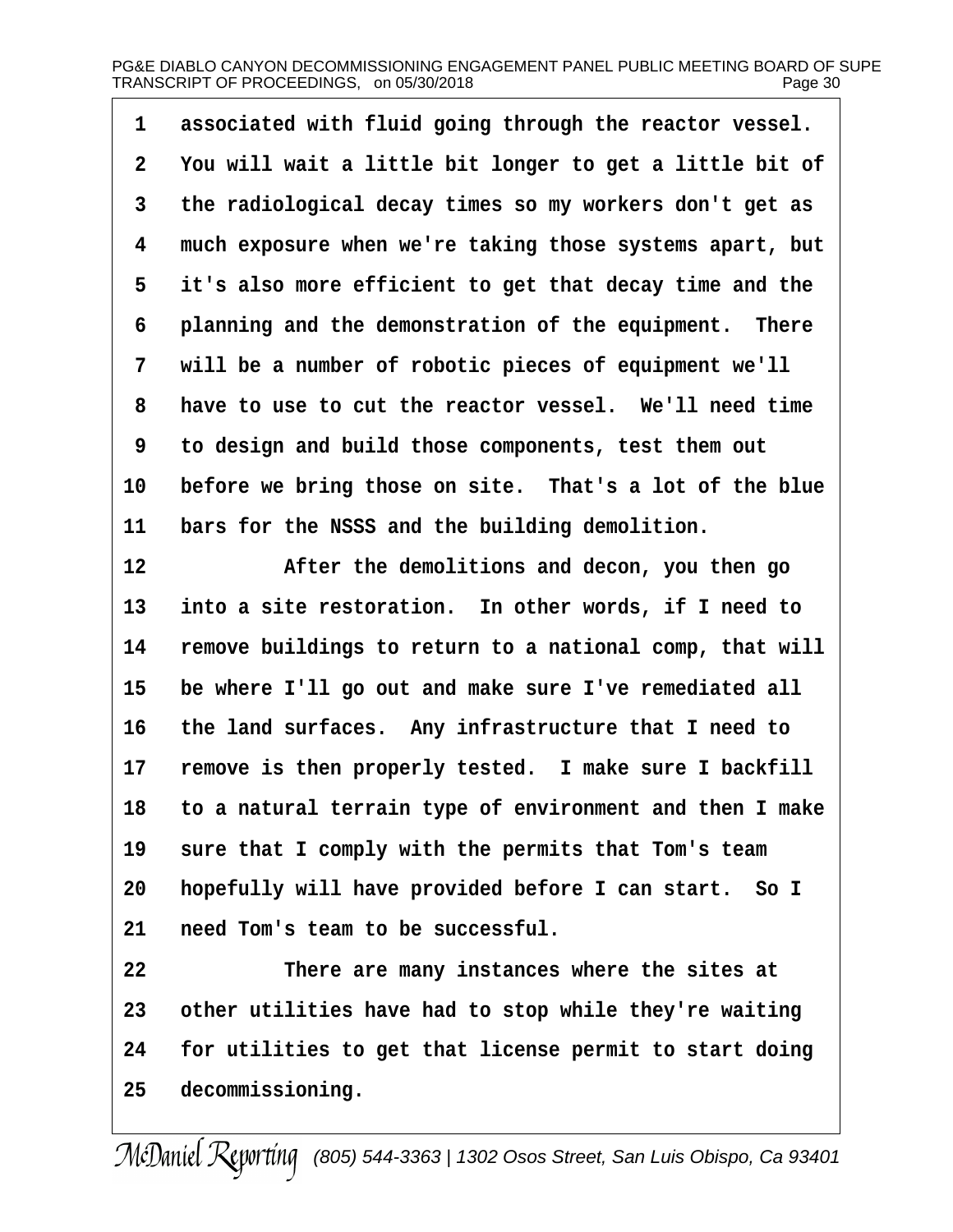| 1  | The next purple bar that you'll notice on the            |
|----|----------------------------------------------------------|
| 2  | top part associated with, that's where the spent fuel    |
| 3  | pool is waiting in dry cast storage for DOE to comply    |
| 4  | with their commitment to us to pick up the fuel and move |
| 5  | it to a Yucca Mountain or to move it to an off-site      |
| 6  | regionalized storage, whichever congress decides to      |
| 7  | approve. Once congress decides and the DOE has the       |
| 8  | transportation equipment design, then all of the fuel on |
| 9  | our site will be moved under that DOE contract.          |
| 10 | So once the DOE has completed and we have                |
| 11 | removed all of the dry cast storage fuel from the site,  |
| 12 | then there would be, essentially, an ISFSI demolition of |
| 13 | the pad where the fuel has been stored. We'll demolish   |
| 14 | that, we'll do a site restoration and that would be the  |
| 15 | end of the remediation and the restoration.              |
| 16 | So if you notice on the top row, there are two           |
| 17 | red lines. The first red line talks about when the       |
| 18 | tensity of our Part 50 license that we currently have to |
| 19 | operate, it will become a possession-only license.       |
| 20 | That's when the license would be terminated by the NRC   |
| 21 | once we've turned in all of those scans of how we        |
| 22 | cleaned up the land and the areas and then the last one  |
| 23 | at the end would be the reduction of the -- or release   |
| 24 | of the Part 70 license, Part 71, 72 license that we have |
| 25 | with the NRC once ISFSI has been demolished and they     |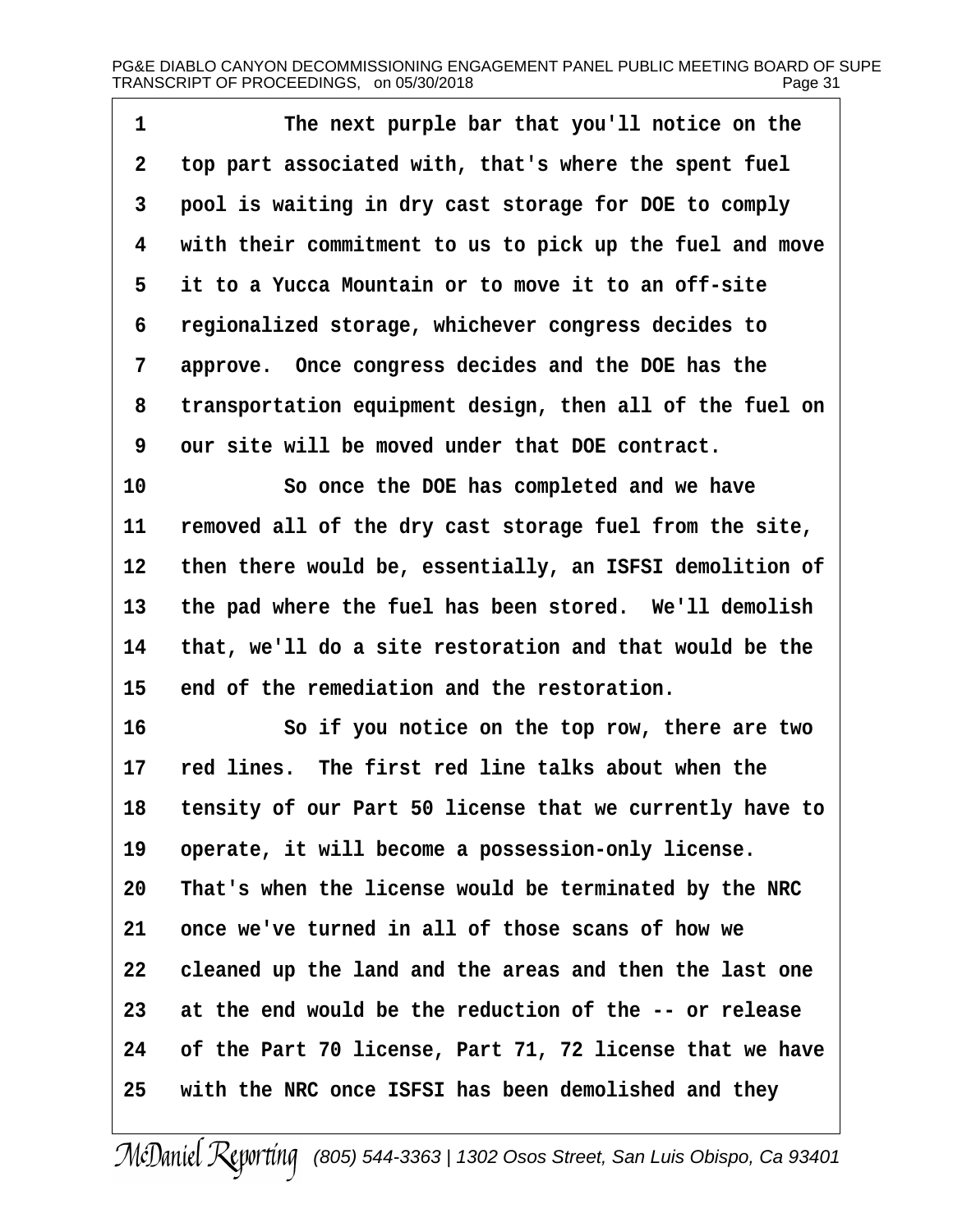1 have released that license.

| $\overline{2}$  | So the difference between the top row and the             |
|-----------------|-----------------------------------------------------------|
| 3               | bottom row really has to do with strategy. I think a      |
| 4               | good example is if a plant had a drastic failure of a     |
| 5               | piece of equipment, they had a cease operation, many      |
| 6               | times, plants have gone immediately into SAFSTOR because  |
| 7               | of two reasons. They don't have a plan, they don't have   |
| 8               | adequate funding, and so SAFSTOR just means that they're  |
| 9               | waiting for a number of reasons. In the SAFSTOR time      |
| 10 <sup>°</sup> | frame, if we went down to SAFSTOR process, any of those   |
| 11              | reasons why you don't have funding or you don't have      |
| 12 <sup>°</sup> | permits while you're waiting for something to be          |
| 13 <sup>°</sup> | approved, the SAFSTOR under our current licenses, we are  |
| 14              | allowed to -- we are required to have the                 |
| $15\,$          | decommissioning of an operating active license completed  |
| 16              | within 60 years after we shut down.                       |
| 17              | So that is showing the difference between this            |
| 18              | line where you have the operating license terminated in   |
|                 | 19 2035, it would have to be, in our process, terminated  |
| 20              | somewhere before 2085 to comply with that process under   |
| 21              | our conditions and our infrastructure and our timeline.   |
|                 | 22 So that's kind of the long bandwidth that is available |
| 23              | under the federal regulations.                            |
| 24              | In the bottom row, what would happen if you               |
| 25              | went into SAFSTOR at the worst extreme would be you       |
|                 |                                                           |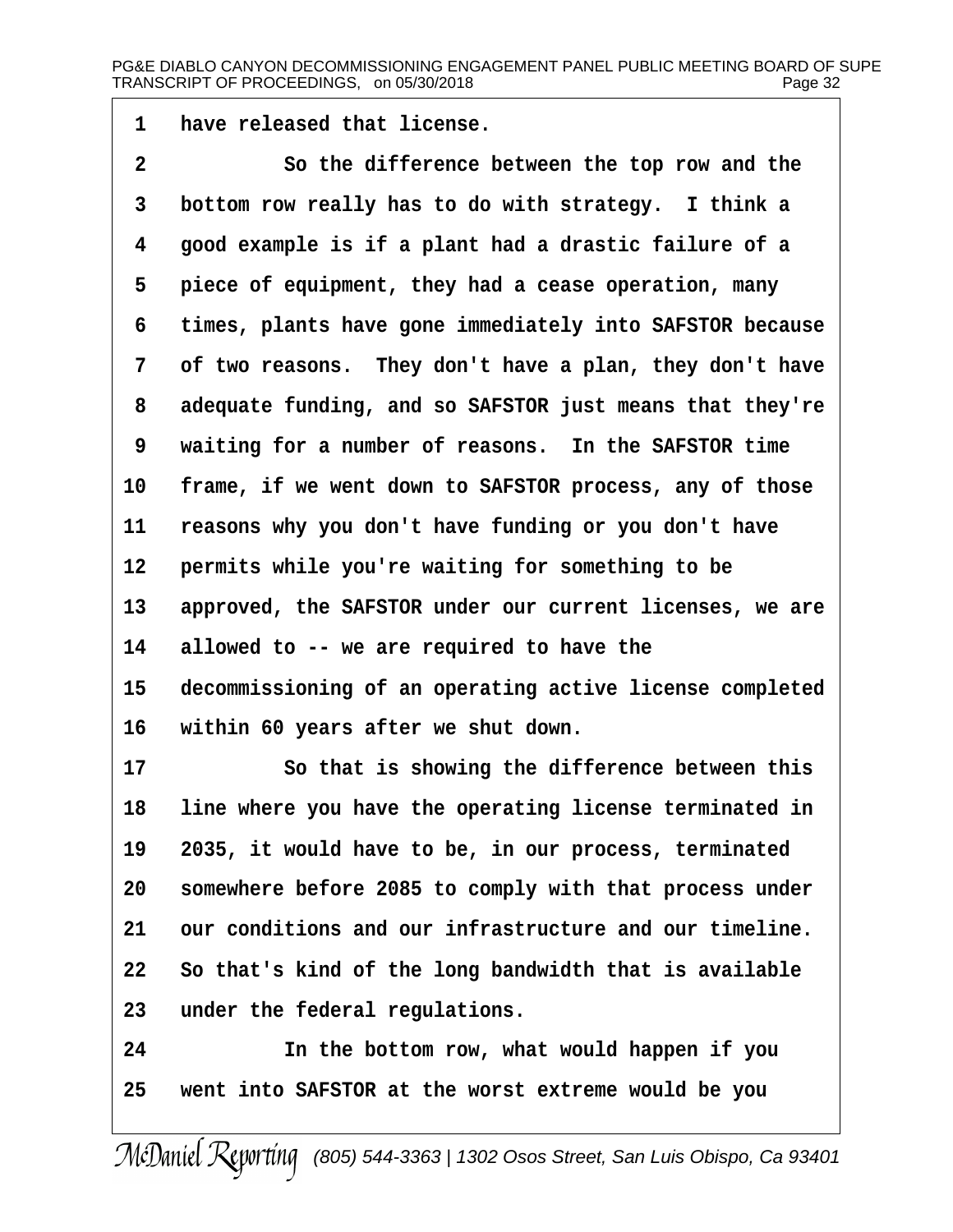| 1  | could be in this SAFSTOR process for some time out until  |
|----|-----------------------------------------------------------|
| 2  | the 20 -- it's probably past the 2070 time frame when     |
| 3  | you would be starting demolition of the actual plant so   |
| 4  | that you would complete by 2085.                          |
| 5  | So if you had SAFSTOR, it could end up being a            |
| 6  | situation where you ended up getting all the fuel in dry  |
| 7  | cast storage, all the fuel goes to DOE, you get it then   |
| 8  | demolished and restorate and that Part 70 license         |
| 9  | released first and then you would go into the demolition  |
| 10 | of the reactor.                                           |
| 11 | So what I'm trying to say is if you go into               |
|    | 12 SAFSTOR, it can be anywhere from a one year of SAFSTOR |
| 13 | up to, roughly, up to 60 years. So you could move that    |
| 14 | decommissioning time frame anywhere in there based upon   |
| 15 | funding, permitting or related challenges to the fund.    |
| 16 | MR. ANDERS: Thank you. Does the panel have                |
| 17 | any questions of the presenters?                          |
| 18 | MR. KARLIN: Yeah. I would just like to                    |
| 19 | underline the point that Loren was just making. NRC,      |
| 20 | federal legal perspective, there are two options that     |
| 21 | are made available to PG&E and all other companies and    |
| 22 | one is SAFSTOR and one is decon, decontamination, and     |
| 23 | SAFSTOR -- NRC allows licensees, PG&E to do either one    |
| 24 | and so they don't really care. Just pick which one you    |
| 25 | want to do and you can do it as far as the NRC is         |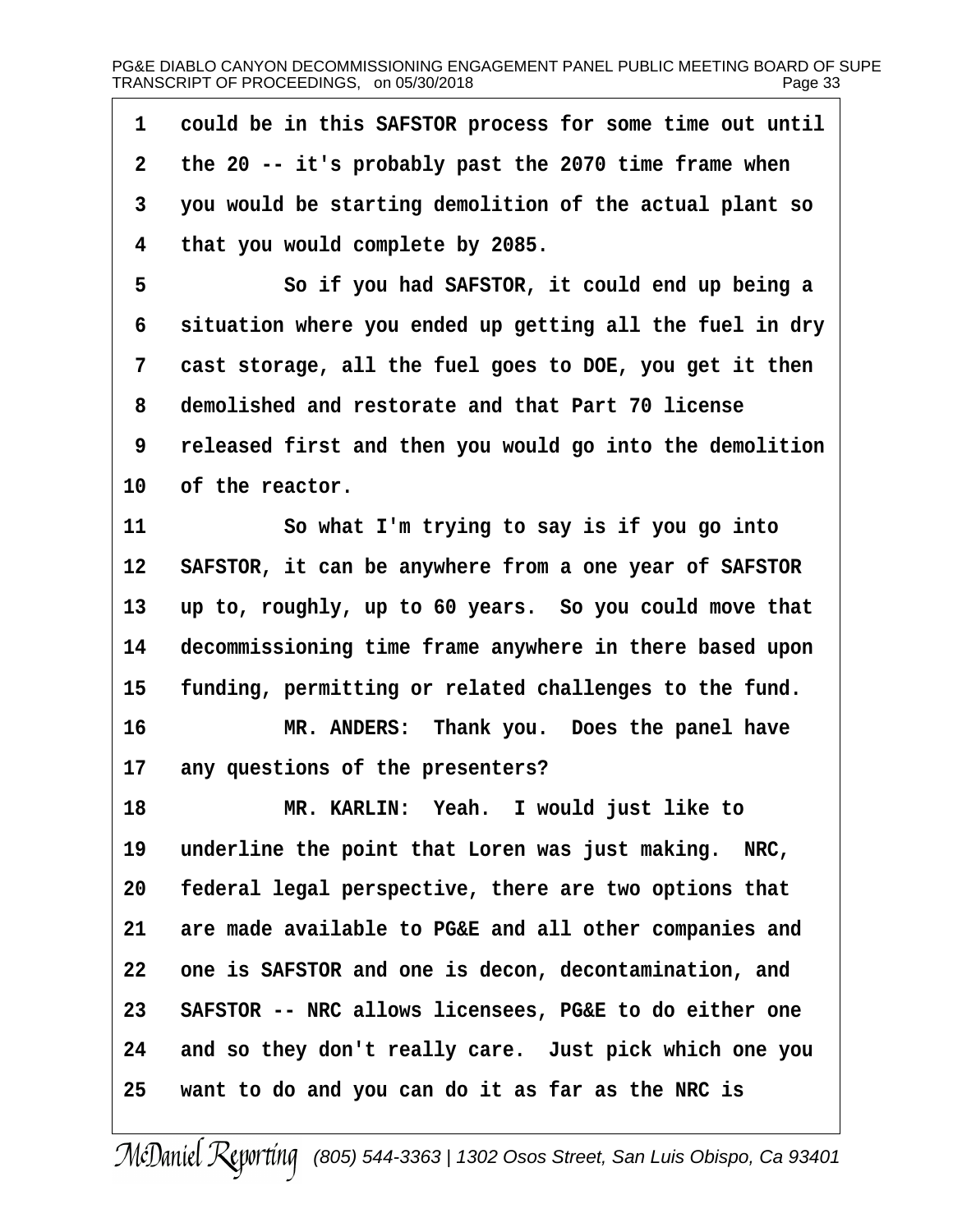| 1  | concerned. The state may have a different perspective,   |
|----|----------------------------------------------------------|
| 2  | the community may have a different perspective, but as   |
| 3  | far as NRC is concerned, PG&E can take until the year    |
| 4  | 2085 to clean up the site and so I think that's          |
| 5  | important to put a perspective on the amount of time     |
| 6  | frame, 60, 70 years from now. Everybody in this room     |
| 7  | will be dead by the time that happens, and anything that |
| 8  | we can get cleaned up before that is great, it's good,   |
| 9  | it's better, and PG&E doesn't have to do it as far as    |
| 10 | the NRC is concerned, and right now, PG&E does appear to |
| 11 | be pursuing a decon process, which is a faster process.  |
| 12 | That is what they indicated in the last triennial        |
| 13 | proceeding, but they can change their mind and so        |
| 14 | they're still evaluating it and our community will have  |
| 15 | input into what we would like and hope to have them do   |
| 16 | and what the time frame would be and so this is          |
| 17 | important for us to understand.                          |
| 18 | MR. ANDERS: Thank you. Any other? Frank.                 |
| 19 | MR. MECHAM: I'm just looking over to the young           |
| 20 | man over to the far right. They may be the only ones     |
| 21 | around.                                                  |
| 22 | MR. ANDERS: Any other questions or comments              |
| 23 | with regards to the presentation? Great. Thank you.      |
| 24 | One of the --                                            |
| 25 | PUBLIC MEMBER: Could any of these slides be              |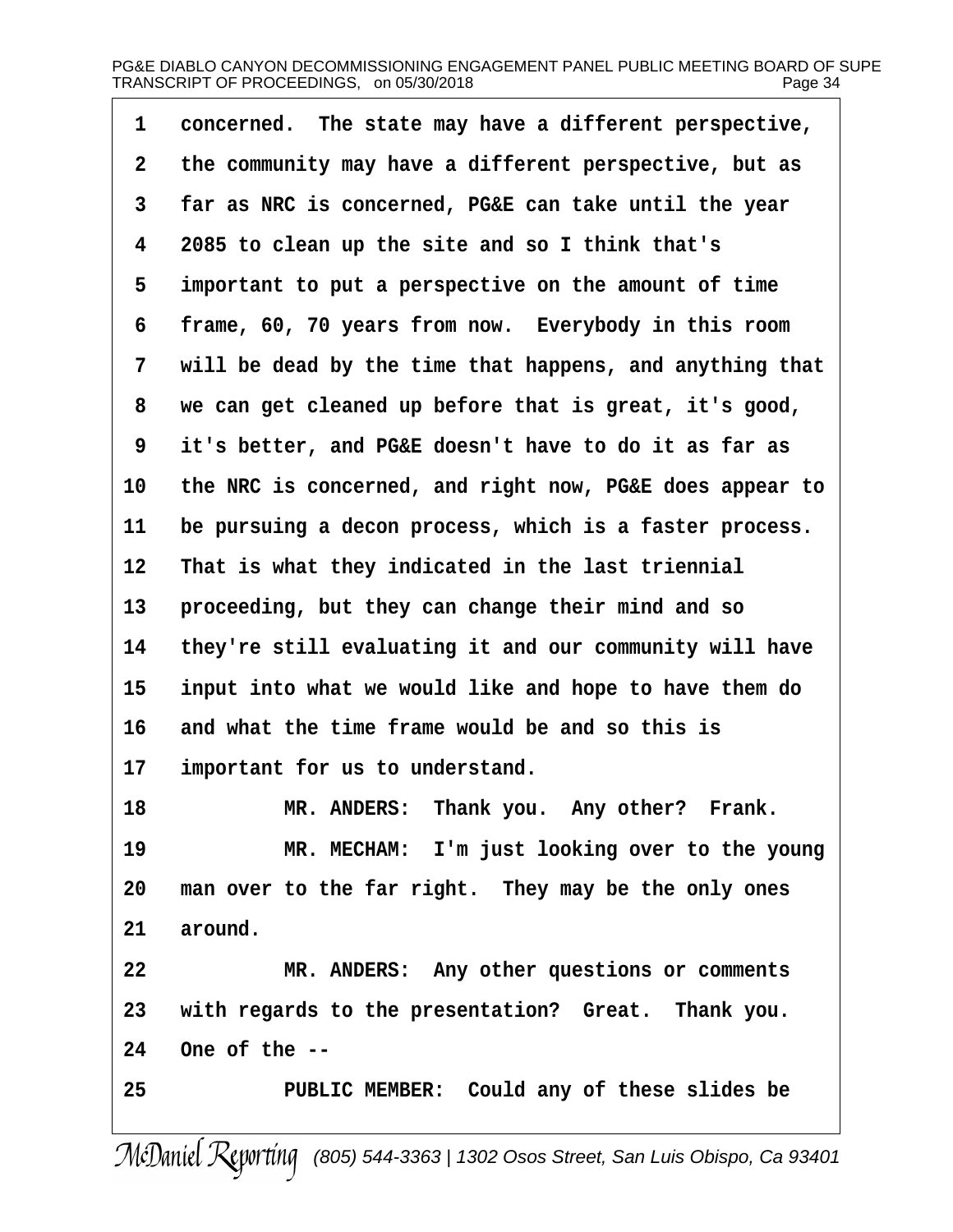#### PG&E DIABLO CANYON DECOMMISSIONING ENGAGEMENT PANEL PUBLIC MEETING BOARD OF SUPE TRANSCRIPT OF PROCEEDINGS, on 05/30/2018 Page 35

| 1                 | made available to the public?                            |
|-------------------|----------------------------------------------------------|
| 2                 | MR. ANDERS: Pardon?                                      |
| 3                 | PUBLIC MEMBER: Could any of these slides be              |
| 4                 | made available to the public?                            |
| 5                 | MR. ANDERS: They will all be available on the            |
| 6                 | project website.                                         |
| 7                 | PUBLIC MEMBER: Thank you.                                |
| 8                 | PUBLIC MEMBER: That's a website you have on              |
| 9                 | this sheet here?                                         |
| 10                | MR. ANDERS: That's correct.                              |
| 11                | PUBLIC MEMBER: www.slospan.org?                          |
| $12 \overline{ }$ | MR. ANDERS: No. It's www                                 |
| 13                | PUBLIC MEMBER: What?                                     |
| 14                | MR. JONES: We have materials in the back that            |
| 15                | have the web address on it.                              |
| 16                | MS. HOSN: PGE.com/EngagementPanel.                       |
| 17                | PUBLIC MEMBER: Thank you.                                |
| 18                | MR. ANDERS: So one of the things that this               |
| 19                | meeting is about is to say, okay, what are the issues    |
| 20                | relating to decommissioning that -- does PG&E give input |
| 21                | on from the public in order for them to move forward     |
| 22                | with these plans to meet the schedules that they just    |
| 23                | talked about. The nearest one is submission of a         |
| 24                | triennial review cost estimate to the PUC.               |
| 25                | So I'd ask Tom to -- the panel asked PG&E, they          |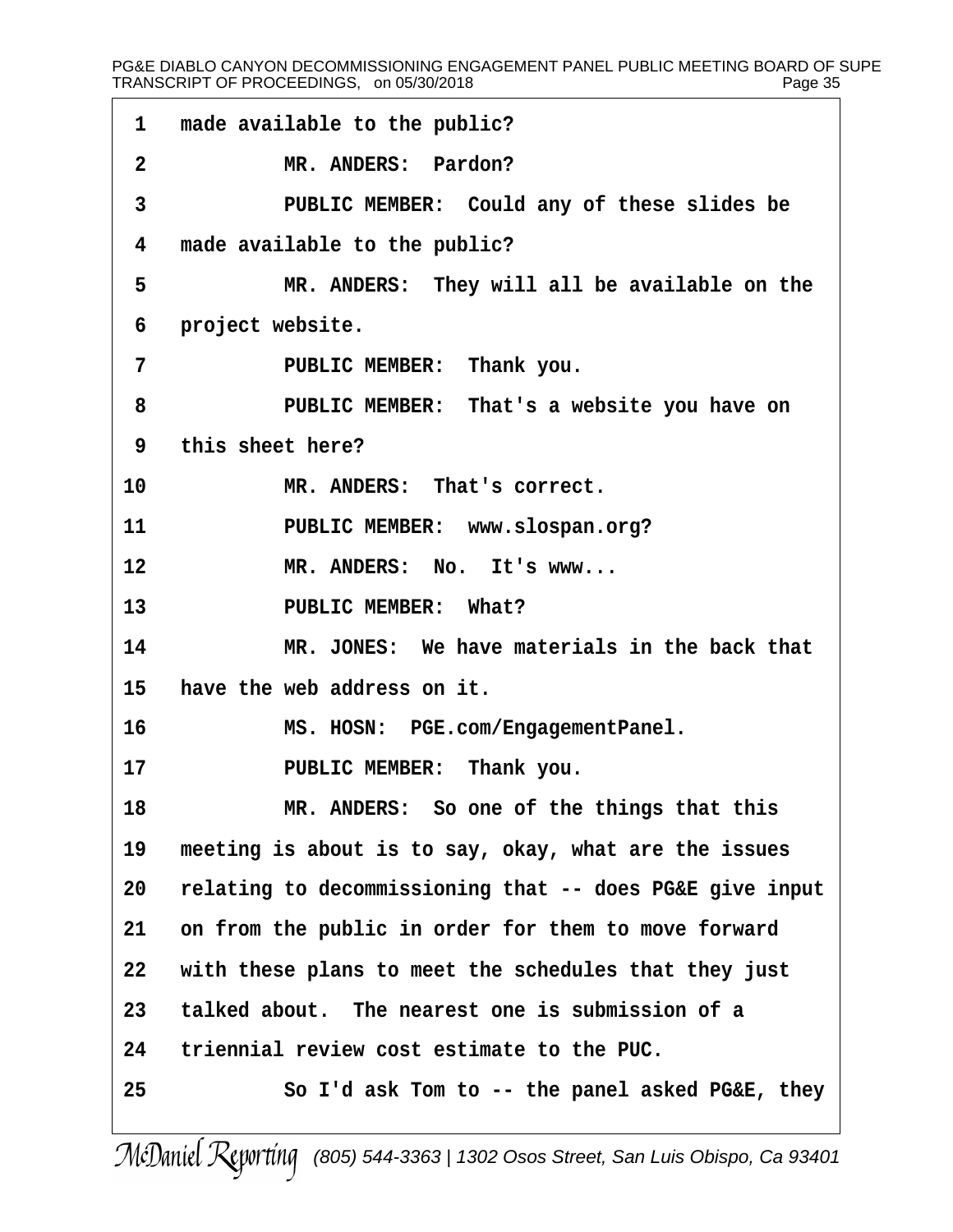1 said what do you need? Where can we make the biggest 2 impact? What kinds of information do you need from us 3 and when do you need it? And Tom came back with this 4 answer...

5 MR. JONES: Thanks, Chuck. So looking at the 6 schedule, again, this is to help inform that estimate, 7 that nuclear decommissioning cost triennial proceeding 8 that we need to submit, and, again, this panel has two 9 charges from the utilities commission, one is to help 10 weigh in on the lands and repurposing of facilities and 11 the emergency planning issues. So we have the -- the 12 suggested schedule here was the first public meeting 13 tonight, then the next public meeting to really get into 14 what that estimate process, that NDCTP looks like so 15 that we really understand the timelines, what we intend 16 to submit, the level of rigor we'll need and the things 17 we'll need to include in it, and after that, and already 18 raised by some of our panel members, including Alex 19 Karlin, is the funding streams and mechanisms. There 20 are some funds that are regulated by the Nuclear 21 Regulatory Commission; though, they're collected through 22 the Utilities Commission and they have different time 23 periods and restrictions associated with them. 24 **In addition to that, if there is some** 25 optionality in something, it might not be covered in the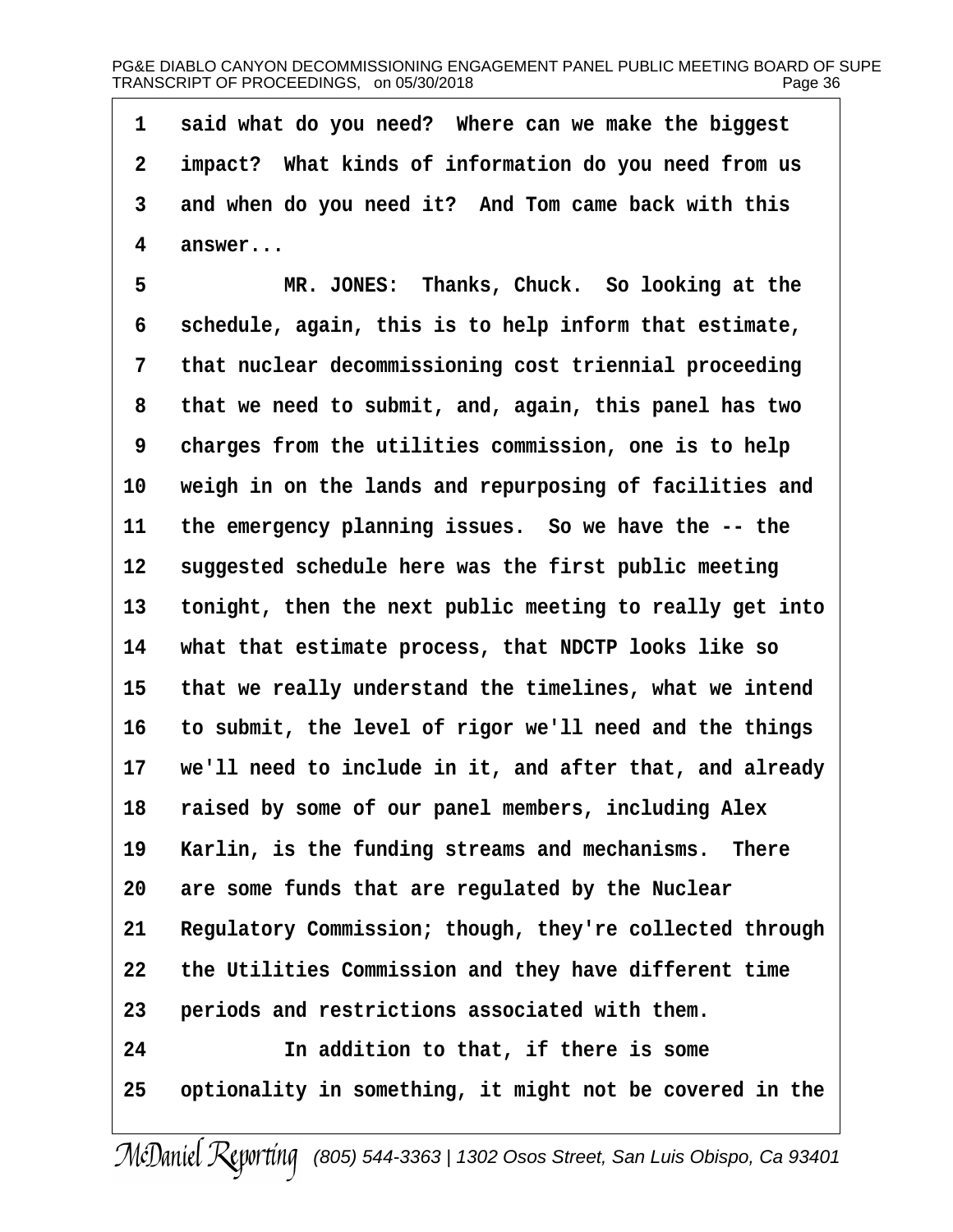1 traditional rate stream. So there's the opportunity 2 potentially for partnerships or new ways to think about 3 this process, and so that's the exciting part about this 4 panel, right? We're going to look at something that's 5 not just a linear project and simply sending everything 6 to a landfill or recycling facility, but look at what 7 are the different options for this community and how can 8 that project be sustainable and the best value for both ·9· ·the community and the customers at PG&E that might 10 ultimately fund this project. So those are the cases we 11 need to really put in there. 12 So then after that, what we propose is to have 13 the land and repurposing discussion. We recognize that 14 that will have to have some workshops in front of that 15 meeting, it's too complex to take care of in two and a 16 half hours, and we also have our tour program that often 17 does land tours. So we will flex our tour program to 18 help support public interest for those that want to see 19 the facility and we take about 2,000 a people a year out

20 to that station and additional folks do also experience

21 it through either a public workshop or online, but we

22 want to make sure that folks have an opportunity to get

23 their hands around -- their head around this issue.

24 For context, it's over 12,000 acres and over 11

25 miles of coastline and over 45 parcels, all with some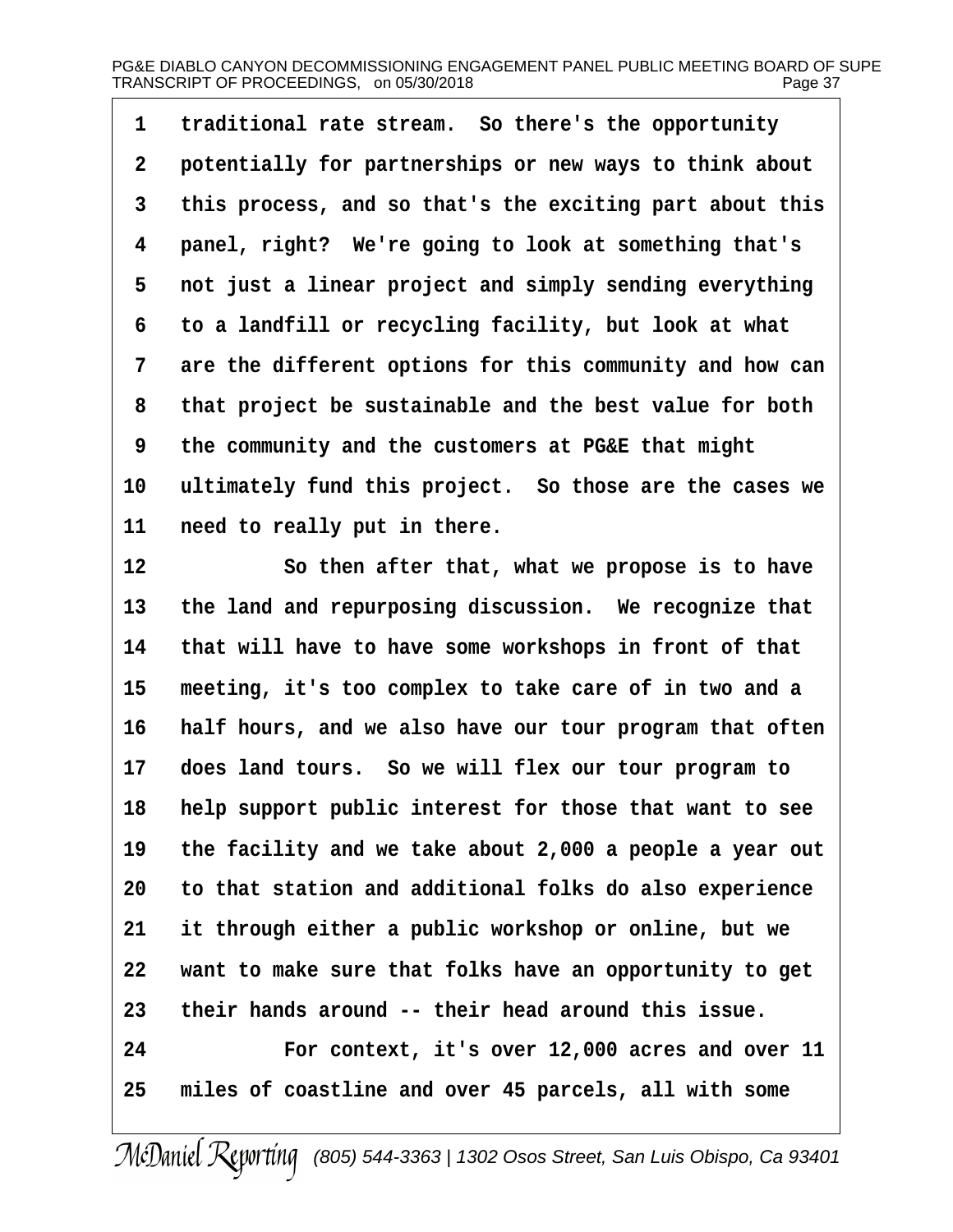| 1  | different zoning implications and some regulatory        |
|----|----------------------------------------------------------|
| 2  | implications and some are further complicated by either  |
| 3  | lease holdings or other infrastructure requirements or   |
| 4  | some even have conservation easements on them or public  |
| 5  | trail dedications, for instance.                         |
| 6  | So, again, PG&E can't act unilaterally on the            |
| 7  | land decisions. We need that input, we need the          |
| 8  | cooperation and feedback from the community to           |
| 9  | incorporate into those findings.                         |
| 10 | Then spent fuel is always a topic of interest            |
| 11 | for the public. So we have that proposed in September    |
| 12 | and that would also be maybe more of a workshop with     |
| 13 | some third parties other than just PG&E and the panel,   |
| 14 | and then October, we'll be heavily engaged with the      |
| 15 | county as our chief partners and emergency planning, and |
| 16 | then November would look at the economic impact closure  |
| 17 | and the panel wanted to discuss that in the first year   |
| 18 | and then we would think about what the batting order is  |
| 19 | for 2019 and potentially 2020.                           |
| 20 | So this is just the first sketch at this,                |
| 21 | recognizing, again, we'll have to augment some of these  |
| 22 | things with additional workshops or opportunities for    |
| 23 | the public to have a meaningful engagement with the      |
| 24 | panel. We'll be happy to answer any questions that the   |
| 25 | panel might have.                                        |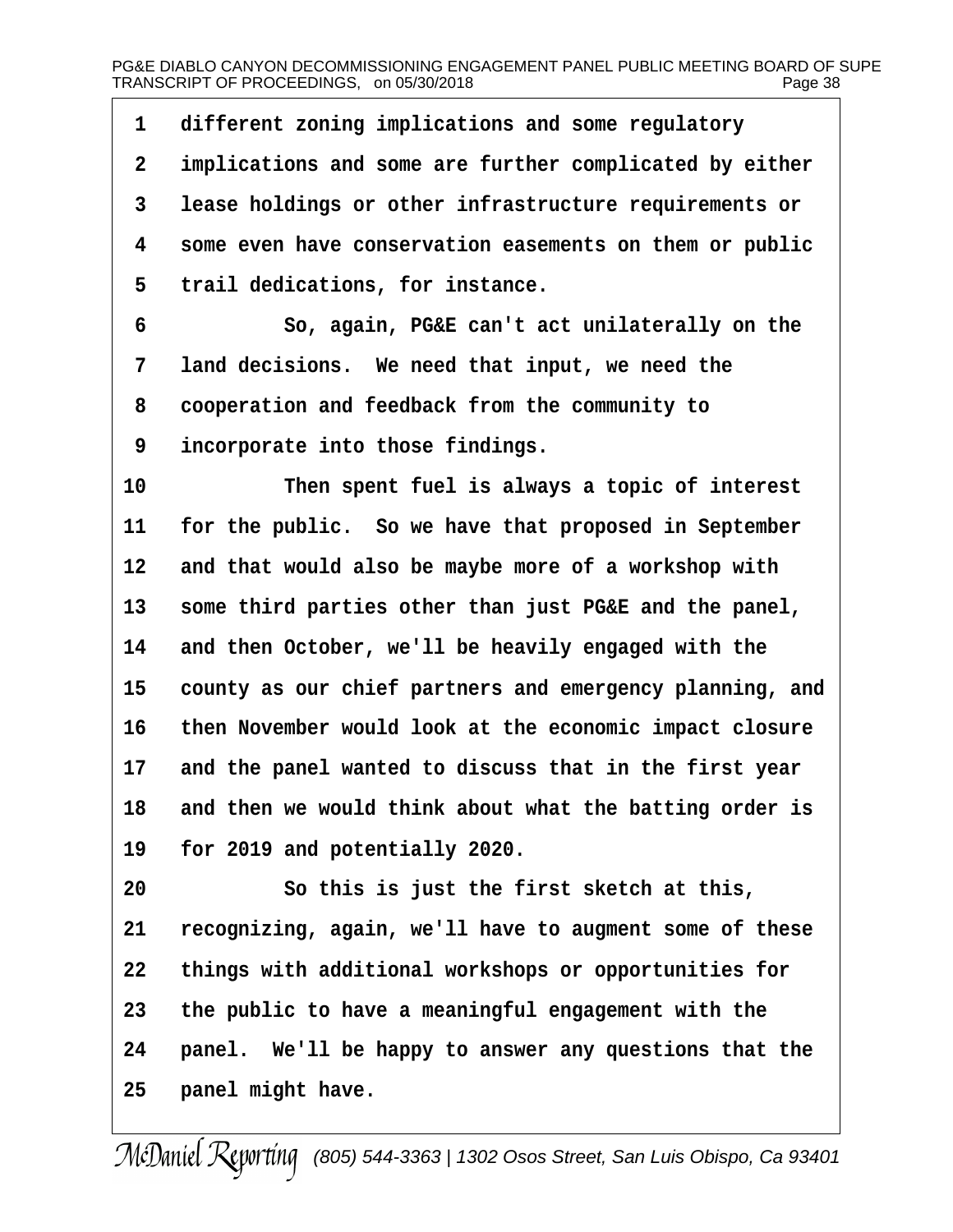| 1  | MR. ANDERS: This is a topic we'll discuss                 |
|----|-----------------------------------------------------------|
| 2  | later on on the panel. We have an opportunity for         |
| 3  | discussion about these particular things. In the          |
| 4  | meantime, do you have any questions?                      |
| 5  | MS. WOODRUFF: Thank you, Tom. I'm looking at              |
| 6  | the August meeting and we're talking about the lands,     |
| 7  | which is 12,000 acres, repurposing facilities, which are  |
| 8  | all the structures that surround the power plant, parcel  |
| 9  | piece some people refer to it, and then we also have to   |
| 10 | consider the marine environment and the intake cove and   |
| 11 | the discharge cove and it just seems to me that's an      |
| 12 | awful lot to cover in one meeting and I was just          |
| 13 | wondering if we might be able to split those up and have  |
| 14 | two meetings and then move everything beyond that one     |
| 15 | extra month.                                              |
| 16 | MR. JONES: I'll defer that decision to the                |
| 17 | panel. Certainly, we envision many workshops in front     |
|    | 18 of that and we have some sketches right now that we'll |
| 19 | present to the panel probably in the next week or two.    |
| 20 | We're thinking about ways to break that up, almost        |
| 21 | similar to an appellate court where there might be three  |
| 22 | panelists at a time listening to different public         |
| 23 | proposals in a public workshop so that it's not two       |
| 24 | 12-hour meetings for the panels back-to-back, but a way   |
| 25 | to divvy up the work and have many hands doing the work.  |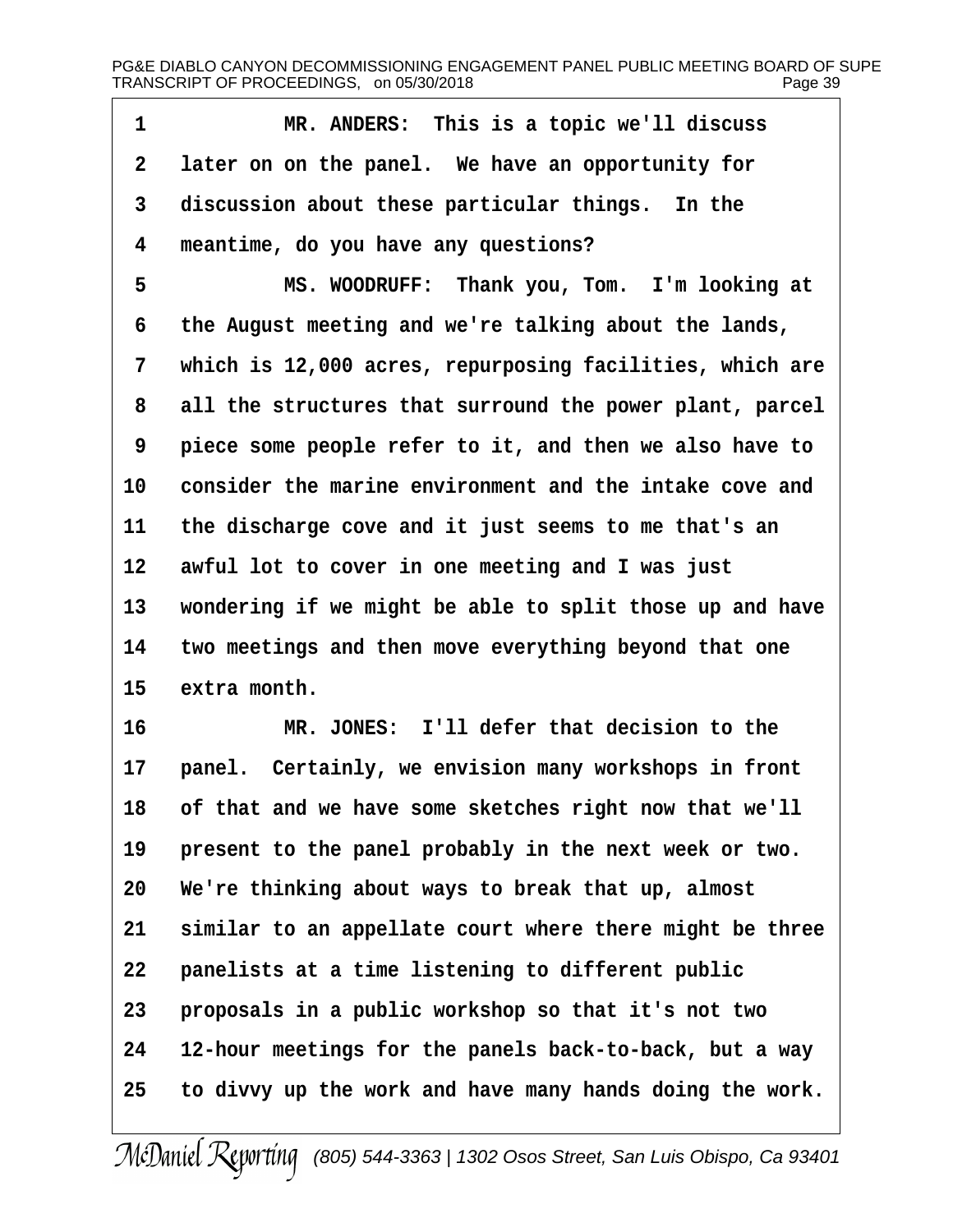| 1              | We'll get there to where we need to go and this          |
|----------------|----------------------------------------------------------|
| $\overline{2}$ | is something that is required and needs to be in the     |
| 3              | filing. If we need to add a second public meeting,       |
| 4              | maybe that's the first one. You know, fuel is going to   |
| 5              | be an issue we talk about all the time and we don't have |
| 6              | a December meeting that's slated, as well. So we can     |
| 7              | look at that and I think you'll have some discussion     |
| 8              | later, but I agree with you it's not a                   |
| 9              | two-and-a-half-hour meeting, it's a 22-and-a-half-hour   |
| 10             | meeting that we're not going to do in one night.         |
| 11             | MR. ANDERS: Sherri and then Frank.                       |
| 12             | MS. DANOFF: Okay. I would like to see it                 |
| 13             | divided into lands for the first of the two meetings and |
| 14             | then repurposing facilities second and moving it a       |
| 15             | month, I guess, into December.                           |
| 16             | MR. JONES: Just for clarity, are you                     |
| 17             | suggesting that everything slides back a month and that  |
| 18             | the lands are back-to-back or were you stating you'd     |
| 19             | like repurposing in December? That would be a challenge  |
| 20             | for our project team.                                    |
| 21             | MS. DANOFF: No. I think lands in August and              |
| 22             | repurposing in September.                                |
| 23             | MR. JONES: Okay. Thanks for the                          |
| 24             | clarification. I appreciate that.                        |
| 25             | MR. ANDERS: Frank.                                       |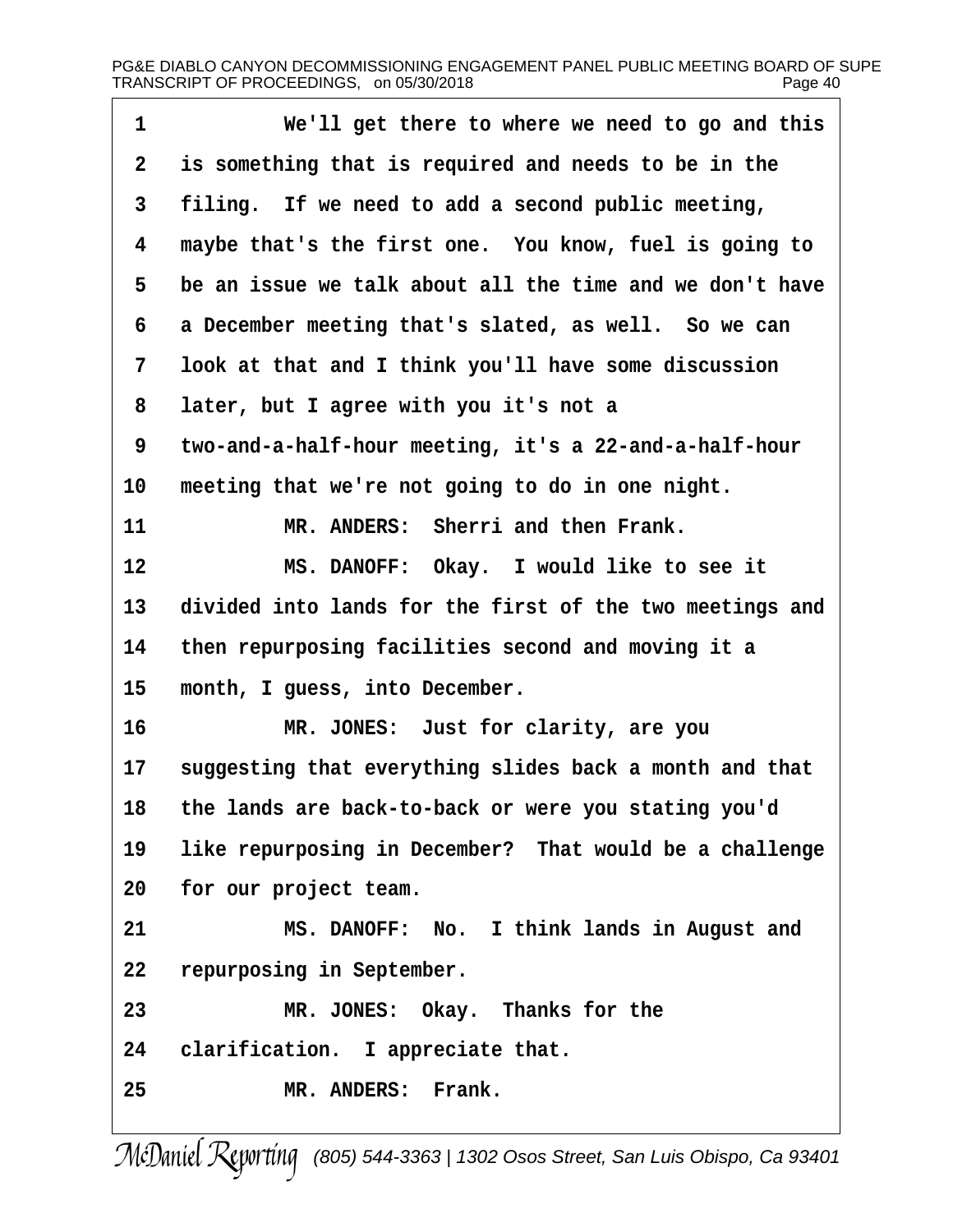1 MR. MECHAM: Tom, looking at your schedule for 2 public workshops and tours, the tours are for the 3 public? 4 MR. JONES: Correct. 5 MR. MECHAM: And how many times are you 6 anticipating doing any tours and how will the folks have 7 an opportunity to sign up for the tours? 8 MR. JONES: So people can just contact PG&E. 9 We have information in the back right now for our tour 10 program, we make it available on our website, there's a 11 phone number and you can just stop by our education 12 center on Cherry Avenue. We've done larger land tours 13 before. We've taken 60 folks at a time in some buses, 14 makes for some interesting rides across a few of those 15 roads, and then we also typically take tours in groups 16 of 20 or less, but we do them regularly three to four 17 times a week right now. 18 MR. MECHAM: Great. Thank you. 19 MR. ANDERS: Alex. 20 MR. KARLIN: Yeah. I want to mention that 21 maybe we could have two full-day workshops in August 22 rather than just one if we wanted to, A, expedite it 23 and, B, cover a lot more material. I'd be willing to do 24 that and I would also say that I think how we do this is 25 really the panel's decision. We shouldn't necessarily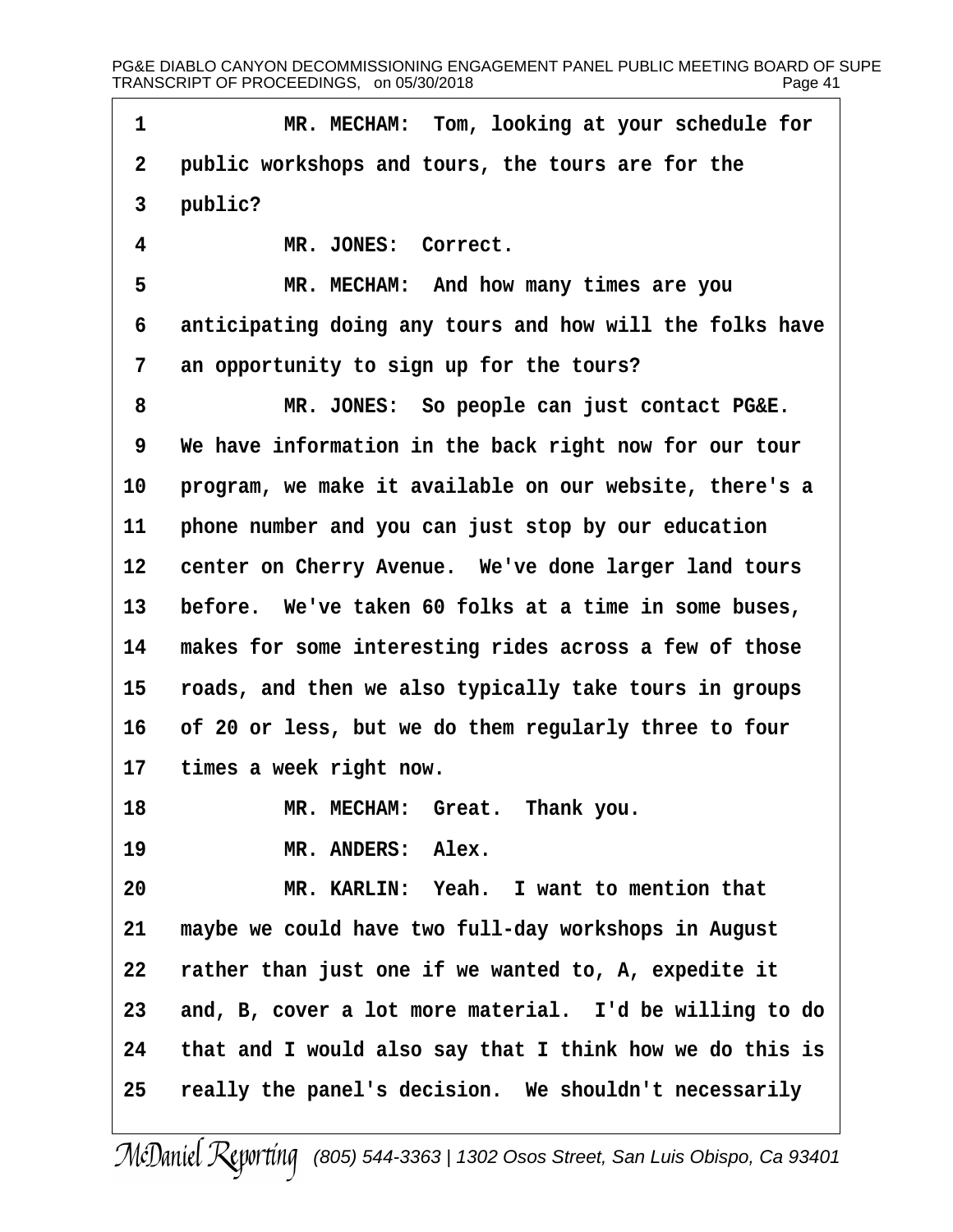| 1  | ask Tom his permission. Of course, we need PG&E's help   |
|----|----------------------------------------------------------|
| 2  | and support and whether they can accommodate that, but   |
| 3  | it is the panel's decision of how often to meet and how  |
| 4  | to conduct this.                                         |
| 5  | So, of course, we need their help in conducting          |
| 6  | it, but we would also want to invite, presumably, or     |
| 7  | have relevant stakeholders and maybe agencies attend and |
| 8  | give them a half an hour or 15-minute time frame to give |
| 9  | a presentation to the panel and to PG&E and the public   |
| 10 | so we could hear what they have in mind visa vi, say,    |
| 11 | the use or reuse of the lands and how it would be        |
| 12 | implemented and how it would be funded and so we can     |
| 13 | learn a lot from not just PG&E, but from the community.  |
| 14 | We need to give them a venue for giving a presentation,  |
| 15 | not just a two- or three-minute public comment.          |
| 16 | MR. ANDERS: Any other comments or questions?             |
| 17 | Yes, Dena.                                               |
| 18 | MS. BELLMAN: Tom, I don't know if this is for            |
| 19 | you, but of the topics that we're looking at discussing, |
| 20 | what is more of a priority for the triennial proceeding? |
| 21 | I'm looking at economic impact in November and thinking  |
| 22 | that probably shouldn't be pushed because I think that's |
| 23 | probably information that would be essential for that    |
| 24 | report.                                                  |
| 25 | MR. JONES: It actually is not part of that               |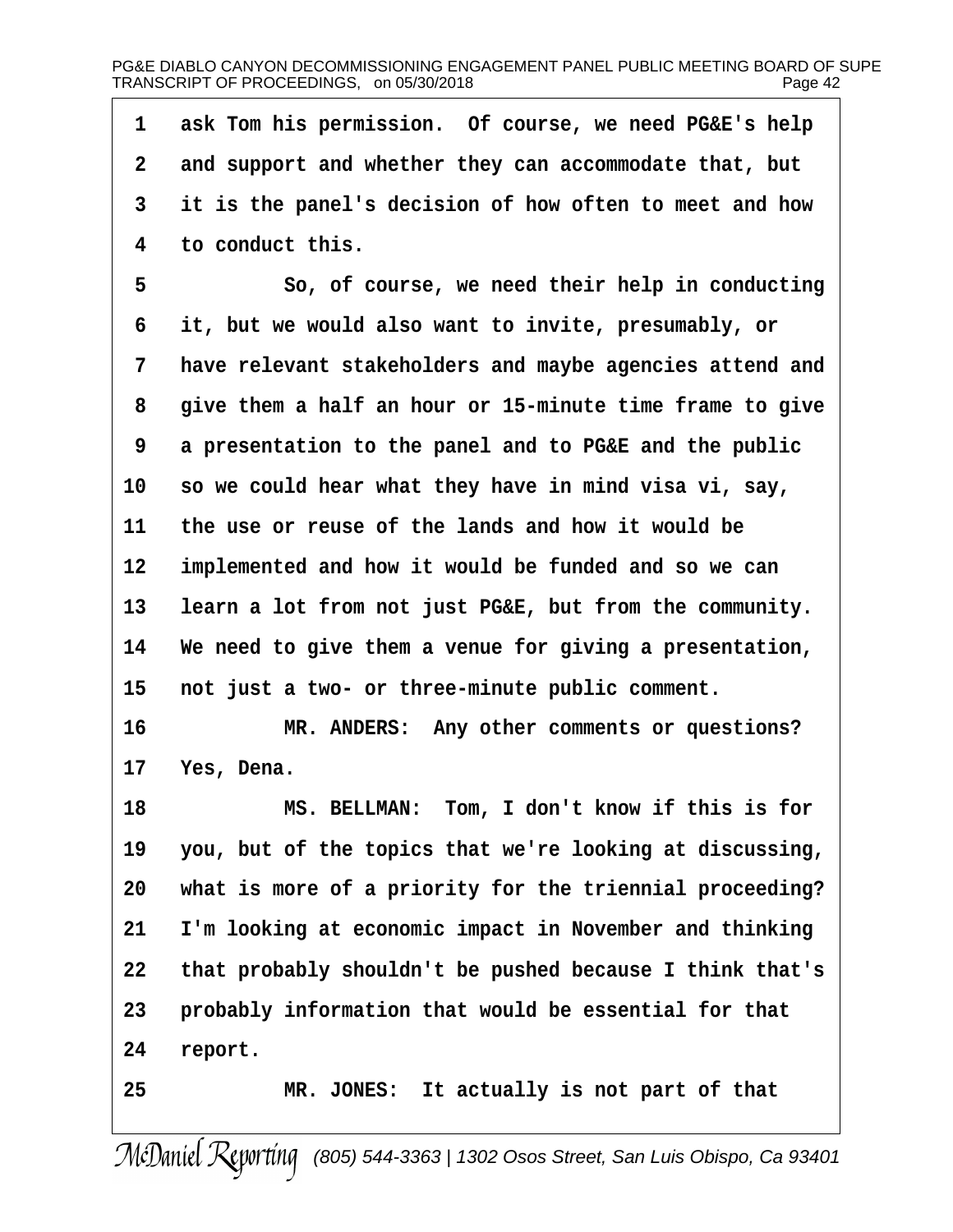1 proceeding.

- 2 MS. BELLMAN: Okay.
- 3 MR. JONES: So that is looking at the more
- 4 global impacts and the economic study that's going to be
- 5 done in partnership with -- or excuse me -- that is
- 6 derived from the senate bill, the Economic Vitality
- 7 Corporation and Berkeley that Utilities Commission
- 8 oversees and also talk about some of the spending from
- ·9· ·this estimate and so it looks like the economic activity
- 10 not just for decommissioning, but for the plant's
- 11 continued operations and also some of the strategies
- 12 that the community and county is looking at how to
- 13 create jobs, et cetera. So that's broader and more out
- 14 of scope. It's clearly related to the community, but
- 15 that does not affect our 2019 filing.
- 16 MS. BELLMAN: Okay. I just want to be
- 17 conscious of pushing things too far and not being able
- 18· ·to address things in a future meeting, but I do agree
- 19 that all of that agenda in August is a lot.
- 20 MR. JONES: Correct. And, again, the land use
- 21 and emergency planning are the two requirements from the
- 22 Utilities Commission.
- 23 MR. ANDERS: One more comment before we move
- 24 on? Anyone? Okay. Thank you, Tom.
- 25 We're now on Agenda Item Number 8 and what I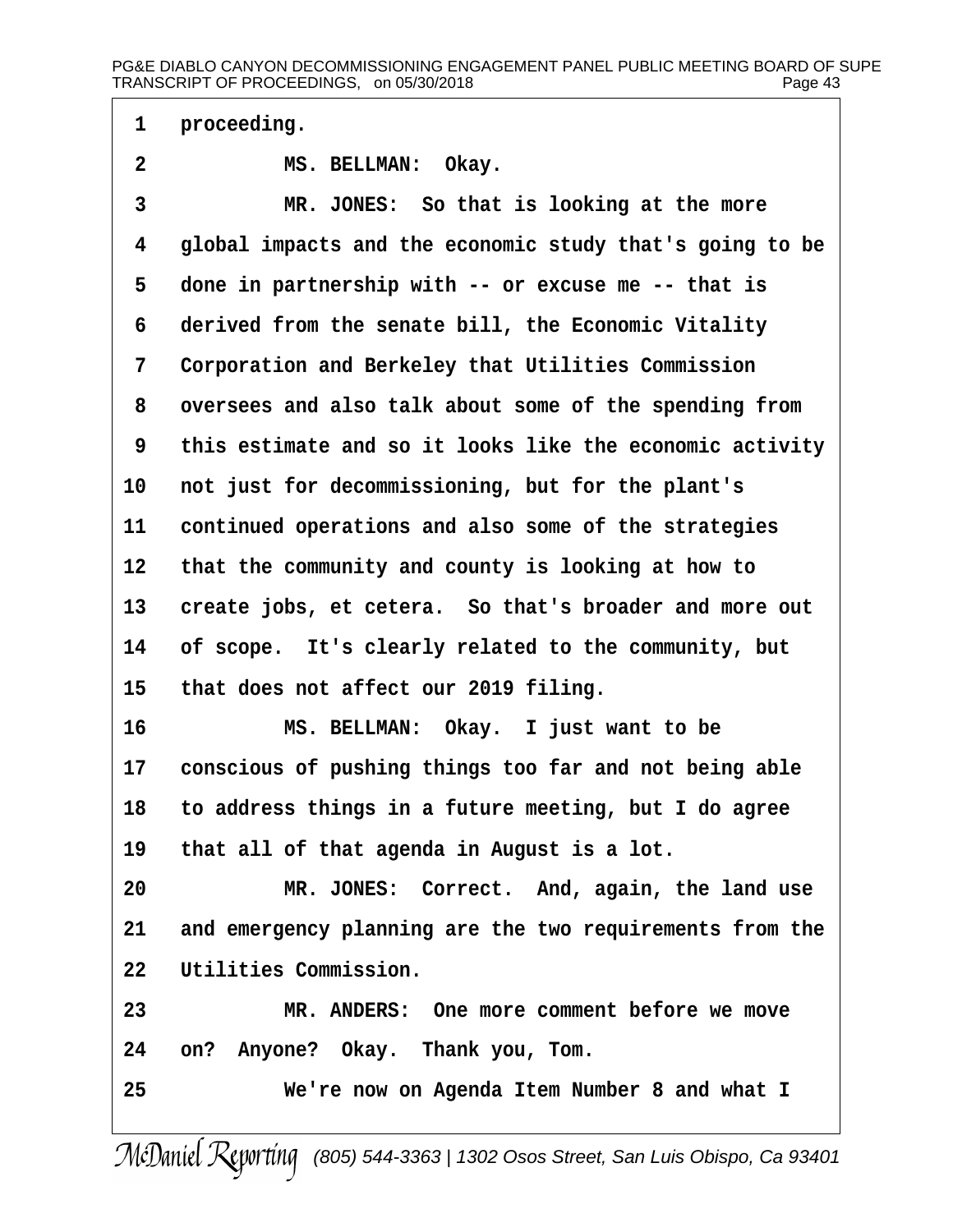1 would like to do is just make sure that everybody has 2 submitted their comment cards if you want to speak. So  $3$  Adam -- yes? 4 MS. WOODRUFF: I'm just curious if we want to 5 resolve that issue before we move on to the next item. 6 MR. ANDERS: Okay. 7 MS. WOODRUFF: I'm hearing the people that have 8 spoken are interested in some kind of splitting up of 9 all those topics in August, whether it's moving it a 10 month or doubling up that month and I guess I would like 11 to close that issue before we move on. 12 MR. ANDERS: You know what? We've got another 13 agenda item and we've got 20 minutes for the panel to 14 talk about this topic --15 MS. WOODRUFF: Okay. 16 MR. ANDERS: -- and actually do a poll on 17 everyone's opinion on it. 18 MS. WOODRUFF: Okay. 19 MR. ANDERS: This was, essentially, 20 introduction. 21 MS. WOODRUFF: Okay. Thank you. 22 MR. ANDERS: So the next slide, we want your 23 opinions, we want your comments about this schedule that 24 is being proposed and about anything else that you think 25 that the panel should be considering at this point. As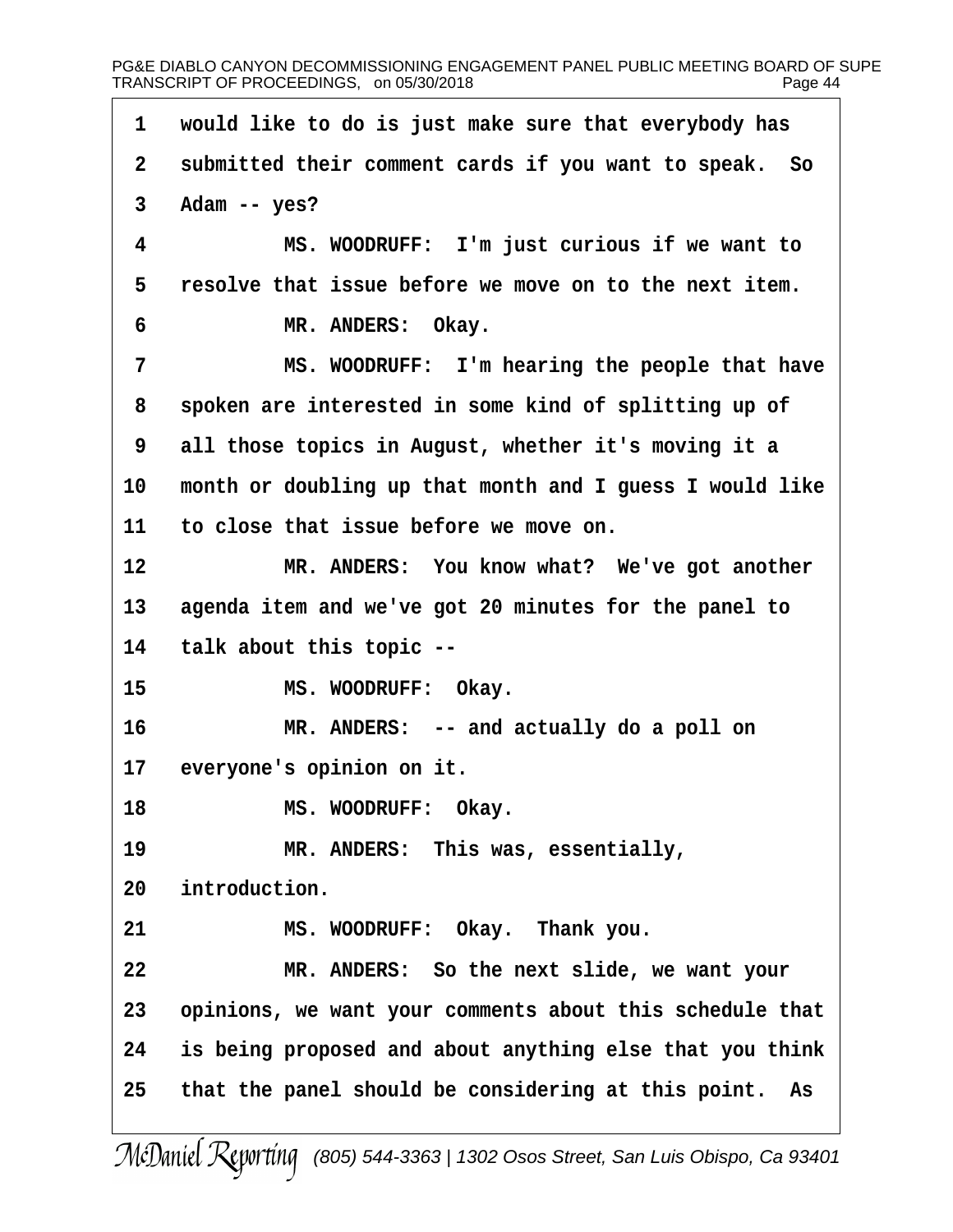·1· ·you've heard, there's going to be many opportunities for 2 public engagement, workshops, up to 30 meetings on 3 specific topics when those topics require input, but 4 we're going to provide this opportunity for you to talk 5 to the introductory panel, introductory comments, so to 6 speak. 7 • Again, I want to review very quickly how this 8 works. There's multiple opportunities for the ways you

9 can comment. If you go on the Internet, you'll find a 10 link to a form where it asks you what your concern is

11 and do you have any suggestions or comments. You can

12 put your name in or not. If you put your name in,

13 you'll be registered to get further future information

14 and emails about the process. So I would recommend

15 that, if possible. Those comments are going to be

16 reviewed the same as the comments standing up here at

17 the microphone today and those comments will go to the

18 panel. PG&E's reviewing and hearing them at the same

19 time. The panel is going to analyze those and decide

20 which ones, what ideas they hadn't thought of before

21 that they might want to bring forward and ask PG&E to do

22 research on, ask PG&E to do some studies to evaluate

23 whether these ideas make sense or not.

24 **· · · · So the panel is the mechanism to get requests** 

25· ·to PG&E to do work and analyze issues further, and then,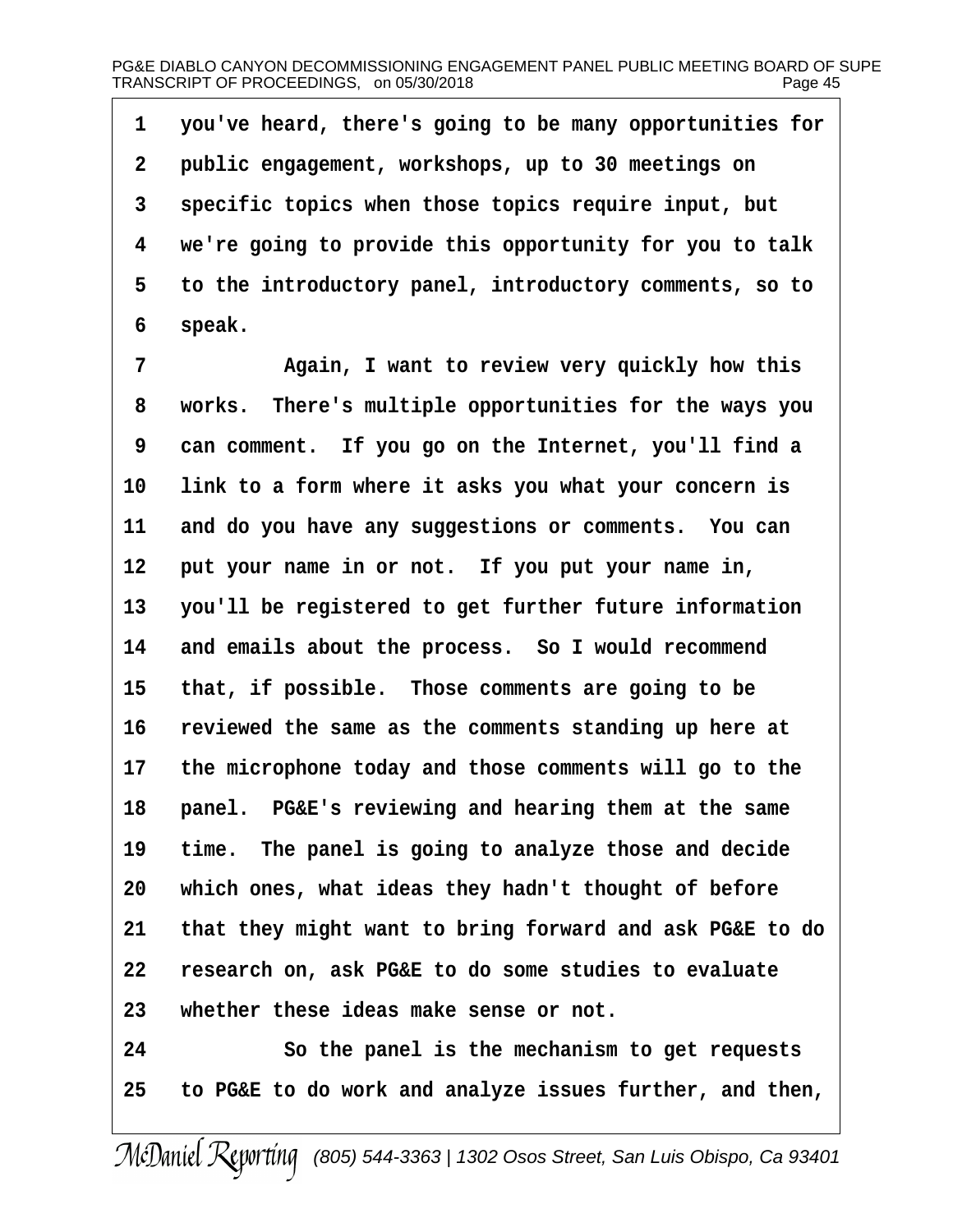1 eventually, that feeds into the decommissioning estimate 2 for this round and possibly future rounds and that's 3 going to be submitted probably around March of next 4 year. So there's a lot of work to do between now and 5 then. 6 **· · · · So what do we do with this information?** Go to 7 the next slide. This is the information, these are the 8 topics -- the list of topics that we're collecting input 9 and ideas for, and as topics come in, whether it's a 10 comment at a public meeting or whether it's filling out 11 a form at the computer back in the room in the poster 12 room or it's going on the Internet and filling out a 13 comment card or if it's sending an email to one of the 14 panelists or to PG&E, it's going to be recorded and the 15 panel will be able to look at this dashboard and 16 actually see how many comments are included in each of 17 these categories, and before every meeting, every public 18 meeting, we're going to make it part of the meeting to 19 do a report out on the comments that were received in 20 the previous period. 21 So we're keeping very good track of all these 22 comments, we're analyzing them, looking at what 23 categories they're in and the panelists and PG&E can 24 actually look at each individual comment and evaluate 25 those comments. They're taking this very seriously. So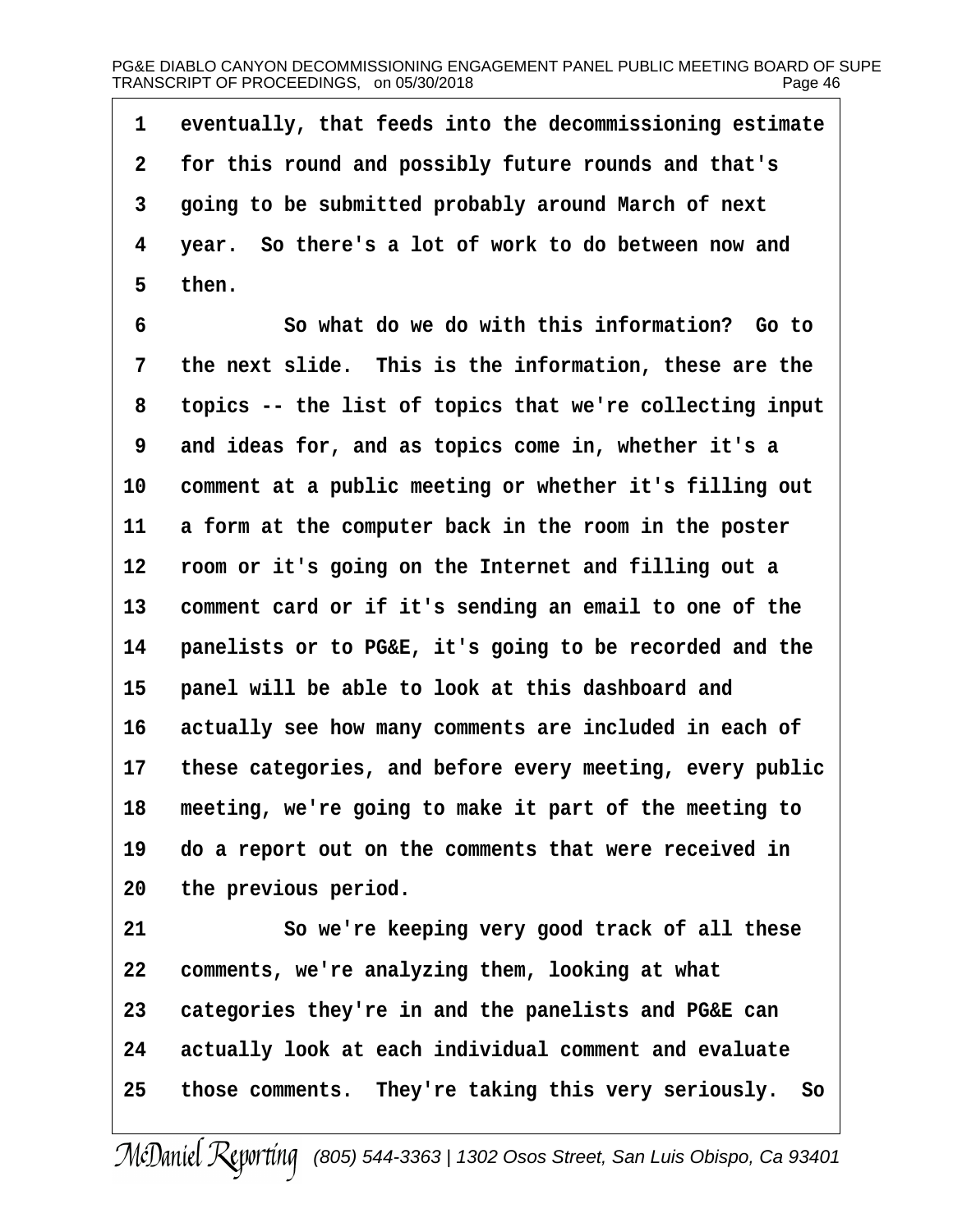- 1 just wanted to show you this before we move on to the
- 2 public comment period.
- 3 **· · · So, originally, we decided to jump right into**
- 4 public comments, but we want to take a break now. So
- 5 let's take a ten-minute break and let's come back at
- 6 8:15 and we'll start the public comments process. So
- 7 everybody who wants to comment, give us your card.
- 8 Thank you.
- 9 (Recess.)

10 MR. ANDERS: We're going to start the public

11 comment period. We have about ten comments sheets and

12 so we're going to allocate three minutes for each person

13 to speak. The panel is not going to respond or take

14 questions or anything like that. They just want to hear

15 your opinion at this point and hear your ideas and

# 16 comments.

17 So before we begin, I do want to read one 18 comment card. Well, I guess I can't. It was submitted 19 and it is difficult for us to read. So what we're going 20 to do is take this card, we're going to go back to the 21 author of the card and clarify what their intent was and 22 so on. So I just want to acknowledge that for the 23 record.

24 · · · So I'm going to call members. What we want to 25 do is have one person here and then one here and then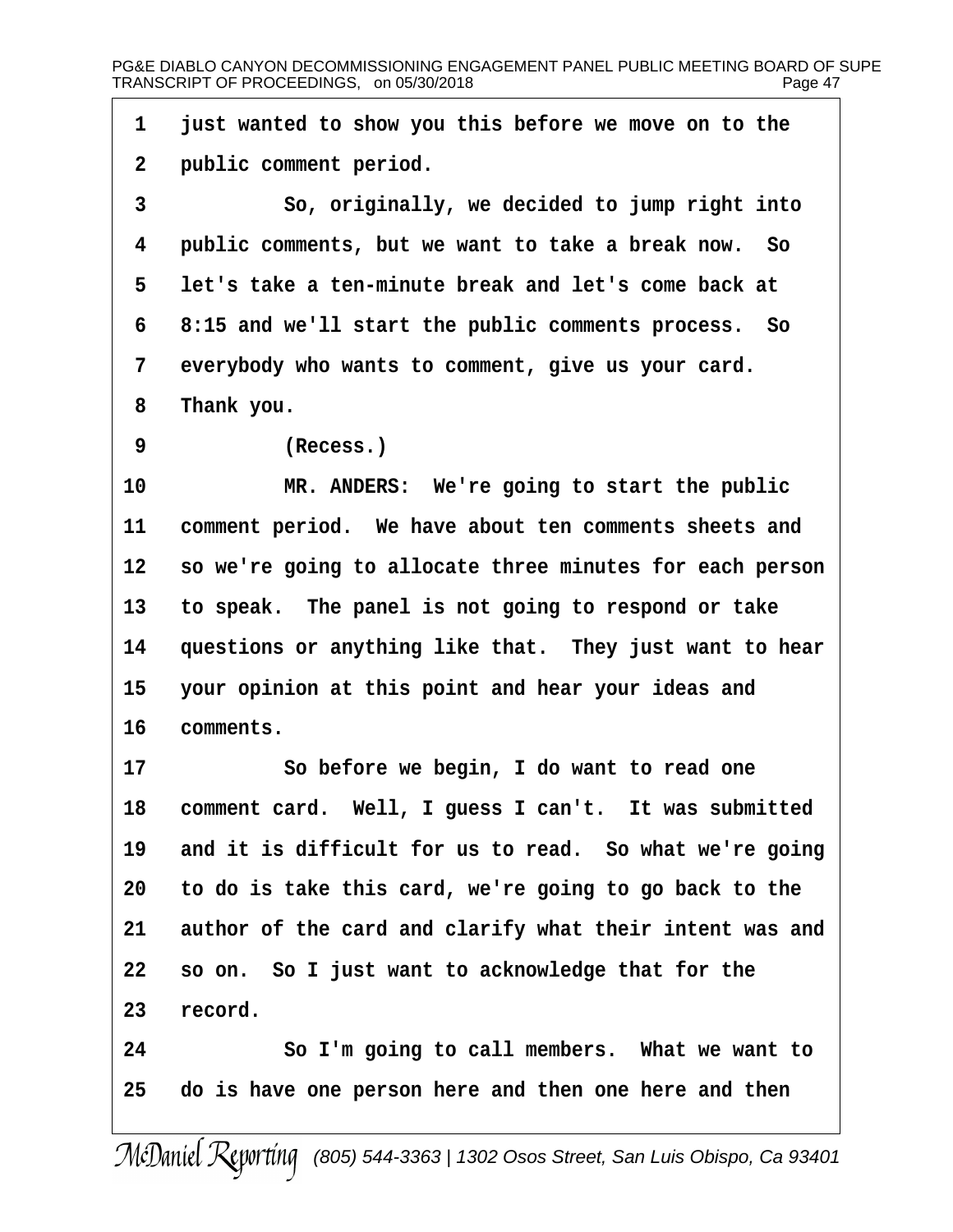1 one ready and then another one ready. So when I call a 2 name after someone speaks, please come up and take the 3 vacant position, if you would. The first person that's 4 going to speak is David Weisman. David, come over here 5 and on deck. Patrick McGibney, and I apologize for 6 butchering names in advance. Next over here is Rochelle 7 Becker and next over here is Sean Pringle. So please 8 proceed. 9 MR. WEISMAN: Good evening, panelists, and I'm 10 not officially the person -- well, we welcome you, I 11 guess, as the public. Thank you for your engagement and 12 your offer of service. My name is David Weisman. I'm 13 the outreach coordinator for the Alliance for Nuclear 14 Responsibility, and while you've already heard, this 15 seems to be a rather heavy burden of research and 16 information and I don't want to make you have to drink 17 further from the large fire hose that's being sprayed at 18 you, but further that, having said that, by saying 19 there's probably other external groups and agencies that 20 you may or may not be aware of whose input or 21 consultation is something that you might want to 22 consider as your panel moves forward, the kind of folks 23 you might even want to invite or engage to work with 24 you, and on this case, I point out to one group also 25 chartered by the California Public Utilities Commission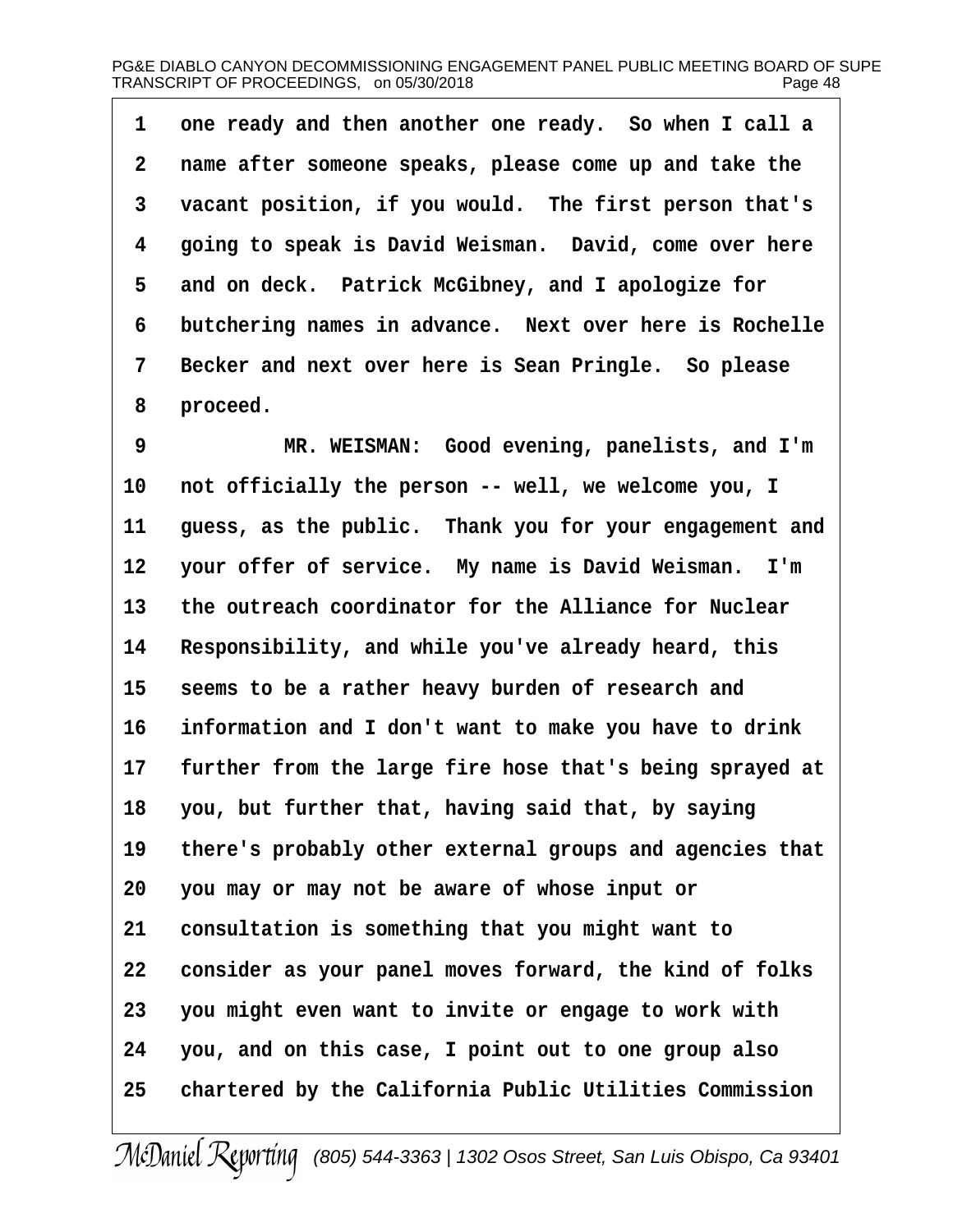| 1  | and that's the Independent Peer Review Panel, which was  |
|----|----------------------------------------------------------|
| 2  | established by PUC to provide a state-based oversight of |
| 3  | the seismic studies that PG&E does at the Diablo Canyon  |
| 4  | site and where the nexus would be for this panel's work  |
| 5  | is because that panel, the Independent Peer Review       |
| 6  | Panel, which meets in San Francisco periodically and     |
| 7  | whose meetings are available on our website and our You  |
| 8  | Tube channel, A4NR You Tube channel, in their entirety   |
| 9  | is because that panel was going to expire, but was       |
| 10 | extended, and as part of the extension, the law at that  |
| 11 | time said the commission shall convene or continue until |
| 12 | August 26, 2025, an Independent Peer Review Panel to     |
| 13 | conduct an independent review of enhanced seismic        |
| 14 | studies and surveys of the Diablo Canyon Units 1 and 2   |
| 15 | Power Plant, here's the key line, including the          |
| 16 | surrounding areas of the facility and the areas of       |
| 17 | nuclear waste storage.                                   |
| 18 | So listening to this panel as they go ahead and          |
| 19 | analyze that might affect it because when you're looking |
| 20 | to possibly reuse, redevelop, do something with the      |
| 21 | land, you wouldn't, for example, want to build or put    |
| 22 | something in a place that might be seismically unstable. |
| 23 | So as these experts further untangle what is             |
| 24 | the fractured soil underneath, it might be worth         |
| 25 | inviting them or considering their input because they    |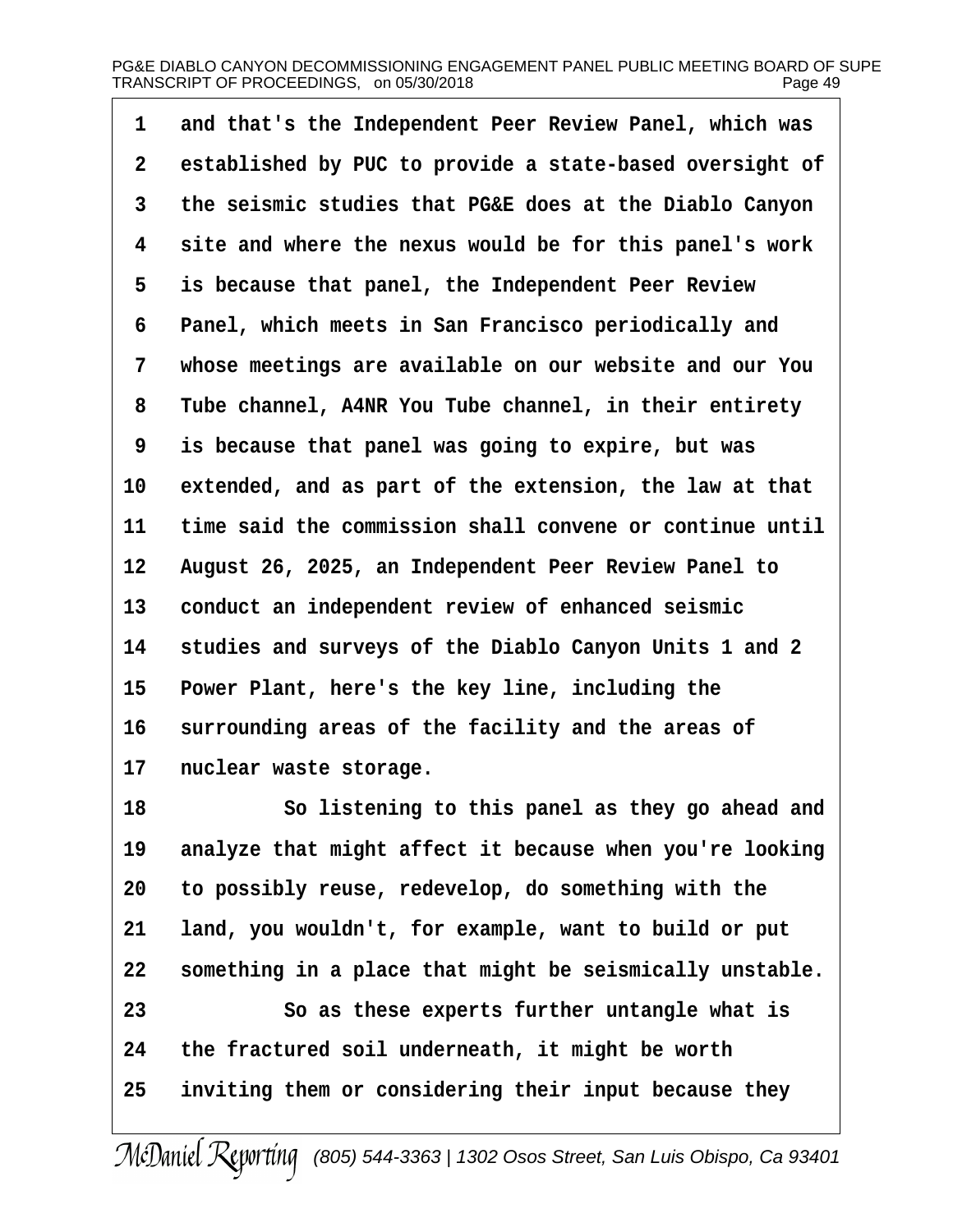| 1  | will be giving, in a sense, an analysis of the very land |
|----|----------------------------------------------------------|
| 2  | itself that you are actually talking about when you talk |
| 3  | about reusing the land, and as you saw fuel up there, as |
| 4  | well, the seismic stability of the spent fuel area,      |
| 5  | which itself could be impacted or have impact on         |
| 6  | whatever surrounding development should occur.           |
| 7  | So, again, I point out the Independent Peer              |
| 8  | Review Panel of the CPUC as a resource and go-to as your |
| 9  | workings forward. Thank you very much and best of luck.  |
| 10 | MR. ANDERS: Thank you. Next over here is Don             |
| 11 | Maruska and I would just like to mention, tonight, we're |
| 12 | offering three minutes because of the number of speakers |
| 13 | we have and the time. In the future, if we have a lot    |
| 14 | more speakers within a limited amount of time, it could  |
| 15 | be two minutes or it could even be one minute. So        |
| 16 | tonight we're fortunate enough to be able to offer       |
| 17 | three, and please state your name clearly and your       |
| 18 | residence for the record.                                |
| 19 | MR. MCGIBNEY: My name is Patrick McGibney.               |
| 20 | I'm from Baywood Park, been there for 45 years. This is  |
| 21 | more of a question than a comment. I would like to       |
| 22 | thank the commission for your volunteers and your        |
| 23 | dedication to our community.                             |
| 24 | One comment that Alex had made was the fact              |
| 25 | that the NRC doesn't care if PG&E does a SAFSTOR or does |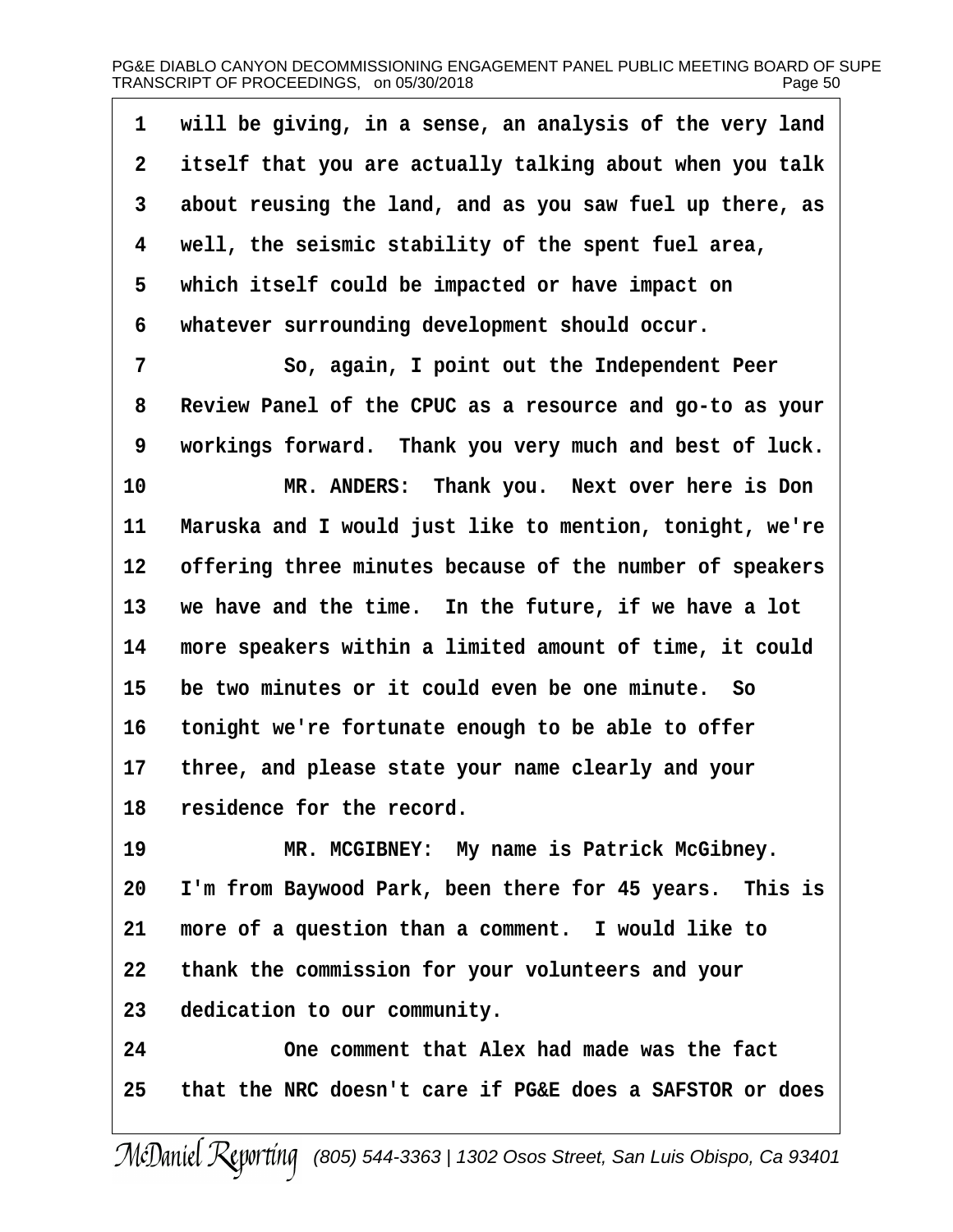| 1               | a decon. So I would like to believe that PG&E is doing   |
|-----------------|----------------------------------------------------------|
| 2               | what's in the community's best interest, but we all know |
| 3               | that PG&E is a large corporation and they do what's in   |
| 4               | their shareholders' best interest. So if they can        |
| 5               | choose a longer period to extend their time for          |
| 6               | decommissioning, such as another 67 years, I think, as   |
| 7               | Frank mentioned, and then, also, Frank, you did mention  |
| 8               | that none of us are going to be here in that time, so    |
| 9               | what we're doing tonight could be completely moot if     |
| 10              | we're talking about land use, what we're going to do     |
| 11              | with the land, and they extend it out another 30, 40     |
| 12 <sub>2</sub> | years, there's going to be whole 'nother community       |
| 13              | that's living here at that time and may make another     |
| 14              | decision.                                                |
| 15              | So you need to be able to get the money from             |
| 16              | the ratepayers to be able to decommission the plant.     |
| 17              | The longer you wait, the more money you can be           |
| 18              | accumulating. How do we know that PG&E is really going   |
| 19              | to be moving forward with this at this time? That would  |
| 20              | be my question to Tom, I believe it is, and that's not a |
| 21              | rhetorical question. I would like an answer. Thank       |
| 22              | you.                                                     |
| 23              | MR. ANDERS: Thank you. Next up over here is              |
| 24              | Gene Nelson.                                             |
| 25              | MS. BECKER: My name is Rochelle Becker and I'm           |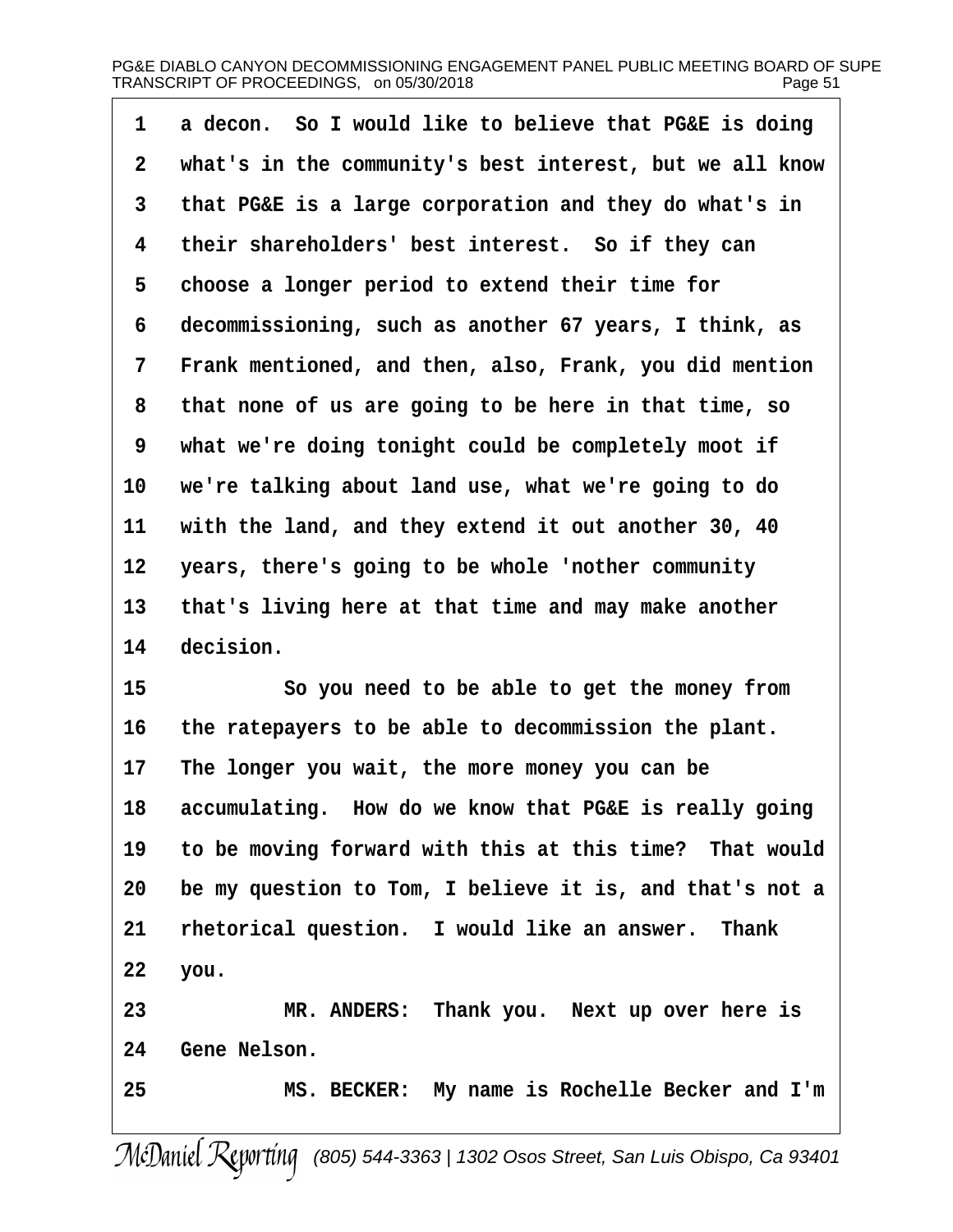1 the executive director of the Alliance for Nuclear 2 Responsibility and I would like to welcome you. As one 3 of the persons on the Selection Committee, I have read 4 all of your resumes, impressed by every single one of 5 you and I'm glad that you are available to sit on this 6 committee. 7 There is another resource. Sorry, but I think 8 it's helpful. The Alliance not only works on the Diablo 9 Canyon issue, but we have also worked on the San Onofre 10 issue for decades and so we watch closely the engagement 11 panel in San Onofre and we reached out to that panel 12 before I actually read your resumes to say, okay, what 13 are your pluses and what are your minuses, what do you 14 think is -- are the good points of your committee and 15 what are some of the drawbacks. They thought that 16 meeting three times a year was a drawback. So I'm not 17 telling them you're meeting ten times a year or more, 18 but they have to squeeze that in and you need to know 19 you can't burn out. This is really an important job. 20 So thank you for doing it, but also know that they feel 21 the pressure. 22 They also thought it was very important to have 23 elected officials. We don't have any current elected 24 officials, but we do have former elected officials and 25 we're glad to see you there, Frank, but I would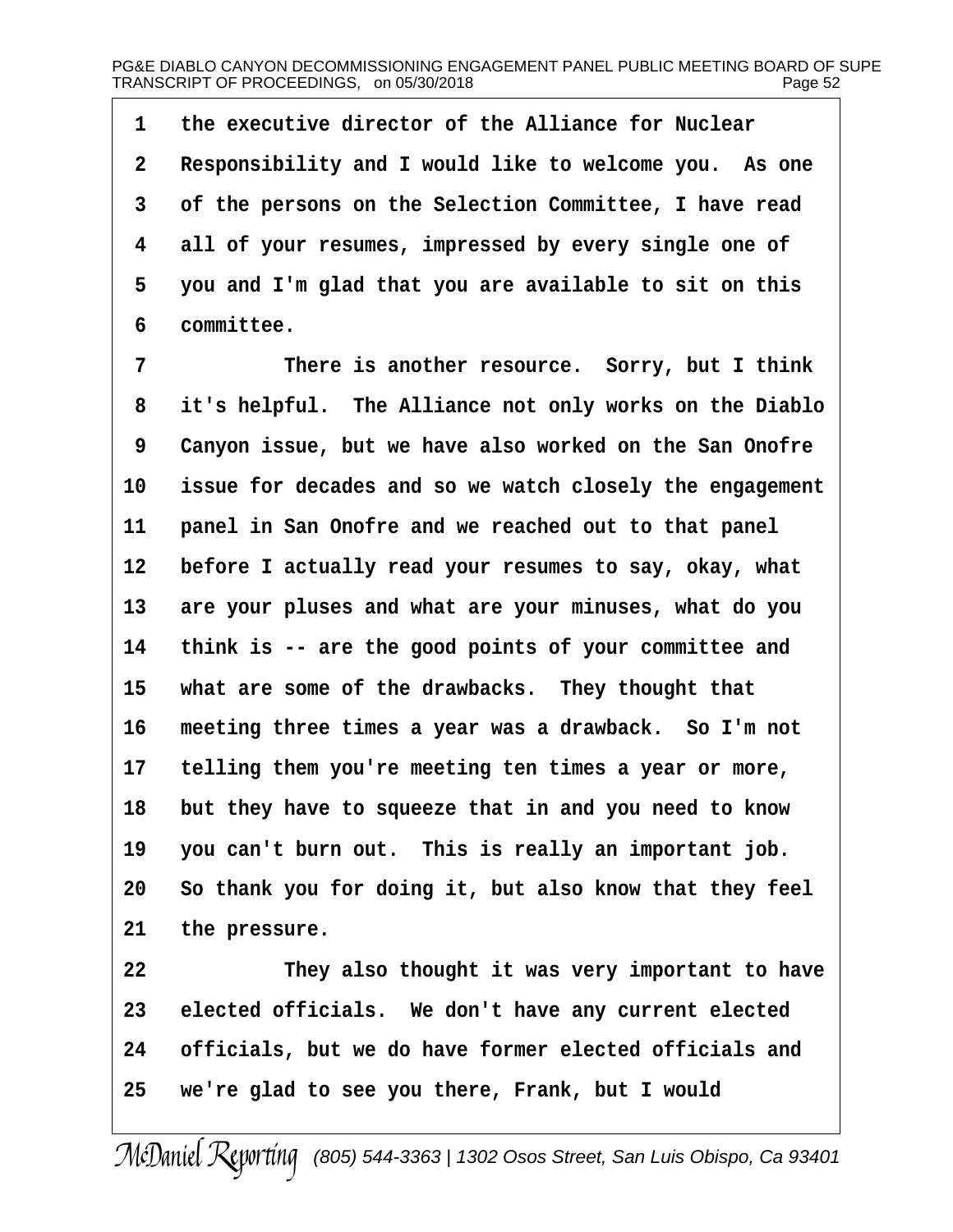| 1  | recommend you reach out to the SONGS decommissioning     |  |
|----|----------------------------------------------------------|--|
| 2  | panel. They have invited the chair of that panel to      |  |
| 3  | speak at the next Diablo Canyon Independent Safety       |  |
| 4  | Committee meeting, which is in -- I think it's June 14th |  |
| 5  | and 15th. I'm not positive the schedule is going to      |  |
| 6  | work for that, but if not, they will try again in their  |  |
| 7  | fall meeting. Dave is an excellent resource. He          |  |
| 8  | teaches at UCSB. I would recommend that you show up      |  |
| 9  | when he's there and take advantage of him being in our   |  |
| 10 | community. This has been -- they've had a lot of         |  |
| 11 | negatives and a lot of positives, a lot of community     |  |
| 12 | anger and a lot of community support and you're going to |  |
| 13 | be facing all of the same things and I just wish you all |  |
| 14 | well in your job. Thank you.                             |  |
| 15 | MR. ANDERS: Thank you. Next over here is                 |  |
| 16 | William George on deck. Go ahead.                        |  |
| 17 | MR. NELSON: Good evening. My name is Dr. Gene            |  |
| 18 | Nelson. I have a Ph.D. in radiation biophysics and I     |  |
| 19 | serve as the government liaison to Californians for      |  |
| 20 | Green Nuclear Power Incorporated. We are a CPUC          |  |
| 21 | intervenor who has legal standing in this proceeding and |  |
| 22 | we have challenged the proceeding and filed an           |  |
| 23 | application for a rehearing and we've given you some     |  |
| 24 | summary information in these handouts that I believe     |  |
| 25 | everybody now has.                                       |  |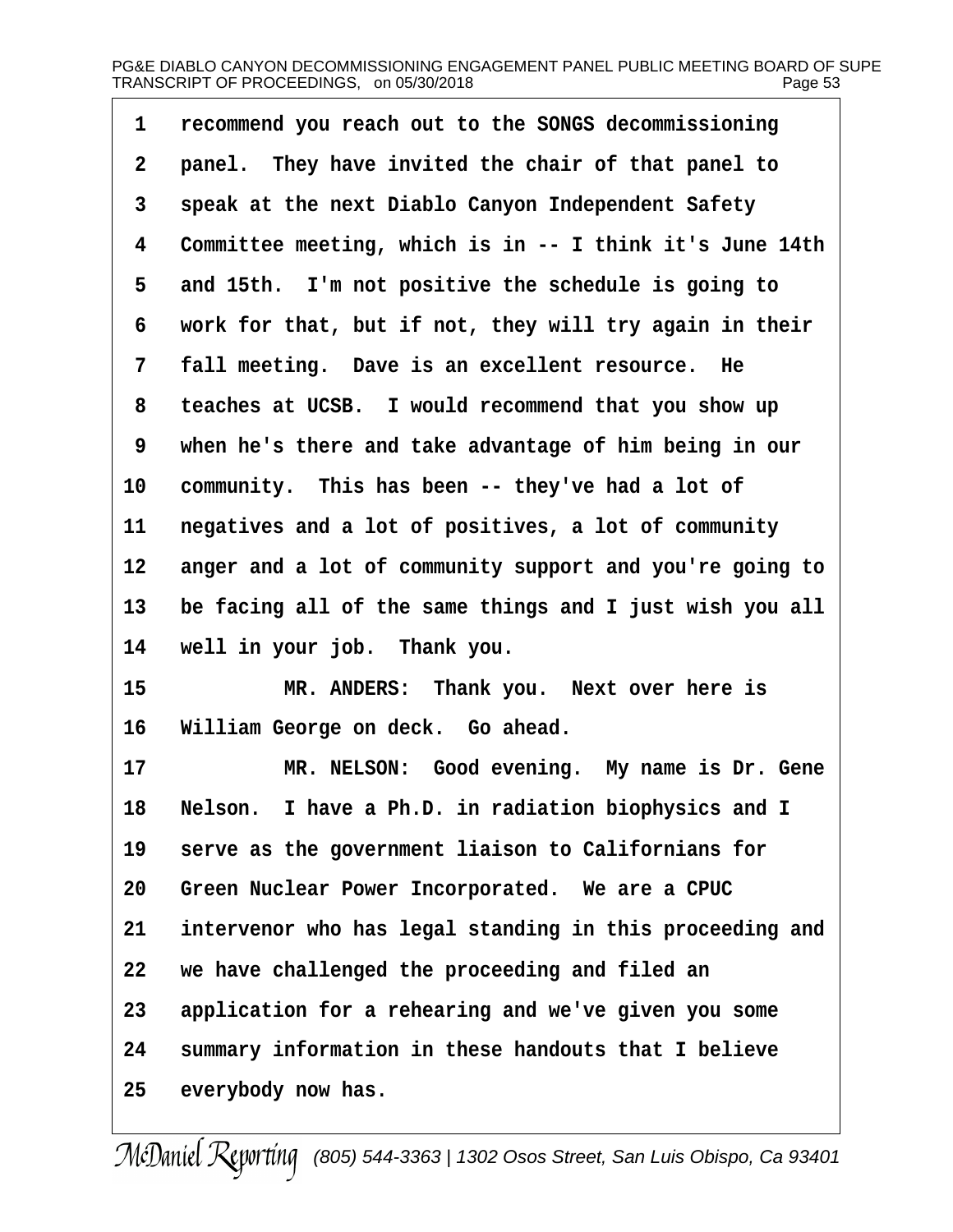| 1  | Our goals are to protect the region's economy              |  |
|----|------------------------------------------------------------|--|
| 2  | and the environment. We know the case of SONGS that        |  |
| 3  | rates skyrocketed 20 to 25 percent when SONGS was          |  |
| 4  | abandoned because of mismanaged routine service. We        |  |
| 5  | want to maintain the option for desalination. Diablo       |  |
| 6  | Canyon could put in a huge desalination facility to help   |  |
| 7  | this area much bigger than Carlsbad.                       |  |
| 8  | We also know that there's precedent for these              |  |
| 9  | kinds of proceedings to be pushed back. In the case of     |  |
| 10 | Palisades Nuclear Plant, there was pushback and the        |  |
| 11 | owners of Palisades, rather than abandoning their --       |  |
| 12 | voluntarily abandoning their plant said the heck with      |  |
| 13 | this, we'll keep running, and we strongly encourage PG&E   |  |
| 14 | to consider that as something and we will be persisting    |  |
| 15 | to make sure that happens.                                 |  |
| 16 | We've been fighting for ratepayers and the                 |  |
| 17 | environment since 2013 with countless trips thousands of   |  |
|    | 18 miles long to places like San Francisco and Sacramento. |  |
| 19 | We're currently bird-dogging SB1090, which just passed     |  |
| 20 | in the California State Senate, and we testified against   |  |
| 21 | it in three separate hearings.                             |  |
| 22 | So in terms of what my own experience, I've                |  |
| 23 | served as a professor of engineering at Cal Poly and a     |  |
| 24 | physical sciences professor at Cuesta College, and one     |  |
| 25 | of the key things that I encourage of everyone on this     |  |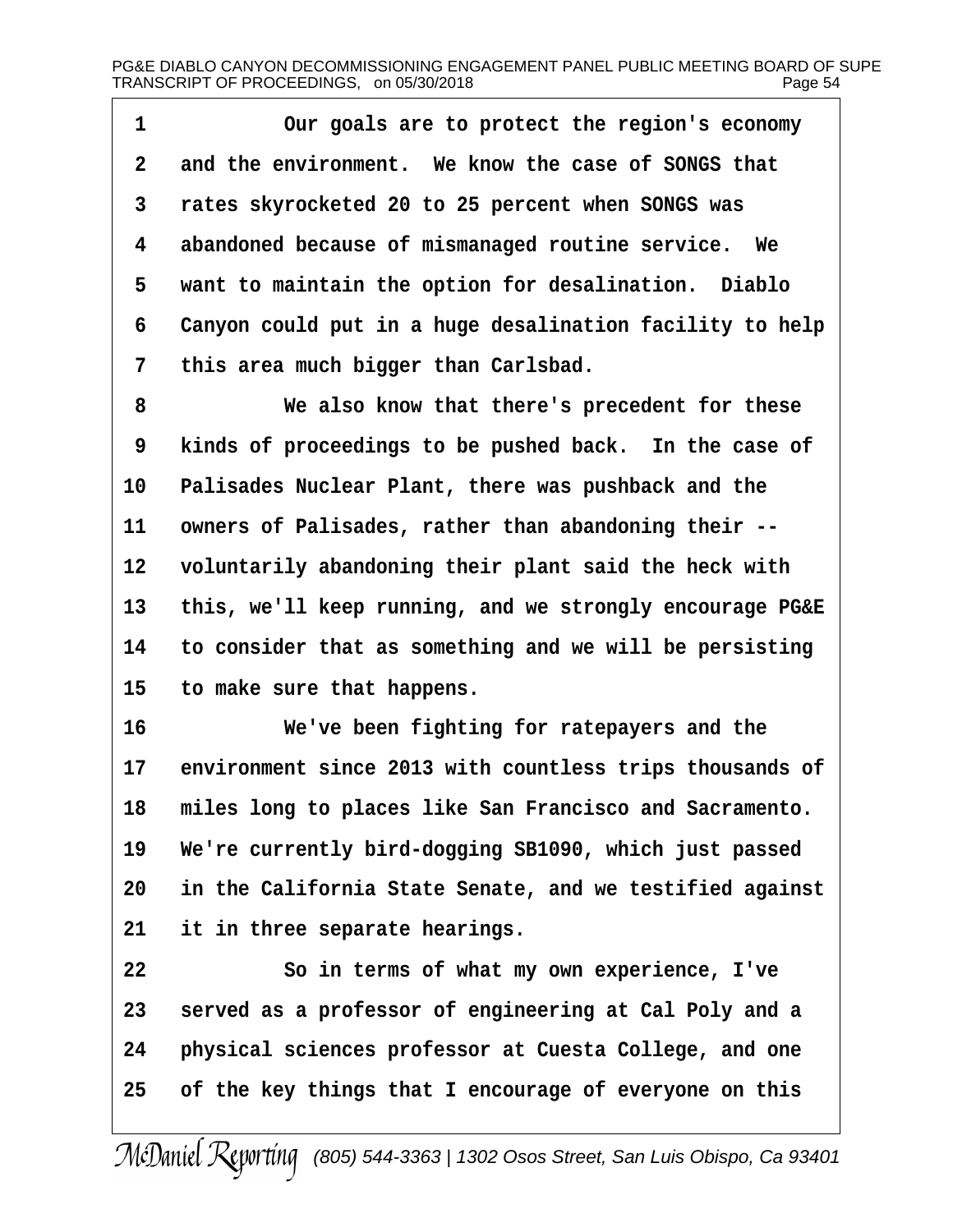| 1  | panel, as just -- as my students, is to practice         |
|----|----------------------------------------------------------|
| 2  | critical thinking, not to just go into following         |
| 3  | emotions and fear and fearmongering. Unfortunately,      |
| 4  | that's been the narrative a lot here.                    |
| 5  | Now, furthermore, as a private citizen, I own a          |
| 6  | home in San Luis Obispo. I love this area. I've been     |
| 7  | here since 2006. I want to protect the value of my home  |
| 8  | and I do not want to see the likely ruinous increases in |
| 9  | property taxes. So for all those reasons, we want to     |
| 10 | keep the plant running and we hope to put your committee |
| 11 | out of business. Thank you very much.                    |
| 12 | MR. ANDERS: Thank you. And next over here on             |
| 13 | deck would be Fred Collins and Mr. Maruska is going to   |
| 14 | speak.                                                   |
| 15 | MR. MARUSKA: Hello. I'm Don Maruska. Our                 |
| 16 | family is 44-year residents of the county, living in Los |
| 17 | Osos, and I just wanted to share some perspectives with  |
| 18 | you because, as somebody who founded three companies in  |
| 19 | Silicon Valley and now since coming to this area serve   |
| 20 | as a business coach to organizations and work with       |
| 21 | people solving tough issues together, I see tremendous   |
| 22 | opportunity for this community. Change creates           |
| 23 | opportunity and so how can we capitalize on that and     |
| 24 | that, I think, is really the cornerstone of what we have |
| 25 | an opportunity to assess here.                           |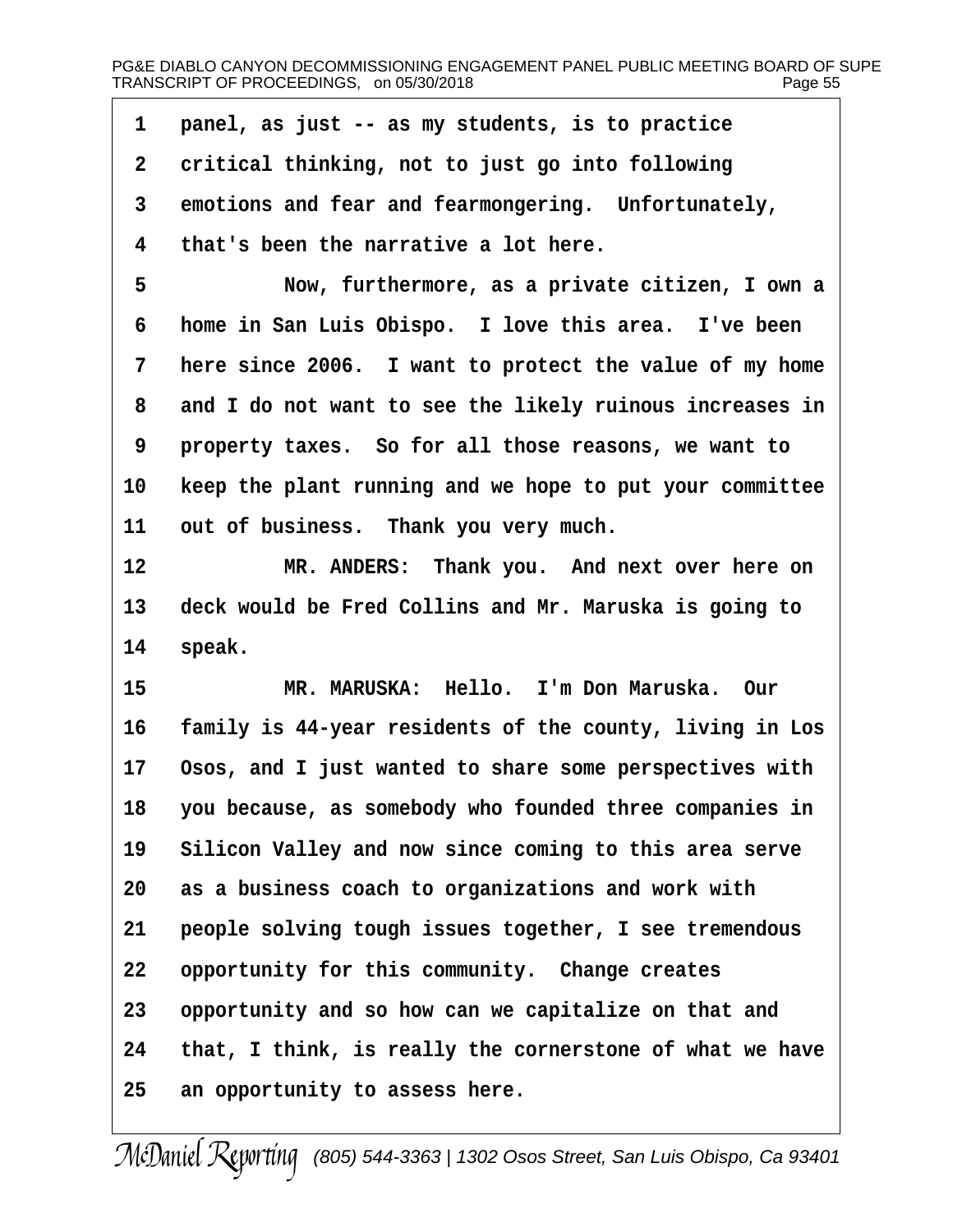1 So I'm looking at what can be a win-win-win of 2 possibility in this context. By that, I mean a win for 3 the community, a win for PG&E and its ratepayers and a 4 win for the partners that might come forward and provide 5 new opportunities out of the Diablo Canyon Power Plant 6 overall facility, but how are we going to do that and 7 what can we do to make that happen? That's going to be 8 the critical issue. 9 The way it can be a win-win-win is that if 10 there are opportunities for partners in the community to 11 make use of facilities at Diablo Canyon, the then means 12 that PG&E won't have to go to the full expense of taking 13 those facilities down to bare ground and trying to 14 remediate everything. These are all the existing use 15 facilities. They can actually save money on what the 16 decommissioning's going to cost and that creates, also, 17 an opportunity for groups, either Cal Poly or others. 18 I'm not speaking on their behalf, but there are a lot of 19 different groups I've been brainstorming with that have 20 ideas of what can be done there. 21 So what's needed, though, to make that happen 22 is that these things take a long time to come together. 23 My experience in other communities with these kinds of 24 transition projects is they take eight years of planning 25· ·to come to fruition.· So 2025 is around the corner for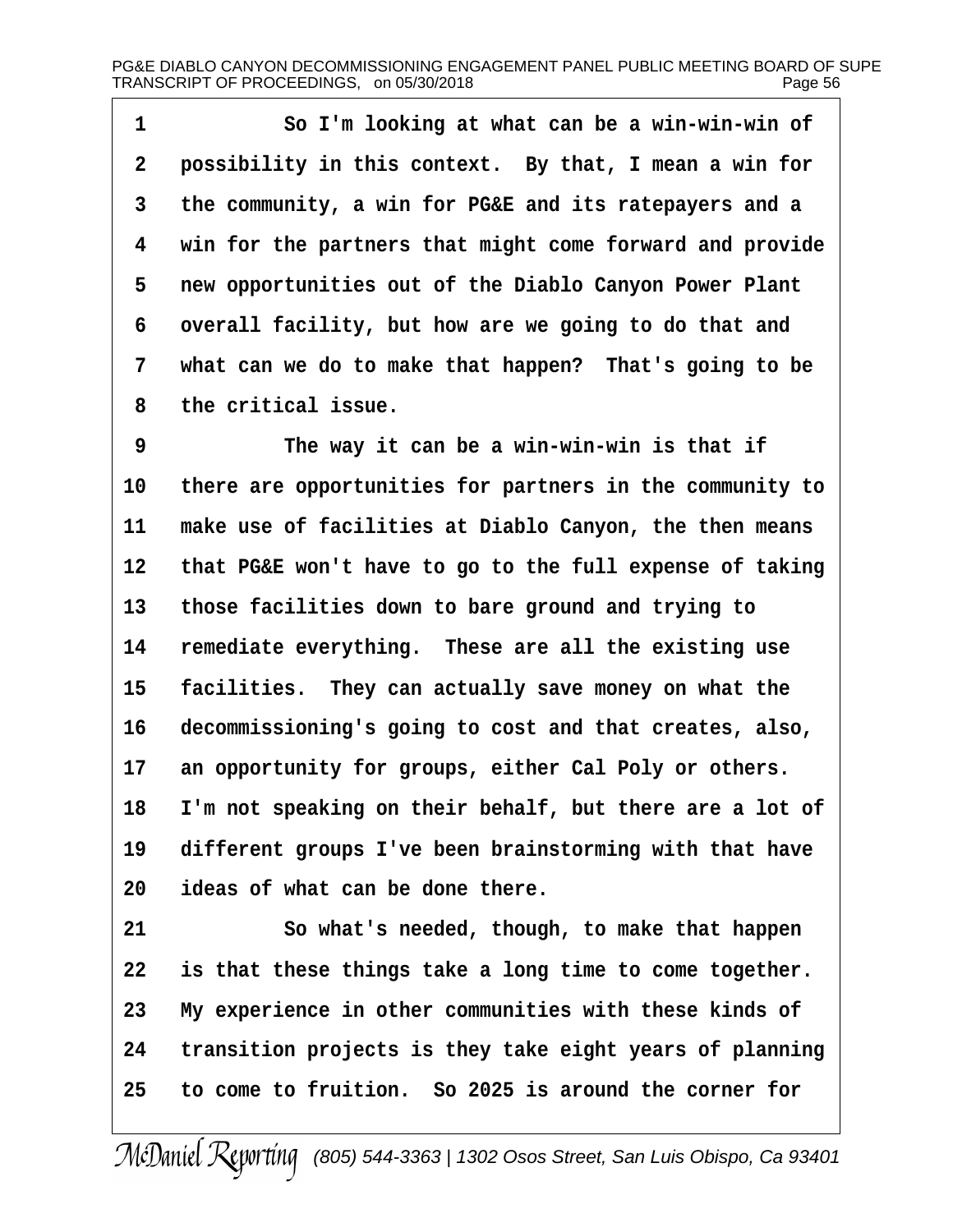1 assembling the agencies, the grants and everything else

- ·2· ·you need to do to do any significant thing on this
- 3 parcel.

4 So my suggestion to the panel and to PG&E is to 5 really forward think it. Maybe put out some money on a 6 proposal basis to organizations that want some help and 7 get some resources to do some advanced planning, then 8 you could put into this triennial report concrete ideas 9 on alternate uses and you'd begin to get things rolling 10 and we could leverage other money from the community, 11 from federal agencies, et cetera, to make these things 12 happen and get this economy turning around versus just 13 going  $-$  stalling out in 2025. 14 **· · · So with your good leadership, and I've had the** 15 pleasure of working with a number of you on solving 16 tough issues together, I'm sure that you can pull this 17 off, but I think we need to start now rather than say, 18 okay, we're going to look at what's going to happen down 19 the road and hope that your forward leadership will 20 carry us there. Thank you very much. 21 MR. ANDERS: Next on deck over here is William 22 Toman. 23 MR. PRINGLE: Good evening, members of the 24 panel. My name is Sean Pringle. I'm an engineer at the 25 power plant. I was born at Sierra Vista Hospital. I've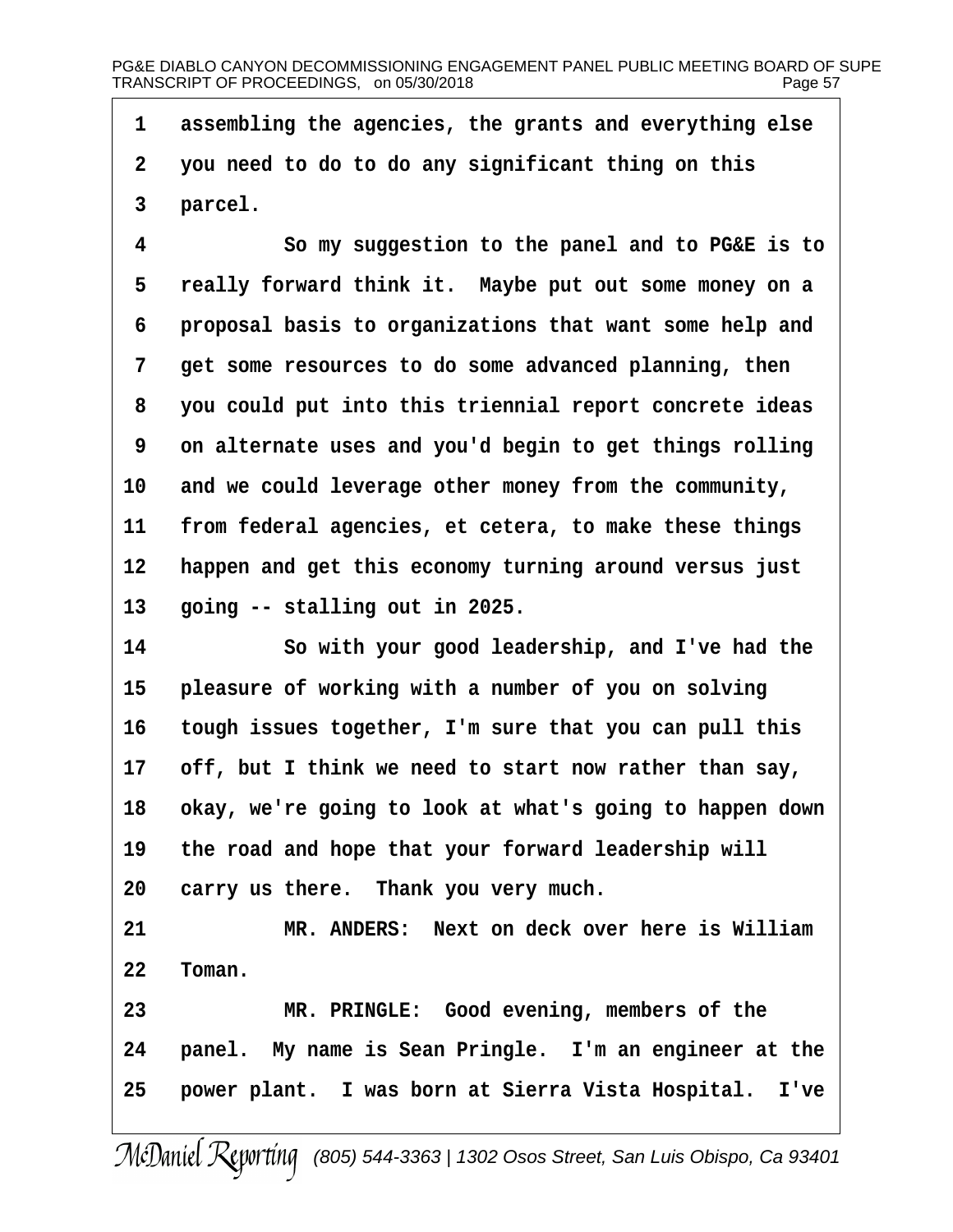| 1 been a member of the community my whole life. I went to |  |
|-----------------------------------------------------------|--|
|                                                           |  |

- 2 Cal Poly, graduated in 2016. My first job out of
- 3 college has been working at Diablo Canyon Power Plant.
- 4 When I did my first tour at the power plant, I was
- 5 incredibly amazed by just how great of a facility it was
- 6 and the amazing, remarkable employees that work there.
- 7 I just wanted to echo what Mr. Baldwin mentioned, which
- 8 is that we have a very talented workforce. Many of them
- 9 are young, and by 2025, they'll still have 15, 20, 30
- 10 more years of workforce life ahead of them. So I just
- 11 wanted it to be a discussion topic for this panel how we
- 12 can continue to support that talented workforce after
- 13 the plant, if it's reusing the infrastructure at the
- 14 plant and in helping it to retain them because they have
- 15 families in this area and, like myself, it's difficult
- 16 to leave once you've been here so long.
- 17 And the last thing I just wanted to echo was
- 18 Mr. Frank's comment. We're still operating the power
- 19 plant safely and reliably every day. It's been our
- 20 mission and it will continue to be our mission even
- 21 throughout these next few years. That's what we're
- 22 going to do for our families and our community and we
- 23 all kind of have it in our hearts it's never too late to
- 24 turn back and to continue operating, but it's our
- 25 commitment to this community to operate that plant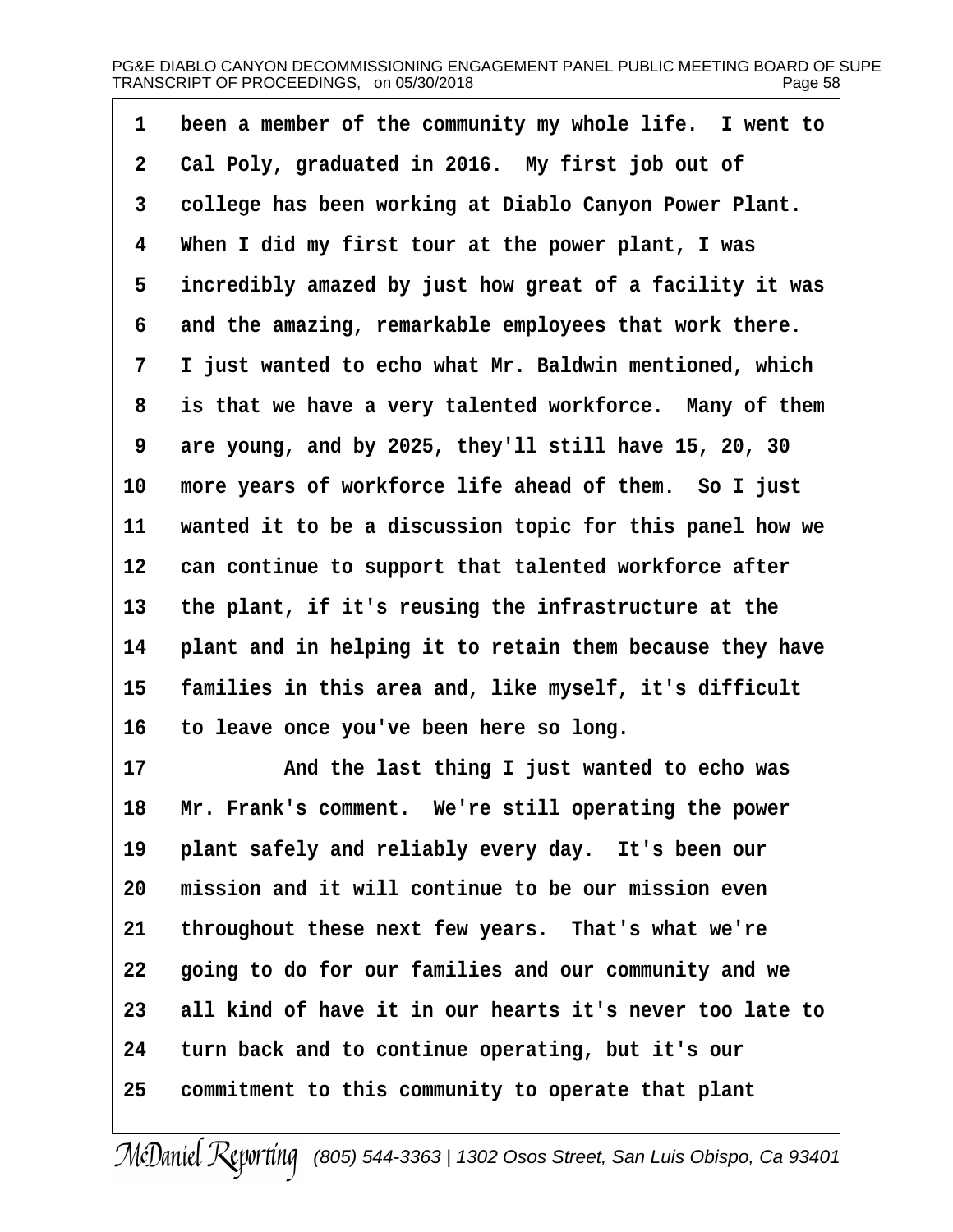1 safely and reliably. Thank you. 2 MR. ANDERS: Thank you. I don't know if Fred 3 Collins was next over her, and go ahead, sir. 4 MR. GLOEGE: Hi. My name is William Gloege. 5 I'm president of Californians for Green Nuclear Power. 6 We've been in business for about five years. Most of us 7 are educated. We've got four Ph.D.s from MIT, Stanford, 8 Cal Berkeley, places like that. We are for keeping the 9 plant open because we see global warming as a tremendous 10 threat bearing down upon everybody on the planet. 11 Now, I don't know if you feel yourselves as 12 members -- representatives of PG&E or of the public. 13 Please think of yourself as representatives of the 14 public. 15 **I** started this organization for my two 16 grandchildren because I read a lot about global warming 17 and the absolute threat that that poses to our earth. 18 Now, the best scientists like James Hansen of 19 the United States and James Lovelock of the UK are 20 saying nuclear power is the best option for replacing 21 fossil fuel that is killing the planet. 22 I used to be on the same side as my friends at 23 Diablo Canyon and I kind of miss those days. We were 24 saying the same thing, supporting the same cause, and it

25 was a great cause and it's a great plant and the people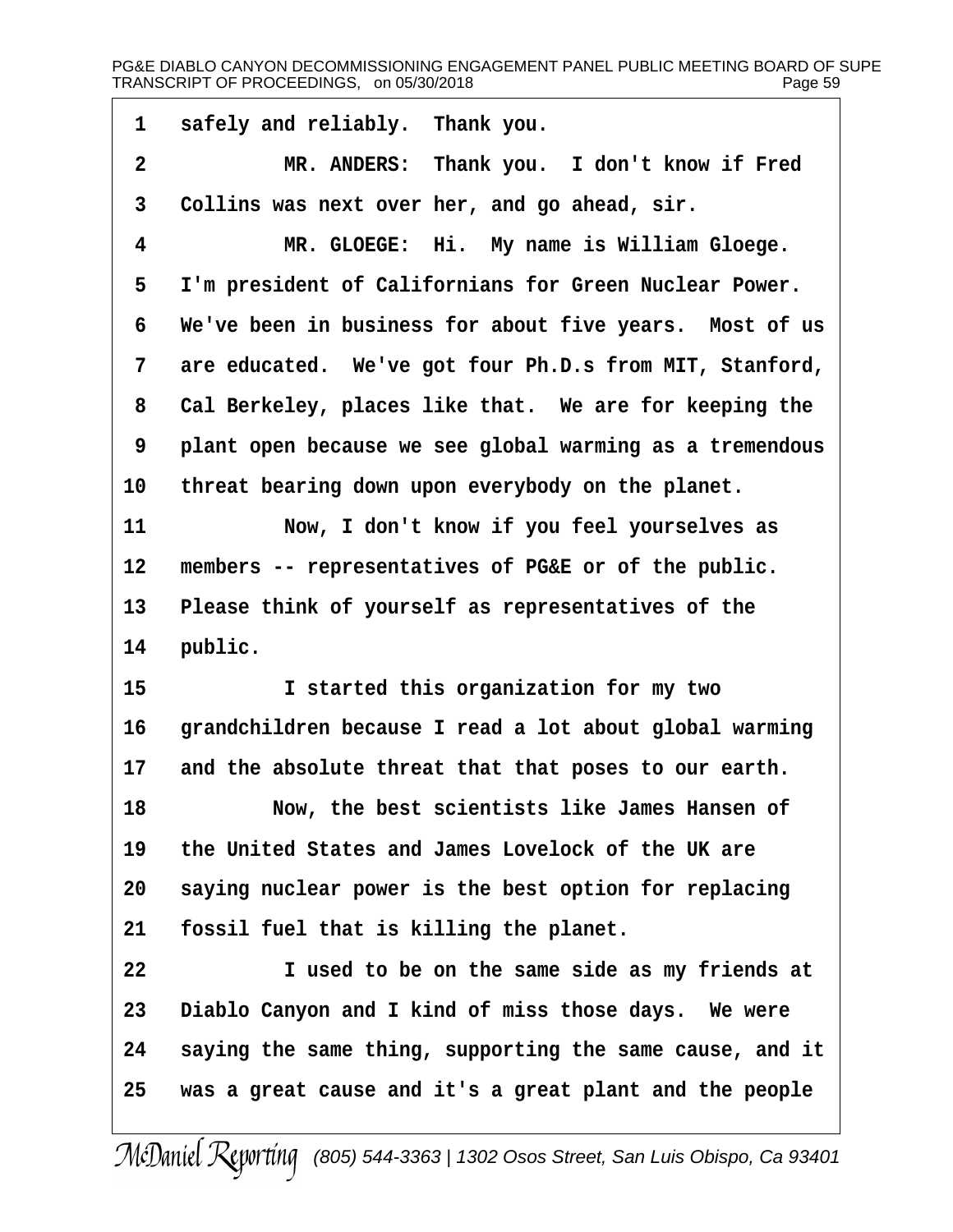| 1               | that work up there are unbelievable. They're some of    |  |
|-----------------|---------------------------------------------------------|--|
| 2               | the best people I met in my life. So, you know, I'm not |  |
| 3               | against anybody or disliking anybody or anything like   |  |
| 4               | that. I'm up here for the planet and for my             |  |
| 5               | grandchildren, and there's a great grandfather coming   |  |
| 6               | up. Think about this. Now, if you represent the         |  |
| 7               | public, think about that -- those grandchildren and the |  |
| 8               | great grandchildren because that's the most important   |  |
| 9               | thing to think about. PG&E is a company, but it's a     |  |
| 10              | public utility. It's not like your clothing shop down   |  |
| 11              | at the store that the corner can close any time it      |  |
| 12 <sup>°</sup> | wants. It's a public utility and that's why it's        |  |
| 13              | controlled by the government and we need to keep this   |  |
| 14              | public utility going. This plant's good for another 60  |  |
| 15              | years. They just put in about 780 million dollars worth |  |
| 16              | of improvements. I toured it four times. It's           |  |
| 17              | fantastic. They watch everything, they check everything |  |
| 18              | and then they check it again.                           |  |
| 19              | So I'm for keeping the plant open and I hope            |  |
| 20              | you will be too and I hope you will keep an open mind   |  |
| 21              | and think of yourselves as a representative of my       |  |
| 22              | grandchildren and yours and all the grandchildren here. |  |
| 23              | Global warming is serious business. We're at 44 parts   |  |
| 24              | per million CO2 in the atmosphere. Do I have that       |  |
| 25              | right? I'm a little nervous up here, but we've got a    |  |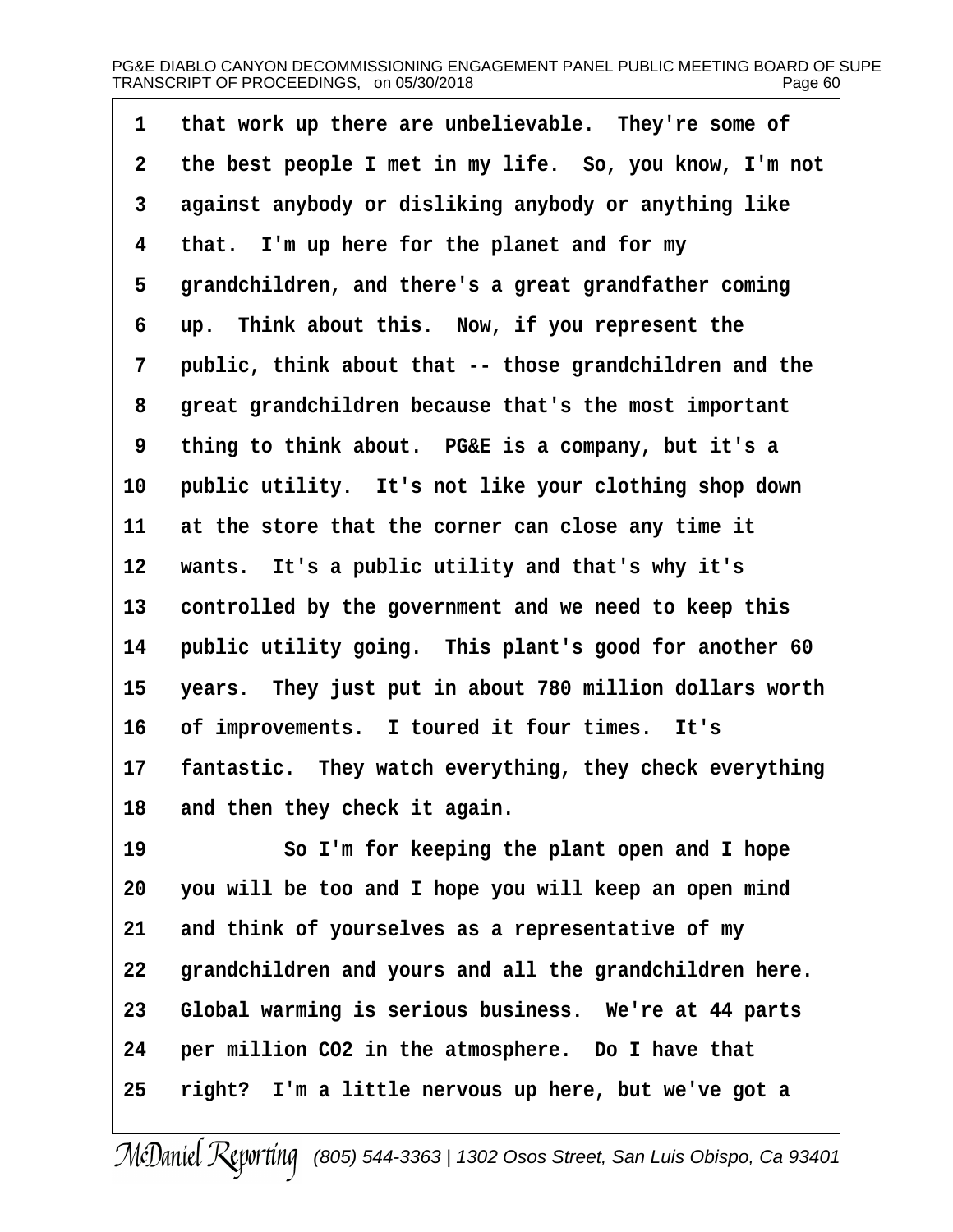| 1  | lot of CO2 and that doesn't come down for a long time.   |
|----|----------------------------------------------------------|
| 2  | So, you know, please keep the minimum amount of          |
| 3  | CO2 by keeping Diablo Canyon open and let's build more   |
| 4  | nuclear plants like there are in many places in the      |
| 5  | world right now. Thank you very much.                    |
| 6  | MR. COLLINS: Fred Collins, chair for the                 |
| 7  | Northern Chumash Tribal Council. I'm here today          |
| 8  | speaking as an agency. We're not a public entity. We     |
| 9  | are a stakeholder in this process. I want to thank PG&E  |
| 10 | and this panel for convening.                            |
| 11 | As the process moves forward, we will be                 |
| 12 | reviewing everything from at the PUC to the EPA,         |
| 13 | California Coastal Commission. In all the different      |
| 14 | agencies, we have review power. So what I'm here today   |
| 15 | to do is to offer you our opinions and our services as   |
| 16 | you move forward. We think it's critical that you have   |
| 17 | Native American input on these issues that are going to  |
| 18 | be going on out there at the plant.                      |
| 19 | I have the -- in my lifetime, I've seen                  |
| 20 | it start -- you know, I saw the protest, I saw it built, |
| 21 | I saw it built backwards and I saw it rebuilt again and, |
| 22 | you know, I've seen the process of how our cultural      |
| 23 | resources have been vastly destroyed out there and I     |
| 24 | want to make sure that everybody understands that as we  |
| 25 | decommission and as we shut this down, we're not going   |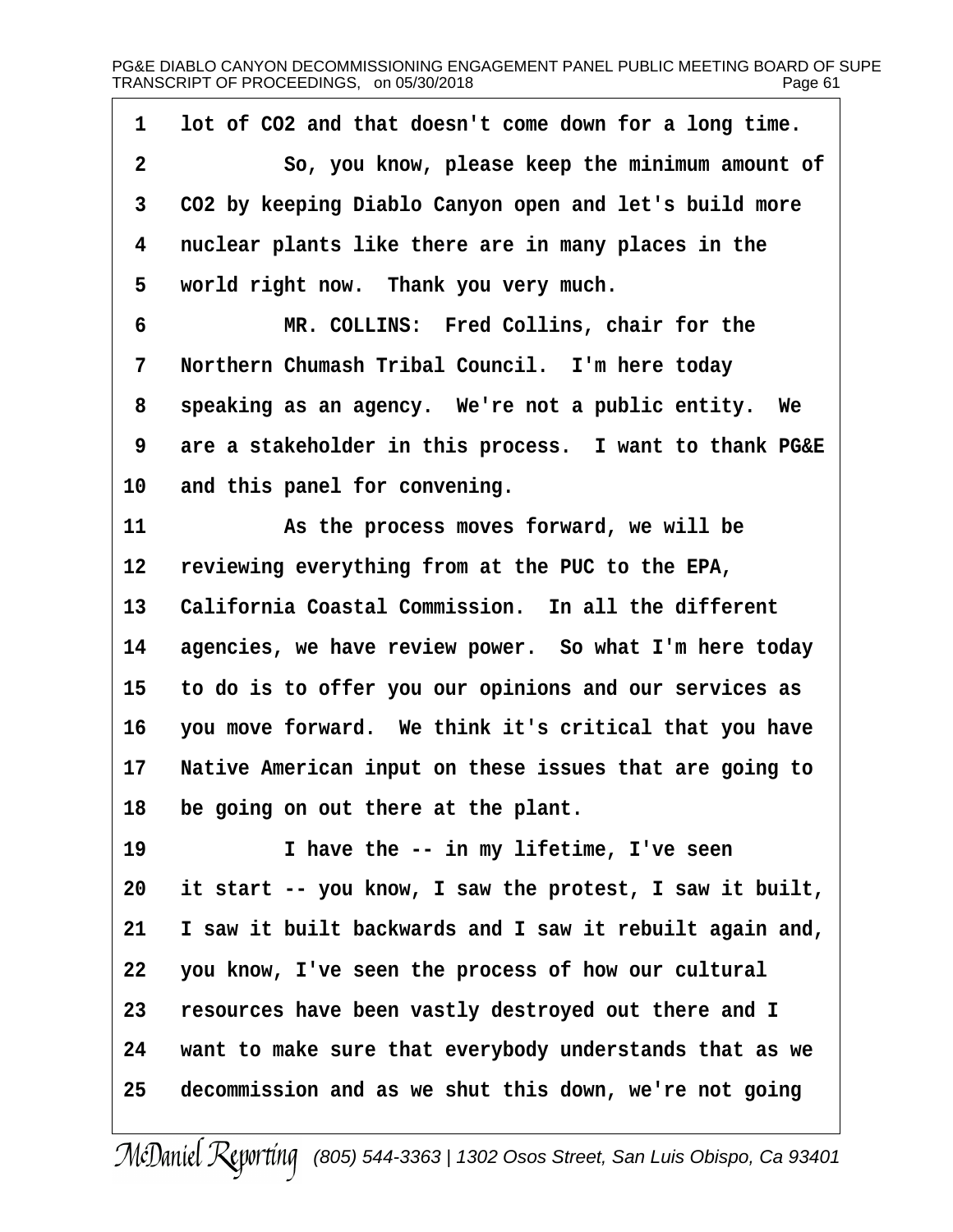| 1               | to stand for the same kind of destruction in Native      |
|-----------------|----------------------------------------------------------|
| 2               | American resources as there was in the beginning when    |
| 3               | this thing was put up and it should stop. We're here     |
| 4               | trying to preserve 1 percent of 100 percent that was     |
| 5               | underneath our stewardship in the beginning.             |
| 6               | So, you know, it's very important that we -- as          |
| 7               | an agency and stakeholder, we would like to come back    |
| 8               | and, you know, I can spend some time and really give you |
| 9               | an in-depth understanding of what that property's all    |
| 10              | about. You know, we're concerned about the future uses.  |
| 11              | We have an application in for a marine sanctuary,        |
| 12 <sub>2</sub> | Chumash Heritage Marine Sanctuary off our coast. These   |
| 13              | things are super-important to us and, you know, the      |
| 14              | preservation of our cultural resources out there is      |
| 15              | primary and, you know, whatever you come up with, if you |
| 16              | can -- if you have our input and you have our opinions   |
| 17              | on the table, you may not agree with them, but at least  |
| 18              | you're going to be able to make a decision that, you     |
| 19              | know, you've got all your information and, you know, my  |
| 20              | family and I, we've been walking this land for over      |
| 21              | 15,000 years continuously. My family's from the Picchu.  |
| 22              | You know, the village that was destroyed when the plant  |
| 23              | went in was my family's village.                         |
| 24              | So, you know, we have deep roots in this whole           |
| 25              | process. We haven't been contacted by PG&E to get into   |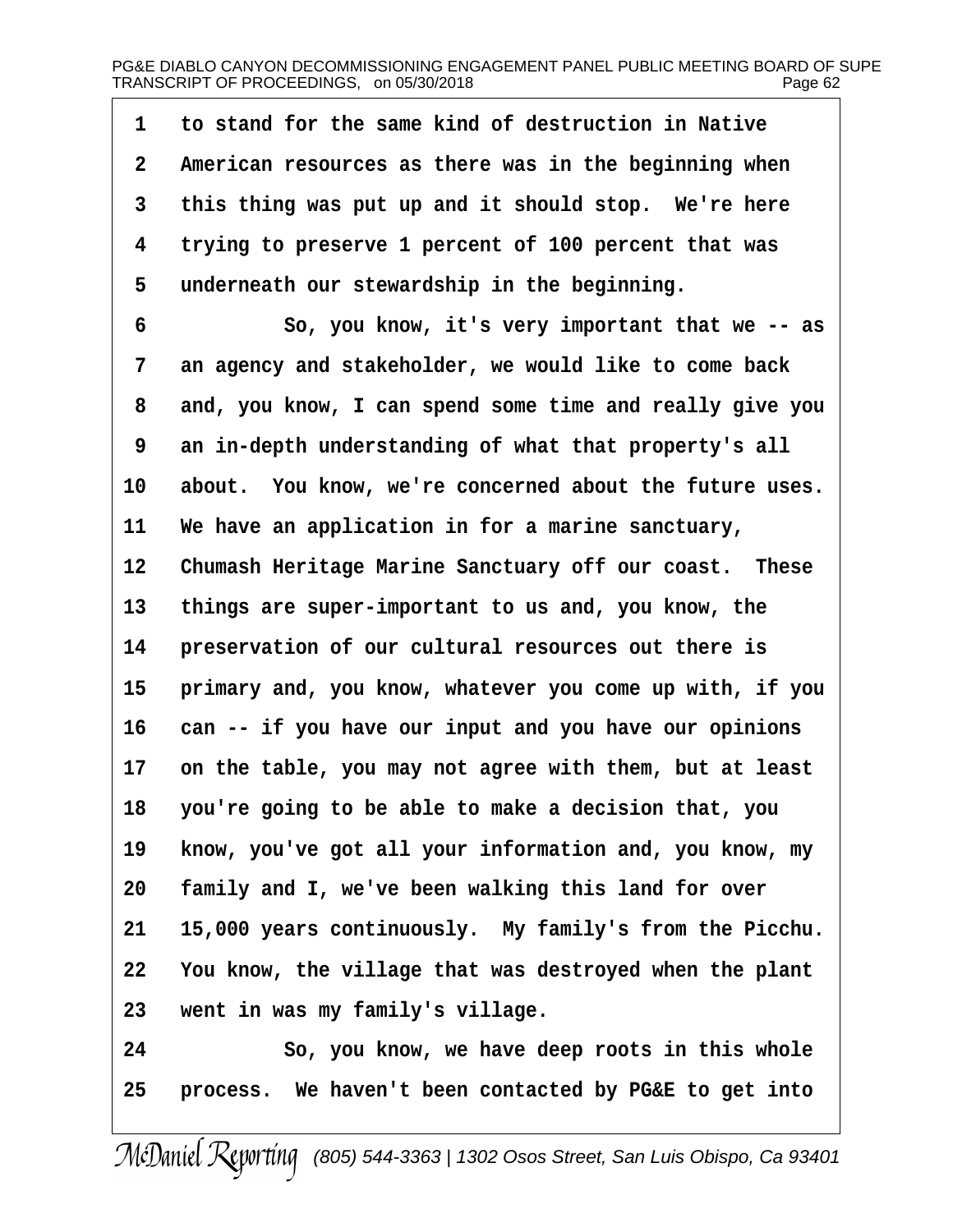| 1  | the consultation process yet, but there's a long         |
|----|----------------------------------------------------------|
| 2  | process, I know. I won't even be here when it's done,    |
| 3  | my grandson will be, but, you know, I think it's really  |
| 4  | important that you have our input and so I'm here to     |
| 5  | offer our assistance and input. Any time you guys want   |
| 6  | to, you know, look through the lens of a Native American |
| 7  | tribal government, please give us a call. They'll send   |
| 8  | you an email. www.NorthernShumash.org is our web page.   |
| 9  | You can see my email there. So thank you very much for   |
| 10 | this opportunity.                                        |
| 11 | MR. ANDERS: Thank you. Mr. Toman.                        |
| 12 | MR. TOMAN: Good evening. My name is Bill                 |
| 13 | Toman. I live in Los Osos. Thank you very much for       |
| 14 | joining this panel. We need a diverse set of voices to   |
| 15 | properly plan for the incredible changes coming to our   |
| 16 | region through the retirement of the Diablo Canyon       |
| 17 | <b>Nuclear Plant.</b>                                    |
| 18 | I am a graduate nuclear engineer and my first            |
| 19 | job out of engineering school was with the manufacturer  |
| 20 | of the reactor at Diablo Canyon out in Pittsburgh,       |
| 21 | Pennsylvania. I worked for two nuclear utilities in my   |
| 22 | career and so I'm very familiar with the processes, the  |
| 23 | mechanics, the physics, all the things that go on with   |
| 24 | nuclear power plants, keeping them safe and the eventual |
| 25 | retirement of those facilities when their time has come. |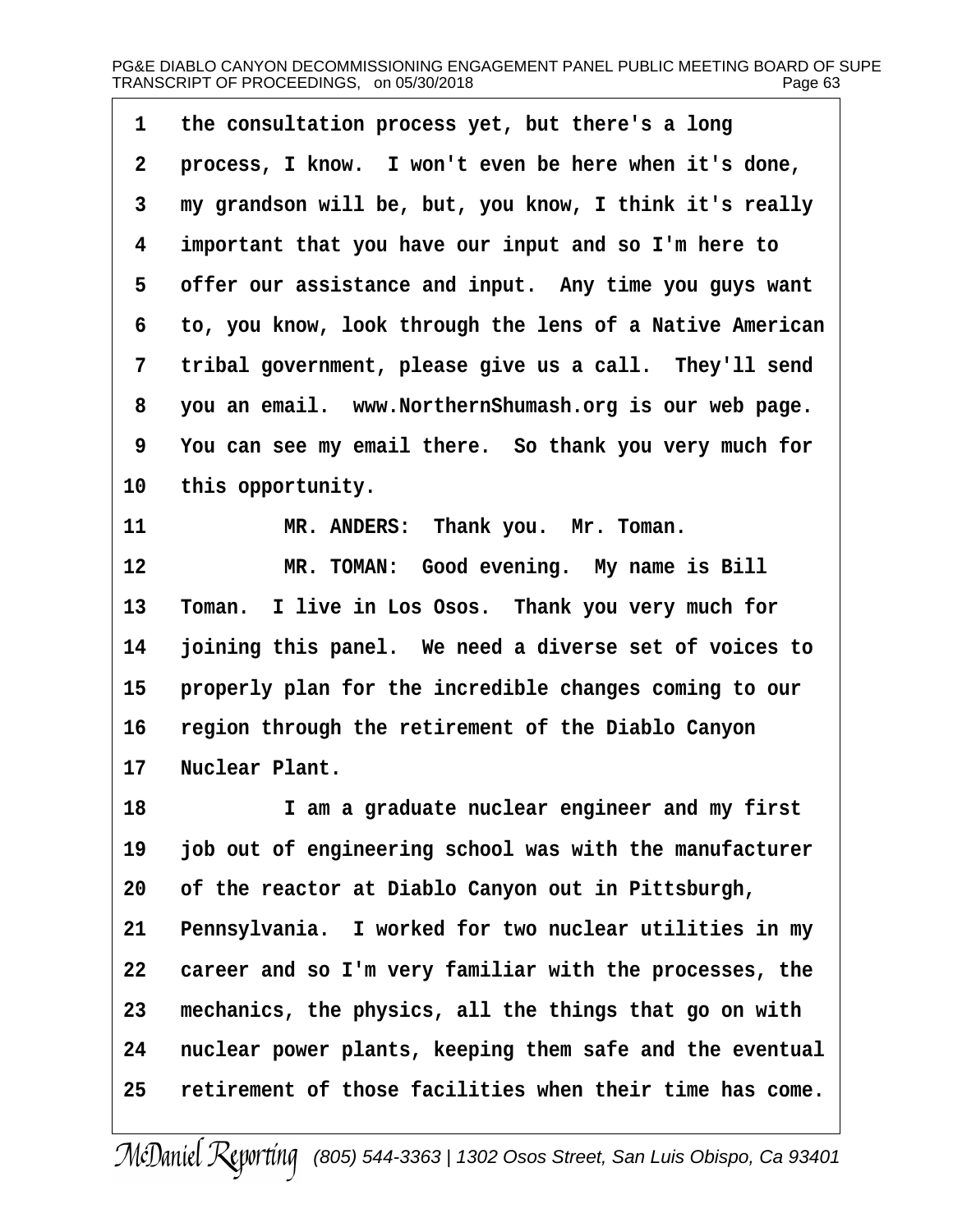- 1  **PG&E's economic consultants, when they put**
- 2 together the joint proposals, did an analysis of how
- 3 much Diablo Canyon will be used in 2025 and the number
- 4 that they came up with is that it would be producing
- 5 about 9 gigawatt hours a year of electricity.
- 6 Currently, it generates about twice that, 18 gigawatt
- 7 hours a year. This is because there's going to be
- 8 increasing penetration renewable energy over the next
- ·9· ·eight years, and as a flight of load from the
- 10 traditional utilities to community choice aggregation
- 11 entities. Between those two phenomenon, Diablo Canyon
- 12 is simply not going to be needed in 2025. The ALJ for
- 13 the CPC came to a finding that the Diablo Canyon output
- 14 is not necessary for the reliability of the great of
- 15 California.
- 16 I'm here to say that it is perfectly feasible
- 17 to replace all of the 9 gigawatt hours a year of
- 18 generation of Diablo in 2025 with renewable energy and
- 19 storage and I would urge this panel to look at
- 20 especially during the sessions for repurposing the
- 21 assets of Diablo to perhaps consider a parallel path
- 22 about what could be repurposed for renewable energy and
- 23 especially for offshore wind, which could, with just 2
- 24 or 300 floating wind turbines, completely replace that 9
- 25 gigawatt hours of generation here on the Central Coast,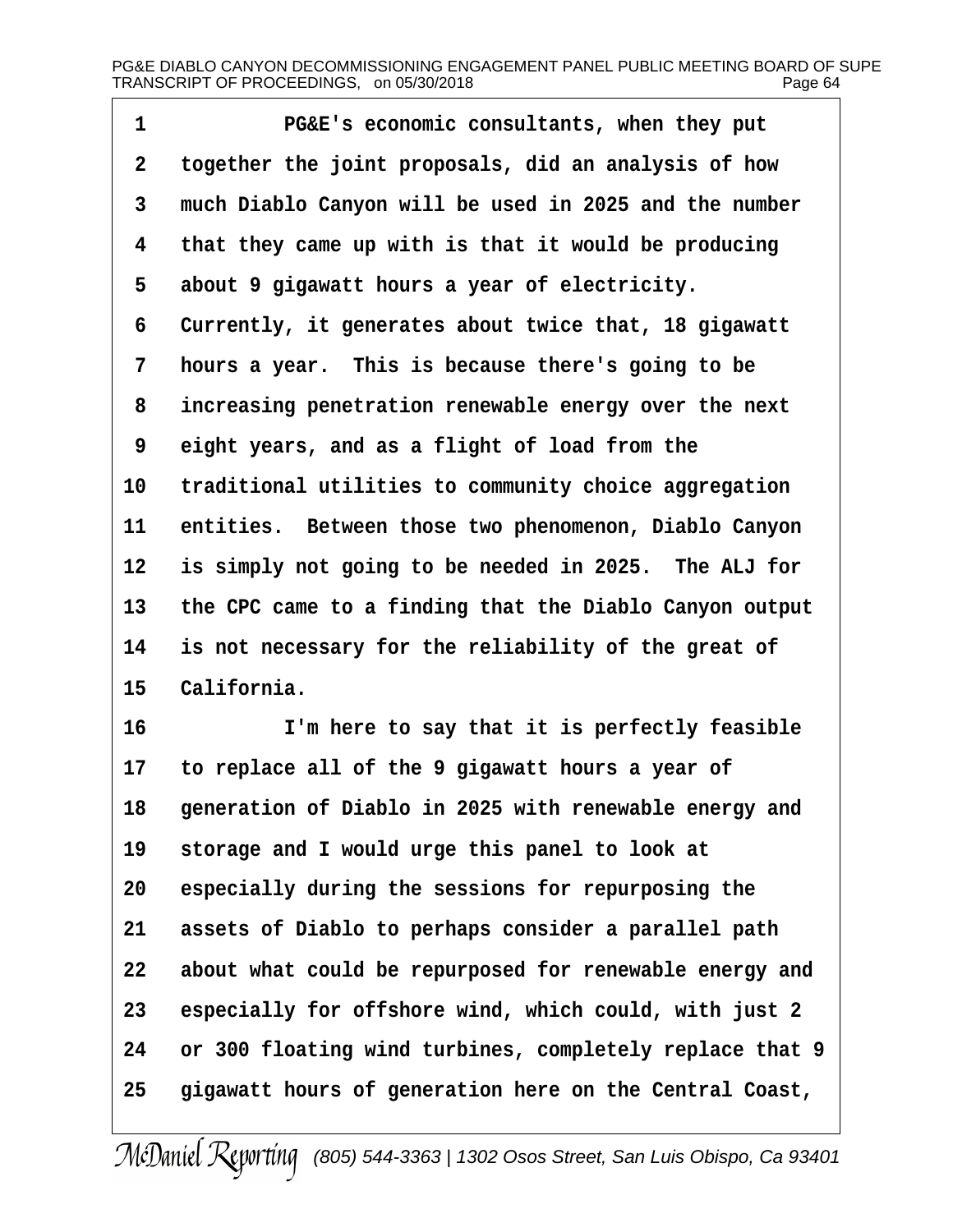1 providing jobs and construction maintenance of that 2 renewable energy technology while putting the Diablo 3 Canyon plant to a safe rest. Thank you very much. 4 MR. ANDERS: Thank you, sir. Did anyone --5 just to check, did anyone submit a blue card and not get 6 an opportunity to speak? Okay. Thank you all very much 7 and thank you everyone for offering your comments. 8 We are now on Agenda Item Number 11 and that is 9 a discussion of the decommissioning topics for future 10 meetings. Can you switch me over? Okay. And here is 11 the decommissioning topics that were suggested and 12 everyone can see those. 13 What I would like you to do, panel, is to grab 14 your clickers. Let us do a quick poll. And the 15 question is to what extent do you support the proposed 16 decommissioning topic schedule as proposed by Tom on a 17 scale from one to five? Let's do a quick snapshot of 18 where we are. Okay. Everyone in. I've got to see 19 eight people have responded. We should have ten. There 20 we go. And right now, it looks like we have a perfect 21 bell-shaped curve. We have five that support, five are 22 neutral and three that oppose. Let's talk about that. 23 Why might someone oppose this proposed schedule as it 24 was proposed right now? 25 MS. BELLMAN: So the reason that I chose to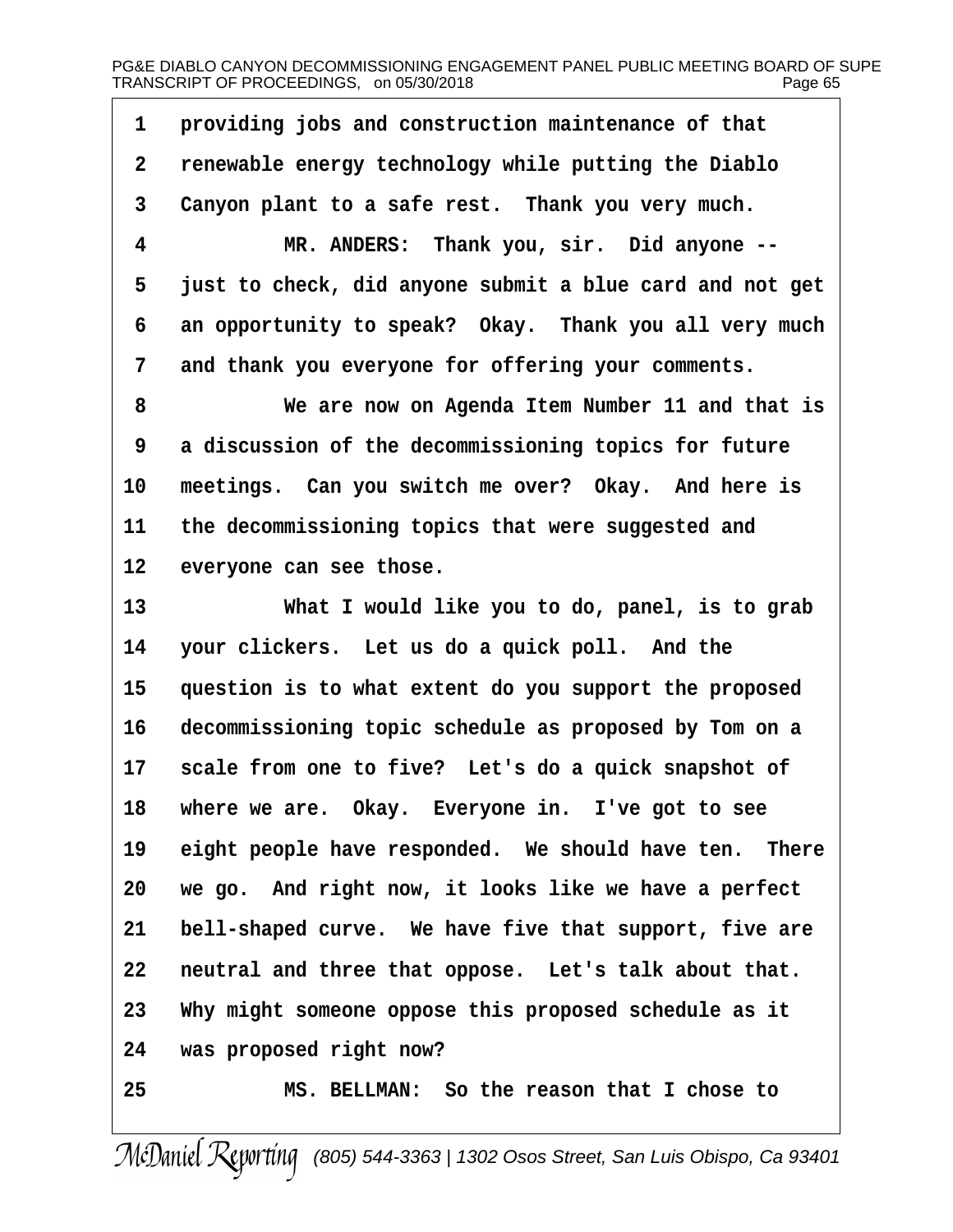| 1  | oppose it was we were looking at how Tom described what |
|----|---------------------------------------------------------|
| 2  | they need. It looked to me like September and October   |
| 3  | could potentially be switched and that could offer the  |
| 4  | emergency planning earlier that they need. That was my  |
| 5  | opposition.                                             |
| 6  | MR. ANDERS: Okay. Sherri, do you have a                 |
| 7  | comment?                                                |
| 8  | MS. DANOFF: I did, and it's the same                    |
| 9  | comment -- oh, thank you -- same comment as I made      |
| 10 | earlier, that I'd like to see two workshops or two      |
| 11 | meetings for land and repurposing.                      |
| 12 | MR. ANDERS: Okay. Anyone else? Yes, Kara.               |
| 13 | MS. WOODRUFF: Same. I agree with Sherri.                |
| 14 | MR. ANDERS: Okay. Scott.                                |
| 15 | MR. LATHROP: I would say with the tight                 |
| 16 | timeline, definitely we want to zero in on the items    |
| 17 | that PG&E sees the most critical path because I think   |
| 18 | it's important that we try to make those timelines. If  |
| 19 | we fall off the timelines, well, then we may be into    |
| 20 | that other phase where we're on a hold mode. So I think |
| 21 | it's important to zero in on the ones that are a        |
| 22 | priority for PG&E.                                      |
| 23 | MR. ANDERS: Okay. Any other comments or                 |
| 24 | observations?                                           |
| 25 | MR. FRANKE: This is great input on the                  |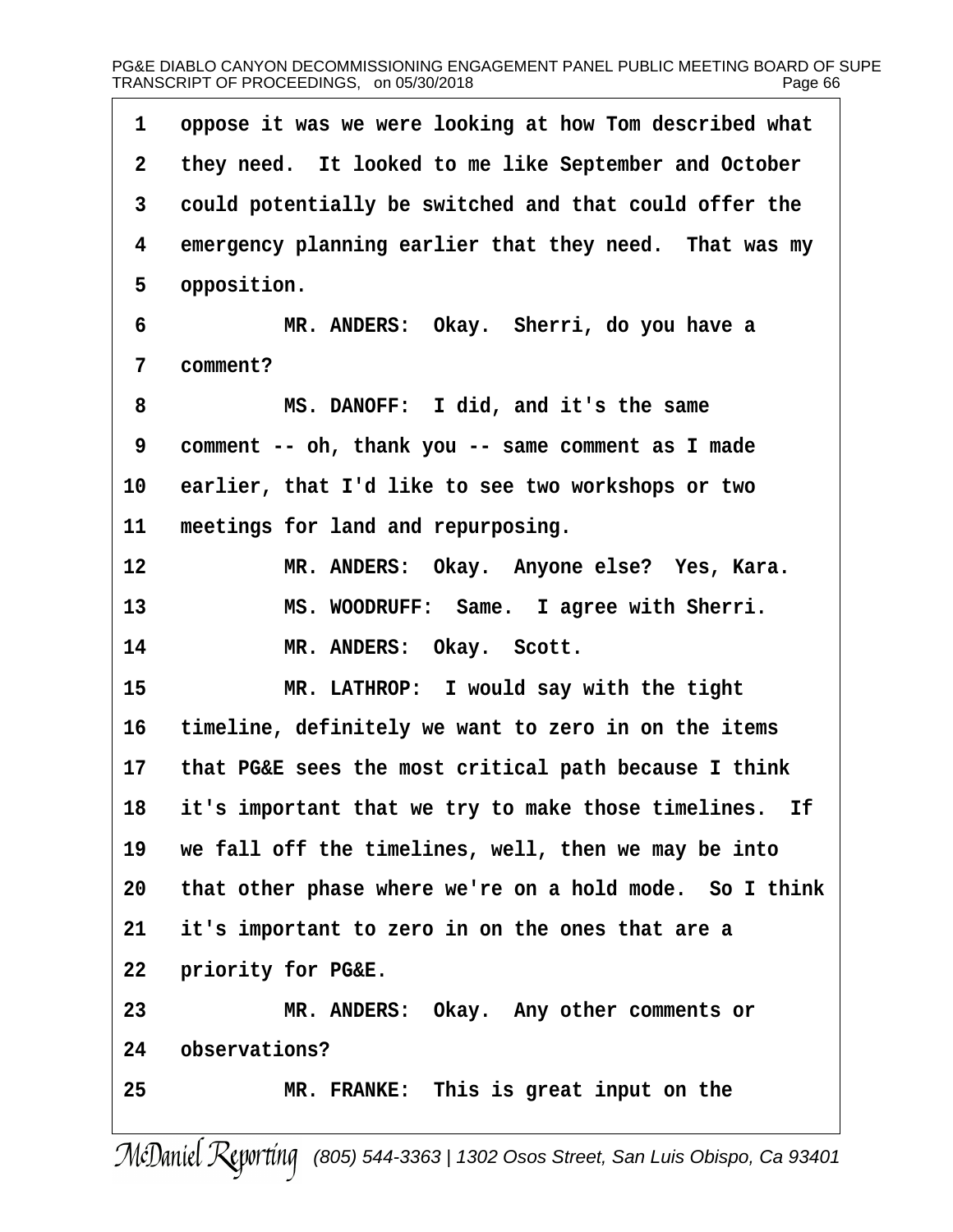| 1               | scheduling. I really appreciate it. I do want to make    |
|-----------------|----------------------------------------------------------|
| 2               | sure we're grounded. The decision on land use, August    |
| 3               | is not a -- we need to inform our next submittal to the  |
| 4               | commission. Don't see that as the end of the discussion  |
| 5               | on land use, though. I want to make sure that            |
| 6               | everybody's clear. We will have many discussions on      |
| 7               | land use. As Tom talked, that's the first of three       |
| 8               | opportunities to go back to the CPUC to revise our       |
| 9               | estimate. Our commitment in this submittal is really to  |
| 10              | talk about options that we have for land use. Some of    |
| 11              | our decisions may adjust that cost estimate based on     |
| 12 <sub>2</sub> | what we perceive as future land use. None of those       |
| 13              | final decisions can be made this year. It's -- I think   |
| 14              | one of the speakers mentioned it takes years to work     |
| 15              | through the agencies that will be required to review any |
| 16              | future land use for this land. So any recommendations    |
| 17              | or proposals or options we discussed in this next filing |
|                 | 18 will not be final.                                    |
| 19              | So we're going to have -- I want to make sure            |
| 20              | everybody feels comfortable. That doesn't mean I'm       |
| 21              | disagreeing with the two meetings. I just want to make   |
| 22              | sure everybody feels comfortable. Even with two          |
| 23              | meetings, there's going to be a lot of opportunity to    |
| 24              | talk about this in the future.                           |

25 MR. ANDERS: Frank.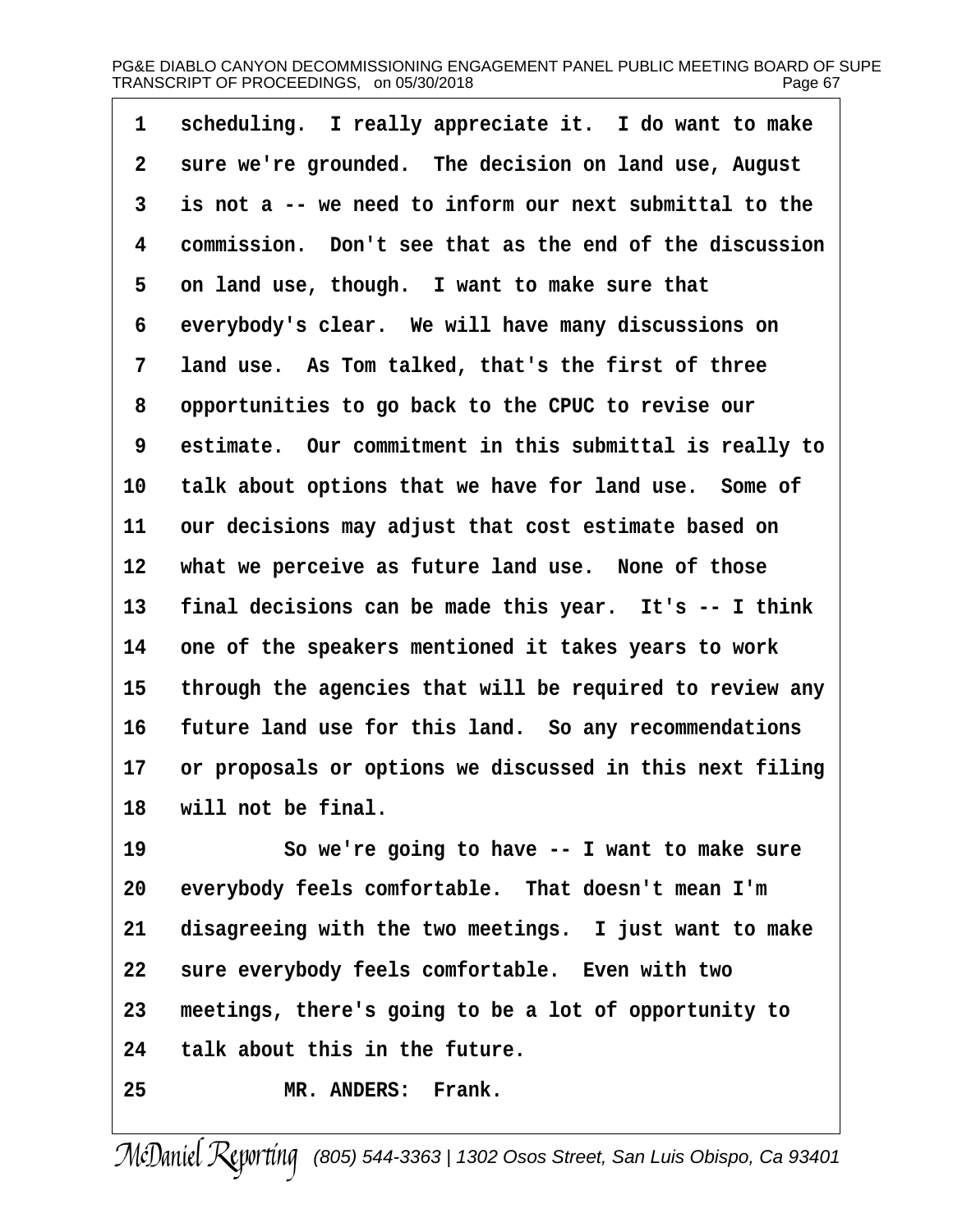| 1               | MR. MECHAM: I guess that kind of goes back to              |
|-----------------|------------------------------------------------------------|
| 2               | the question that Mr. McGibney asked. At what point do     |
| 3               | we see a go no-go on determinations from PG&E and the      |
| 4               | panel that the panel is suggesting?                        |
| 5               | MR. JONES: Every one of those regulatory rule              |
| 6               | pads is a go no-go, frankly, when we pursue those          |
| 7               | discretionary permits and the funding. What's key is       |
| 8               | this next funding estimate has adequate resources where    |
| 9               | everybody by the utility commission so that we can         |
| 10              | inform that project description to do two things: Seek     |
| 11              | discretionary permits from the county and the Coastal      |
| 12 <sub>2</sub> | Commission and state lands and then also allow us to       |
| 13              | contract to get that work lined up to do it. So this       |
| 14              | estimate is still the key go no-go for that process.       |
| 15              | And let me add a little bit more to that,                  |
| 16              | Frank. Basically, we've been going through these           |
| 17              | hearings for some time with the NDCTP, but what I have     |
|                 | 18 been saying most of the time in the hearings is that we |
| 19              | haven't submitted to decon yet because we're not           |
| 20              | adequately funded yet. That's probably the biggest         |
| 21              | piece we need out of this estimate going forward.          |
| 22              | MR. ANDERS: Alex.                                          |
| 23              | MR. KARLIN: I voted to support the plan here,              |
| 24              | but with the same caveats I think that Sherri expressed    |
| 25              | as opposed, which is I think we may need to have two       |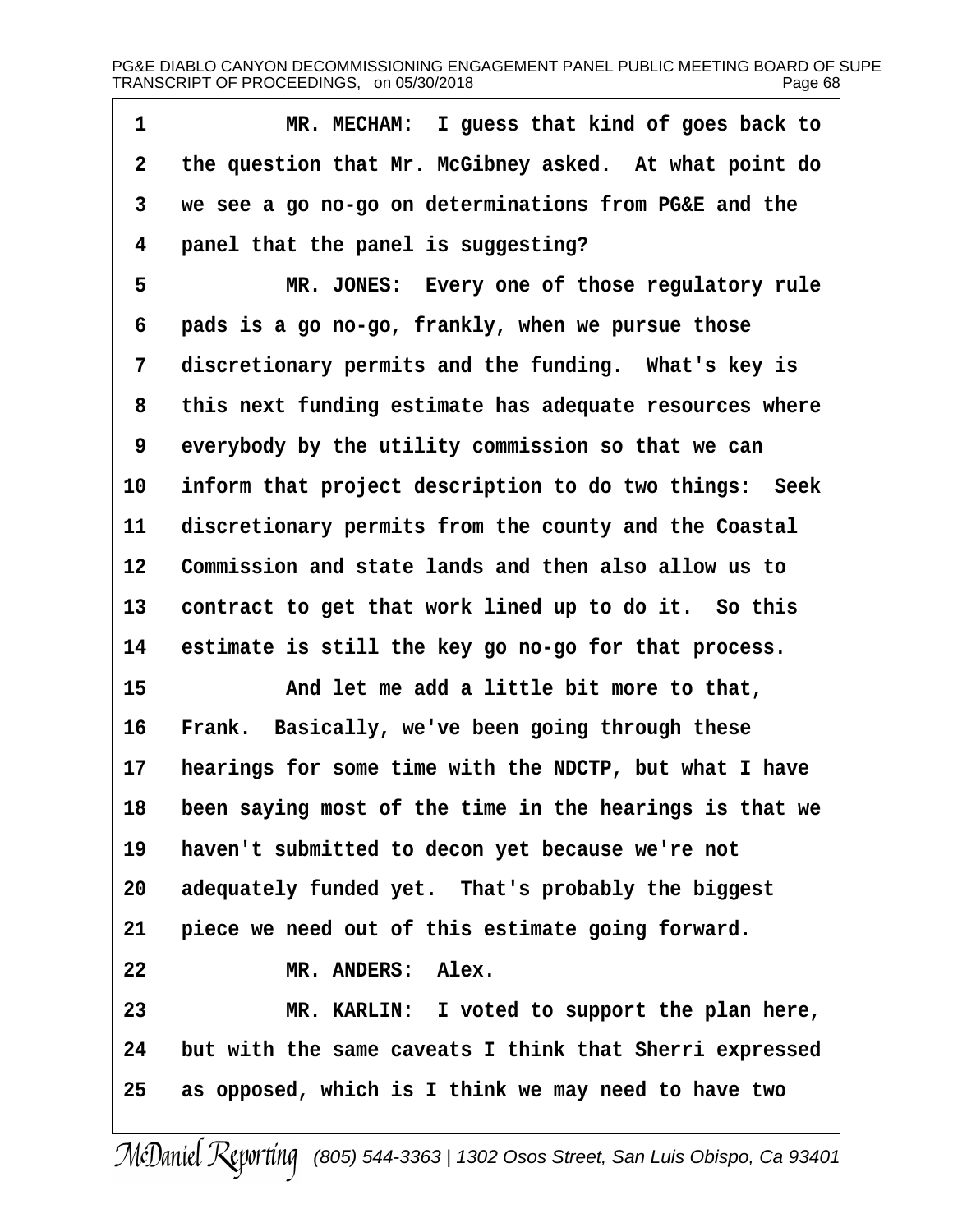1 sessions in August on lands and repurposing of

- 2 facilities, break that into two, and I contemplate them
- 3 to be not just a three-hour meeting.
- 4 So I support, in general, the schedule and it's 5 one that we kind of came up in collaboration with Tom. 6 Tom didn't invent this on his own, but these show PG&E 7 what they think their needs and what we think would be 8 good, that the community would want to input, but I ·9· ·would agree with Jon's perspective in that 2085, just 10 keep that in mind. I don't think we're going to see a 11 lot of decisions and commitments in the next three or 12 four months as to what's going to happen to the 12,000 13 acres out there and that sort of thing, and the -- even 14 the triennial proceeding, which PG&E is telling us is so 15 urgent, is going to be three iterations of this before 16 the plant stops operating. 17 **So there's a lot of time frame here to have** 18 this happen and I don't think anything's going to happen
- 19 that's critical in the next six months that will be
- 20 submitted in the triennial proceeding that will be
- 21 problematic, and I think that as far as the PUC is
- 22 concerned, when they issue their decision on June 6th,
- 23 2017, one year ago almost exactly, they ruled that PG&E
- 24 did have sufficient funding to handle the
- 25 decommissioning of the plant, at least as far as they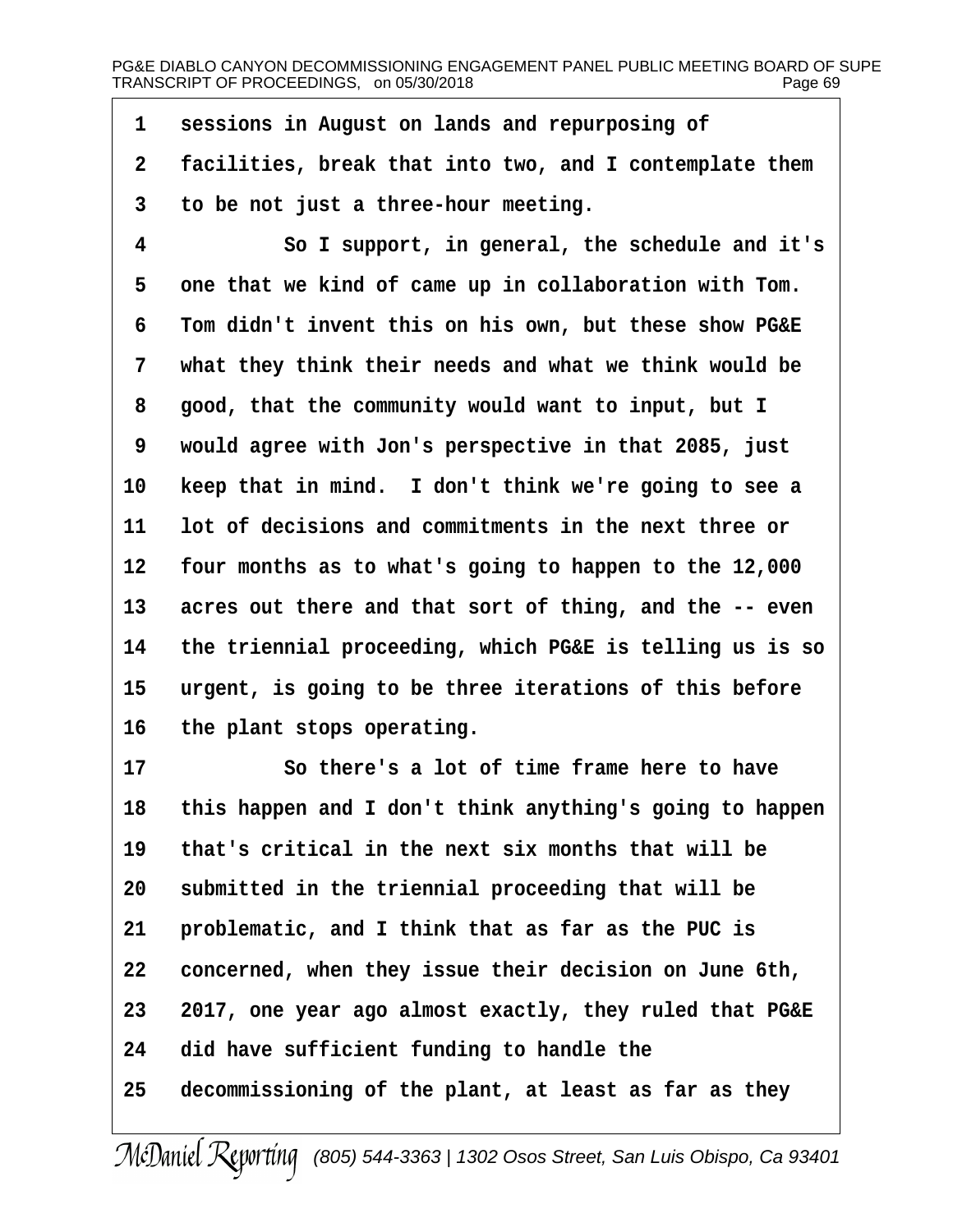| had not justified that additional amount. Now PG&E's<br>2<br>back and they are going to take another shot at it and<br>3<br>we want to make sure that they take a good shot at it<br>4<br>5<br>and we provide some assistance in that respect, but I |  |
|------------------------------------------------------------------------------------------------------------------------------------------------------------------------------------------------------------------------------------------------------|--|
|                                                                                                                                                                                                                                                      |  |
|                                                                                                                                                                                                                                                      |  |
|                                                                                                                                                                                                                                                      |  |
|                                                                                                                                                                                                                                                      |  |
| don't think we're going to see a commitment from PG&E or<br>6                                                                                                                                                                                        |  |
| 7<br>anybody else in the next year as to exactly what's going                                                                                                                                                                                        |  |
| to happen about the 12,000 acres or any other<br>8                                                                                                                                                                                                   |  |
| significant part of it. This is a long process and the<br>9                                                                                                                                                                                          |  |
| main thing to keep in mind is this is a long process and<br>10                                                                                                                                                                                       |  |
| 11<br>there's not going to be some crucial decision in the                                                                                                                                                                                           |  |
| next three months that this panel can help effectuate.<br>12                                                                                                                                                                                         |  |
| We can give input, but I don't think it's -- you know,<br>13                                                                                                                                                                                         |  |
| we ought to manage our expectations here as to what we<br>14                                                                                                                                                                                         |  |
| are trying to do and what we can and cannot do and what<br>15                                                                                                                                                                                        |  |
| PG&E is reasonably willing to do. As a regulated<br>16                                                                                                                                                                                               |  |
| 17<br>entity, they have to make a lot of decisions.                                                                                                                                                                                                  |  |
| MR. ANDERS: Thank you. Lauren.<br>18                                                                                                                                                                                                                 |  |
| 19<br>MR. BROWN: I just wanted to echo what Scott                                                                                                                                                                                                    |  |
| said. Let's make sure that we are setting the schedule<br>20                                                                                                                                                                                         |  |
| to meet the highest priority needs that PG&E has. I<br>21                                                                                                                                                                                            |  |
| 22<br>didn't hear a response. Does this schedule reflect your                                                                                                                                                                                        |  |
| greatest needs or do you want to see some adjustments?<br>23                                                                                                                                                                                         |  |
|                                                                                                                                                                                                                                                      |  |
| MR. JONES: We can accommodate the adjustments<br>24                                                                                                                                                                                                  |  |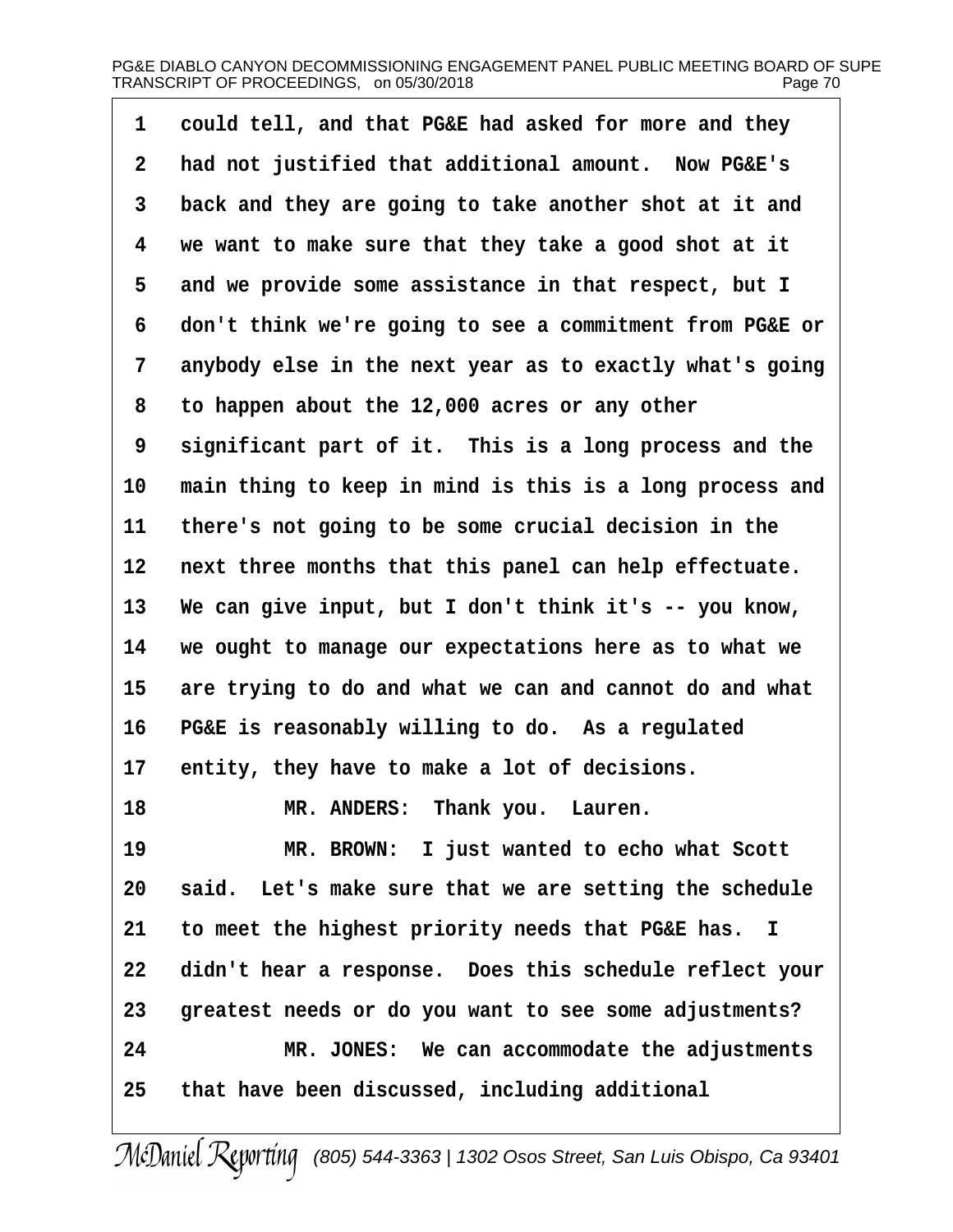| 1              | workshops. The two items that are of most urgency to     |
|----------------|----------------------------------------------------------|
| $\overline{2}$ | us, again, are the emergency planning issue and the land |
| 3              | use issues. So we have flexibility there. We always      |
| 4              | postulated workshops in front of your hearing and so we  |
| 5              | can make reasonable adjustments to that. Again, land     |
| 6              | and emergency planning are the two front burner issues   |
| 7              | for the next filing.                                     |
| 8              | MR. KEITH: So, Tom, would it make more sense             |
| 9              | from your planning perspective for the emergency         |
| 10             | planning in October to be moved to September? Would      |
| 11             | that be beneficial at all?                               |
| 12             | MR. JONES: There's a lot of other                        |
| 13             | jurisdictional involvement we want to have with that     |
| 14             | with the allied cities, the state OES, et cetera, and    |
| 15             | your OES, as well, for the County of San Luis Obispo. I  |
| 16             | think that time frame get us some of that front work and |
| 17             | we also envision some additional workshops and other     |
| 18             | regulatory interface that's not at PG&E's discretion. I  |
| 19             | could see fuel sliding back, and if we have additional   |
| 20             | workshops and maybe your meeting is a bifurcated meeting |
| 21             | where you give an update where you're at, have           |
| 22             | additional workshop, and we could do that cadence over   |
| 23             | that course of about 60 to 90 days to really level off   |
| 24             | ideas and have a way to synthesize that for the filing.  |
| 25             | That would be helpful.                                   |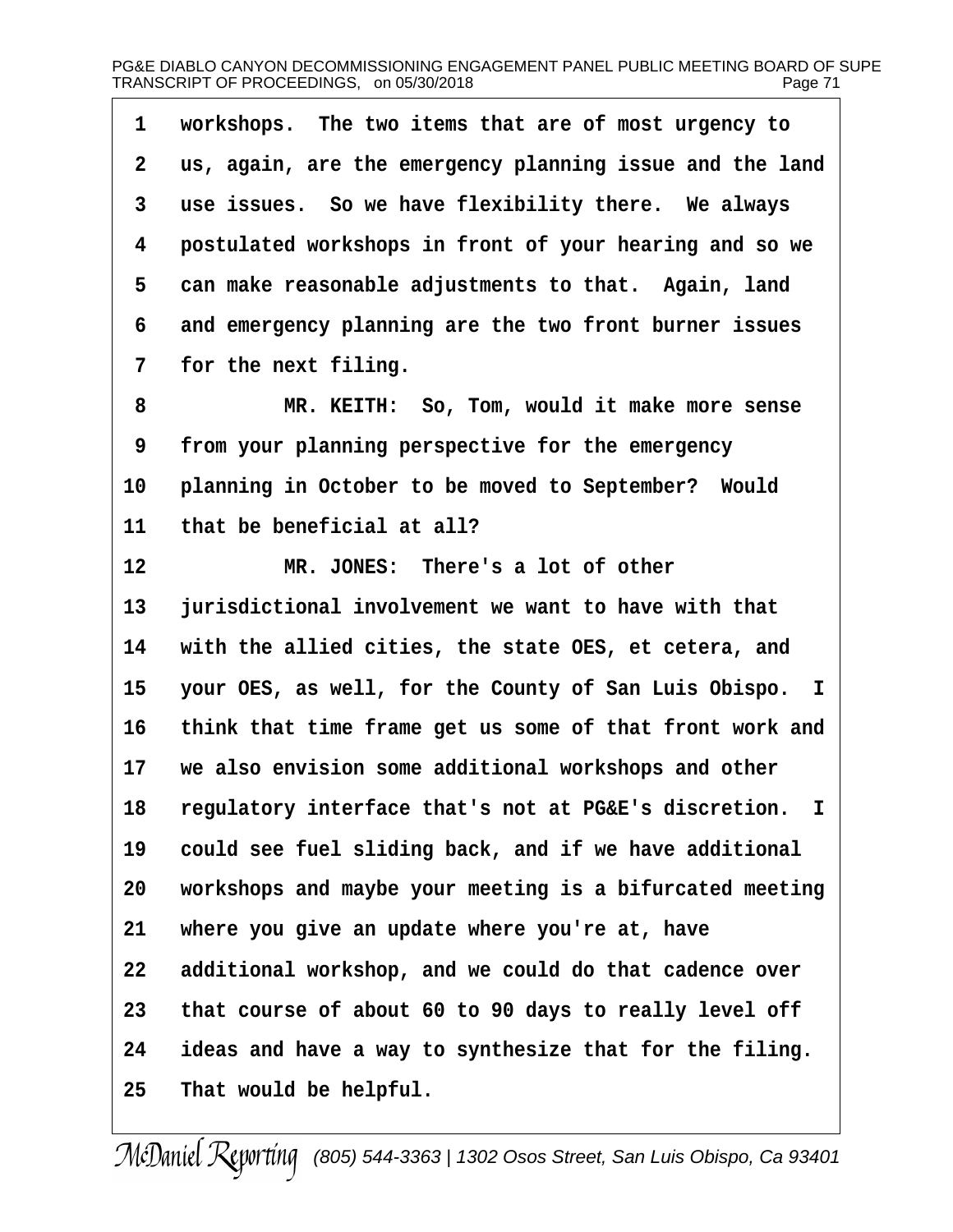1 MR. KEITH: Okay. 2 MR. FRANKE: Tom and Loren, I'm going to put 3 you in the hot spot a little bit. The July meeting, 4 July 25th, that's an important topic to get through. Is 5 it a three-hour topic? The July 25th meeting. The 6 funding topic. I don't think we need a full meeting for 7 that. 8 MR. JONES: We can do a lot of prework and 9 maybe even some other regulatory briefing papers on that 10 and reduce that scope and we can have a kick-off to land 11 and increase that --12 MR. FRANKE: That's my suggestion. 13 MR. JONES: So depends. I don't know that 14 that's three hours, but it's a needy topic. 15 MR. FRANKE: It's an important topic, but I 16 don't know if it really requires three hours to talk 17 through the issues there. 18 • • Alex, I see body language maybe that say you 19 have a different opinion. 20 MR. KARLIN: Well, I'm not sure. It seems to 21 me -- one of the key questions I've been asking on this 22 panel is who pays. Everybody wants something out of 23 this decommissioning process. They want parks, they 24 vant, you know, whatever, they want land, they want 25 money, and who is going to pay for all of it? And so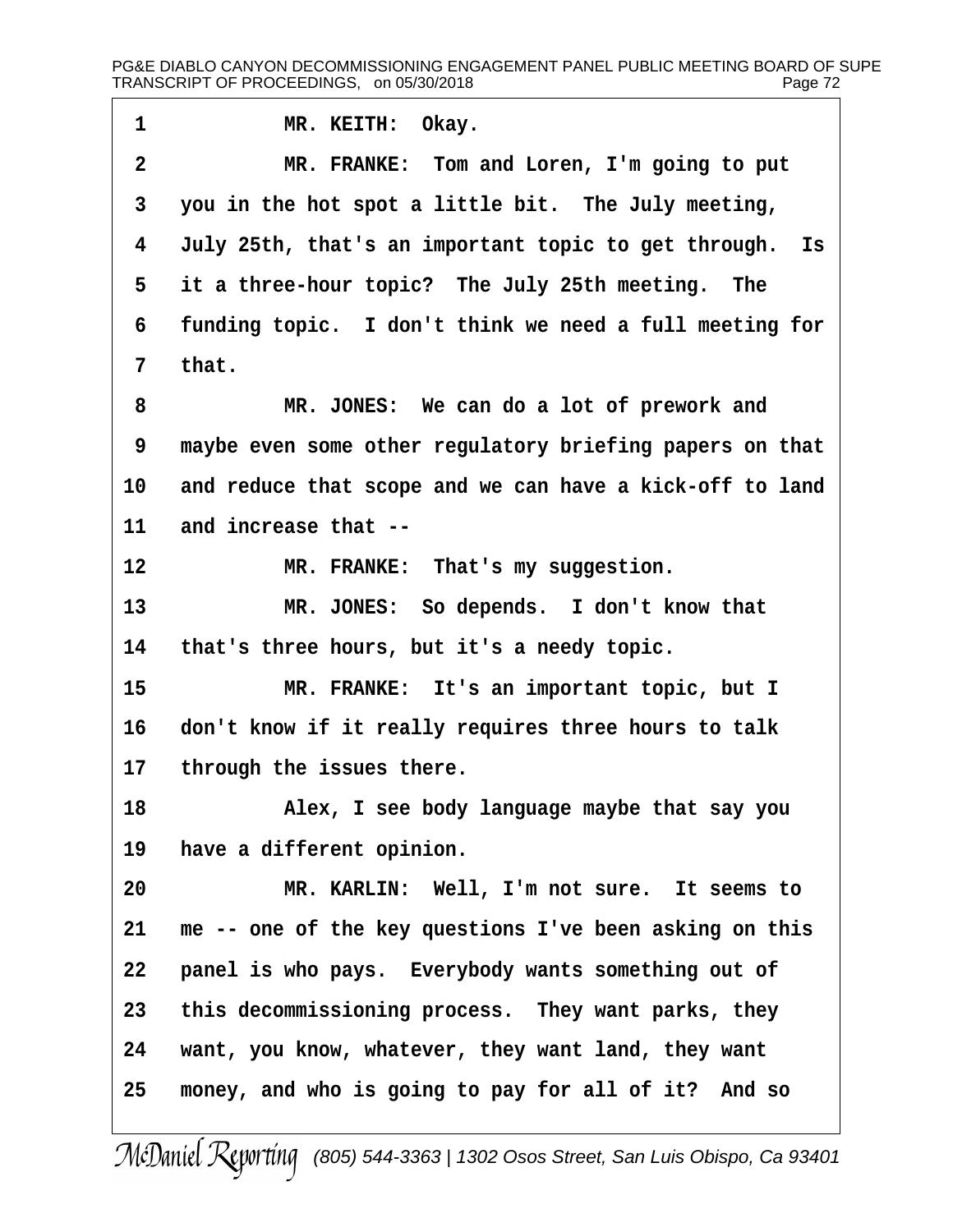| 1              | this is one of the topics for the July 25th meeting.     |
|----------------|----------------------------------------------------------|
| $\overline{2}$ | Where is the money going to come from? And there may     |
| 3              | be -- it's not all just PG&E. It's ratepayers. It's      |
| 4              | ratepayers, it's PG&E stockholders, it's maybe the       |
| 5              | community, it's also the department of energy. The       |
| 6              | management spent fuel on that site. DOE is responsible   |
| 7              | to reimburse PG&E for all of that cost from January      |
| 8              | 31st, 1998, to whenever they take it away to Yucca       |
| 9              | Mountain or anybody else. So who is going to pay? It     |
| 10             | may not be a hugely fascinating topic, but it is the     |
| 11             | bottom line that's going to drive a lot of the           |
| $12 \,$        | decisions, who is going to -- okay. This is all a great  |
| 13             | idea. Who is going to pay for it?                        |
| 14             | MR. FRANKE: Alex, great point. I've got a                |
| 15             | little more insight into what we need in July, though.   |
| 16             | What we need in July is not that question. It talks      |
| 17             | about the NRC rules relative to the decommissioning fund |
| 18             | and approaching the CPUC with some options to provide    |
| 19             | funding for necessary work between now and shutdown.     |
| 20             | We're going to have a lot of time to talk about your     |
| 21             | question about individual components of work and where   |
| 22             | that funding would occur. I agree with you completely,   |
| 23             | it's a very important topic, but what we need in July    |
| 24             | isn't that. It's different. It's -- this is really       |
| 25             | the -- and I know that you're very familiar with the     |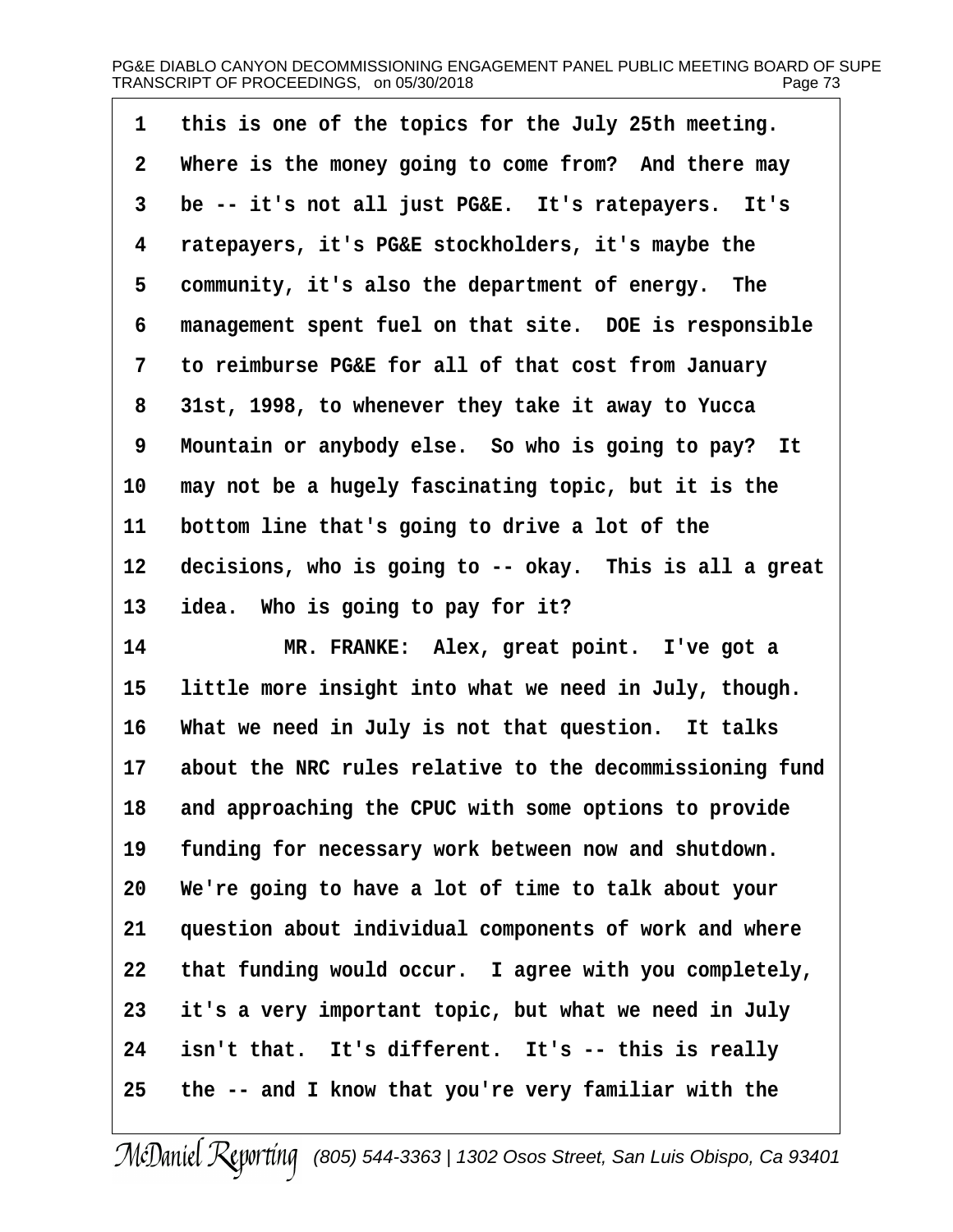| 1              | three percent rule. We want to get the board familiar    |
|----------------|----------------------------------------------------------|
| $\overline{2}$ | with the NRC funding rules on trust funds and how we     |
| 3              | need the advice of the board and support of the board    |
| 4              | relative to some CPUC filings that will be coming up.    |
| 5              | So a different topic than the important one you just     |
| 6              | discussed and I'm looking to my team to see if that's an |
| 7              | accurate representation.                                 |
| 8              | MR. SHARP: That is accurate, but I would also            |
| 9              | give you guys a homework assignment. If you go home and  |
| 10             | look at your utility bill for the next month, there is a |
| 11             | line on there that says nuclear decommissioning, which   |
| 12             | funds both Humboldt Bay and Diablo Canyon, and that      |
| 13             | nuclear decommissioning line item.                       |
| 14             | MR. JONES: Yeah. And on that --                          |
| 15             | MR. ANDERS: Tom, before you go on, Kara is               |
| 16             | going to speak and we'll come back to you.               |
| 17             | MS. WOODRUFF: Thank you. I still believe that            |
| 18             | land's repurposing facilities and the marine environment |
| 19             | is just too much to cover for one day. It would be such  |
| 20             | a long day, I think it would be exhausting, and we also  |
| 21             | have to consider that that meeting, more than any of     |
| 22             | them, may attract a large number of people from the      |
| 23             | public and everybody's going to have something to say.   |
| 24             | So I would suggest maybe we have a couple of             |
| 25             | options. The first option is just to put the second      |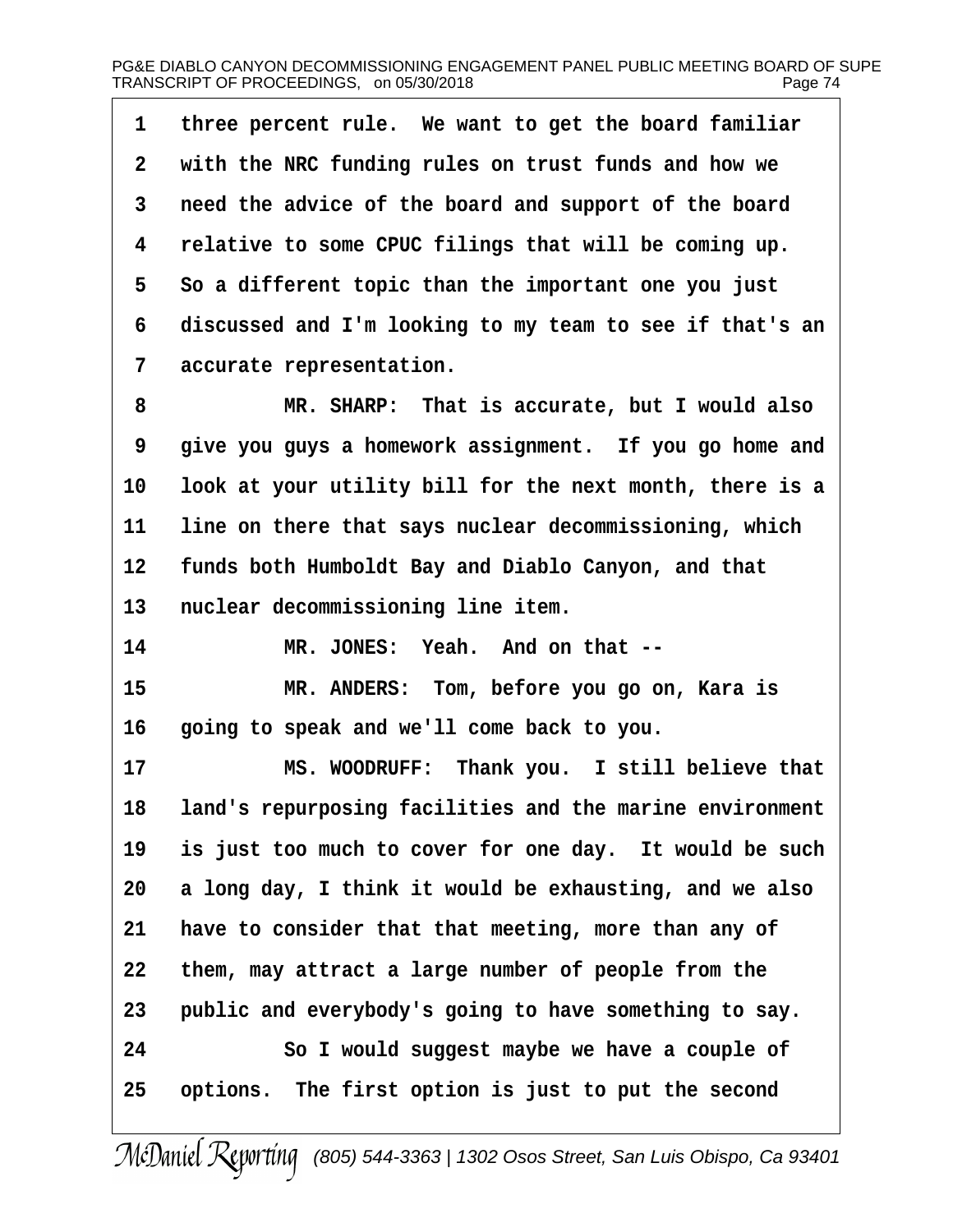| 1               | meeting in September and move everything else down a        |
|-----------------|-------------------------------------------------------------|
| $\overline{2}$  | month, but if that option doesn't work because it           |
| 3               | doesn't get us on track for our filing in March, then I     |
| 4               | might suggest a second meeting in August maybe one week     |
| 5               | prior to August 29th so we can stay on track and I think    |
| 6               | either way would achieve the purpose of getting enough      |
| 7               | time for people to come and to hear about these really      |
| 8               | important issues and also make a few comments about         |
| 9               | them.                                                       |
| 10              | MR. ANDERS: Okay. Thank you. Alex, did you                  |
| 11              | want to follow up?                                          |
| 12              | MR. KARLIN: Yeah. Just in follow-up to Jon                  |
| 13              | and Tom's and Loren's point, as far as the NRC              |
| 14              | regulations are concerned regarding the decommissioning     |
| 15              | fund, NRC requires a company to have decommissioning        |
| 16              | funds and to save those funds and they can only be spent    |
| 17 <sup>1</sup> | on decommissioning and in accordance with the specific      |
|                 | 18 requirements that NRC imposes and what generally happens |
| 19              | in the decommissioning of --                                |
| 20              | MR. ANDERS: If you could stay on track of                   |
| 21              | these topics.                                               |
| 22              | MR. KARLIN: But this is the topic of what's                 |
| 23              | going to happen on July 25th, which is what generally       |
| 24              | happens on these topics, is that nuclear power companies    |
| 25              | ask to dip into those decommissioning funds prior to the    |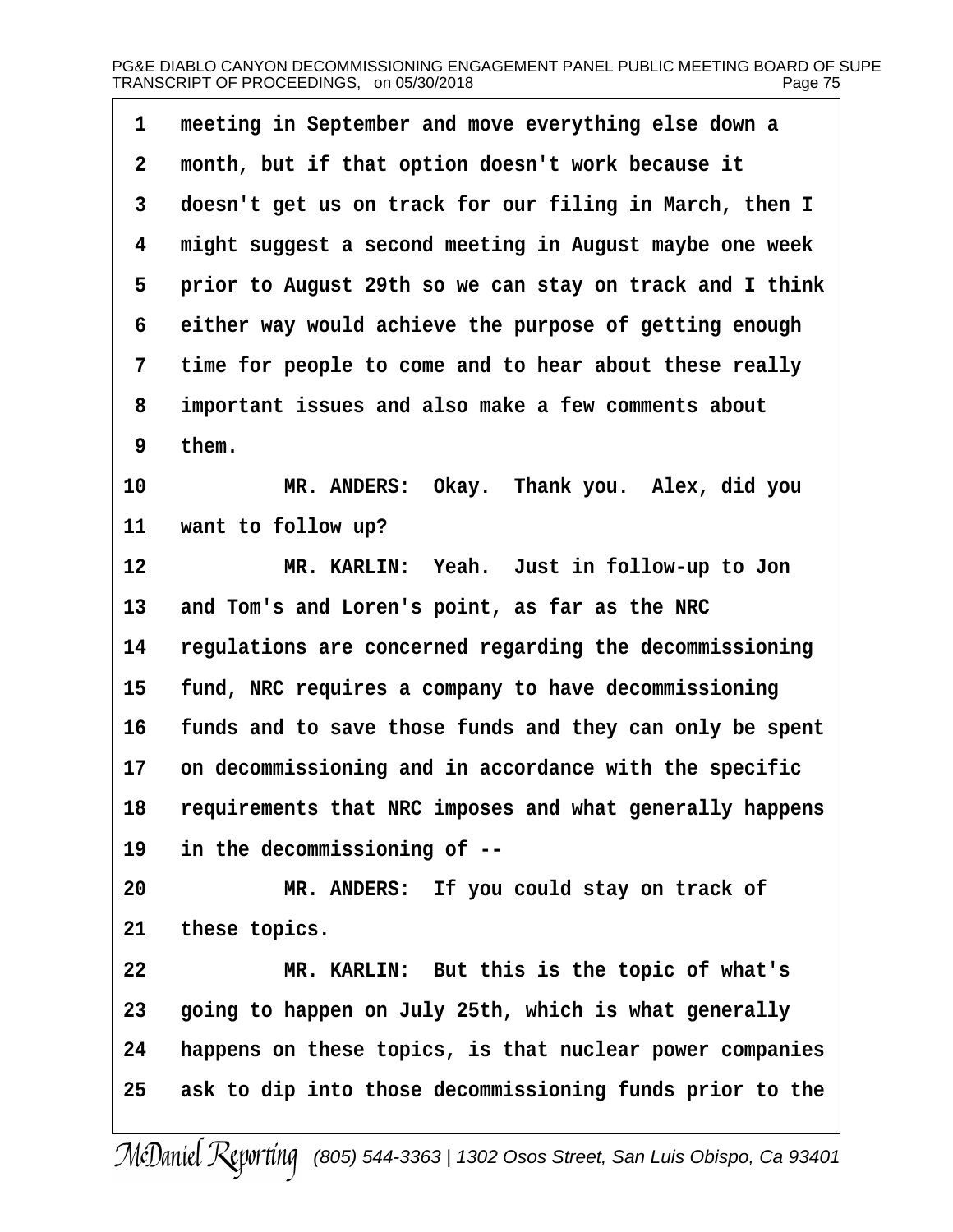| 1  | time that NRC would otherwise allow them to do so and    |
|----|----------------------------------------------------------|
| 2  | what they have to do is ask for exemptions from the NRC  |
| 3  | regulations in order to do so and that's what all        |
| 4  | nuclear power plants who are decommissioning have been   |
| 5  | doing in the last five or six years and that's what PG&E |
| 6  | will do and they'll need NRC's approval on that and      |
| 7  | PUC's, you know, et cetera, et cetera, but the long      |
| 8  | story short is that's what we will be seeing, is request |
| 9  | for exemptions from the NRC restrictions on the use of   |
| 10 | the funds and asking to use the money earlier.           |
| 11 | MR. ANDERS: Go ahead, Scott.                             |
| 12 | MR. LATHROP: Instead of kind of going there, I           |
| 13 | look at that overall day of presentation is to learn     |
| 14 | more about that, those options, and I think that's       |
| 15 | really what, probably, PG&E wants to do. They want to    |
| 16 | share that process with us because we'd like to know,    |
| 17 | yes, that there's a certain amount of dollars that are   |
| 18 | coming out of everybody's utility, but we'd like to know |
| 19 | how can we capitalize on those dollars. I hear you.      |
| 20 | You're saying that, well, it's maybe coming from a       |
| 21 | negative side instead of a positive side, but,           |
| 22 | personally, I don't have that information. I think the   |
| 23 | community would like to hear that. I probably would      |
| 24 | agree that probably it's going to be shorter than longer |
| 25 | unless we get sidetracked with some other discussions    |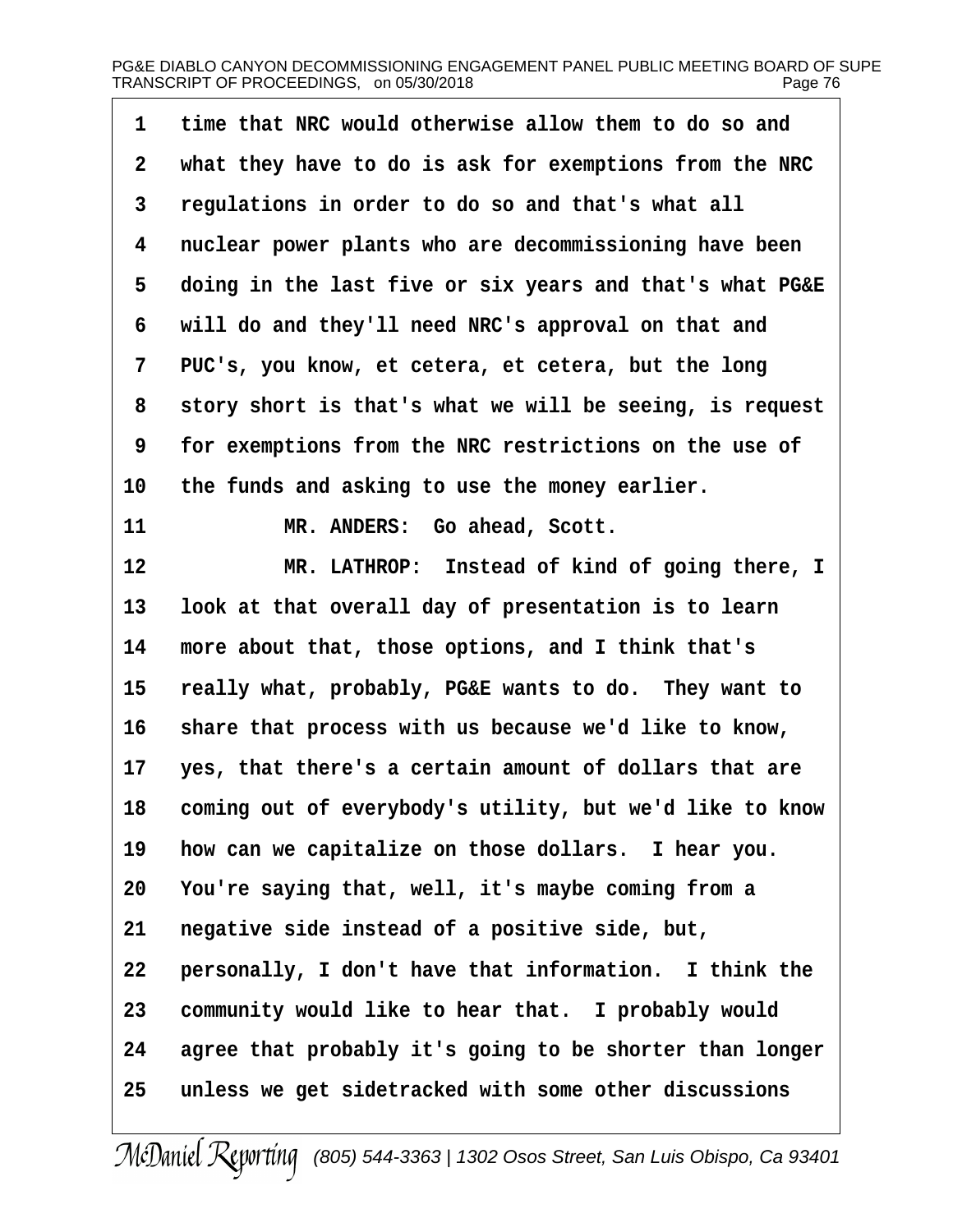1 and so forth.

2 So I think it's probably an opportunity to kind 3 of, you know, tighten up the schedule a little bit by 4 maybe talking about something else that night, also, but 5 I think we're not there yet to talk about those issues. 6 MR. ANDERS: Tom, do you have -- based on this 7 conversation, do you have a suggestion that would meet 8 PG&E's needs and recognize the panel's concerns? 9 MR. JONES: Yeah. I was contemplating two 10 workshops in front of the August meeting and, also, we 11 talked at the break. We will flex our tour program to 12 be available to educate the public and actually 13 experience some of the lands, as well. I could see us 14 doing those two workshops and the August meeting key 15 plans, and then the September meeting, we could also do 16 lands. I need emergency planning in October, but fuel 17 could go to November, and that's not critical for the 18 filing. 19 MR. ANDERS: Any comments about Tom's 20 suggestion? Would that meet your concerns? 21 MS. WOODRUFF: I think that works. So you're 22 really saying two meetings for the land --23 MR. JONES: Two meetings, plus at least a 24 couple of workshops and that time in August and 25 September affords us probably the opportunity to take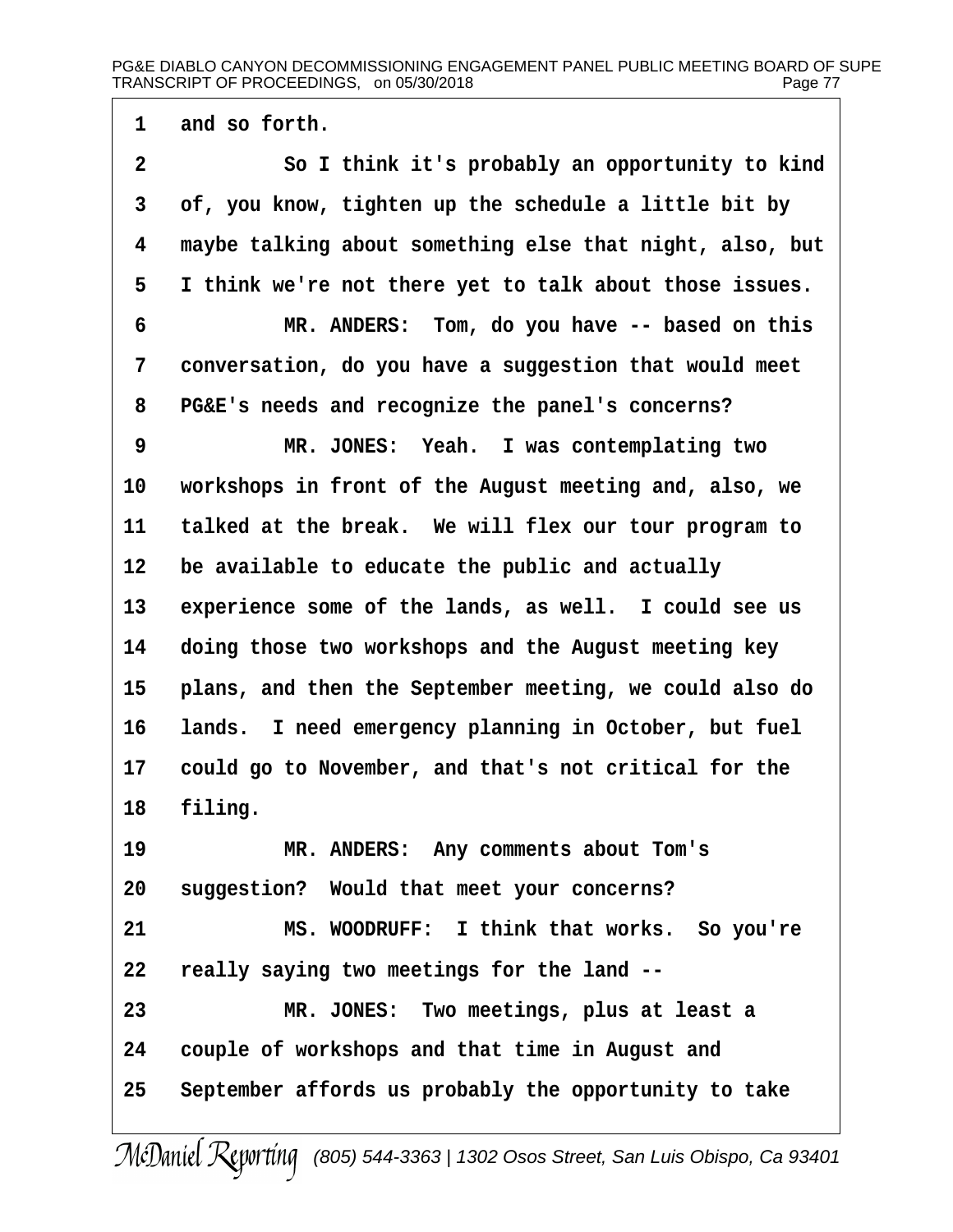| 1  | another 200 to 300 people out to the facility to see the |
|----|----------------------------------------------------------|
| 2  | lands and have better informed written comments when     |
| 3  | they present to you so that it's not the three-minute    |
| 4  | public comment, but we redesign those two public         |
| 5  | meetings to have presentations to the panel and to the   |
| 6  | utility that then you can question each of those people. |
| 7  | It was a whole thorough and planning area. We could do   |
| 8  | something like that and I think that schedule would      |
| 9  | really give us a better informed filing at the Utilities |
| 10 | Commission and we don't have to vet every idea isn't     |
| 11 | feasible or not. It's what is out there that's getting   |
| 12 | attention that might be worth further exploration.       |
| 13 | MR. ANDERS: Sherri, does that meet your                  |
| 14 | MS. DANOFF: Yeah. I'm comfortable with what              |
| 15 | Tom said.                                                |
| 16 | MS. BELLMAN: I think I'm comfortable with it.            |
| 17 | I'm not sure about the responding public comment part.   |
| 18 | I was envisioning that as part of the workshop versus    |
| 19 | the public meeting, but                                  |
| 20 | MR. JONES: That was my intention for the                 |
| 21 | workshop, that you could have -- someone's going to      |
| 22 | present a concept, you could have further discussion to  |
| 23 | make sure you understand what is being presented and we  |
| 24 | could then be able to synthesize those submissions.      |
| 25 | MS. BELLMAN: Yeah. I'm comfortable with that.            |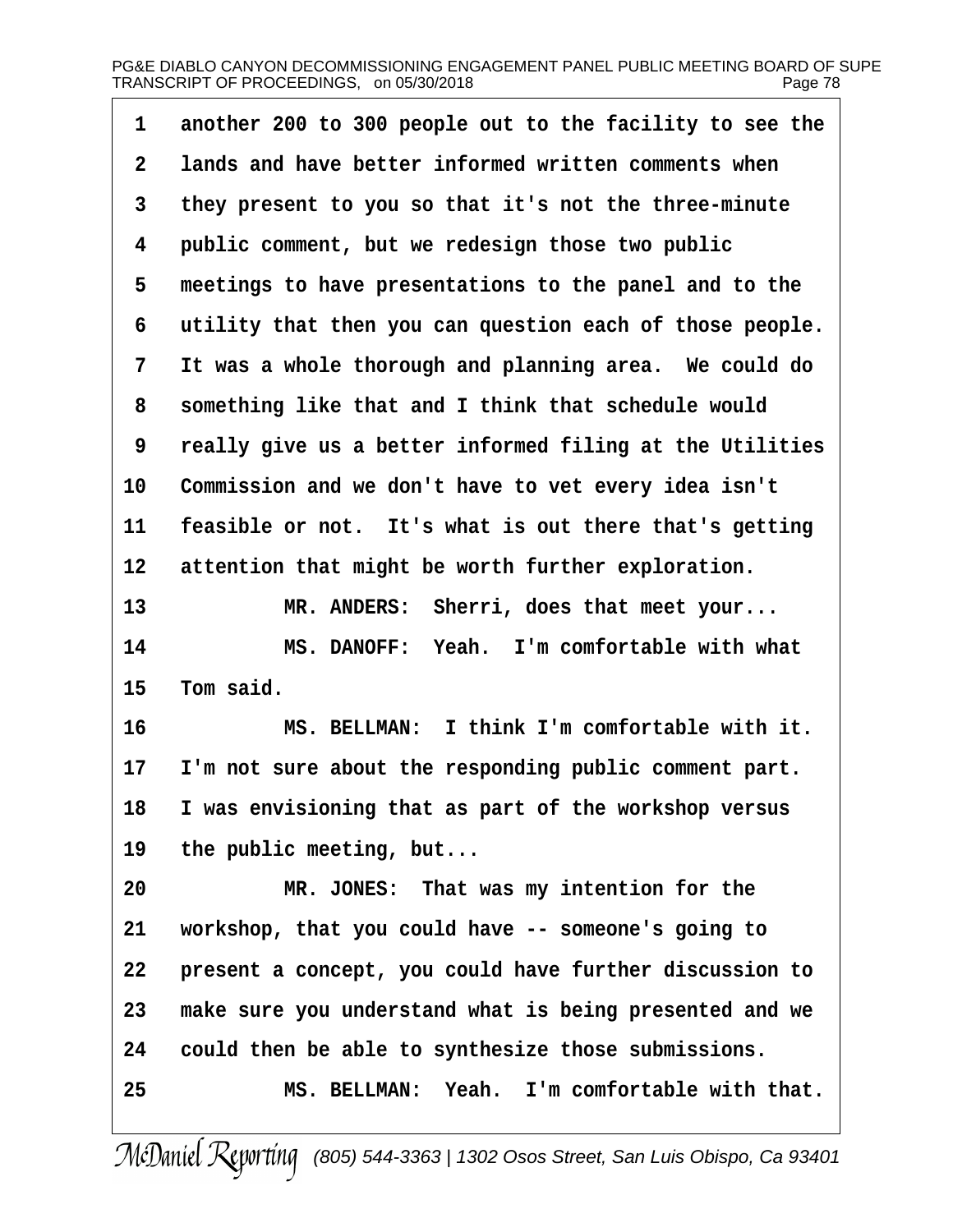1 MR. ANDERS: Okay. Based on time -- yes,

2 Lauren.

3 MR. BROWN: Tom, could you clarify? In August, 4 is there two workshops, plus the meeting, or -- is that 5 what you're saying? So there would be a total of three 6 times that we get together during the month of August? 7 Is that what you're saying?

8 MR. JONES: Correct. In one of the concepts I 9 mentioned briefly earlier was perhaps we look at those 10 longer workshops. The full panel can break up some of 11 that work and coverage so that we're not talking about 12 you staffing 36 hours of meetings in the month of 13 August. That seems like a tough issue. We had 14 contemplated it at a break, as well, if we did a Friday, 15 Saturday, for instance. We had some agencies that 16 expressed interest, like Cal Poly, in repurposing. 17 Their staff is on a Friday, but to make it easier for 18 some of the groups that are volunteer-based, if we had a 19 Friday, Saturday kind of meeting, then people that are 20 working and volunteering in groups could also 21 participate that way and not have to miss work. 22 We can -- I would also propose that we come 23 back with a tighter schedule and some logistics for site 24 visits and we finalize or ratify that decision through 25 email or the next public meeting.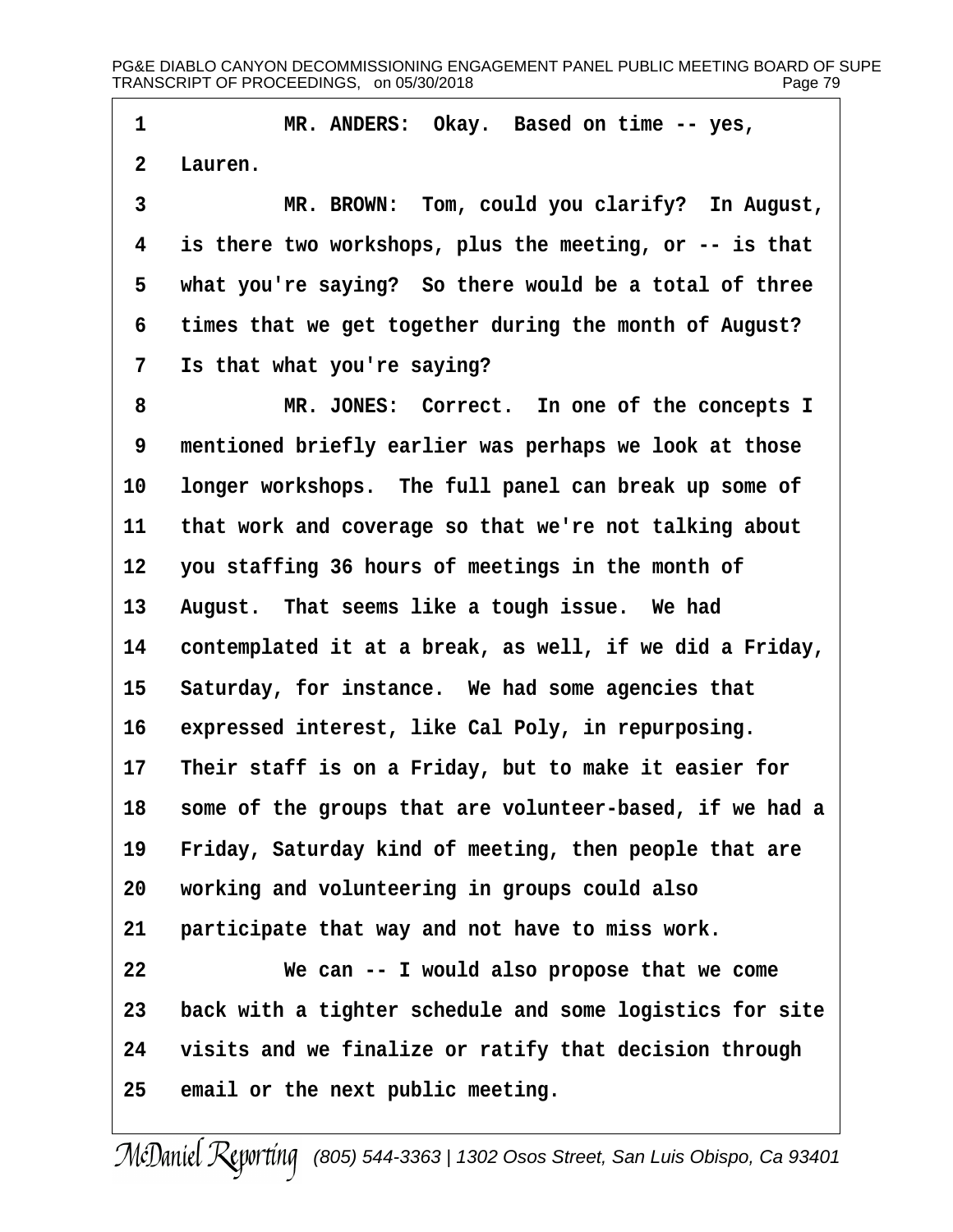## PG&E DIABLO CANYON DECOMMISSIONING ENGAGEMENT PANEL PUBLIC MEETING BOARD OF SUPE TRANSCRIPT OF PROCEEDINGS, on 05/30/2018 Page 80

1 MR. BROWN: Okay.

2 MR. ANDERS: Alex.

3 MR. KARLIN: I think that's a good proposal and 4 I would support that and I also want to make sure that 5 when we have these meetings, we -- first, the members of 6 the public that are here today, if they have suggestions 7 as to entities, NGOs, governmental entities who could 8 give a presentation that they think would be helpful and ·9· ·relevant at that proposed workshops, please let us know 10 because we will be, I think, inviting those kind of 11 people if we can select the right ones and if you have 12 any -- we will put it on our website, too, that somehow 13 or another communicate or invite different agencies that 14 we think would be very helpful in understanding land use 15 ideas that the community wants to present. 16 MR. JONES: We would be happy to help 17 facilitate that and the county has also offered some --18 MR. KARLIN: Yeah. 19 MR. JONES: -- county planning department, for 20 instance. So we'll look through that and partner with 21 Mr. Keith. 22 MR. ANDERS: Thank you, all. You have the 23 opportunity to express your opinion about the proposal 24 that Tom suggested after hearing your comments. 25 MS. BELLMAN: Actually, I have one other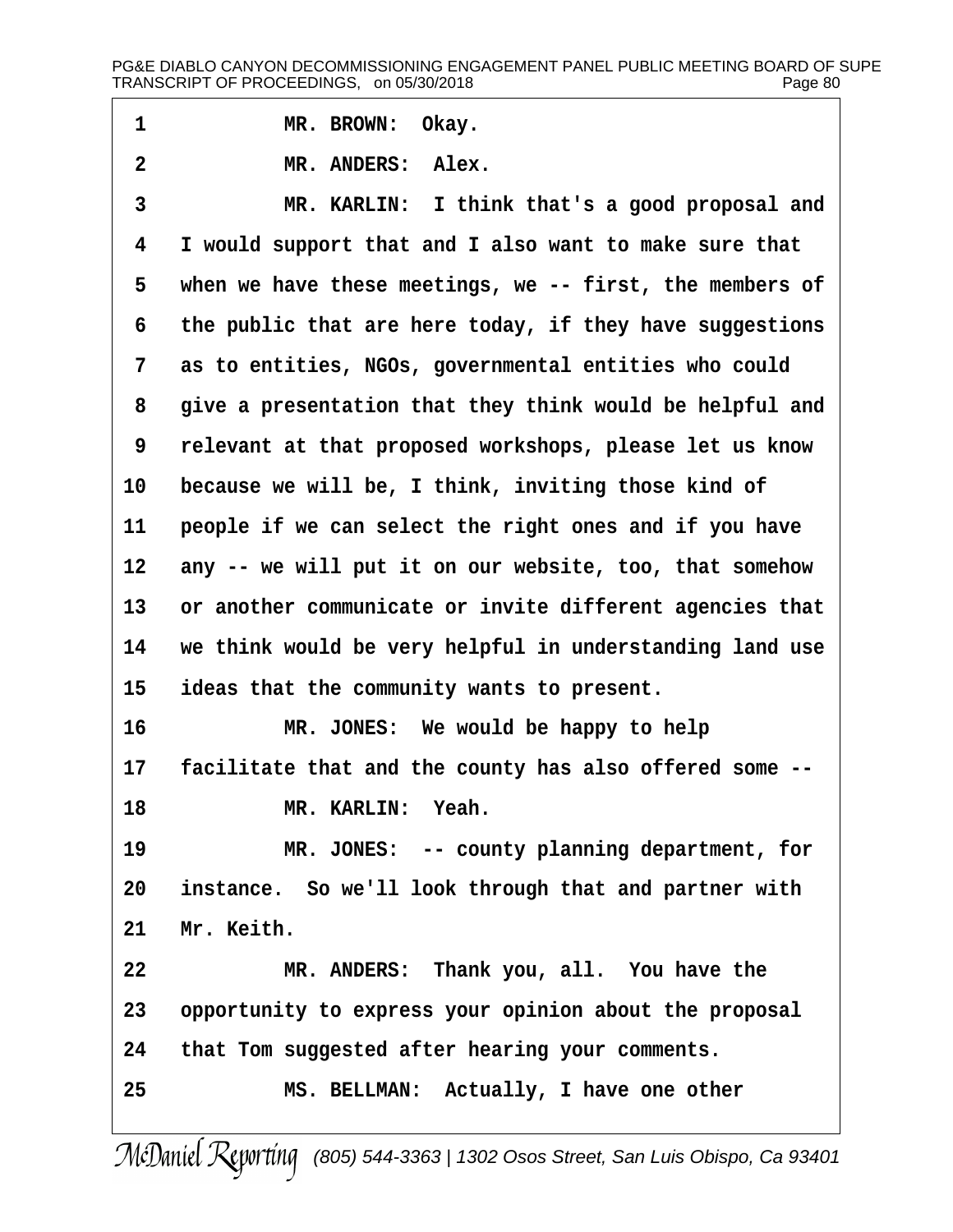1 question. You said spread the two meetings out to

2 August and September for lands; is that correct?

3 MR. JONES: Correct.

4 MS. BELLMAN: So I'm wondering if all the

5 workshops have to be in August because I looked at my

6 August calendar and I'm thinking about it in my head and

7 I'm a little freaked out by that.

8 MR. JONES: We can certainly move the workshops 9 between August and September as long as they're in front 10 of the meeting for long enough to make a synthesized 11 report for this panel and for you to have some time to 12 contemplate those workshops, yes. 13 MR. ANDERS: So we have seven respondents so 14 far. Eight. There we go. And based on this 15 conversation and the proposal that Tom made, we have 73 16 support and 27 percent strongly support. So it looks to 17 me like we have a path forward. Any opposition to that 18 at all? Great. Thank you. Thank you very much. 19 The next thing on our panel is, and to inform

20 everybody here, what we want to do is at this meeting,

21 we want to set the stage for the next meeting. In other

22 words, today, this is a kick-off and we're talking about

23 the panel process and the schedule for what we want to

24 do and then what are we going to do next month.

25· · · · · · So, Tom, do you want to talk about and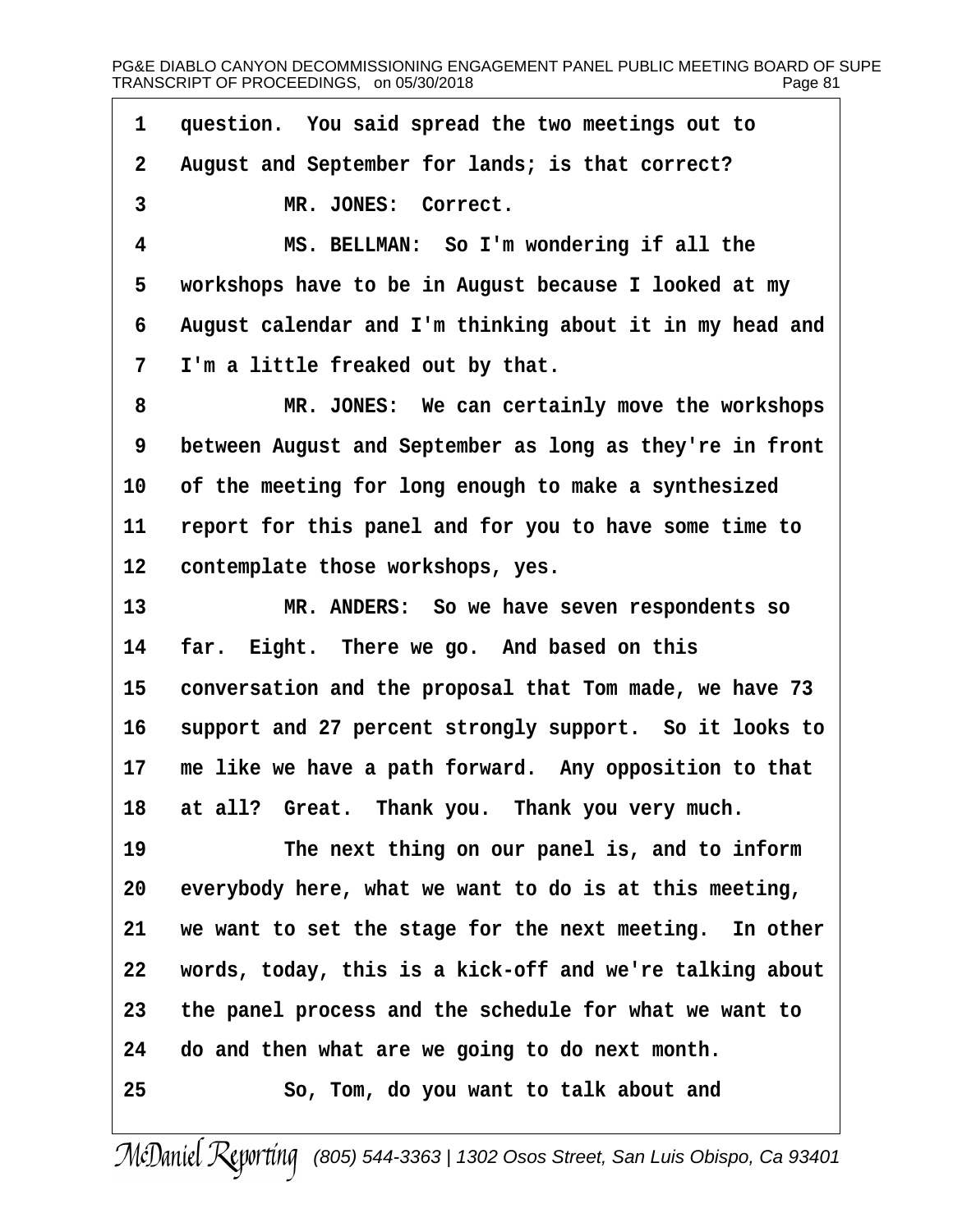1 introduce the topic that the panel will be addressing

2 next month?

3 MR. JONES: Mr. Franke is going to address that 4 issue.

5 MR. FRANKE: Yeah. I just wanted to reflect 6 that we really -- if you sit back and think, and this is 7 really for the panel, as well as the public, we have a 8 rare opportunity here at Diablo Canyon, and when I mean ·9· ·rare, I am not familiar with any nuclear plant that shut 10 down and went into decommissioning with this amount of 11 time to prepare for the work and that time provides us 12 the opportunity to engage with the panel. 13 **· · · So before I talk about the next topics, I want** 14 to reflect that the fact that we're able to talk about 15 next topics and those are still, you know, call it seven 16 years before the final plant shutdown is a tremendous 17 opportunity for us to work through all these issues 18 carefully and preplan for them and do the work, the 19 permitting work that Tom's talking about being very 20 important and to lay out good strategies that engage the 21 community and create the best possible outcome for, you 22 know, all the people that are affected by these 23 decisions. 24 **· · · · So I just wanted to reflect that we may not** 25 really recognize that there's not another board that was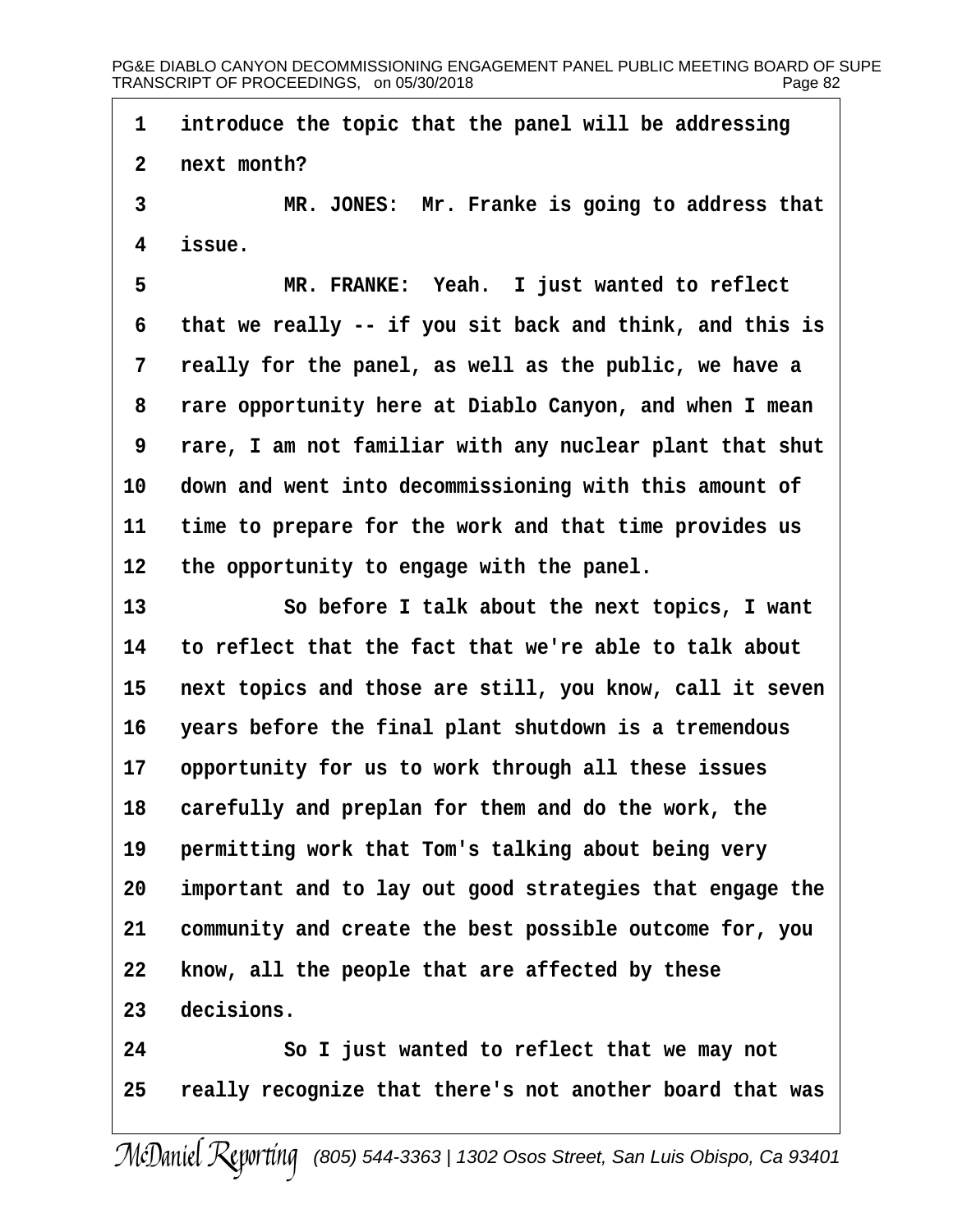| 1              | able to get together to advise a nuclear utility owner   |
|----------------|----------------------------------------------------------|
| $\overline{2}$ | seven years before the decommissioning work was to       |
| 3              | happen. So we really have a rare opportunity and we      |
| 4              | want to take advantage of it.                            |
| 5              | The next opportunity to take advantage right             |
| 6              | now is June 27th. The topic is the regulatory            |
| 7              | requirements for nuclear decommissioning cost triennial  |
| 8              | proceedings, that's a long mouthful. The nuclear         |
| 9              | decommissioning cost triennial proceedings, that's the   |
| 10             | CPUC hearings that deal with the way we receive funds    |
| 11             | for the work associated with the decommissioning         |
| 12             | activities. I think it will start the first of those     |
| 13             | conversations that Alex talked about earlier about where |
| 14             | the money comes from and how it pays for what.           |
| 15             | So this is really the first opportunity, then            |
| 16             | we have another opportunity in July a little bit to talk |
| 17             | more about some of the details of those opportunities.   |
| 18             | So open house will start at 6:00 and a public meeting at |
| 19             | 7, same as tonight.                                      |
| 20             | One other thing I'd like to say is based on              |
| 21             | feedback from the panel, we intend to use this room, but |
| 22             | not exclusively. We also are going to look for some      |
| 23             | other venues both in north county and other areas in     |
| 24             | order to provide, you know, people, you know, closer     |
| 25             | locations to where they live to impacted communities.    |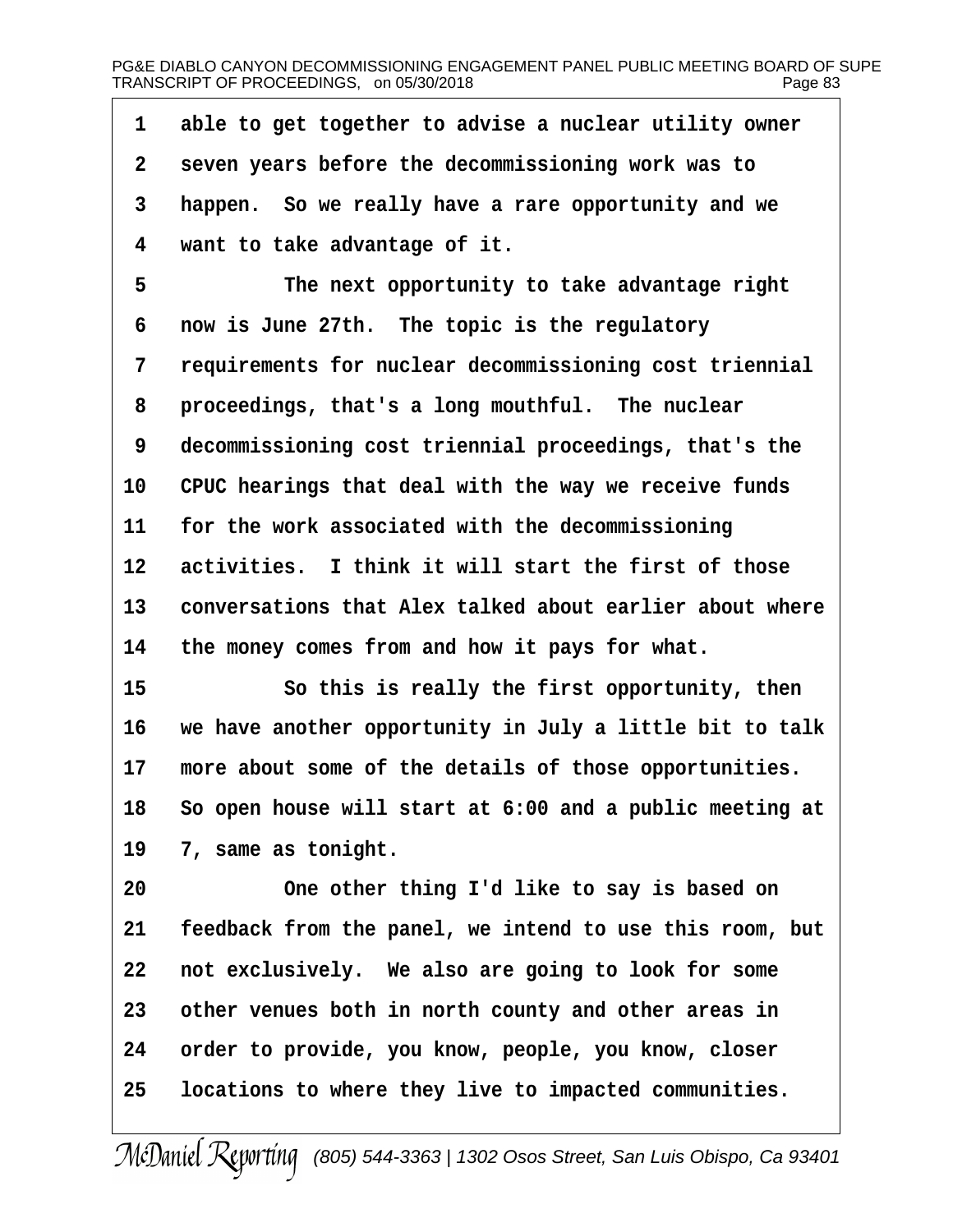- 1 So we are going to look for some of the means to not be
- 2 in this location.
- 3 MR. ANDERS: Thank you very much. Before we
- 4 adjourn the meeting, we would like to have your
- 5 evaluation of how this meeting went and whether we met
- 6 our objectives for this meeting and see what -- any
- 7 recommendations or suggestions about things we could
- 8 change that would work better for you and things that
- ·9· ·you liked and you want to keep the same.
- 10 So just a reminder of our purpose for the
- 11 meeting, initial public meeting with the panel and
- 12 introduce the panel to the community, let the community
- 13 know about the mechanisms for public involvement and
- 14 allow and have the community provide comments to you,
- 15 provide an overview of the path ahead and discuss future
- 16 panel topics and agree on that schedule.
- 17 **· · · · So if you would, please go ahead and indicate**
- 18 on a scale from one to five how effective this meeting
- 19 was in achieving the purpose and the desired outcomes
- 20 that we set out at the beginning of the meeting. Okay.
- 21 So the panel felt it was effective and very effective.
- 22 What are some of the things we want to make
- 23 sure stay in future meeting structures? What are the
- 24 pluses that you liked about this meeting? Anyone want
- 25 to offer?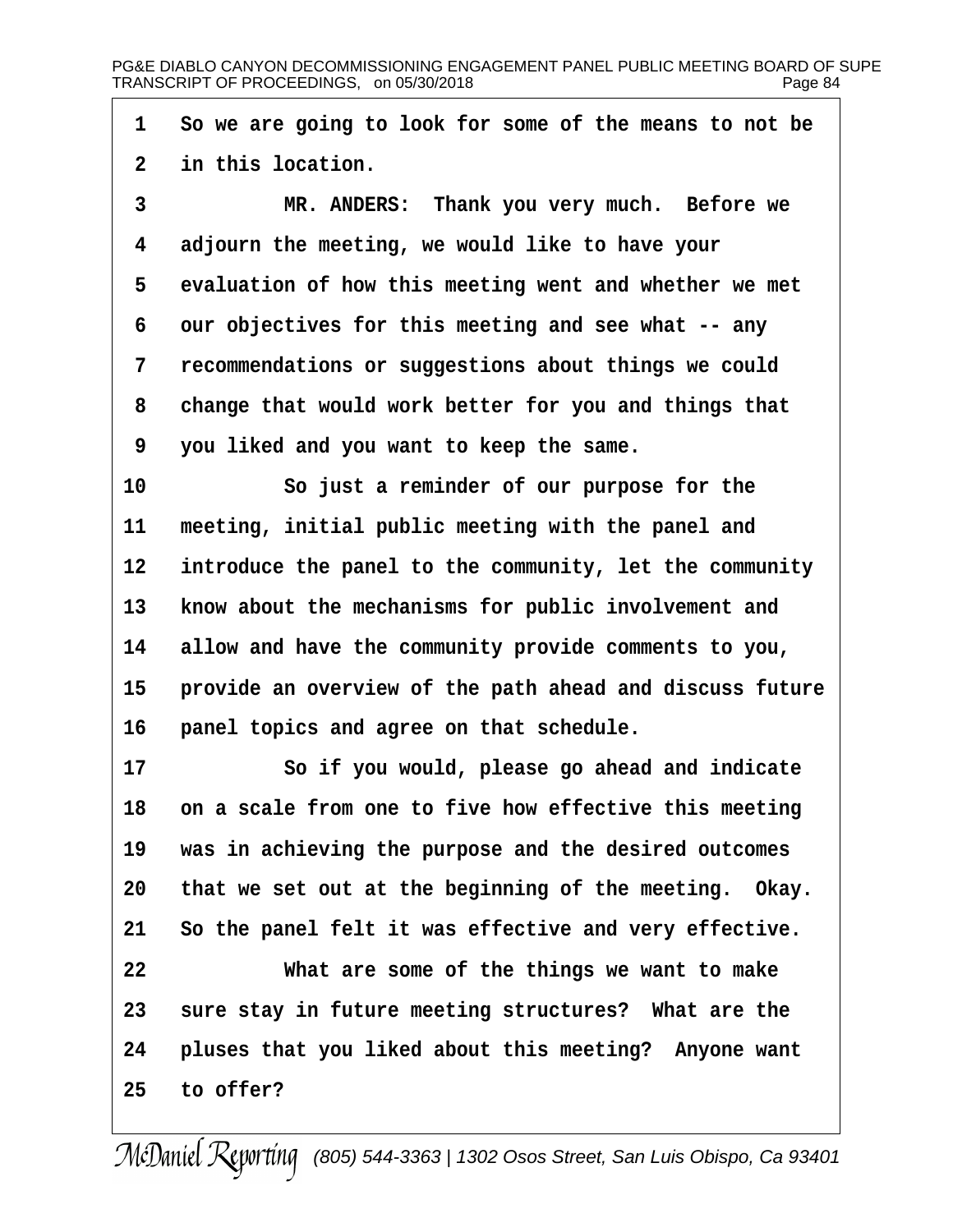| 1              | MR. MECHAM: I thought the folks were very                |
|----------------|----------------------------------------------------------|
| $\overline{2}$ | respectful of the time of each other and they commenced  |
| 3              | their comments and they were right on the mark and I     |
| 4              | appreciated that.                                        |
| 5              | MR. ANDERS: Thank you. Anyone else?                      |
| 6              | MR. KEITH: I think the open house forum so               |
| 7              | folks can get some questions answered early on, I think  |
| 8              | that's very effective.                                   |
| 9              | MR. ANDERS: Okay. So the open house concepts             |
| 10             | and availability of all the technical experts?           |
| 11             | MR. KEITH: Yeah.                                         |
| 12             | MR. ANDERS: Okay.                                        |
| 13             | MS. BELLMAN: I would agree with Trevor. I                |
| 14             | think people found it very helpful. I know I found it    |
| 15             | helpful. Also, I think just keeping on our timeline,     |
| 16             | you did a great job by keeping us on task. So that's     |
| 17             | always our hope for a meeting.                           |
| 18             | MR. ANDERS: Thank you. Anything else? Yes,               |
| 19             | Lauren.                                                  |
| 20             | MR. BROWN: I thought we got a lot of really              |
| 21             | interesting and valuable input from the public comments  |
| 22             | session. I really appreciated that. I want to make a     |
| 23             | point to go back and relisten to this and make sure that |
| 24             | I absorb some of the valuable info that was offered.     |
| 25             | MR. ANDERS: David.                                       |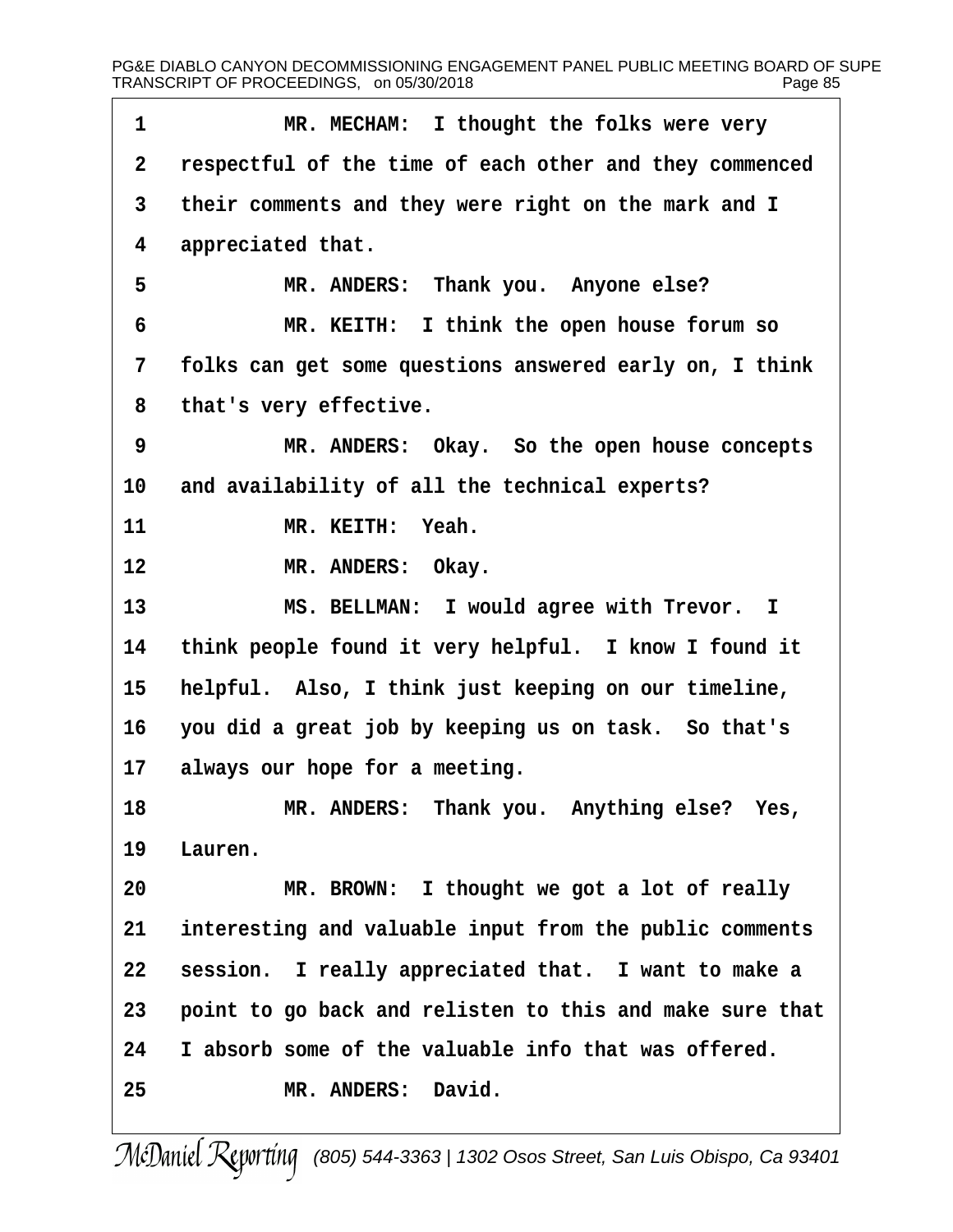| 1  | MR. BALDWIN: Yeah. I also enjoyed the meeting            |
|----|----------------------------------------------------------|
| 2  | ahead of time. I think it gives people a better chance   |
| 3  | from the public, especially, to really talk things out a |
| 4  | little bit instead of trying to remain in that time      |
| 5  | frame of three minutes to make a point or have a chance  |
| 6  | to talk to the panel, I think that was important, it     |
| 7  | helped me, I know, being in there and chatting with      |
| 8  | people.                                                  |
| 9  | MR. ANDERS: Okay. Great. What about -- what              |
| 10 | would it take to make this chart, let's say, 100 percent |
| 11 | very effective? Yes, Nancy.                              |
| 12 | MS. O'MALLEY: We did get feedback from the               |
| 13 | audience that some of the slides were difficult to read. |
| 14 | The font is too small.                                   |
| 15 | MR. ANDERS: Okay. So we need to really focus             |
| 16 | on making sure that it's readable and easy to            |
| 17 | understand. Frank.                                       |
| 18 | MR. MECHAM: Chuck, I think it would be good if           |
| 19 | you had a microphone. I don't know that the folks heard  |
| 20 | you out there very well.                                 |
| 21 | MR. ANDERS: Okay. So you couldn't hear me                |
| 22 | well?                                                    |
| 23 | PUBLIC MEMBER: Sometimes at the start of when            |
| 24 | you would talk, it was difficult to hear and then the    |
| 25 | microphone would kick in.                                |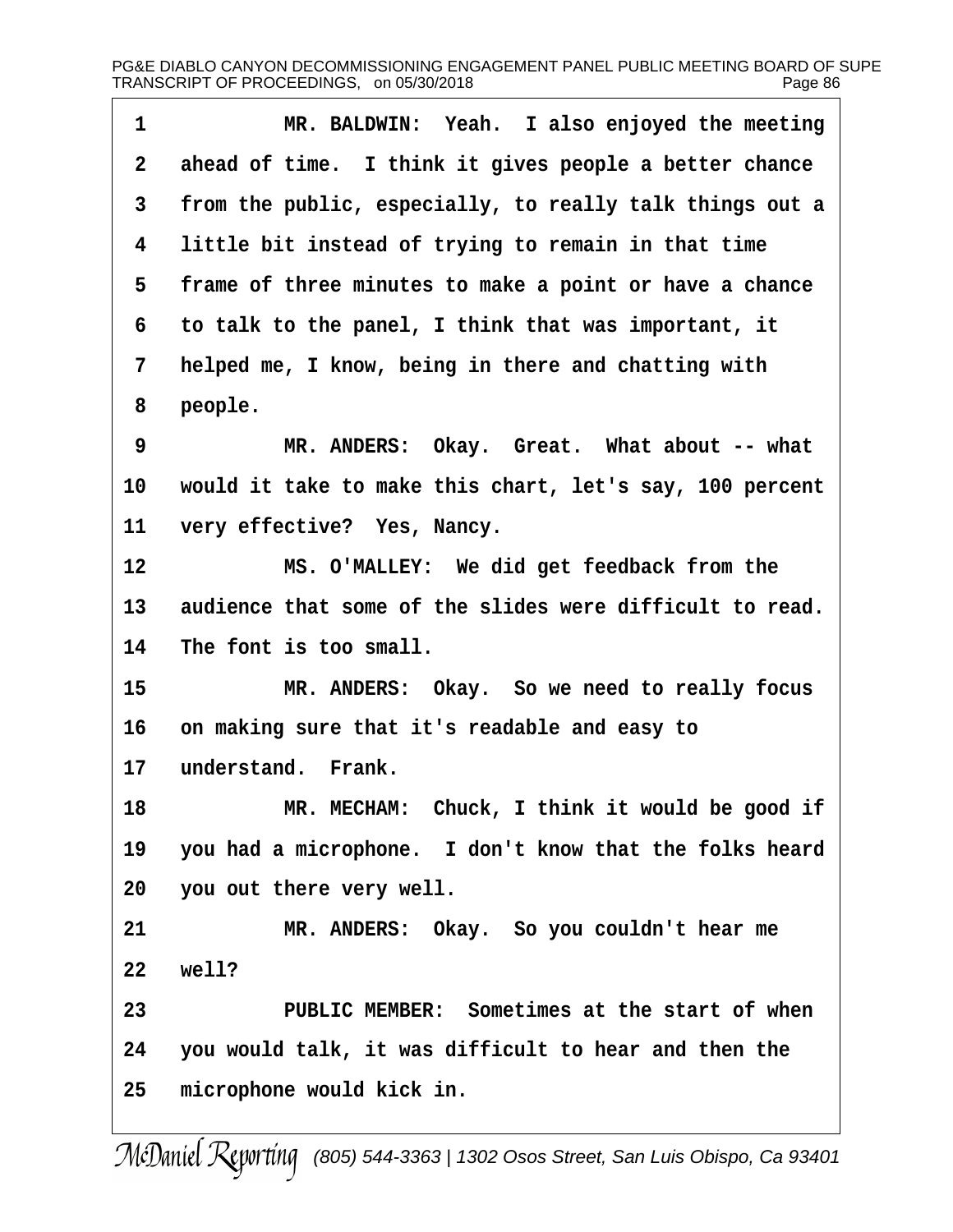1 MR. ANDERS: Okay. So next time, we'll make 2 sure that I've got a better loud mic or it's tested 3 better. 4 PUBLIC MEMBER: The volume's up. 5 MR. ANDERS: Good feedback. Thank you. 6 Anything else? 7 MR. FRANKE: I appreciated the panel's 8 willingness to challenge and to provide diverse 9 opinions. We weren't in the room agreeing with 10 everything and that's a bad situation if everybody 11 immediately agrees when somebody doesn't and then they 12 don't speak up. So I value that very much. 13 MR. ANDERS: Kara. 14 MS. WOODRUFF: I really enjoyed the open house 15 at the beginning, but I'm also really curious about what 16 people's opinions are after having had this meeting and 17 I wonder if we want to have that open house maybe after 18 the fact sometimes because I don't -- I was wanting to 19 know what's the panel opinions, what was effective, and 20 it would be really interesting to know whether the 21 people watching this would also have the same 22 conclusion. 23 MR. ANDERS: I believe that PG&E staff is 24 willing to stick around after this meeting if anybody 25 has any follow-up questions or comments.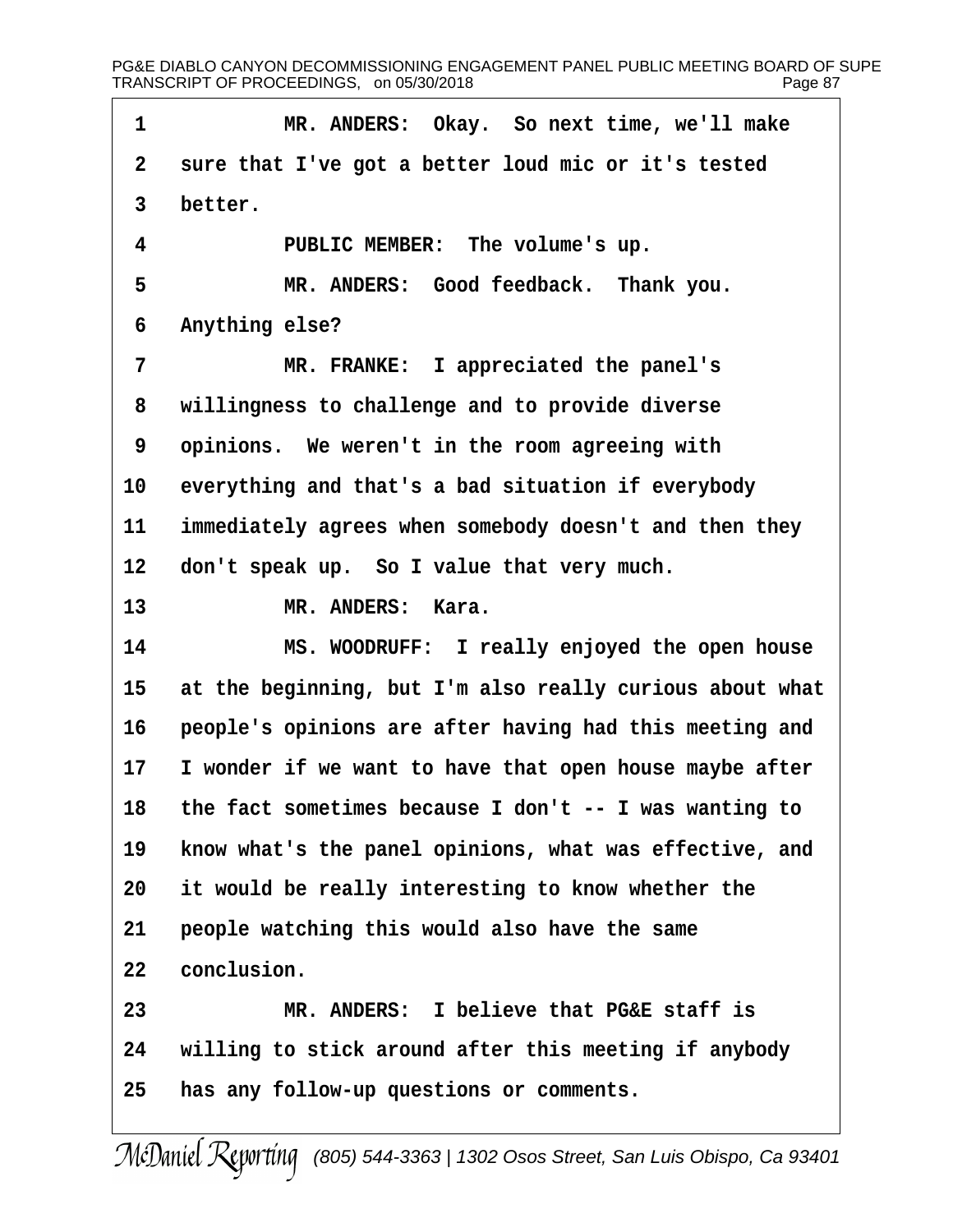| 1               | MR. FRANKE: That's correct.                                 |
|-----------------|-------------------------------------------------------------|
| $\overline{2}$  | MR. ANDERS: They are available. Experts and                 |
| 3               | regulatory experts are available to answer your             |
| 4               | questions.                                                  |
| 5               | MR. JONES: And we'll adjourn back to the                    |
| 6               | poster room to do that.                                     |
| 7               | MR. ANDERS: Alex and then Sherri.                           |
| 8               | MR. KARLIN: I think a couple of us mentioned,               |
| 9               | and this not the meeting itself, but I think maybe we       |
|                 | 10 could get notice out a little bit earlier, the meetings  |
| 11              | in a little more clarity. This was the first meeting        |
|                 | 12 and so there was some work that we had to do, but in the |
| 13 <sup>°</sup> | future, I know we're going to try to get notice out         |
| 14              | earlier to the public.                                      |
| 15              | MR. ANDERS: Yeah. Things came together very                 |
| 16              | quickly on this meeting and we're preparing a set of        |
| 17              | guidelines to make sure that we get all of the              |
| 18              | announcements out early and all of the resources out as     |
| 19              | quickly as we can to the panel and to the public. So        |
| 20              | that's been recognized. Thank you. Yes, Sherri.             |
| 21              | MS. DANOFF: Yeah. I've been curious about                   |
| 22              | what the audience felt, what their perceptions were, and    |
| 23              | Kara mentioned one way we could tap that, but I'm           |
| 24              | wondering, too, if we could just use a simple form          |
| 25              | asking for their comments.                                  |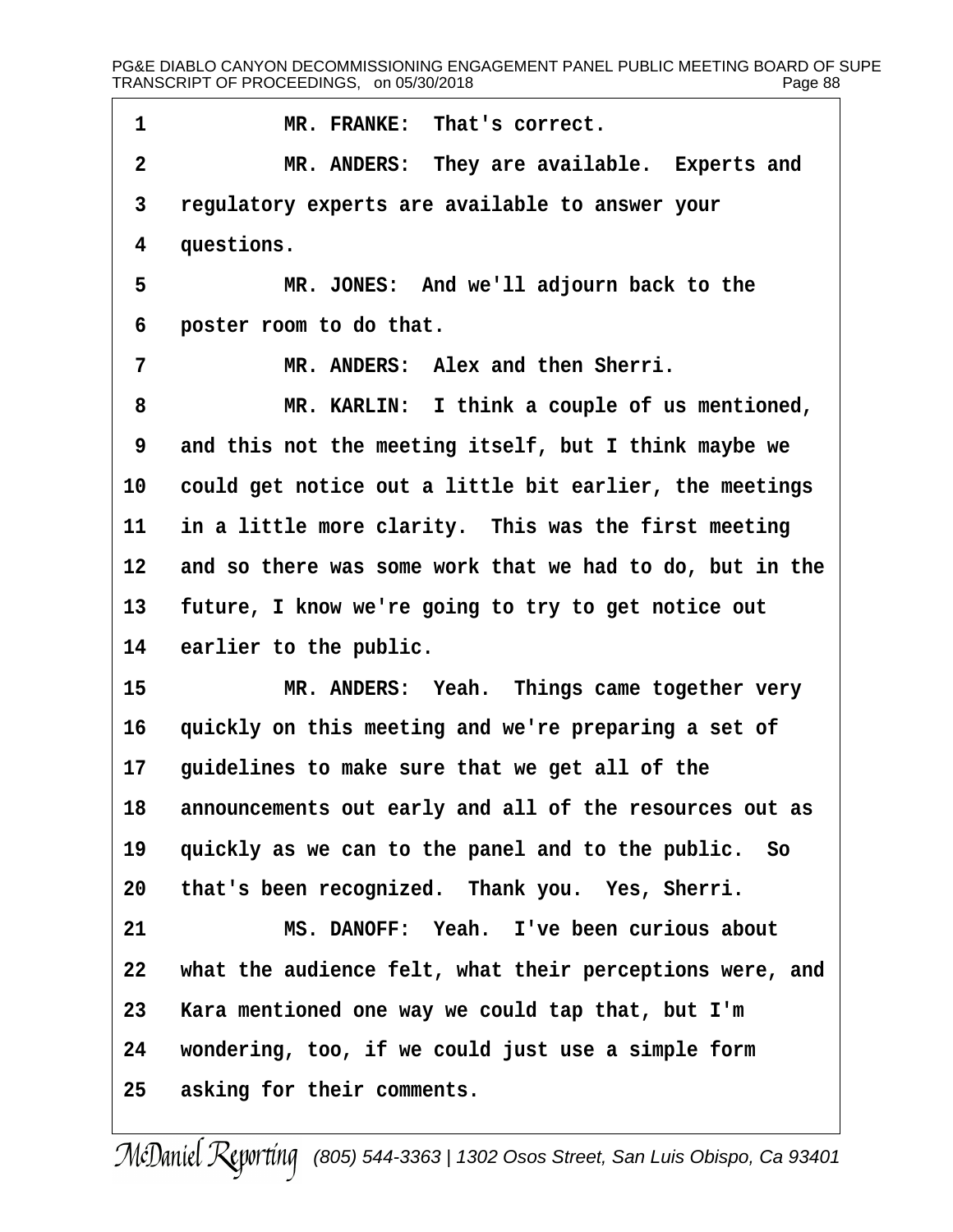| 1               | MR. ANDERS: That's a good reminder that we do            |
|-----------------|----------------------------------------------------------|
| $\overline{2}$  | have comment forms here if anyone in the audience wants  |
| 3               | to make additional comments or thought of something      |
| 4               | after the public comment period, please fill out those   |
| 5               | forms and give them to us before you leave and we'll put |
| 6               | those in the process and we'll make sure the panel sees  |
| 7               | those.                                                   |
| 8               | MR. KEITH: Question for you guys. Can they --            |
| 9               | online on our panel website, is there a place for them   |
| 10              | to comment, as well, and provide feedback?               |
| 11              | MR. JONES: Yeah. There's online feedback                 |
| 12 <sub>2</sub> | about today.                                             |
| 13              | MR. ANDERS: Anyone else? Well, with that, we             |
| 14              | want to thank the panel and I want to thank everyone     |
| 15              | here in attendance for participating and making time to  |
| 16              | come to this meeting and consider the first public       |
| 17              | meeting of the Engagement Panel adjourned.               |
| 18              | (The proceedings adjourned at 9:18 p.m.)                 |
| 19              |                                                          |
| 20              |                                                          |
| 21              |                                                          |
| 22              |                                                          |
| 23              |                                                          |
| 24              |                                                          |
| 25              |                                                          |